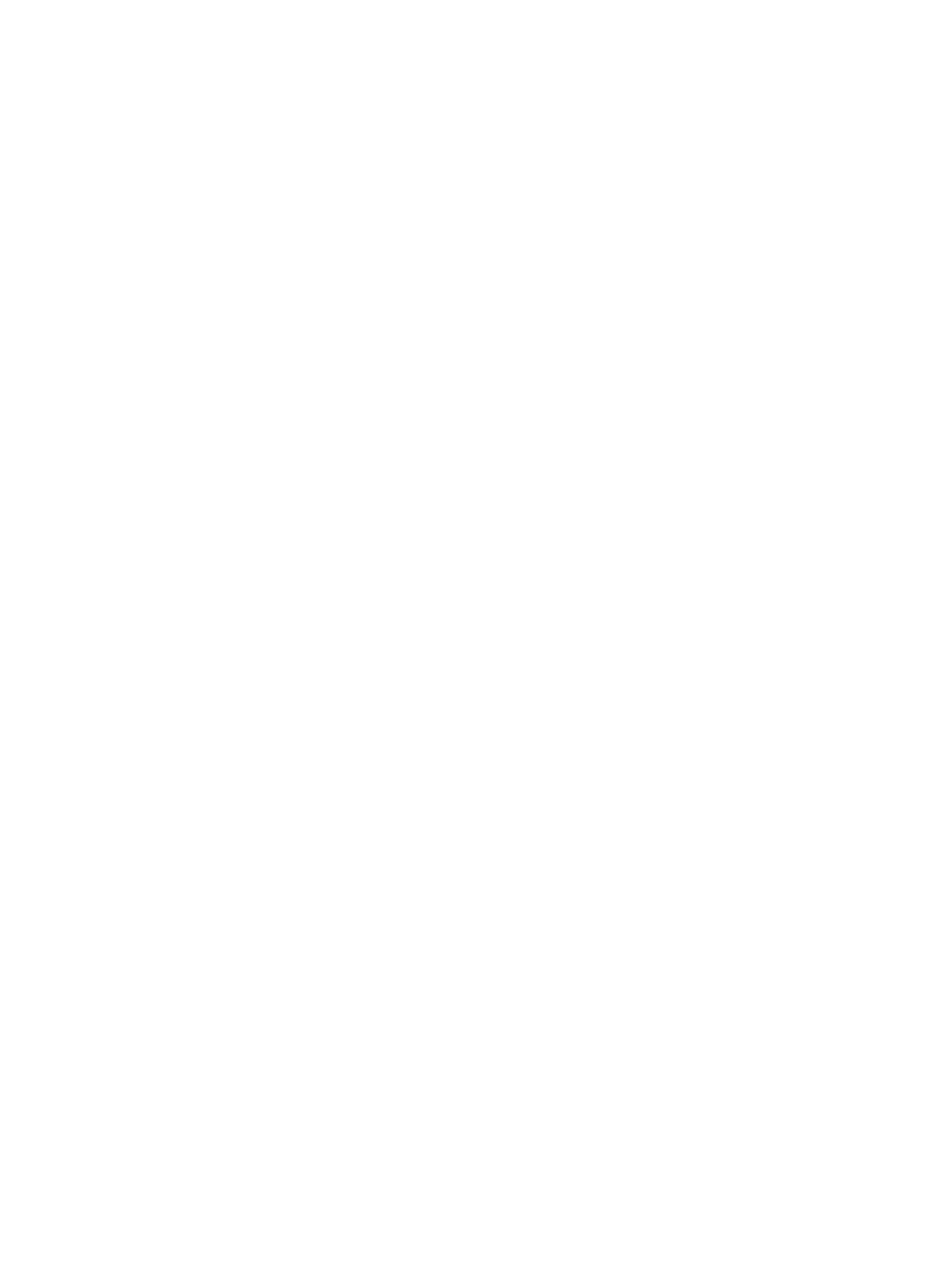## **HIGH-TEMPERATURE FRYING**

# **1. Exposure Data**

#### **1.1 Definition**

'Cooking fumes' or 'cooking oil fumes' is the term commonly used to describe the visible emissions generated during cooking by frying with oil. However, these emissions are not technically 'fumes'. In occupational and environmental hygiene, 'fumes' are defined as submicron-sized solid particles (particulate matter) created by the cooling of hot vapour. During cooking, such vapour is formed when the cooking oil is heated above its boiling point. In addition to this ultrafine particulate matter, cooking, especially frying and grilling, generates aerosol oil droplets, combustion products, organic gaseous pollutants, and steam from the water contents of the food being cooked.

#### **1.2 Constituents of cooking fumes**

Cooking, in particular frying, generates substantial amounts of airborne particulate matter (PM), which includes ultrafine particles (UFP) and fine PM (PM $_{2.5}$ ), and is a major contributor to their indoor levels. In addition, particles created during cooking have organic substances adsorbed on their surface. These include polycyclic aromatic hydrocarbons (PAHs) and heterocyclic amines. Certain gaseous pollutants such as formaldehyde (IARC, 2006), acetaldehyde (IARC, 1999), acrylamide (IARC, 1994) and acrolein (IARC, 1995) are also produced during cooking.

The concentrations of these constituents measured in cooking fumes in field and controlled studies are presented below.

#### 1.2.1 *Ultrafine and fine particulate matter*

The Particle Total Exposure Assessment Methodology (PTEAM) study was carried out by the Research Triangle Institute and the Harvard University School of Public Health in the USA in 1989–90 (Clayton *et al.*, 1993). Particle concentrations were measured for a probability-based sample of 178 nonsmokers who represented the non-institutionalized population of Riverside, CA  $(\sim 139\,000)$  persons). Personal samples of PM<sub>10</sub> were taken;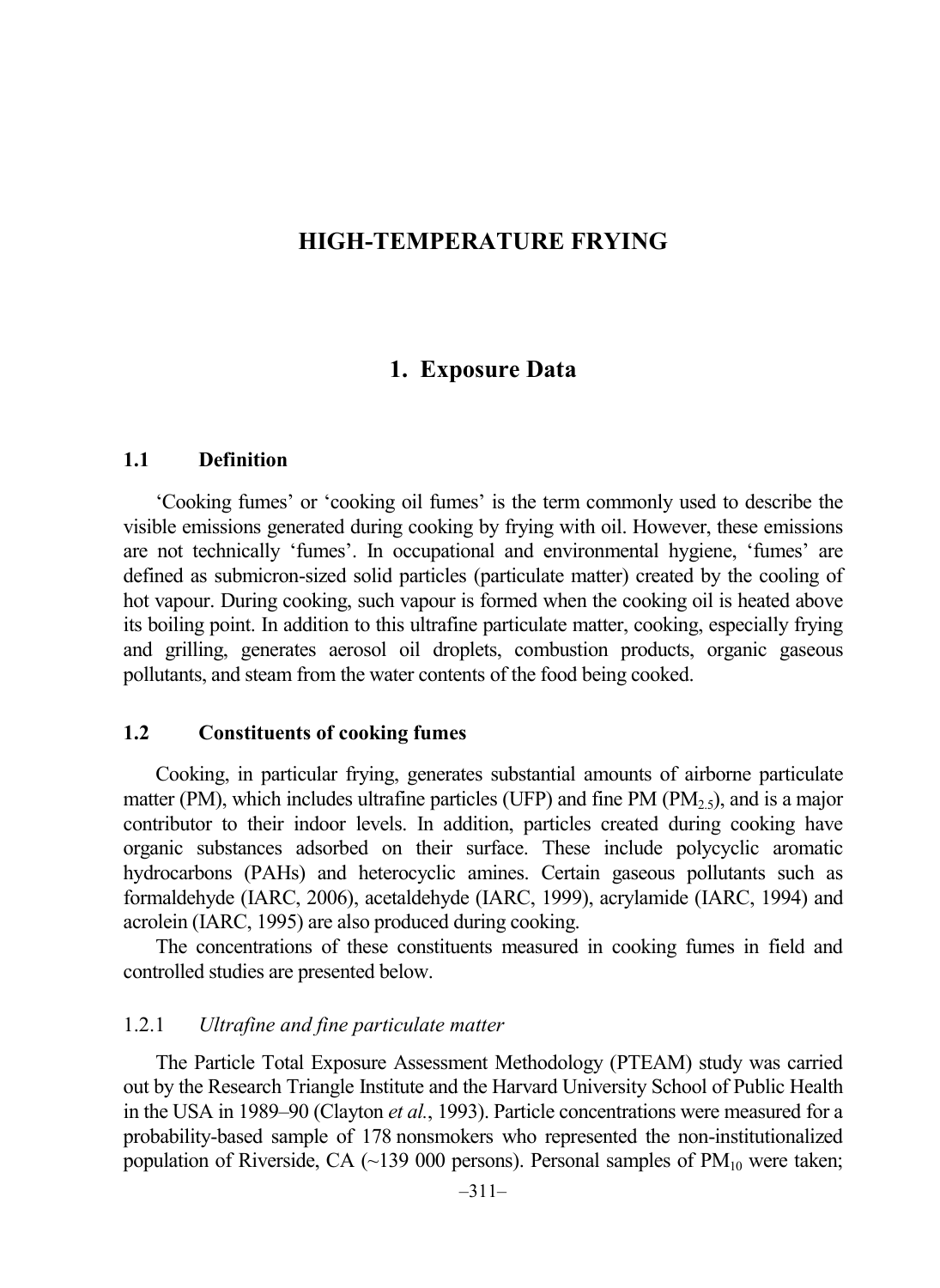#### 312 IARC MONOGRAPHS VOLUME 95

the indoor and outdoor samples included both  $PM_{10}$  and  $PM_{2.5}$ . Cooking produced both fine and coarse particles. Homes where cooking took place during monitoring (about 55%) had average PM<sub>10</sub> concentrations  $\sim$ 20  $\mu$ g/m<sup>3</sup> higher than those where no cooking took place (Özkaynak *et al.*, 1996a,b). The proportion of  $PM_{2.5}$  and  $PM_{10}$  due to cooking was 25% for both particle sizes (Figure 1.1). However, when considered as a fraction of particles due to indoor sources alone, the proportion was 65% and 55%, respectively (Özkaynak *et al.*, 1996b).

**Figure 1.1 Fraction of PM2.5 due to cooking (top); fraction of PM10 due to cooking (bottom).** 

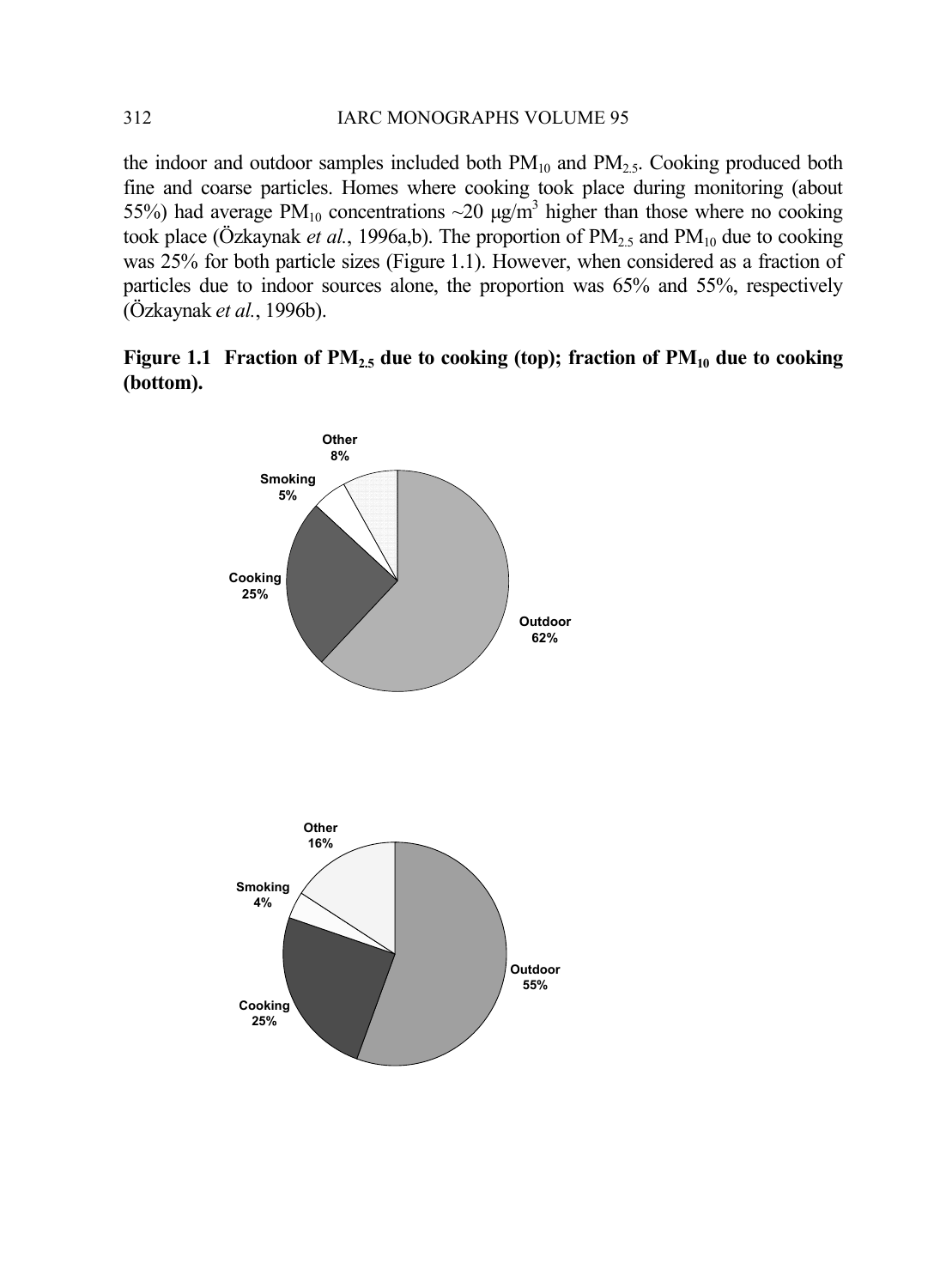A large-scale study of personal, indoor and outdoor exposures was undertaken for more than 100 persons living in Seattle, WA, USA (Seattle Study; Liu *et al.*, 2003). Based on 195 cooking events, the average  $PM<sub>25</sub>$  concentration due to cooking was estimated to be 5.5 (standard error [SE], 2.3)  $\mu$ g/m<sup>3</sup> (Allen *et al.*, 2004).

A study of personal, indoor and outdoor exposure to  $PM<sub>25</sub>$  and associated elements was carried out on 37 residents of the Research Triangle Park area in North Carolina, USA (Research Triangle Park Study; Wallace *et al.*, 2006a,b). Burned food added an average of  $11-12 \mu g/m^3$  to the indoor concentration (Wallace *et al.*, 2006b). In continuous measurements, the mean estimated  $PM<sub>2.5</sub>$  personal exposures during more than 1000 h of cooking were found to be 56 µg/m<sup>3</sup> higher than background (Wallace *et al.* 2006b). The 24-h average increase due to cooking was about 2.5  $\mu$ g/m<sup>3</sup>. A different analysis of the results from this study concluded that cooking contributed 52% of personal exposure to PM<sub>2.5</sub> and more than 40% of the indoor concentration of PM<sub>2.5</sub> (Zhao *et al.*, 2006).

A long-term study of indoor and outdoor particle concentrations was carried out between 1997 and 2001 in an occupied townhouse in Reston, VA, USA (Reston, VA Townhouse Study). Cooking produced about an order of magnitude higher number of the smallest UFP (10–50 nm) and from 1.2- to 9.4-fold higher levels of the larger particles compared with identical times when no cooking occurred (Table 1.1; Wallace *et al.*, 2004). The mean mass concentration increased at dinner (4-h averages) from 3.7  $\mu$ g/m<sup>3</sup> to 11.8  $\mu$ g/m<sup>3</sup> assuming a density of combustion particles of 1 g/cm<sup>3</sup>. About 70% of the particles emitted during dinnertime were  $\leq 0.05$   $\mu$ m.

| Size $(\mu m)$                           | Dinnertime cooking |        | No cooking |         |
|------------------------------------------|--------------------|--------|------------|---------|
|                                          | Mean               | SЕ     | Mean       | SЕ      |
| Number <sup>a</sup>                      |                    |        |            |         |
| $0.010 - 0.018$                          | 6472               | 165    | 465        | 10      |
| $0.018 - 0.05$                           | 13363              | 342    | 1507       | 22      |
| $0.05 - 0.1$                             | 7085               | 221    | 1701       | 29      |
| $0.1 - 0.2$                              | 2226               | 77     | 807        | 11      |
| $0.2 - 0.3$                              | 277                | 10     | 128        | 1.4     |
| $0.3 - 0.5$                              | 76                 | 3      | 16         | 0.15    |
| $0.5 - 1$                                | 5                  | 0.086  | 1.3        | 0.015   |
| $1 - 2.5$                                | 1                  | 0.016  | 0.15       | 0.0016  |
| Concentration ( $\mu$ g/m <sup>3</sup> ) |                    |        |            |         |
| $0.010 - 0.018$                          | 0.0085             | 0.0002 | 0.0006     | 0.00001 |
| $0.018 - 0.05$                           | 0.3                | 0.01   | 0.039      | 0.0006  |
| $0.05 - 0.1$                             | 1.4                | 0.04   | 0.4        | 0.006   |
| $0.1 - 0.2$                              | 2.9                | 0.10   | 1.1        | 0.014   |
| $0.2 - 0.3$                              | 2.6                | 0.12   | 1.2        | 0.013   |
| $0.3 - 0.5$                              | 2.4                | 0.05   | 0.5        | 0.005   |

**Table 1.1. Number and concentration of PM2.5 during dinnertime cooking compared with no cooking**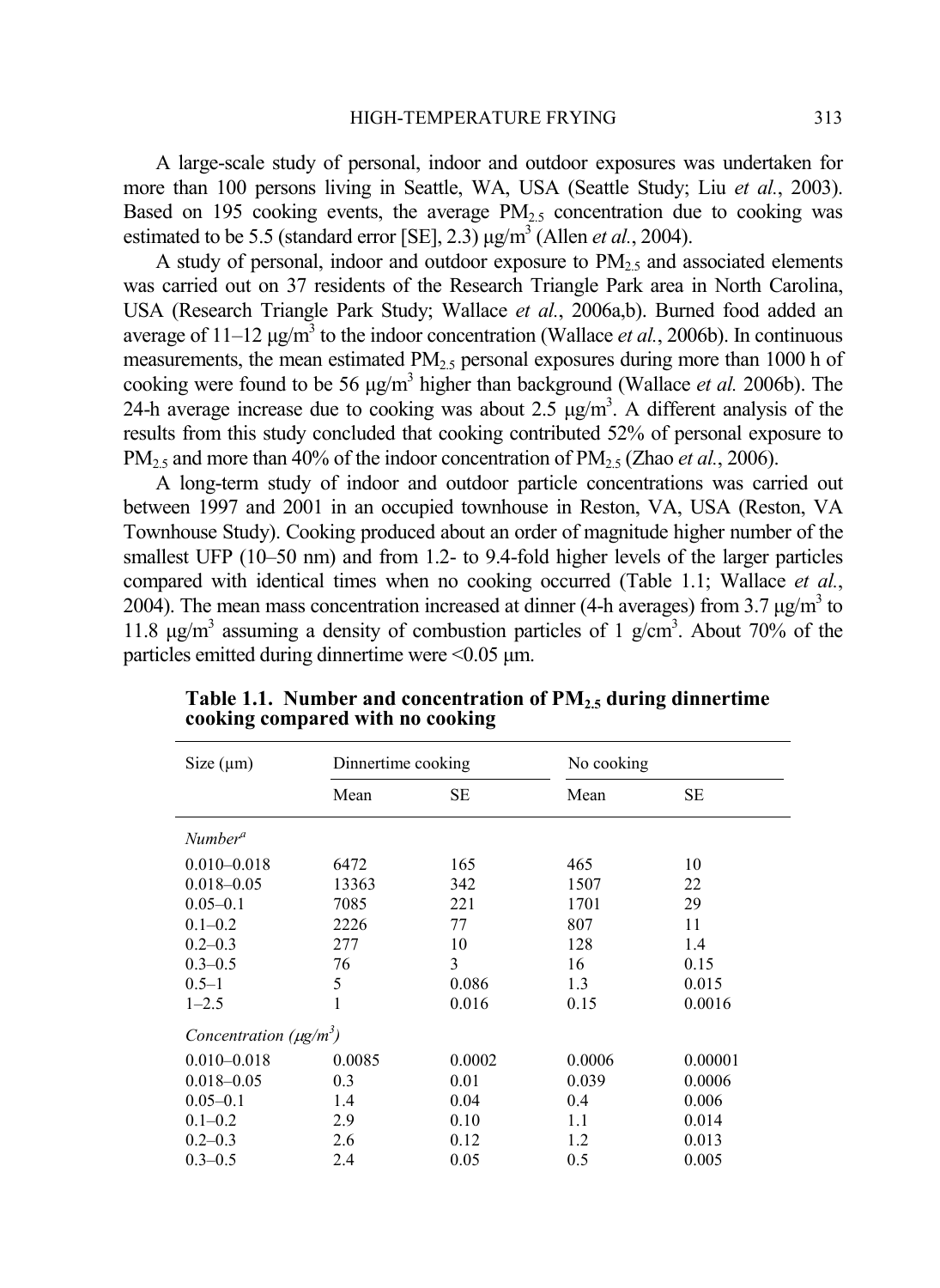| Size (µm)                           | Dinnertime cooking<br>SЕ<br>Mean |      | No cooking |       |  |
|-------------------------------------|----------------------------------|------|------------|-------|--|
|                                     |                                  |      | Mean       | SЕ    |  |
| Concentration $(\mu g/m^3)$ (contd) |                                  |      |            |       |  |
| $0.5 - 1$                           | 0.8                              | 0.01 | 0.2        | 0.003 |  |
| $1 - 2.5$                           | 1.4                              | 0.04 | 0.3        | 0.003 |  |
| Sum $(PM_{2,5})$                    | 11.8                             |      | 3.7        |       |  |

#### **Table 1.1. (contd)**

From Wallace *et al*. (2004)

PM, particulate matter: SE, standard error

<sup>a</sup> No. of samples between 2400 and 12 800

In a more detailed analysis, 44 high-particle-production (frying, baking, deep-frying) cooking episodes on a gas stove were assessed (Wallace *et al.*, 2004). Most of the particles were in the ultrafine range, but the largest volume was contributed by particles between 0.1 µm and 0.3 µm in diameter. The total particle volume concentration created by the 44 high-particle-production cooking events averaged a little more than 50  $(\mu m/cm)^3$ , corresponding to an average concentration of about 50  $\mu g/m^3$ , about an order of magnitude higher than average values for all types of cooking combined.

The size distribution of ultrafine particles during cooking was studied by Wallace (2006) and Ogulei *et al.* (2006). Stir-frying using one gas burner produced a peak of PM  $\sim$ 35 nm, whereas deep-frying using one gas burner followed by baking in the oven produced a peak about twice as high and at a diameter of 64 nm (Figure 1.2).

Brauer *et al.* (2000) reported  $PM_{2.5}$  concentrations in the range of 24–201 g/m<sup>3</sup> in residential kitchens during frying, with peak  $PM_{2.5}$  concentrations above  $400 \mu g/m^3$ . Kamens *et al.* (1991) estimated that 5–18% of an 8-h personal particle exposure could be attributed to cooking one meal in one of three homes that they studied.

Abt *et al*. (2000) studied 17 selected cooking events in three homes that provided mean peak volume concentrations of particles between 20 and 500 nm ranging between 29 and 57  $(\mu m/cm)^3$ . Long *et al.* (2001) studied nine homes for 6–12 days each and found mean peak volume concentrations for UFP (20–100 nm) of 2.2–18.2 ( $\mu$ m/cm)<sup>3</sup>. He *et al*. (2004a) studied 15 homes for 48 h during cooking under good and poor ventilation conditions and found a range of peak submicrometer number concentrations for cooking events between 16 000 and 180 000 particles/cm<sup>3</sup>. Estimates of the emission rate ranged between  $0.2-4 \times 10^{12}$  particles/min. Finally, 24 cooking events with high concentrations and well-shaped decay curves, including concurrent air exchange rate measurements, were analysed more accurately, taking into account losses due to deposition during the lag time required to reach the peak, for their source strengths (Wallace *et al.*, 2004). A value of  $3\times10^{12}$  UFP/min was obtained.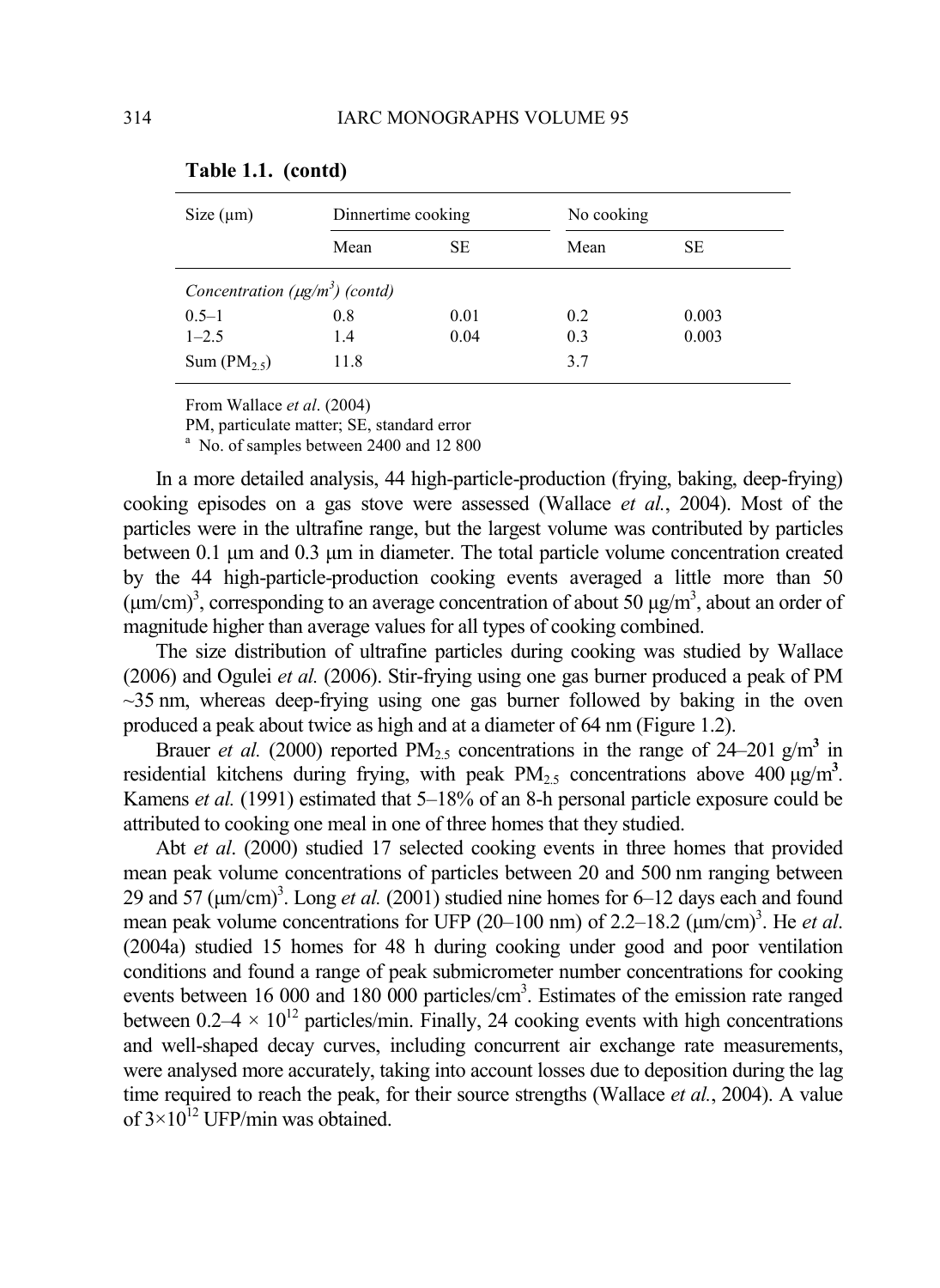**Figure 1.2. Size distribution of ultrafine particles from cooking.** *n* **= number of 5-min measurements. Error bars are standard errors. Stir-frying on one gas burner produced a peak at** ∼**35 nm; deep-frying on one gas burner followed by baking in the oven produced a peak at 64 nm that was twice as high.** 



**Diameter (nm)**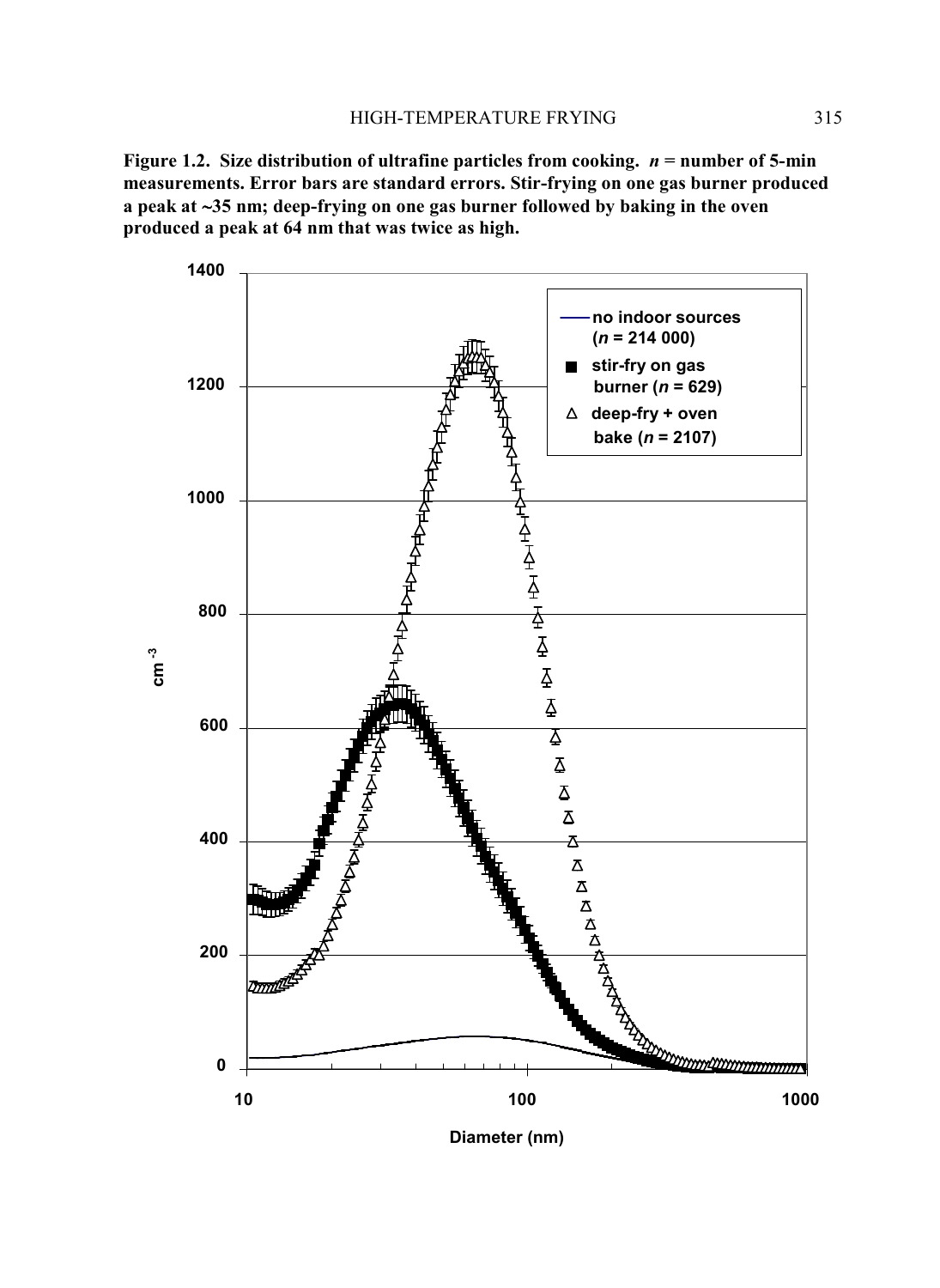A study in Amsterdam and Helsinki found that cooking increased  $PM_{2.5}$ concentrations by 1.9–3.4  $\mu$ g/m<sup>3</sup> (14–24%) among two groups of 47 and 37 elderly residents in the two cities, respectively (Brunekreef *et al.*, 2005; the ULTRA Study).

Kleeman *et al.* (1999) used an industrial charbroiling facility to cook >100 hamburgers. The particle mass consisted mainly of organic compounds, with a very small amount of elemental carbon, and a large unknown component. Most of the particle mass came from particles between 0.1 and 0.4 µm in diameter.

Emission rates during cooking with commercial institutional-scale deep-fryers have been reported (Schauer *et al.*, 1998). Professional chefs prepared vegetables by stir-frying in soya bean or canola oil and deep-frying potatoes in oil. Fine particle emission rates were  $21.5\pm1.2$ ,  $29.5\pm1.3$  and  $13.1\pm1.2$  mg/kg for stir-frying vegetables in the two oils and deep-frying potatoes, respectively. [Emissions during food preparation by a professional chef using large commercial cookers may differ substantially from emissions in a residence.]

In a recent study in a residential setting in Canada (Evans *et al.* 2008), real-time measurements were taken during frying to estimate the time-integrated exposure to PM associated with frying food. The production rates and concentrations of UFP and  $PM<sub>25</sub>$ during and at the end of frying a variety of breakfast foods typical of the Canadian diet at medium temperatures were assessed (Table 1.2).

|                    |                                         | Production rate during frying               |                               | Concentration at the end<br>of frying |                            |
|--------------------|-----------------------------------------|---------------------------------------------|-------------------------------|---------------------------------------|----------------------------|
| Food               | Food temperature<br>$({}^{\circ}C)^{a}$ | <b>UFP</b><br>(particles/cm <sup>3</sup> s) | $PM_{2.5}$<br>$(\mu g/m^3 s)$ | UFP<br>(particles/cm <sup>3</sup> )   | $PM_{25}$<br>$(\mu g/m^3)$ |
| Bacon              | 314                                     | 45                                          | 0.092                         | $2.2*104$                             | 38                         |
| Pancakes           | 297                                     | 25                                          | 0.17                          | $2.5*104$                             | 55                         |
| Peppers and onions | 336                                     | 78                                          | 0.12                          | $2.0*104$                             | 60                         |
| Vegetable stir-fry | 280                                     | 31                                          | ND                            | $2.0*104$                             | ND                         |
| Vegetable mix      | 249                                     | 59                                          | ND                            | $4.5*10^{4}$                          | ND.                        |
| Fried egg          | 271                                     | 60                                          | ND                            | $2.5*104$                             | ND                         |
| Fried rice         | 274                                     | 6                                           | ND                            | $1.0*104$                             | ND                         |
| Breaded eggplant   | 280                                     | 88                                          | 1.1                           | $8.0*104$                             | 1000                       |
| Overall            |                                         | 44                                          | 0.13                          |                                       |                            |

**Table 1.2. The production rates and concentrations of UFP and PM2.5 during and at the end of frying of various types of foods** 

From Evans *et al*. (2008)

ND, not determined because no elevated  $PM<sub>2.5</sub>$  concentration was observed; PM, particulate matter;

UFP, ultrafine particles

a Refers to maximum temperature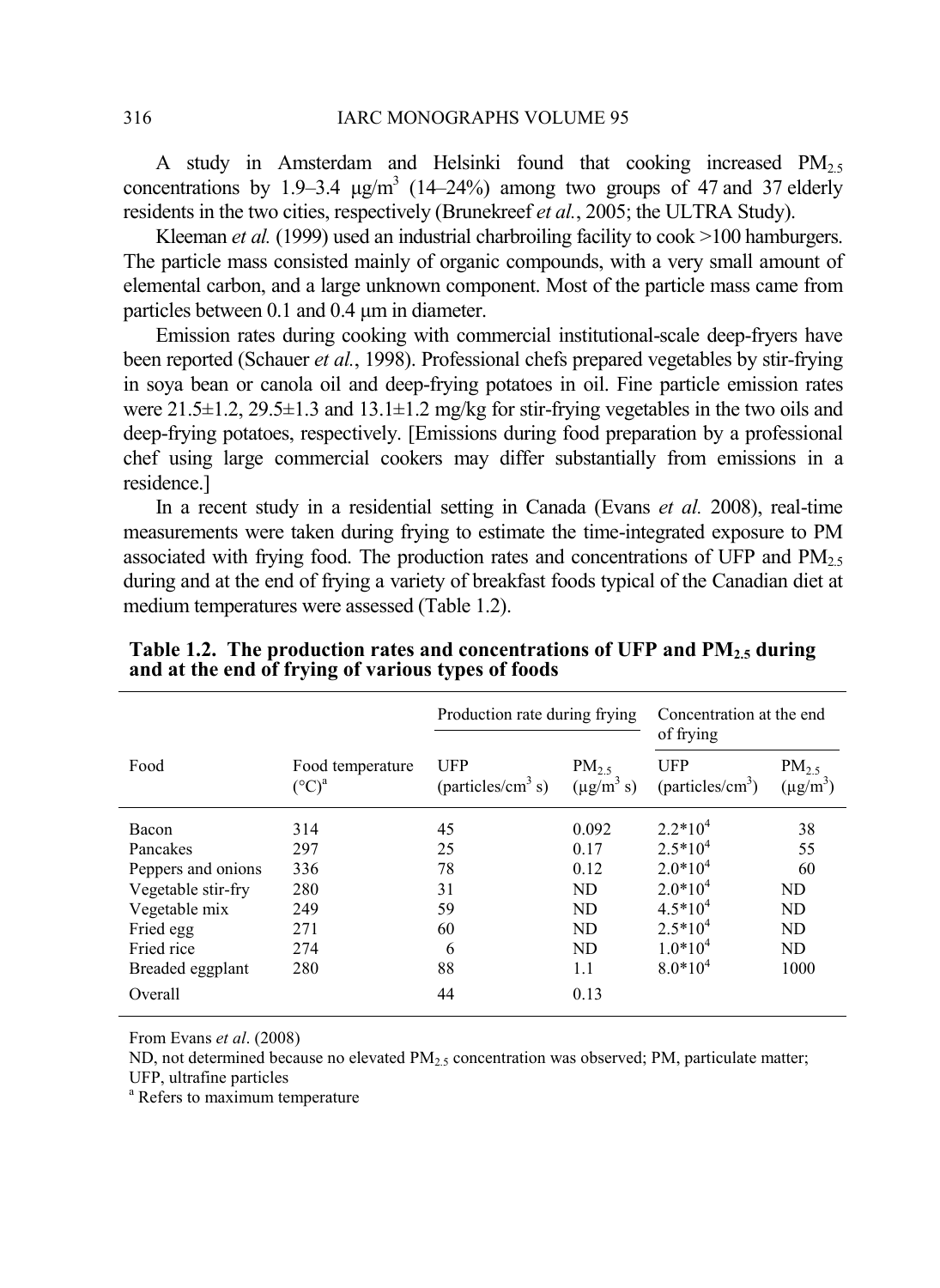#### HIGH-TEMPERATURE FRYING 317

#### 1.2.2 *Volatile organic compounds*

A large proportion of the vapours generated during cooking is steam from the water contents of the food or from the water used to cook the food. However, during frying (with oil), fatty acid esters that are constituents of edible oils and fat can decompose and produce volatile organic compounds, as well as semi-volatile compounds that can condense to form particles. A wide variety of organic compounds have been identified in cooking emissions, including alkanes, alkenes, alkanoic acids, carbonyls, PAHs and aromatic amines. Felton (1995) reported that the main volatile compounds generated during frying were aldehydes, alcohols, ketones, alkanes, phenols and acids. Of particular concern in relation to carcinogenicity are PAHs, heterocyclic amines and aldehydes.

*(a) PAHs* 

Dubowsky *et al.* (1999) reported peak total particle-bound PAH concentrations in a range from undetectable to 670 ng/m**<sup>3</sup>** during cooking when measured with a Gossen PAS monitor.

A study in Taiwan found several PAHs in the fumes of three cooking oils (safflower, vegetable and corn oil) (Chiang *et al.*, 1999a).

By contrast, Wallace (2000) did not measure increased concentrations of total PAHs during cooking.

### *(b) Aldehydes*

Schauer *et al.* (1998) reported emissions of 20 100  $\mu$ g formaldehyde/g of food during stir-frying of vegetables on an institutional-size cooker. They reported emissions of 12 400 µg/g formaldehyde and 20 900 µg/g acetaldehyde during deep-frying of potatoes.

#### *(c) Aromatic amines*

One study found the aromatic amines 2-naphthylamine and 4-aminobiphenyl in the fumes of three different cooking oils (sunflower oil, vegetable oil and refined lard) (Chiang *et al.*, 1999b).

#### *(d) Other volatile compounds*

Rogge *et al*. (1991) measured the fine aerosol emission rates for single organic compounds from charbroiling and frying hamburger meat. The compounds detected were *n*-alkanes, *n*-alkanoic acids, *n*-alkenoic acids, dicarboxylic acids, *n*-alkanals and *n*alkenals, *n*-alkanones, alkanols and furans.

Ho *et al.* (2006) studied emissions of 13 carbonyl compounds in cooking exhaust fumes from 15 restaurants in Hong Kong Special Administrative Region, China, and developed a new method of analysis using Tenax coated with a hydrazine compound followed by thermal desorption and mass spectrometry. This allowed them to separate three similar compounds: acetone, acrolein and propanal. The most prevalent compounds were formaldehyde (in all but four of the restaurants), acrolein, acetaldehyde and nonanal,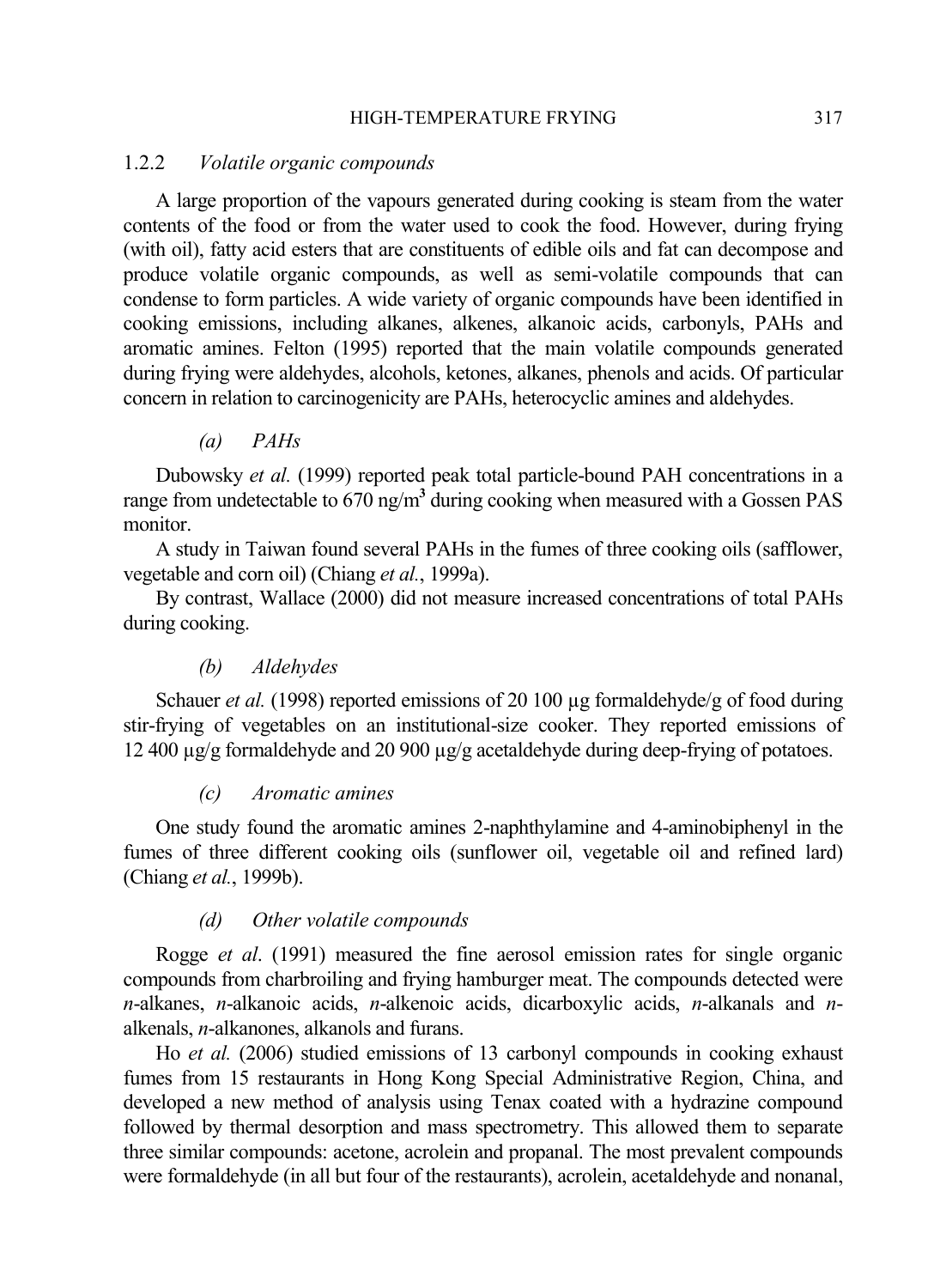### 318 IARC MONOGRAPHS VOLUME 95

which accounted for 72% of all carbonyl emissions. Based on a small sample of restaurants, the authors estimated total annual emissions for acrolein, formaldehyde and acetaldehyde of 7.7, 6.6 and 3.0 tonnes per year from cooking compared with 1.8, 10 and 33 tonnes per year, respectively, from vehicles.

## **1.3 Effect of different parameters of cooking on emissions**

The chemical composition of cooking emissions varies widely depending on the cooking oils used, the temperature, the kind of food cooked, as well as the method and style of cooking adopted.

## 1.3.1 *Effect of the type of oil and temperature*

## *(a) Mixture of volatile components*

Studies were undertaken to identify qualitatively the volatile components emitted during the heating of cooking oils to 265–275°C (Li, *et al.* 1994; Pellizzari *et al.* 1995; Shields *et al.* 1995; Chiang *et al.*, 1999a; Wu *et al.* 1999). The oils tested were rapeseed, canola, soya bean and peanut. The major constituents identified in the oil vapours were saturated, unsaturated and oxygenated hydrocarbons. These studies detected a variety of agents in emissions from heated cooking oils including 1,3-butadiene, benzene, benzo[*a*]pyrene, dibenz[*a,h*]anthracene, acrolein, formaldehyde and acetaldehyde. Emissions were highest for rapeseed oil and lowest for peanut oil. In one study, the emission levels of 1,3-butadiene and benzene were approximately 22-fold and 12-fold higher, respectively, for rapeseed oil than for peanut oil (Shields *et al.*, 1995). Compared with rapeseed oil heated to 275°C, fourfold and 14-fold lower levels of 1,3-butadiene were detected when the oils were heated to 240°C and 185°C, respectively.

## *(b) PAHs and nitro-PAHs*

In a study performed in a controlled environment (Air Resources Board of the State of California Study; Fortmann *et al.*, 2001), five untreated cooking oils were extracted and analysed for PAHs (Table 1.3). All were found to contain some PAHs; olive oil and peanut oil contained generally higher concentrations than rapeseed, corn or vegetable oils.

In a similar study, PAHs levels in samples of five raw cooking oils (canola, olive, corn, soya bean and vegetable oil) were not increased compared with the blank (Kelly, 2001).

Fume samples from three different commercial cooking oils commonly used in Taiwan, China (lard oil, soya bean oil and peanut oil), were collected and tested for PAHs. All samples contained dibenz[*a,h*]anthracene and benz[*a*]anthracene; extracts of fume samples from the latter two also contained benzo[*a*]pyrene (Chiang *et al.*, 1997). In a later study, fume samples from safflower, olive, coconut, mustard, vegetable and corn oil were similarly tested (Chiang *et al.*, 1999a). Extracts of fumes from safflower oil,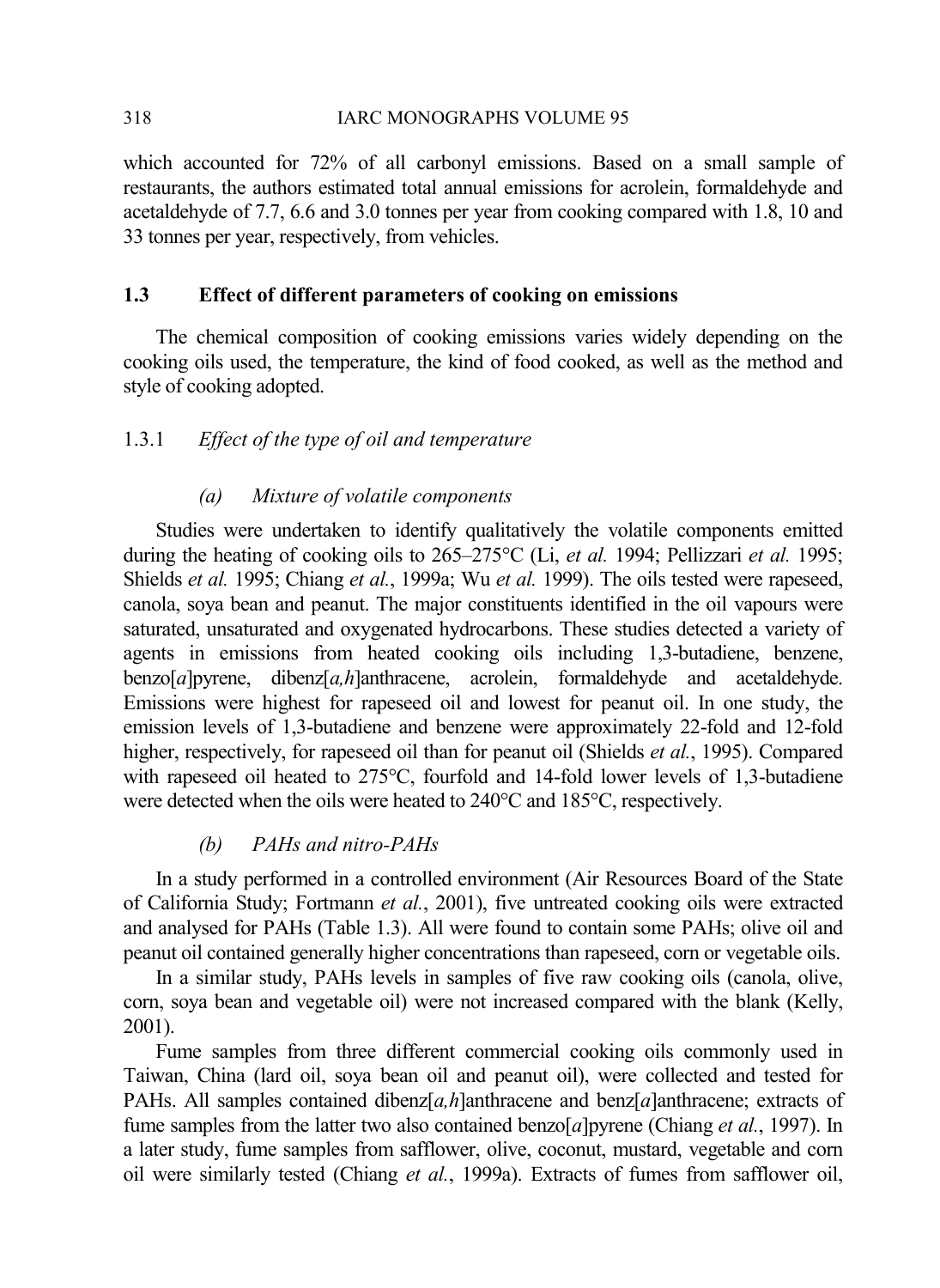vegetable oil and corn oil contained benzo[*a*]pyrene, dibenz[*a,h*]anthracene, benzo- [*b*]fluoranthene, and benz[*a*]anthracene. Concentrations are shown in Table 1.4.

| Compound                          | Olive | Peanut | Rapeseed | Corn | Vegetable |
|-----------------------------------|-------|--------|----------|------|-----------|
| Acenaphthylene                    | ND    | ND     | ND       | ND   | ND        |
| Acenaphthene                      | 19.9  | ND     | ND       | ND   | ND        |
| Phenanthrene                      | 10.7  | ND     | ND       | ND   | ND        |
| Anthracene                        | 1.12  | 2.60   | 1.12     | 1.54 | 0.56      |
| Fluoranthene                      | 4.07  | 1.28   | 0.71     | 0.65 | 1.64      |
| Pyrene                            | 7.10  | 10.2   | 1.79     | ND.  | ND        |
| $\text{Benz}[a]$ anthracene       | 4.49  | 13.6   | 6.51     | ND.  | 2.22      |
| Chrysene                          | 3.29  | 14.7   | ND       | ND   | 2.22      |
| Benzo $[b+j+k]$ fluoranthene      | 77.3  | 72.8   | ND       | 4.68 | 5.28      |
| $\text{Benzo}[e]$ pyrene          | 0.26  | 19.4   | ND       | 2.70 | 3.66      |
| Benzo $[a]$ pyrene                | 8.32  | 24.5   | ND       | 11.0 | 4.22      |
| Indeno[1,2,3- $cd$ ] pyrene       | 16.2  | 30.3   | 2.67     | 2.03 | 9.84      |
| Benzo[ghi]perylene                | 5.31  | 26.6   | 18.7     | 3.20 | 8.40      |
| Fluorene                          | 1.73  | ND     | 0.21     | 0.28 | 0.30      |
| 1-Methylphenanthrene              | 4.25  | 0.74   | 3.56     | 3.59 | 4.38      |
| Perylene                          | 1.50  | 15.5   | ND       | 1.90 | 3.06      |
| Dibenzo[ $a, h+a, c$ ] anthracene | 9.26  | 27.1   | ND       | 0.59 | 9.20      |
| Naphthalene                       | 31.7  | 13.9   | 15.5     | 13.3 | 17.6      |
| 1-Methylnaphthalene               | 10.1  | ND     | ND       | ND   | 0.66      |
| Biphenyl                          | 2.99  | 0.12   | 0.72     | 0.26 | ND        |
| $2,6+2,7$ -Dimethyl naphthalene   | 8.63  | ND     | ND.      | ND   | ND        |
| 2,3,5+i-Trimethyl naphthalene     | 4.63  | 0.16   | 0.63     | ND   | 0.32      |

**Table 1.3. Concentrations (ng/g) of polycyclic aromatic hydrocarbons in untreated cooking oils** 

From Fortmann *et al*. (2001) ND, not detected

### Table 1.4. The polycyclic aromatic hydrocarbon contents (µg/m<sup>3</sup>) of **fumes from various oils heated to 250**±**10°C for 30 min**

| Carcinogens                 | Cooking oil    |                |                |  |  |
|-----------------------------|----------------|----------------|----------------|--|--|
|                             | Safflower      | Vegetable      | Corn           |  |  |
| $\text{Benzo}[a]$ pyrene    | $22.7 \pm 1.5$ | $21.6 \pm 1.3$ | $18.7 \pm 0.9$ |  |  |
| Dibenz[ $a, h$ ]anthracene  | $2.8 \pm 0.2$  | $3.2 + 0.1$    | $2.4 \pm 0.2$  |  |  |
| $Benzo[b]$ fluoranthene     | $1.8 \pm 0.3$  | $2.6 \pm 0.2$  | $2.0 \pm 0.1$  |  |  |
| $\text{Benz}[a]$ anthracene | $2.5 \pm 0.1$  | $2.1 \pm 0.4$  | $1.9 \pm 0.1$  |  |  |

From Chiang *et al.* (1999a)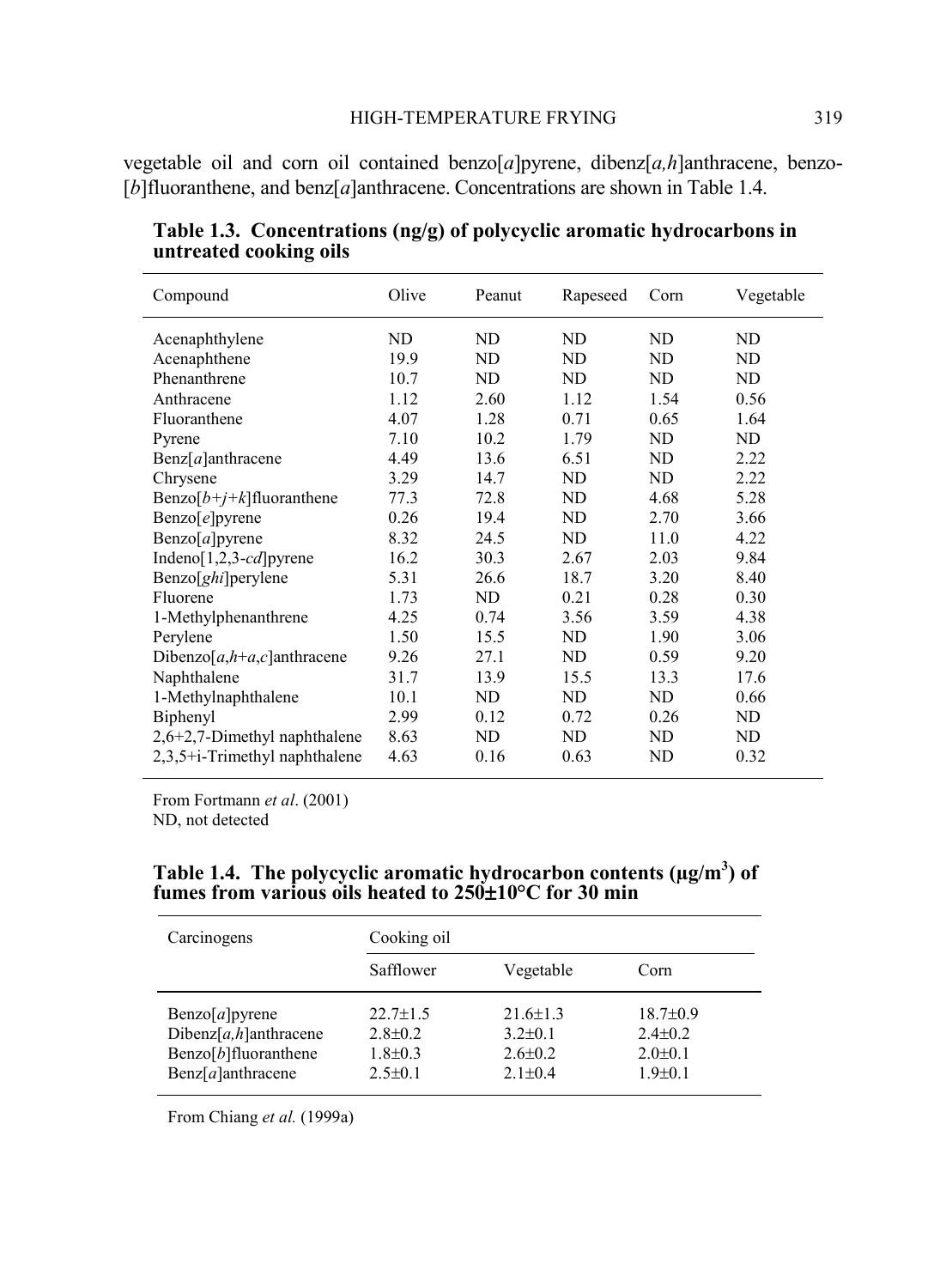Wei See *et al.* (2006) studied three ethnic food stalls in a food court for levels of  $PM_{2.5}$  and PAHs. PAHs varied from 38 to 141 to 609 ng/m<sup>3</sup> at the Indian, Chinese and Malay stalls, respectively. The trend was considered to be related to the cooking temperature and amount of oil used (simmering, stir-frying and deep-frying). Frying provided relatively more high-molecular-weight PAHs compared with simmering, which produced relatively more low-molecular-weight PAHs.

In addition to PAHs, fumes from three different commercial cooking oils frequently used in Chinese cooking (lard oil, soya bean oil and peanut oil) also contained nitro-PAHs such as 1-nitropyrene and 1,3-dinitropyrene (Table 1.5) (Wu *et al.*, 1998).

| Carcinogens                 | Type of cooking oil |                |                |  |  |  |  |
|-----------------------------|---------------------|----------------|----------------|--|--|--|--|
|                             | Lard                | Soya bean      | Peanut         |  |  |  |  |
| <i>PAHs</i>                 |                     |                |                |  |  |  |  |
| $\text{Benzo}[a]$ pyrene    | ND                  | $21.1 \pm 0.8$ | $19.6 \pm 0.5$ |  |  |  |  |
| $\text{Benz}[a]$ anthracene | $2.3 \pm 0.2$       | $2.1 \pm 0.5$  | $1.5 \pm 0.2$  |  |  |  |  |
| Dibenz[a,h]anthracene       | $2.0 \pm 0.3$       | $2.4 \pm 0.4$  | $1.9 \pm 0.1$  |  |  |  |  |
| Nitro-PAHs                  |                     |                |                |  |  |  |  |
| 1-Nitropyrene               | $1.1 \pm 0.1$       | $2.9 + 0.3$    | $1.5 \pm 0.1$  |  |  |  |  |
| 1,3-Dinitropyrene           | $0.9 + 0.1$         | $3.4 \pm 0.2$  | $0.4 + 0.1$    |  |  |  |  |
|                             |                     |                |                |  |  |  |  |

Table 1.5. Concentrations of PAHs and nitro-PAHs ( $\mu$ g/m<sup>3</sup>) **in fumes from various oils heated to 250**±**10°C for 30 min** 

From Wu *et al.* (1998)

ND, not detected

Zhu and Wang (2003) studied 12 PAHs in the air of six domestic and four commercial kitchens. Mean concentrations of benzo $[a]$ pyrene were 6–24 ng/m<sup>3</sup> in the domestic kitchens and  $150-440$  ng/m<sup>3</sup> in the commercial kitchens. Cooking oils were ranked lard>soya bean oil>rapeseed oil. Increases in cooking temperature produced increased PAH concentrations.

Various samples of cooking oil fumes were analysed in an effort to study the relationship between the high incidence of pulmonary adenocarcinoma in Chinese women and cooking oil fumes in the kitchen (Li *et al.*, 1994). The samples included oil fumes from three commercial cooking oils. All samples contained benzo[*a*]pyrene and dibenz[ $a$ ,*h*]anthracene. The concentration of dibenz[ $a$ ,*h*]anthracene in the fume samples was 5.7–22.8 times higher than that of benzo[*a*]pyrene. Concentrations of benzo[*a*]pyrene and dibenz[ $a$ , $h$ ]anthracene were, respectively, 0.463 and 5.736  $\mu$ g/g in refined vegetable oil, 0.341 and 3.725  $\mu$ g/g in soya bean oil and 0.305 and 4.565  $\mu$ g/g in vegetable oil.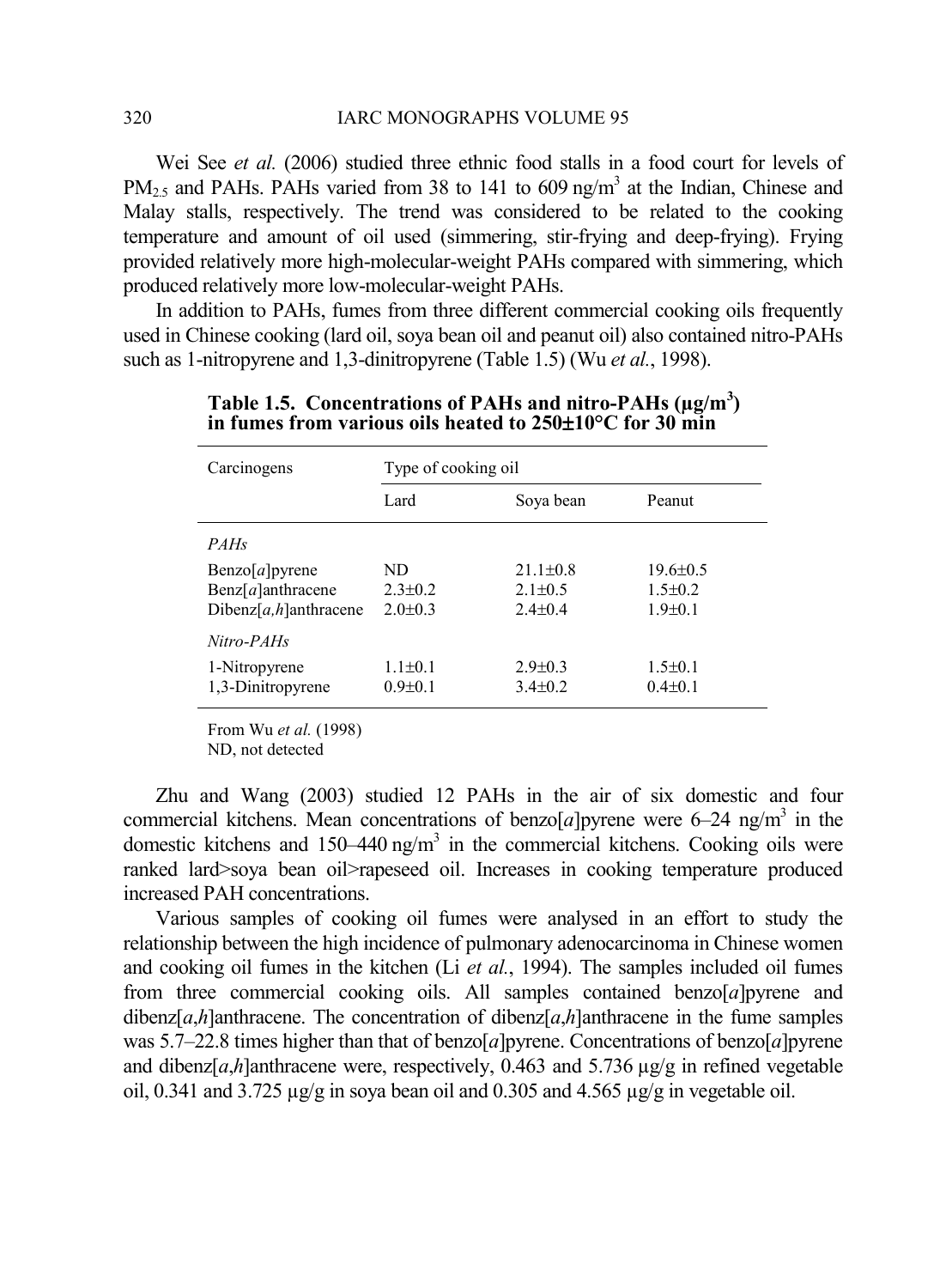#### *(c) Heterocyclic amines*

Hsu *et al.* (2006) studied the formation of heterocyclic amines in the fumes from frying French fries in soya bean oil or lard. Lard was more susceptible to form these compounds than soya bean oil heated alone (Hsu *et al.*, 2006). Fumes from soya bean oil heated alone were found to contain three heterocyclic amines, namely, 2-amino-3 methylimidazo[4,5-*f*]quinoxaline (IQx), 2-amino-3-methylimidazo[4,5-*f*]quinoline (IQ) and 1-methyl-9*H*-pyrido[4,3-*b*]indole (Harman), whereas two additional amines, 2-amino-3,4 dimethylimidazo[4,5-*f*]quinoline (MeIQ) and 3-amino-1,4-dimethyl-5*H*-pyrido[4,3-*b*]indole (Trp-P-1), were generated with lard.

### *(d) Aldehydes and other volatile organic compounds*

Higher aldehydes [C>7] have been detected in emissions from pan-frying beefsteak using four different types of oil (Table 1.6) (Sjaastad & Svendsen 2008). The aldehyde *trans*,*trans*-2,4-decadienal (*t,t*-2,4-DDE) has been found and quantified in both frying oils and fumes generated during frying. The quantity of *t,t*-2,4-DDE in fried potatoes was considered to be dependent on the oil used, on the frying process and, to a lesser extent, on oil deterioration. The degree of unsaturation of the frying oil was also considered to promote the formation of *t,t*-2,4-DDE.

|                                                             | Margarine                                | Rapeseed oil                 | Soya bean oil                 | Olive oil              |
|-------------------------------------------------------------|------------------------------------------|------------------------------|-------------------------------|------------------------|
| Total particles<br>$t, t$ -2,4-Decadienal<br>2,4-Decadienal | 11.6(0.7)<br>10.33(2.52)<br>25.33 (4.51) | 1.0(0.3)<br>0.63(1.32)<br>ND | 1.4(0.7)<br>0.52(0.80)<br>ND. | 1.0(1.1)<br>ND.<br>ND. |
| $t$ -2-Decenal                                              | 25.33 (9.70)                             | 3.60(6.40)                   | 0.50(1.20)                    | 0.50(1.20)             |
| $s$ -2-Decenal                                              | ND                                       | 0.82(1.08)                   | 2.20(5.29)                    | 3.67(2.94)             |
| 2-Undecenal                                                 | 20.67 (7.64)                             | 3.81(5.21)                   | 2.02(3.62)                    | 3.33(2.34)             |
| <b>Alkanals</b>                                             | 426.00 (70.00)                           | 107.00 (75.00)               | 128.00 (53.00)                | 121.00 (85.00)         |
| Alkenals                                                    | 55.70 (11.00)                            | 1.80(4.00)                   | 4.00(2.70)                    | 0.90(1.30)             |
|                                                             |                                          |                              |                               |                        |

Table 1.6. Levels<sup>a</sup> of total particles  $(mg/m<sup>3</sup>)$  and higher aldehydes  $(\mu g/m<sup>3</sup>)$ **measured in the breathing zone of the cook during pan-frying of beefsteak using different oils or margarine** 

From Sjaastad & Svendsen (2008)

ND, not detected; ; *s*, *cis*; *t*, *trans*

The results are given as arithmetic mean (standard deviation)

Emissions of low-molecular-weight aldehydes from deep-frying with extra virgin olive oil, olive oil and canola oil (control) were investigated at two temperatures, 180 and 240°C, for 15 and 7 h, respectively. Seven alkanals (C-2 to C-7 and C-9), eight 2-alkenals (C-3 to C-10) and 2,4-heptadienal were found in the fumes of all three cooking oils. The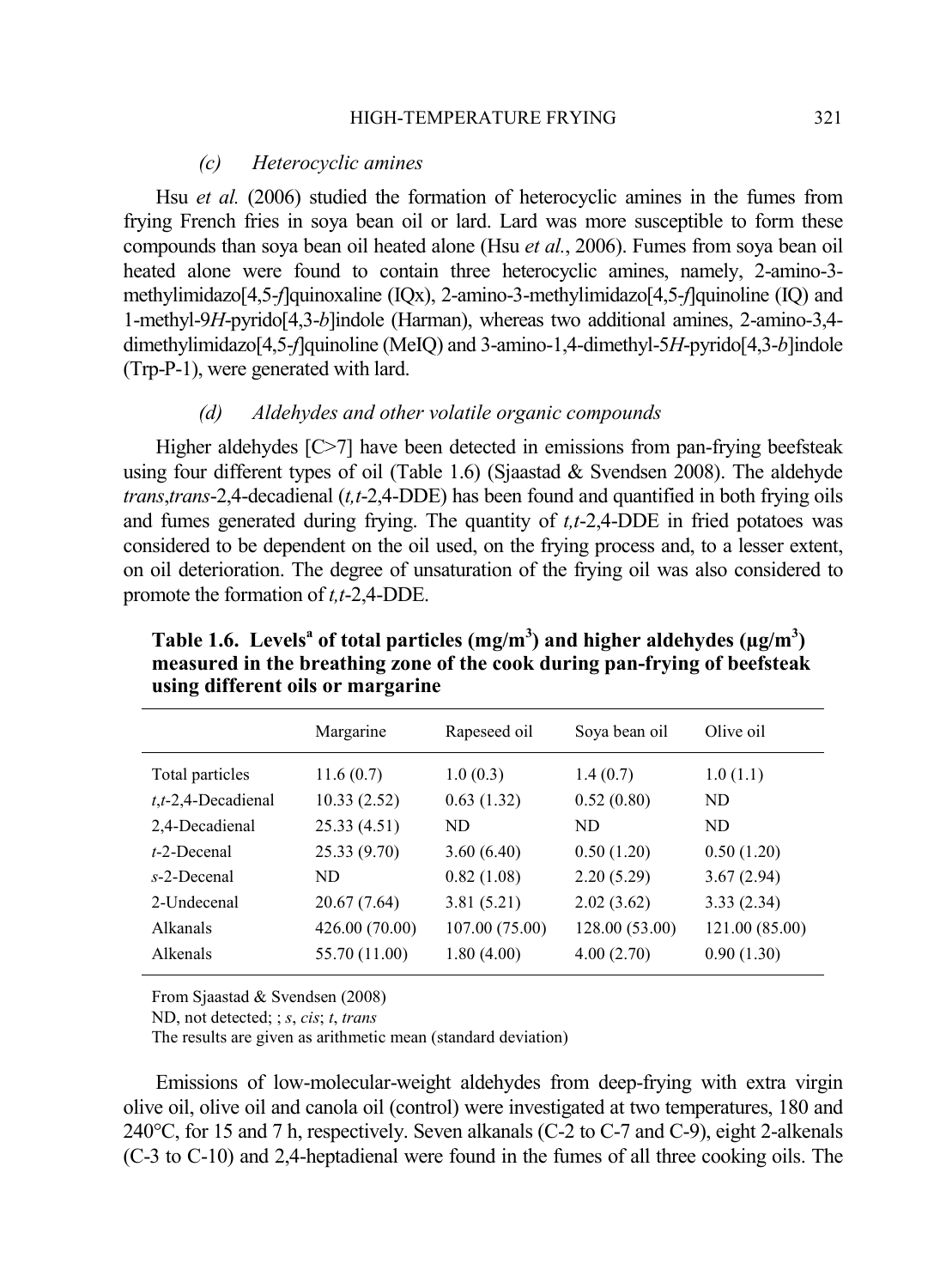#### 322 IARC MONOGRAPHS VOLUME 95

generation rates of these aldehydes were found to be dependent on heating temperature, and showed significant increases with increases in temperature. The emissions of lowmolecular-weight aldehydes from both kinds of olive oil were very similar and were lower than those observed from canola oil under similar conditions (Fullana *et al.*,  $2004a$  b).

The composition of the fumes was studied at different temperatures (190–200, 230– 240 and 270–280°C). A strong peak was observed within the wavelength range of 260– 270 nm in each condensate sample. From gas chromatography–mass spectrometry results, it was tentatively deduced that there were some 2,4-dialkylenaldehydes and other conjugated compounds in the condensates. Large amounts of hexanal and 2-heptenal were present in the cooking oil fumes. The total aldehyde peak areas of the condensates from four kinds of oil were around 30–50% of the total peak area at 270–280°C (Zhu *et al.*, 2001).

Concentrations of ethylene oxide and acetaldehyde were assessed during the simulated frying of soya bean oil without or with flavouring herbs and spices (garlic, onion, ginger, basil) under nitrogen or air at 1atm (Lin *et al*., 2007). The tests were performed at 130, 150, 180 and 200°C.

The concentration of both ethylene oxide and acetaldehyde in the oil and vapour phases increased with frying temperature within the range of 130 to 200°C. Under air, the amounts of ethylene oxide and acetaldehyde generated in either phase were several times higher when compared with amounts generated under nitrogen. In the oil phase, concentrations of ethylene oxide and acetaldehyde increased linearly from 7.6 ppm at 130°C to 26.2 ppm at 200°C, and from 6.0 ppm to 16.6 ppm, respectively. Similarly, ethylene oxide concentrations in the vapour phase increased from 7 ppm to 85 ppm.

The impact of the combination of flavouring sources and soya bean oil was assessed. Both ethylene oxide and acetaldehyde were distributed between the gas phase and the oil phase after cooking each herb or spice at 150°C for 5 minutes under either atmosphere. In each scenario, the amounts of ethylene oxide and acetaldehyde produced were different when compared with heating soya bean oil alone.

## 1.3.2 *Effect of the type of food, type of cooking or mode of frying*

## *(a) Studies in a controlled environment*

In an experimental study, airborne cooking by-products from frying beef (hamburgers), pork (bacon strips) and soya bean-based food (tempeh burgers) were collected, extracted and chemically analysed. 2-Amino-1-methyl-6-phenylimidazo[4,5 *b*]pyridine (PhIP) was the most abundant heterocyclic amine, followed by 2-amino-3,8dimethylimidazo<sup>[4,5</sup>-*f*]quinoxaline (MeIQx) and 2-amino-3,4,8-trimethylimidazo<sup>[4,5-</sup> *f*]quinoxaline (DiMeIQx). No 2-amino-9*H*-pyrido[2,3-*b*]indole (AαC) was detected in the food samples fried at about 200°C, although it was present in the collected airborne products. The total amounts of heterocyclic amines in the smoke condensates were 3 ng/g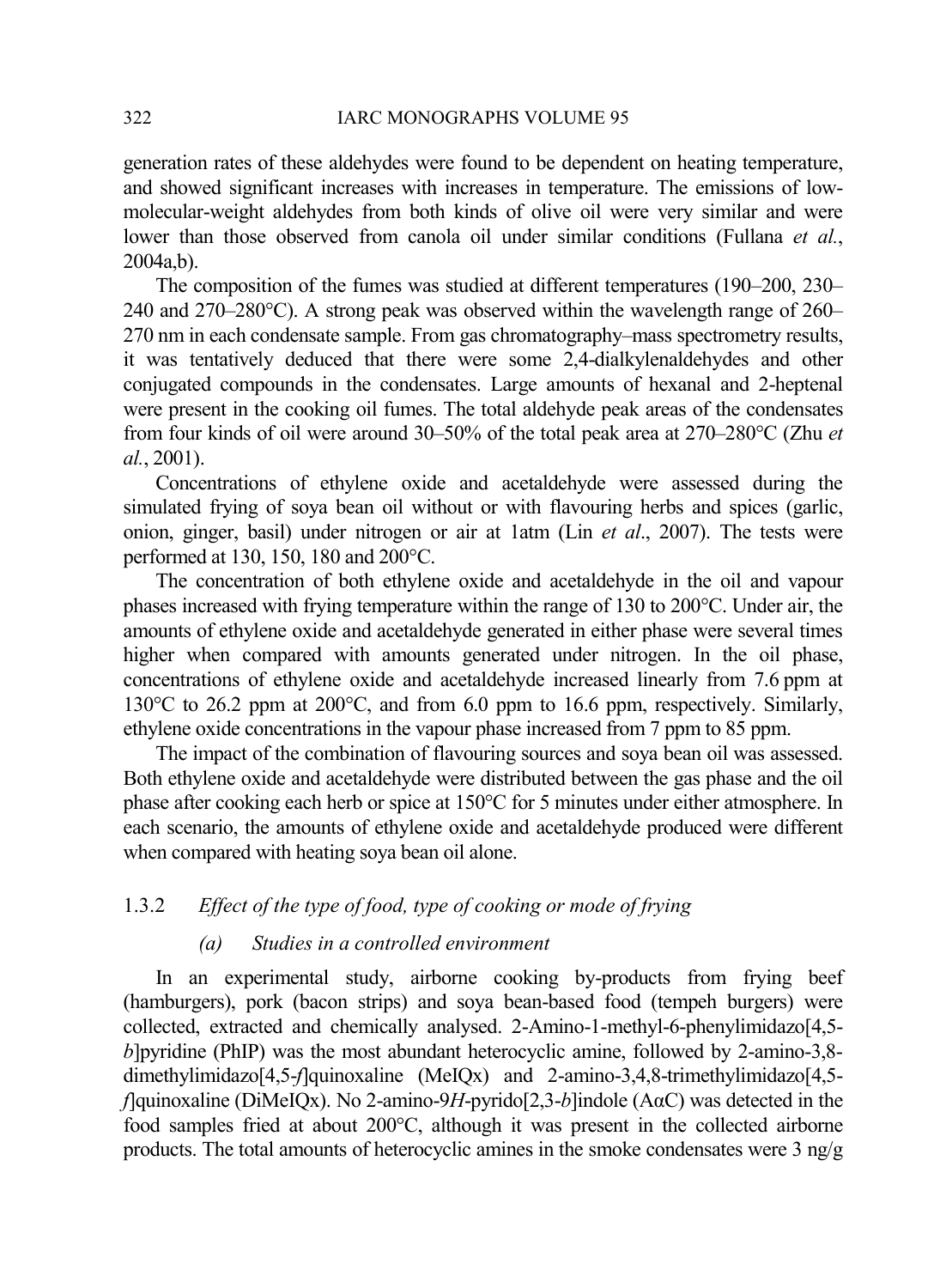from fried bacon,  $0.37 \text{ ng/g}$  from fried beef and  $0.177 \text{ ng/g}$  from fried soya-based food (Table 1.7) (Thiébaud *et al.*, 1995).

| Food sample                      | In the fried food sample |         |      | In the bead-trap smoke condensate |       |         |       |             |
|----------------------------------|--------------------------|---------|------|-----------------------------------|-------|---------|-------|-------------|
| (average)<br>temperature)        | MeIOx                    | DiMeIOx | PhIP | $A\alpha C$                       | MeIOx | DiMeIOx | PhIP  | $A\alpha C$ |
| Beef patties $(198^{\circ}C)$    | 4.3                      | 1.3     | 4.9  | ND.                               | 0.14  | 0.006   | 0.14  | 0.084       |
| Beef patties $(277^{\circ}C)$    | 16                       | 4.5     | 68   | 21                                | 1.1   | 0.25    | 1.8   | 4.0         |
| Bacon strip (208°C)              | 45                       | 12      | 106  | ND                                | ND.   | ND      | 1.0   | 2.0         |
| Soya-based patties<br>$(226$ °C) | ND                       | ND      | ND   | ND                                | ND    | ND      | 0.007 | 0.17        |

**Table 1.7. Concentration of heterocyclic amines from frying meat and soyabased patties (ng/g of cooked samples)** 

From Thiébaud *et al*. (1995)

AαC, 2-amino-9*H*-pyrido[2,3-*b*]indole; DiMeIQx, 2-amino-3,4,8-trimethylimidazo[4,5-*f*]quinoxaline; ND, not detected (<0.1ng/g); PhIP, 2-amino-1-methyl-6-phenylimidazo[4,5-*b*]pyridine; MeIQx, 2-amino-3,8-dimethylimidazo[4,5-*f*]quinoxaline

One study compared emissions of particles, nitrogen oxides, carbon monoxide, PAHs and formaldehyde in an experimental chamber during seven different types of cooking activity including pan-frying (Table 1.8; Kelly, 2001). Samples were integrated over periods of 1–4 h. [Temperatures were measured but not reported.]. Except for the hamburger cooked on gas, all tests showed an increase in total PAHs, with indoor levels averaging about twice or more the outdoor concentrations. Since the outdoor concentrations would be expected to be roughly half of those indoors in the absence of indoor sources, the increase over normal indoor levels is by a factor of about 3. For seven particle-bound PAHs that are considered to be probably carcinogenic, indoor:outdoor ratios averaged from 1–1.5. Emissions of nitrogen dioxide were found only when the gas stove was used, and were 10 mg/kg for pan-frying of hamburgers. Emissions of formaldehyde remained below 10 ppb (see footnote in Table 1.8).

Another major controlled study of cooking emissions was sponsored by the Air Resources Board of the State of California (Fortmann *et al.*, 2001).  $PM_{2.5}$  and  $PM_{10}$ particles, carbon monoxide, nitrogen oxide, nitrogen dioxide, PAHs and aldehydes were measured. Cooking activities included wok stir-frying of chicken and vegetables, deepfrying of French fries and pan-frying of bacon, tortillas or hamburgers. The cooking activities were studied under standard conditions or worst-case scenarios. Wok stir-frying was performed with 65 g peanut oil for 1 or 3 min at high temperatures, using chicken and vegetables as food. The concentrations of  $PM_{2.5}$  particles emitted during the cooking activities under different conditions are given in Table 1.9. Of the 13 PAHs targeted for analysis, pyrene, benzo $[e]$ pyrene, benzo $[a]$ pyrene and benzo $(b+j+k)$ phenanthrenes were detected in more than 60% of the samples. Duplicate samples collected during the worstcase stir-fry test showed that the precision of the PAH sampling method was poor.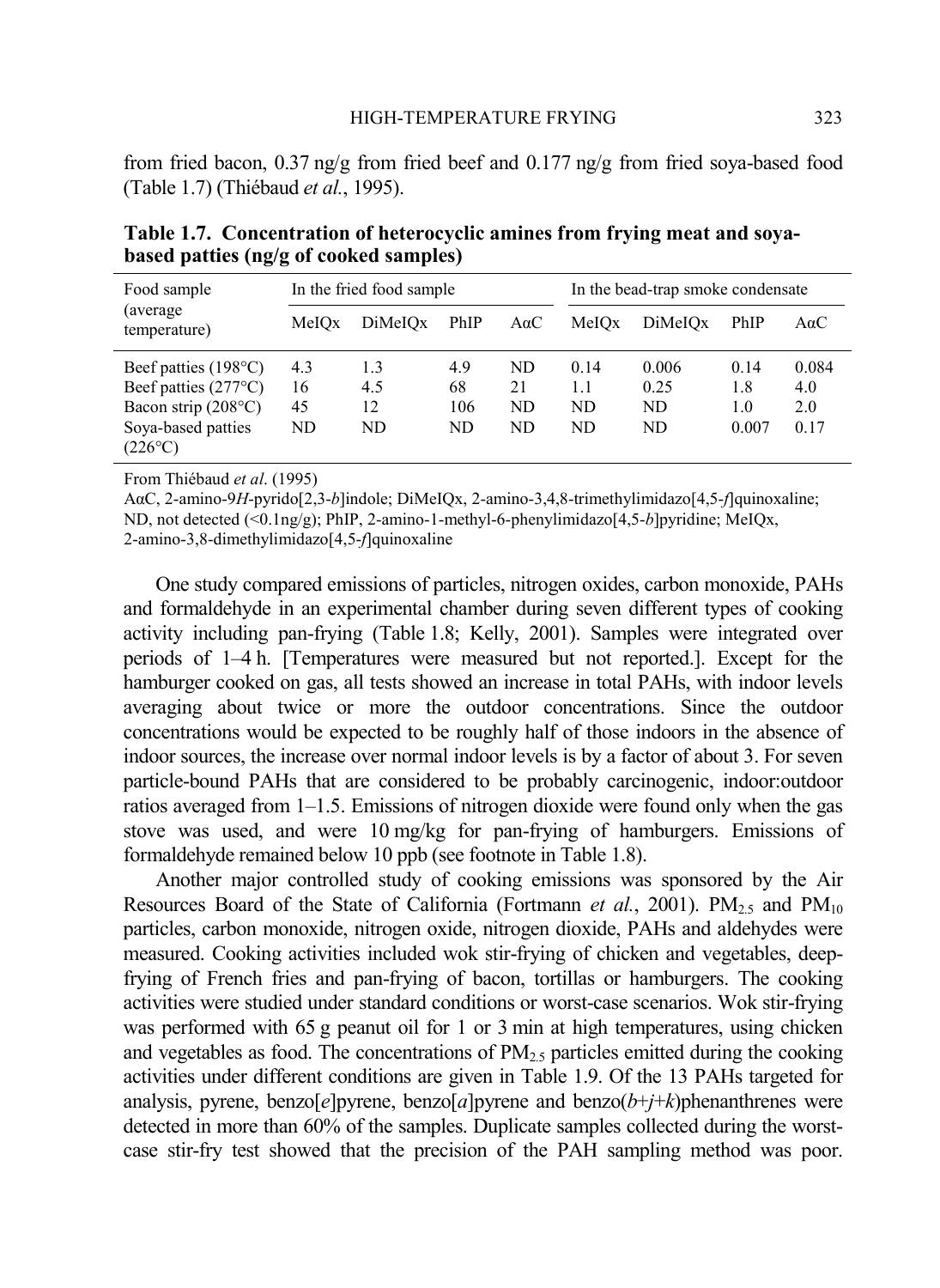[Because of the short test, the mass of PAHs in the samples was low, and there was large analytical uncertainty associated with the measurement.]

| <b>Type of stove</b> |      | $PM_{2.5} (\mu g/m^3)$ |     |         |        |         | Total PAHs $(ng/m^3)$ Seven PAHs <sup>b</sup> $(ng/m^3)$ Formaldehyde <sup>c</sup> (ppb) |
|----------------------|------|------------------------|-----|---------|--------|---------|------------------------------------------------------------------------------------------|
| Food cooked          |      | Stove Kitchen Indoor   |     | Outdoor | Indoor | Outdoor | Indoor                                                                                   |
| Gas                  |      |                        |     |         |        |         |                                                                                          |
| Hamburger            | 115  | 60                     | 294 | 288     | 0.93   | 1.76    | 3                                                                                        |
| <b>Steak</b>         | 2270 | 2670                   | 833 | 189     | 3.70   | 1.93    | 48                                                                                       |
| Electric             |      |                        |     |         |        |         |                                                                                          |
| Hamburger            | 252  | 160                    | 425 | 251     | 3.59   | 1.68    | $<$ 2                                                                                    |
| <b>Steak</b>         | 542  | 457                    | 610 | 431     | 2.56   | 3.24    | 9                                                                                        |
|                      |      |                        |     |         |        |         |                                                                                          |

**Table 1.8. Concentrations<sup>a</sup> of PM2.5, PAHs and formaldehyde in a research house during pan-frying**

From Kelly (2001)

PAH, polycyclic aromatic hydrocarbon; PM, particulate matter

<sup>a</sup> Average of three replicate runs

b Benz[*a*]anthracene, chrysene, benzo[*b+k*]fluoranthene, benzo[*a*]pyrene, indeno[1,2,3-*cd*]pyrene, dibenzo[*a*,*h*]anthracene, benzo[*ghi*]perylene

<sup>c</sup> Values were confounded by background emissions from building materials and by variations due to purging air between tests.

## *(b) Field studies*

Samples of cooking oil fumes from three catering shops were analysed (Li *et al.*, 1994). All samples contained benzo[*a*]pyrene and dibenz[*a*,*h*]anthracene. PAH concentrations at the three catering shops showed levels of benzo[*a*]pyrene of 41.8 ng/m<sup>3</sup> at a Youtiao (deep-fried twisted dough sticks) shop, 22.8 ng/m<sup>3</sup> at a Seqenma (candied fritters) workshop and  $4.9$  ng/m<sup>3</sup> at a kitchen of a restaurant; concentrations of dibenz[ $a$ , $h$ ]anthracene were 338, 144 and 30.3 ng/m<sup>3</sup>, respectively.

Another study in China showed that the cooking method affected the concentration of benzo[*a*]pyrene in kitchen air (Du *et al.*, 1996). In the same kitchens, the level of benzo[*a*]pyrene was elevated in indoor air from the baseline value of 0.41  $\mu$ g/100m<sup>3</sup> to 0.65  $\mu$ g/100m<sup>3</sup> when meat was boiled, and was further increased to 2.64  $\mu$ g/100m<sup>3</sup> when meat was stir-fried.

Li *et al.* (2003) measured PAHs emitted from the rooftop exhausts of four types of restaurant in Taiwan, China. Although gaseous PAHs outweighed particle-bound PAHs by about 4:1, when expressed in benzo[*a*]pyrene-equivalents, the ratio was reversed. Chinese food contributed the majority of the level of benzo[*a*]pyrene-equivalents, while western food contributed about seven times less and fast food and Japanese food contributed negligible amounts. Compared with traffic in the city, restaurants contributed somewhat less total PAHs but about 10 times the benzo[*a*]pyrene-equivalent amount.

Zhu and Wang (2003) studied 12 PAHs in the air of six domestic and four commercial kitchens. Mean concentrations of benzo $[a]$ pyrene were 6–24 ng/m<sup>3</sup> in the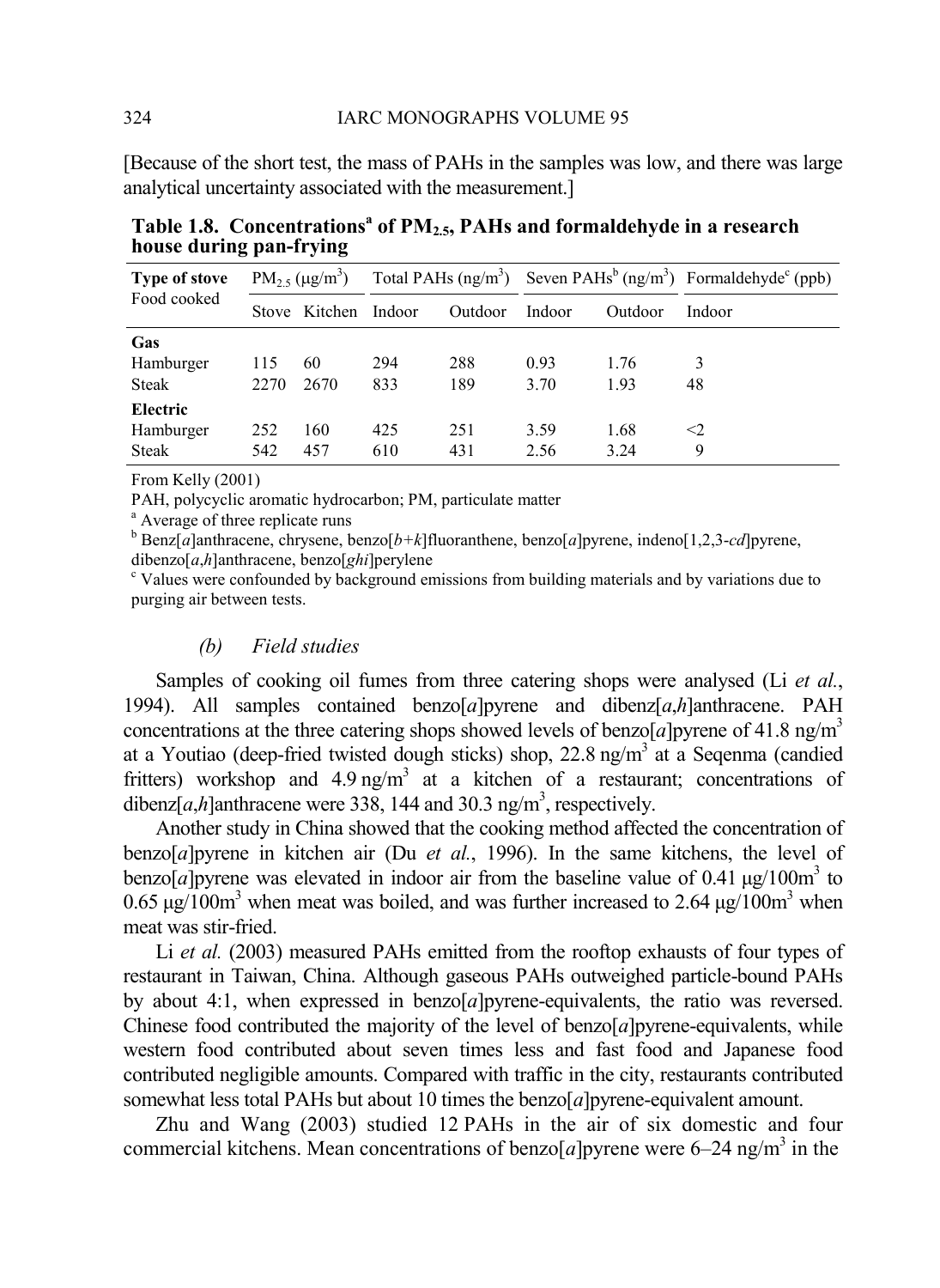| Type of cooking<br>Food |              | Type of  | Conditions              | Temperature $({}^{\circ}C)^{a}$ |                 |                          | $PM_{2.5}$ concentration ( $\mu$ g/m <sup>3</sup> ) |         |                |        |
|-------------------------|--------------|----------|-------------------------|---------------------------------|-----------------|--------------------------|-----------------------------------------------------|---------|----------------|--------|
|                         |              | stove    |                         | Food                            | Burner          | Kitchen                  | Living room                                         | Bedroom | Outdoors       |        |
| Stir-frying             | Chicken and  | Gas      | Standard <sup>d</sup>   | 79.6                            | $85^{\rm b}$    | 241                      | 191                                                 | 185     | $\tau$         |        |
|                         | vegetables   |          | Replicate <sup>d</sup>  | $88.3 - 100$                    | 418-439         | 185                      | 323                                                 | 301     | 8.8            |        |
|                         |              |          | Worst case <sup>d</sup> | 119-124                         | 284-398         | 1289                     | 850                                                 | 798     | 8.1            |        |
|                         |              |          | Vegetable oil           | $95.3 - 104$                    | 295-513         | 392                      | 294                                                 | 303     | 8.1            |        |
|                         |              | Electric | Standard                | 105                             | 289             | 214                      | 1124                                                | 364     | 5.6            |        |
| Deep-frying             | French fries | Gas      | Standard                | $182^{\circ}$                   | 729             | 195                      | 71.9                                                | 83.3    | 4.2            |        |
|                         |              |          | Replicate               | $186.9^\circ$                   | 277             | 162                      | 91.9                                                | 70.5    | 4.1            |        |
|                         |              | Electric | Standard                | $171.4^{\circ}$                 | 446             | 374                      | 94.7                                                | 90.2    | 5.7            |        |
| Pan-frying              | Bacon        |          | Gas                     | Standard                        | 148-156         | $105 - 108$ <sup>b</sup> | 482                                                 | 142     | 286            | $\tau$ |
|                         |              |          | Worst case              | $143.6 - 184.1$                 | 268-337         | 484                      | 711                                                 | 771     | 8.8            |        |
|                         |              | Electric | Standard                | $72.8 - 73.7$                   | $272 - 298$     | 207                      | 276                                                 | 235     | 5.7            |        |
|                         | Tortillas    | Gas      | Standard                | $172^{\circ}$                   | 97 <sup>b</sup> | 566                      | 260                                                 | 77.4    | 4.2            |        |
|                         |              | Electric | Standard                | $232.9^\circ$                   | ND              | 1269                     | 1175                                                | 1173    | 5.7            |        |
|                         | Hamburger    | Gas      | Cast iron pan           | 93.0-93.7                       | $270 - 304$     | 153                      | 7.73                                                | 8.64    | 1.5            |        |
|                         |              | Gas      | Cast iron pan           | 95.3                            | $\rm ND$        | 51.9                     | 8.6                                                 | 8.8     | 3.6            |        |
|                         |              | Gas      | Pan lid                 | <b>NR</b>                       | $253 - 300$     | 355                      | 5.8                                                 | 6.4     | $\overline{4}$ |        |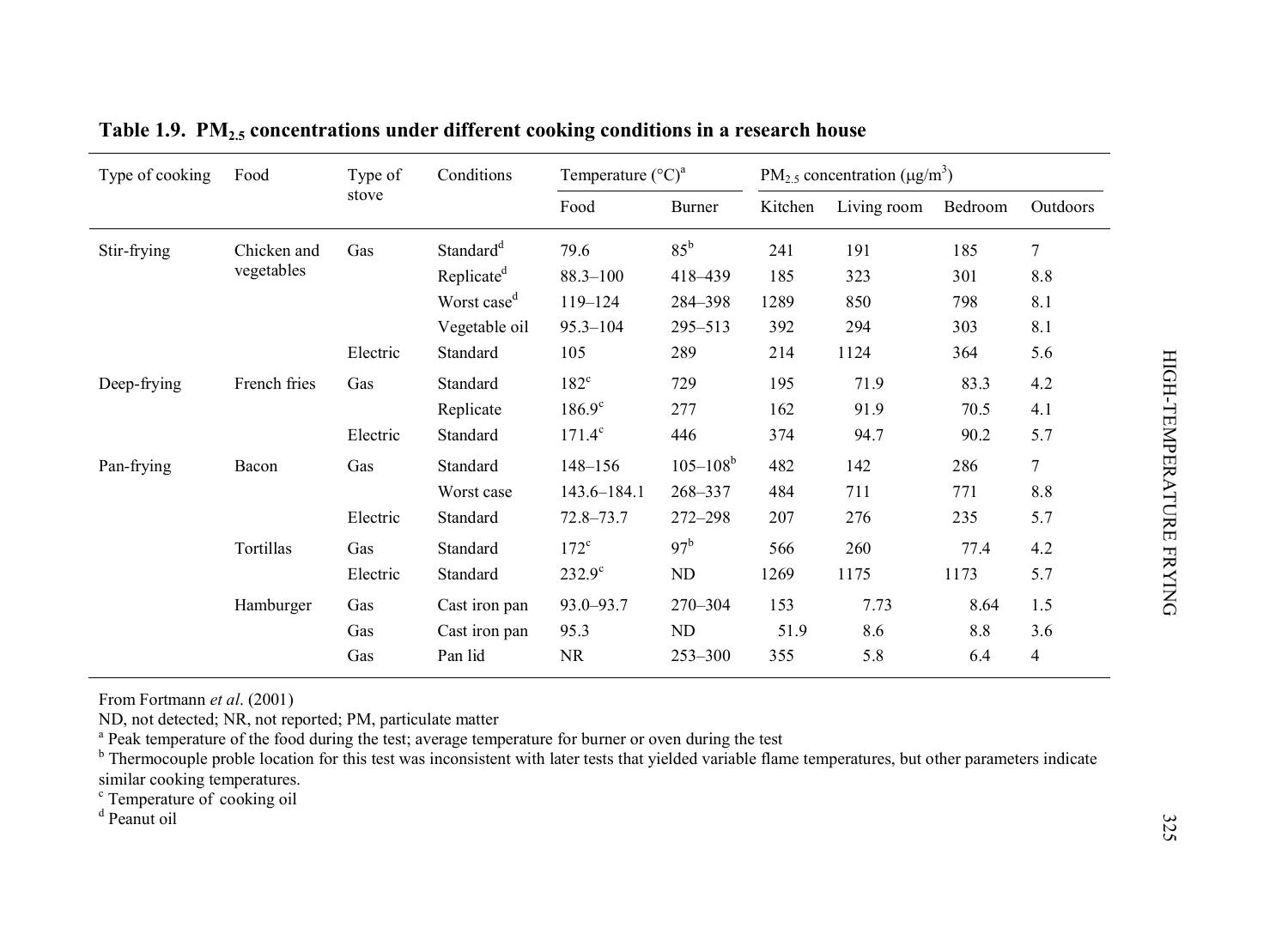domestic kitchens and  $150-440$  ng/m<sup>3</sup> in the commercial kitchens. Cooking practices produced PAHs in the rank order broiling>frying>>boiling.

The influence of frying conditions (deep-frying, pan-frying) was studied (Boskou *et al.*, 2006). In all cases tested, the highest concentration of *trans*,*trans*-2,4-decadienal was detected during deep-frying.

Studies have shown that the total amount of organic compounds per milligram of particulate organic matter is much higher in western-style fast food cooking than in Chinese cooking; however, Chinese cooking has a much greater contribution of PAHs to particulate organic matter (Table 1.10) (Zhao *et al.*, 2007a,b).

| Organic compounds                | Western-style fast<br>food cooking <sup>a</sup> | Chinese cooking <sup>b</sup> |
|----------------------------------|-------------------------------------------------|------------------------------|
| $n$ -Alkanes                     | 3 863                                           | 1883                         |
| Polycyclic aromatic hydrocarbons | 40                                              | 2855                         |
| $n$ -Alkanals                    | 29 172                                          | 3444                         |
| $n$ -Alkanones                   | 22 702                                          | 2443                         |
| Lactones                         | 13 323                                          | 2 1 4 2                      |
| Amides                           | 4 6 9 2                                         | 531                          |
| Saturated fatty acids            | 374 699                                         | 26 804                       |
| Unsaturated fatty acids          | 93 299                                          | 29 0 28                      |
| Dicarboxylic acids               | 57877                                           | 2 0 5 1                      |
| Monosaccharide anhydrides        | 97                                              | 314                          |
| <b>Sterols</b>                   | 487                                             | 1684                         |
| Other compounds                  | 63                                              | 208                          |

**Table 1.10. Concentrations of organic compounds from western-style fast food and from Chinese cooking (ng/mg of particulate organic matter)** 

From Zhao *et al*. (2007a,b)

<sup>a</sup> Average of six samples

<sup>b</sup> Average of four different styles of Chinese cooking

#### **1.4 Human exposure**

Neither occupational nor non-occupational exposure to emissions from cooking has been characterized systematically. Most of the available studies examined the nature and amount of emissions produced during different types of cooking in different settings, including the release of emissions from kitchens into the ambient environment. As the substances measured varied widely among studies, it is difficult to summarize quantitatively exposures in different settings. Furthermore, co-exposures were not specifically mentioned. Results from various field studies, carried out primarily in South-East Asia, are summarized in Tables 1.11 and 1.12.

Only one recent study provided information on biological monitoring of exposure and effect in the occupational setting (Table 1.11) (Pan *et al.*, 2008).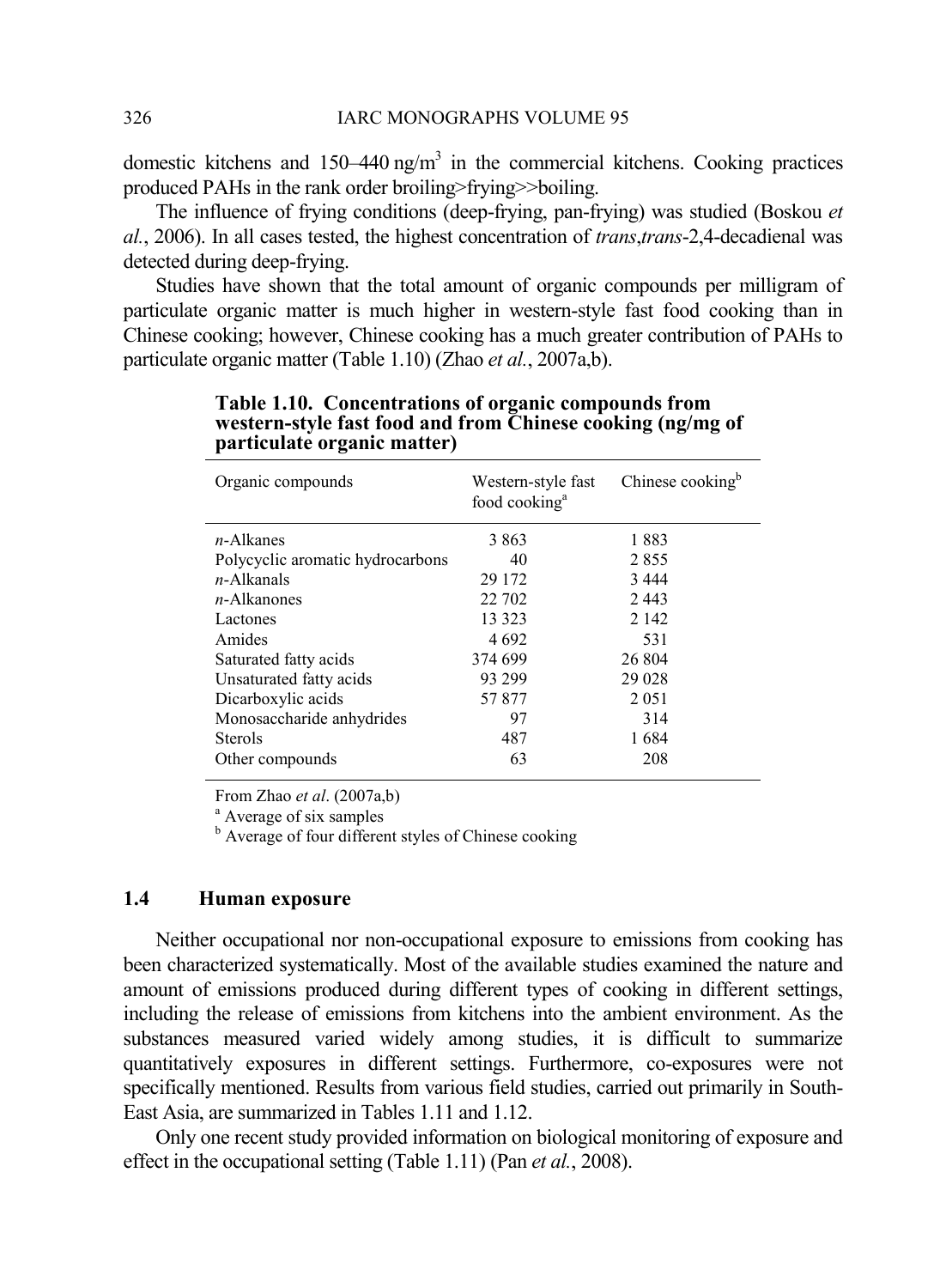| Table 1.11. Occupational exposures to emissions from high-temperature frying |                                                                                                                                               |                                                                                                              |                                                                                        |                                                                                                                                                                                                                                                                                                                                                                                                                                                                                                                                                                                                                                                                                                     |  |  |  |
|------------------------------------------------------------------------------|-----------------------------------------------------------------------------------------------------------------------------------------------|--------------------------------------------------------------------------------------------------------------|----------------------------------------------------------------------------------------|-----------------------------------------------------------------------------------------------------------------------------------------------------------------------------------------------------------------------------------------------------------------------------------------------------------------------------------------------------------------------------------------------------------------------------------------------------------------------------------------------------------------------------------------------------------------------------------------------------------------------------------------------------------------------------------------------------|--|--|--|
| Reference.<br>location                                                       | Setting                                                                                                                                       | Study design/<br>samples                                                                                     | Exposure(s) measured                                                                   | Main results                                                                                                                                                                                                                                                                                                                                                                                                                                                                                                                                                                                                                                                                                        |  |  |  |
| Vainiotalo &<br>Matveinen<br>(1993),<br>Finland                              | 8 workplaces<br>(2 bakeries, a food<br>factory, 5 restaurant<br>kitchens)                                                                     | Field<br>measurements,<br>sampling during<br>frying/grilling of<br>meat or fish or<br>during deep-<br>frying | Fat aerosol<br>Acrolein<br>Formaldehyde<br>Acetaldehyde<br>Heterocyclic amines<br>PAHs | Highest concentrations $(9-16 \text{ mg/m}^3)$ in kitchens using the<br>ordinary frying method; lower concentrations at other<br>workplaces $(0.01-3.2 \text{ mg/m}^3)$<br>Range, $0.01 - 0.59$ mg/m <sup>3</sup><br>Highest concentrations in grill kitchens (0.24 and 0.75 mg/m <sup>3</sup> )<br>Highest concentrations in bakeries (0.67 and 1.5 mg/m <sup>3</sup> )<br>Mutagenic heterocyclic amines below detection limits<br>Low concentrations                                                                                                                                                                                                                                              |  |  |  |
| Svendsen et<br>al. (2002),<br>Norway                                         | 4 hotels, 2<br>hamburger chain<br>restaurants, 10 à la<br>carte restaurants<br>and 3 small local<br>restaurants, serving<br>mostly fried food | Personal<br>sampling in<br>kitchens                                                                          | Fat aerosols<br>Aldehydes                                                              | Highest concentration $(6.6 \text{ mg/m}^3)$ in a small local restaurant;<br>arithmetic mean for all kitchens, $0.62$ mg/m <sup>3</sup><br>Highest level of the sum of the aldehydes, 186 $\mu$ g/m <sup>3</sup> ;<br>arithmetic mean, 69 $\mu$ g/m <sup>3</sup>                                                                                                                                                                                                                                                                                                                                                                                                                                    |  |  |  |
| He et al.<br>$(2004b)$ ,<br>Shen Zhen,<br>China                              | 2 cooking styles of<br>Chinese cuisine:<br>Hunan cooking<br>and Cantonese<br>cooking                                                          | Sampling of<br>cooking fumes<br>during regular<br>operation                                                  | PM, organic compounds                                                                  | More than half of the $PM2.5$ mass is due to organic<br>compounds, and over 90 species of organic compound were<br>identified and quantified, accounting for 26.1% of bulk<br>organic particle mass and $20.7\%$ of PM <sub>2.5</sub> . Fatty acids, diacids<br>and steroids were the major organic compounds emitted from<br>both styles of cooking. Of the quantified organic mass, over<br>90% was fatty acids. The mass of organic species, and the<br>molecular distribution of $n$ -alkanes and PAHs indicated the<br>dissimilarities between the two different cooking styles, but<br>generally the major parts of the organic particulate emissions<br>of the two restaurants were similar. |  |  |  |
|                                                                              |                                                                                                                                               |                                                                                                              |                                                                                        |                                                                                                                                                                                                                                                                                                                                                                                                                                                                                                                                                                                                                                                                                                     |  |  |  |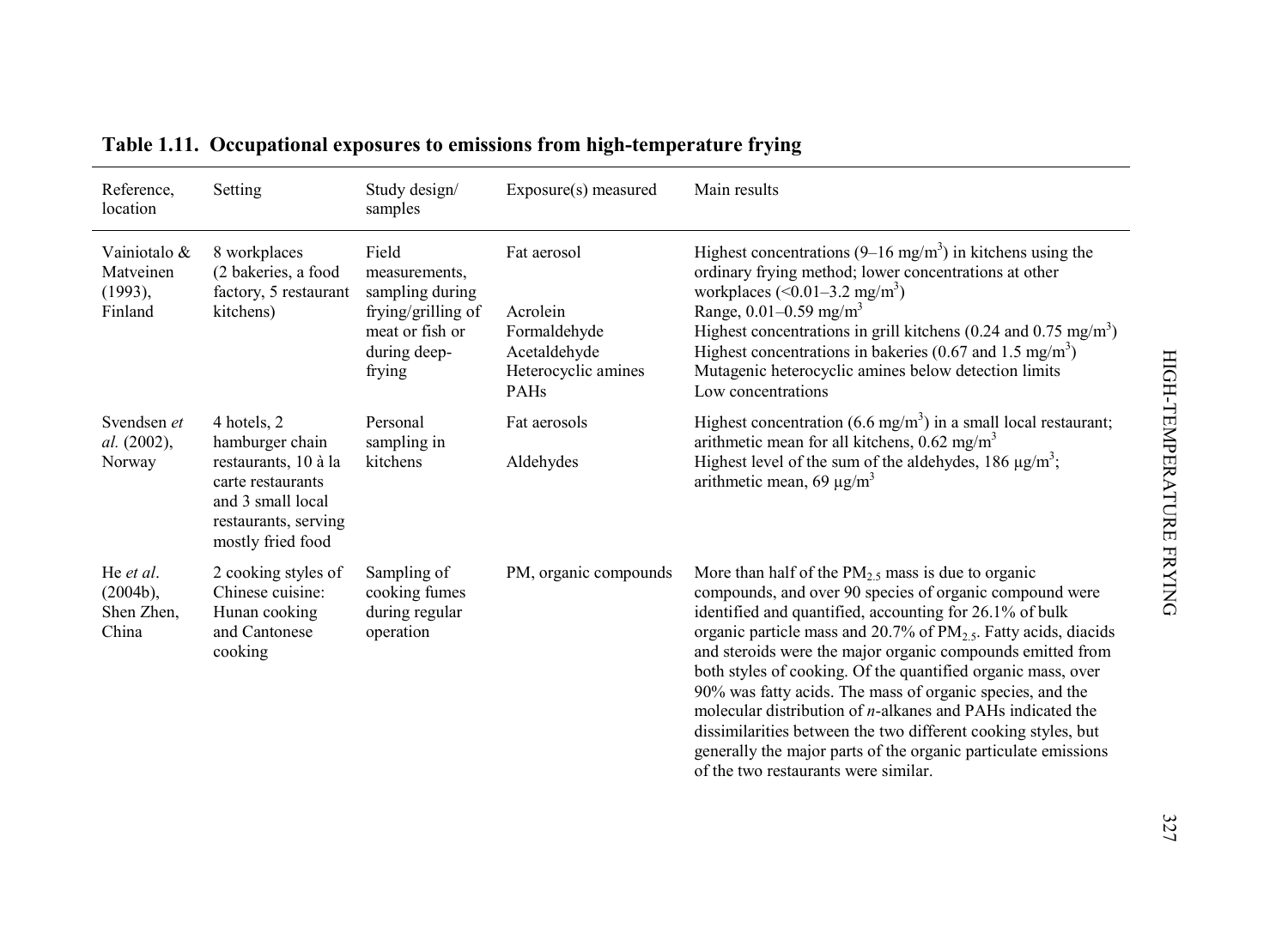| Table 1.11. (contd) |  |  |  |
|---------------------|--|--|--|
|                     |  |  |  |

| Table 1.11. (contd)                           |                                                                                                                                           |                                                                                           |                                                                                                                                |                                                                                                                                                                                                                                                                                                                                                                                                                                                                                                                                                                                                      |
|-----------------------------------------------|-------------------------------------------------------------------------------------------------------------------------------------------|-------------------------------------------------------------------------------------------|--------------------------------------------------------------------------------------------------------------------------------|------------------------------------------------------------------------------------------------------------------------------------------------------------------------------------------------------------------------------------------------------------------------------------------------------------------------------------------------------------------------------------------------------------------------------------------------------------------------------------------------------------------------------------------------------------------------------------------------------|
| Reference,<br>location                        | Setting                                                                                                                                   | Study design/<br>samples                                                                  | Exposure(s) measured                                                                                                           | Main results                                                                                                                                                                                                                                                                                                                                                                                                                                                                                                                                                                                         |
| He et al.<br>$(2004b)$ ,<br>Beijing,<br>China | 2 commercial<br>restaurants, 1 with<br>Chinese foods<br>cooked over gas<br>flame, 1 Uigur<br>style (mutton<br>charbroiled by<br>charcoal) | Sampling during<br>regular operation                                                      | $PM_2$ , organic<br>compounds including<br>series of alkanes, $n-$<br>alkanoic acids, n-<br>alkanals, alkan-2-ones<br>and PAHs | Mass concentrations of fine particles, alkanes, <i>n</i> -alkanoic<br>acids and PAHs in air emitted from the Uigur [Chinese<br>Islamic] style cooking were a hundred times higher than<br>ambient $PM2.5$ in Beijing.                                                                                                                                                                                                                                                                                                                                                                                |
| Lee & Jeong<br>$(2008)$ ,<br>South Korea      | 3 types of<br>restaurants: Korean<br>barbecue house.<br>Chinese restaurant.<br>Japanese restaurant                                        | Personal<br>exposure<br>measurements in<br>the breathing<br>zone during<br>eating periods | PM [PM <sub>10</sub> , PM <sub>2.5</sub> and<br>$PM_{1.0}$<br>Formaldehyde                                                     | Highest concentrations at Korean barbecue house, with<br>average concentrations of $PM_{10}$ , $PM_{2.5}$ and $PM_{1.0}$ of 169, 124,<br>and 63 $\mu$ g/m <sup>3</sup> , respectively; average exposure ratios for<br>$PM_{1.0}/PM_{10}$ , $PM_{2.5}/PM_{10}$ and $PM_{1.0}/PM_{2.5}$ at the barbecue<br>house were 0.38, 0.73 and 0.52, respectively, which were<br>much higher than those at other restaurants. Second highest<br>$PM_{2.5}$ and $PM_{10}$ concentrations at Chinese restaurant<br>Range, 89.7–345.9 $\mu$ g/m <sup>3</sup> ; highest concentrations in the<br>Japanese restaurant |
| Pan et al.<br>(2008),<br>Taiwan,<br>China     | 23 Chinese<br>restaurants                                                                                                                 | Cross-sectional<br>study;<br>measurements in<br>kitchens and<br>dining areas              | Airborne PM and PAHs<br>Urinary 1-<br>hydroxypyrene (1-OHP)<br>Urinary 8-hydroxy-2'-<br>deoxyguanosine (8-<br>OHdG)            | Airborne PM and PAH levels in kitchens significantly<br>exceeded those in dining areas.<br>Geometric mean: kitchen staff, $4.5 \mu g/g$ creatinine; service<br>staff, $2.7 \mu g/g$ creatinine (significantly higher)<br>Geometric mean: kitchen staff, 7.9 µg/g creatinine; service<br>staff, $5.4 \mu g/g$ creatinine (significantly higher)<br>Urinary 1-OHP level, work in kitchens, gender and work<br>hours per day were four significant predictors of urinary 8-<br>OHdG levels after adjustments for covariates.                                                                            |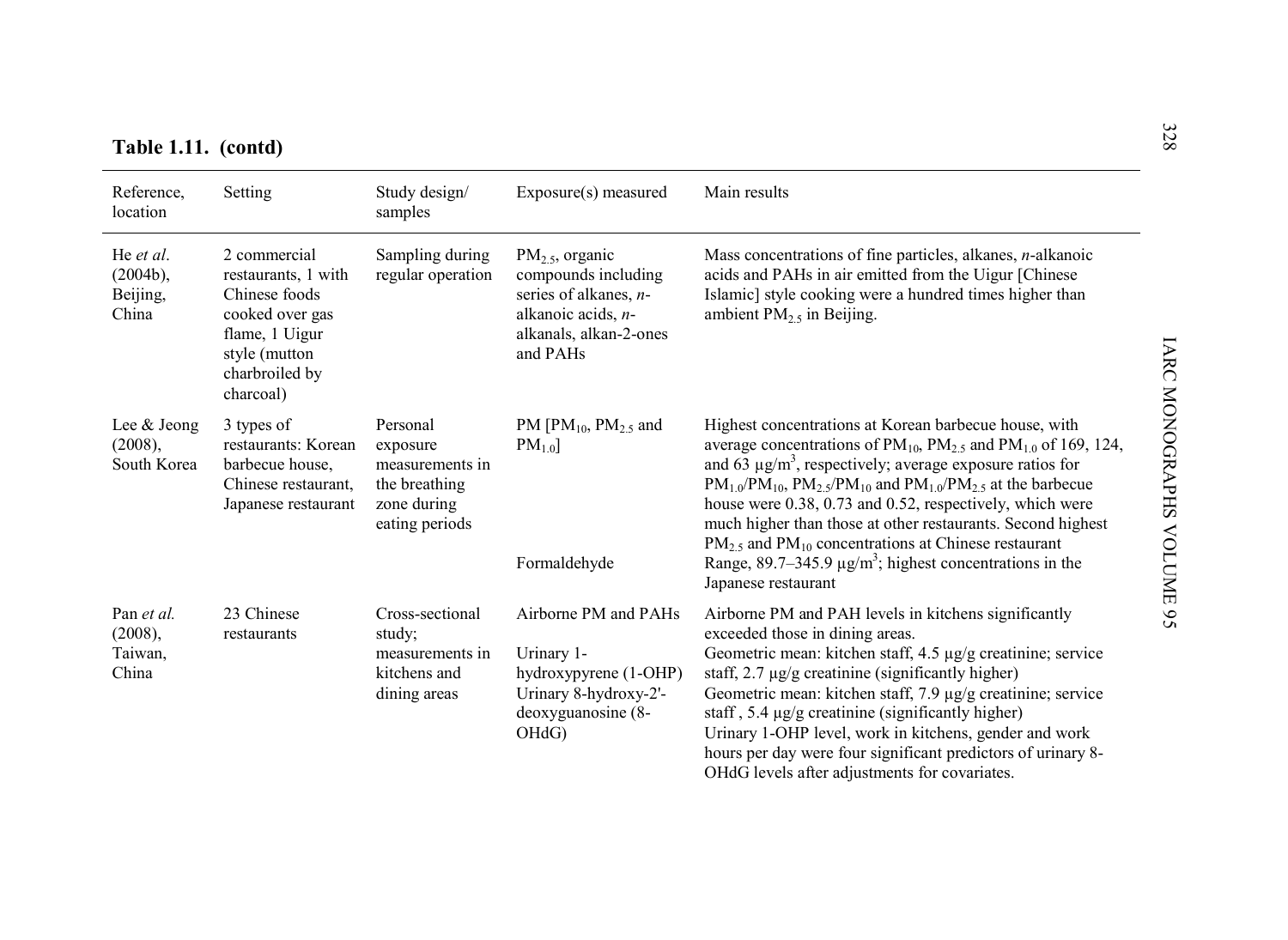|  |  | Table 1.11. (contd) |
|--|--|---------------------|
|--|--|---------------------|

| Table 1.11. (contd)                          |                                                              |                                                     |                                       |                                                                                                                                                              |
|----------------------------------------------|--------------------------------------------------------------|-----------------------------------------------------|---------------------------------------|--------------------------------------------------------------------------------------------------------------------------------------------------------------|
| Reference,<br>location                       | Setting                                                      | Study design/<br>samples                            | Exposure(s) measured                  | Main results                                                                                                                                                 |
| Yeung & To<br>(2008),<br>Hong Kong,<br>China | Commercial<br>cooking settings                               | Survey during<br>commercial<br>cooking<br>processes | Size distributions of the<br>aerosols | Log normal distribution; mode diameter of aerosols increased<br>with increasing cooking temperature, especially in the size<br>range between 0.1 and 1.0 µm. |
|                                              | PAH, polycyclic aromatic hydrocarbon; PM, particulate matter |                                                     |                                       |                                                                                                                                                              |
|                                              |                                                              |                                                     |                                       |                                                                                                                                                              |
|                                              |                                                              |                                                     |                                       |                                                                                                                                                              |
|                                              |                                                              |                                                     |                                       |                                                                                                                                                              |
|                                              |                                                              |                                                     |                                       | HIGH-TEMPERATURE FRYING                                                                                                                                      |
|                                              |                                                              |                                                     |                                       |                                                                                                                                                              |
|                                              |                                                              |                                                     |                                       |                                                                                                                                                              |
|                                              |                                                              |                                                     |                                       |                                                                                                                                                              |
|                                              |                                                              |                                                     |                                       |                                                                                                                                                              |
|                                              |                                                              |                                                     |                                       | 329                                                                                                                                                          |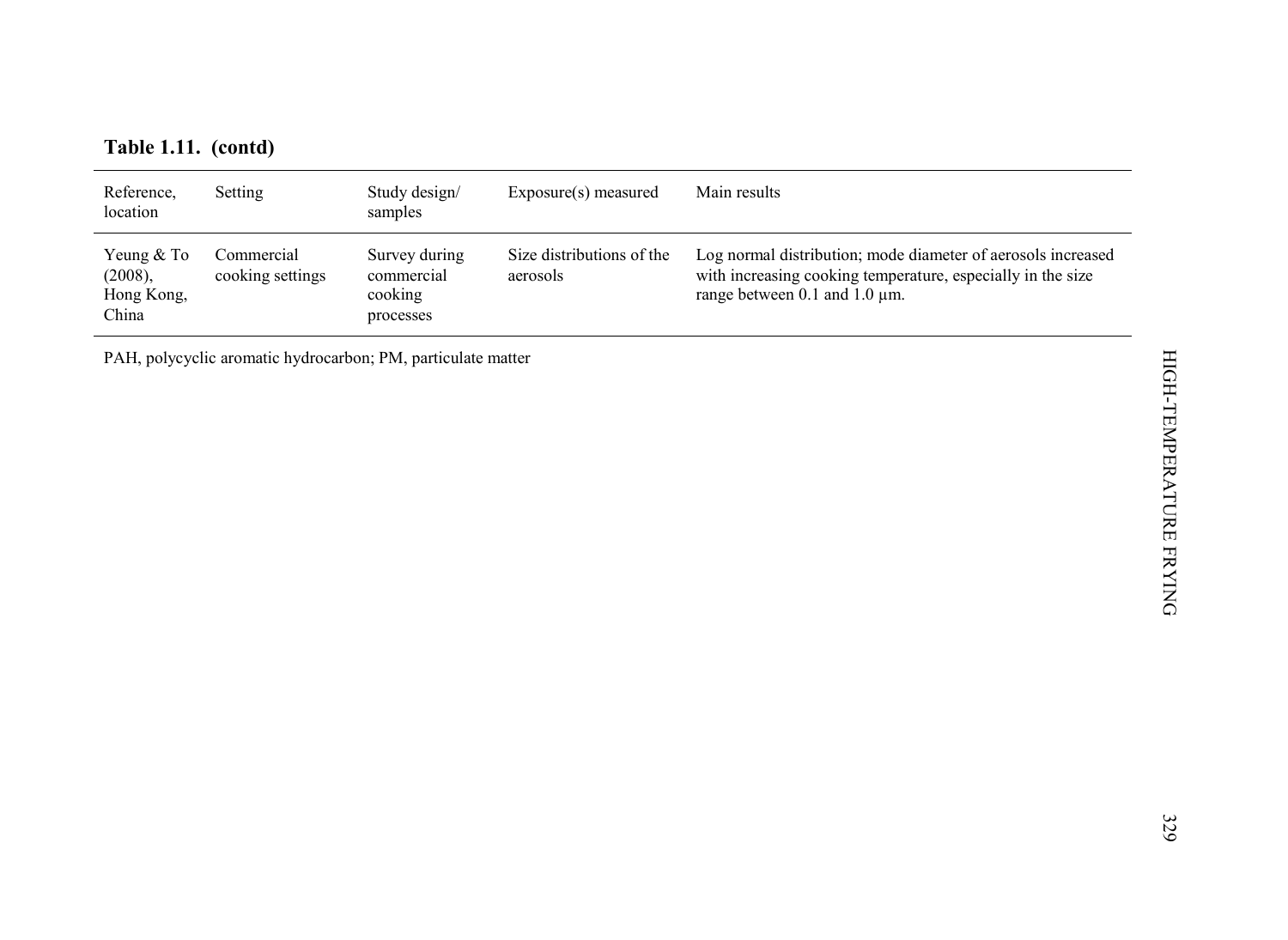|                                             |                                                                                                   |                                                                                                                      | Table 1.12. Environmental exposure to cooking emissions from commercial restaurants |                                                                                                                                                                                                                                                                                                                                                                               |
|---------------------------------------------|---------------------------------------------------------------------------------------------------|----------------------------------------------------------------------------------------------------------------------|-------------------------------------------------------------------------------------|-------------------------------------------------------------------------------------------------------------------------------------------------------------------------------------------------------------------------------------------------------------------------------------------------------------------------------------------------------------------------------|
| Reference,<br>location                      | Setting                                                                                           | Study design/<br>samples                                                                                             | Exposure(s) measured                                                                | Main results                                                                                                                                                                                                                                                                                                                                                                  |
| To et al.<br>(2007),<br>Hong Kong,<br>China | Commercial kitchens of<br>Chinese restaurants,<br>western restaurants and<br>food servicing areas | Territorial-wide<br>survey on the<br>quantification of<br>cooking fumes<br>discharged from<br>commercial<br>kitchens | Organic compounds $(n-$<br>alkanes, PAHs, fatty acids<br>and aromatic amines)       | Wide spectrum of organic compounds including $n-$<br>alkanes, PAHs, fatty acids and aromatic amines<br>PAHs: no statistically significant difference in the<br>composition of fumes between restaurants;<br>$n$ -alkanes: mean concentrations in fumes from exotic<br>food servicing areas significantly higher than those<br>for Chinese or western restaurants ( $p<0.05$ ) |
| Yang et al.<br>(2007),<br>Taiwan, China     | 16 restaurants with 3<br>types of cooking:<br>Chinese, western and<br>barbecue                    | Samples from<br>kitchen exhausts                                                                                     | <i>trans.trans-2.4-decadienal</i><br>$(t,t-2,4-DDE)$                                | Emission factor ( $\mu$ g/customer): barbecue, 1990 ><br>Chinese, $570 >$ Western, 63.8.                                                                                                                                                                                                                                                                                      |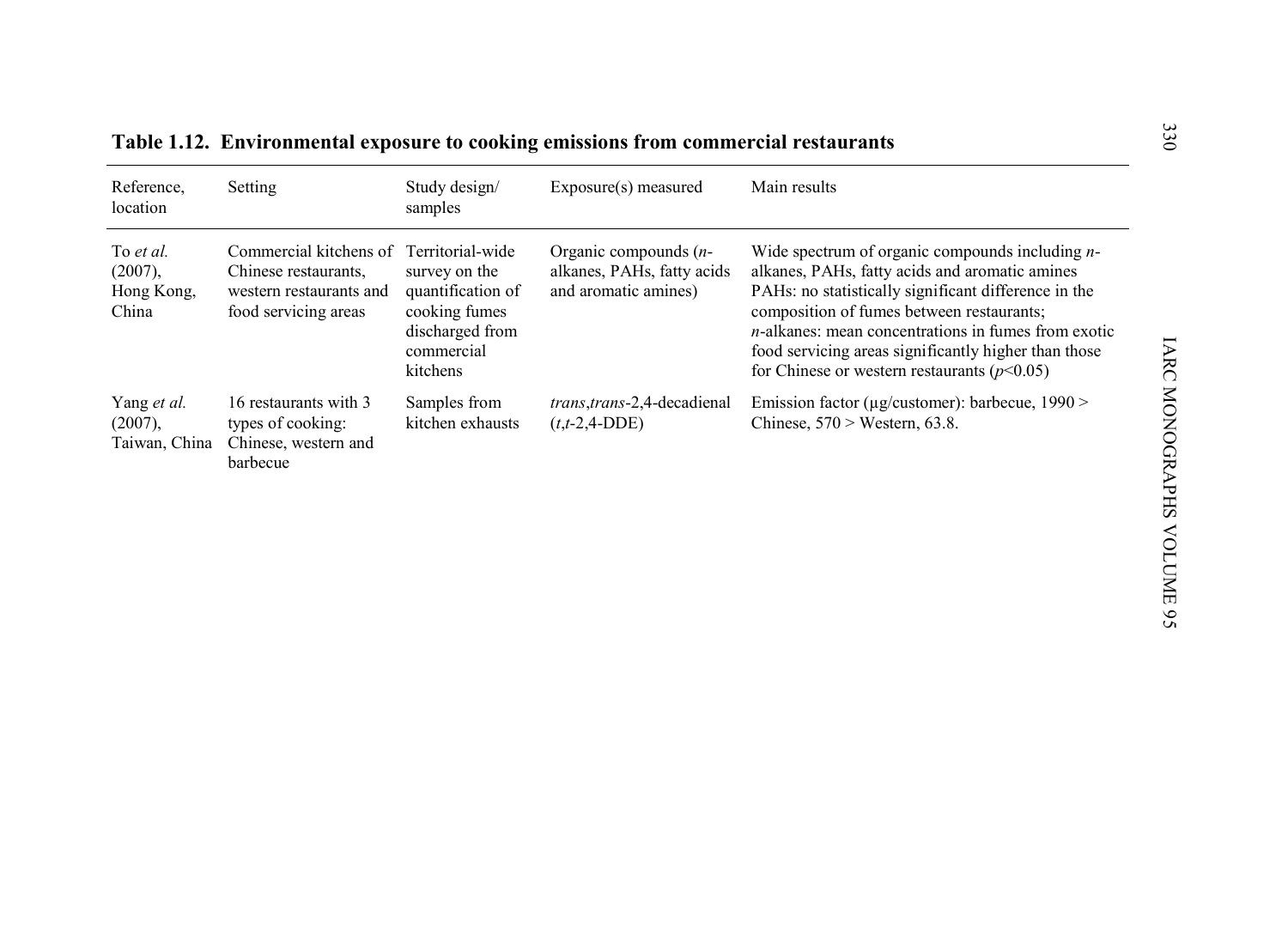| Table 1.12. (contd) |  |  |
|---------------------|--|--|
|---------------------|--|--|

| Table 1.12. (contd)                                |                                                        |                          |                                                                |                                                                                                                                                                                                                                                                                                                                                                                                                                                                                                                                                                                                                                                                                                                                                                                                                                                                                                                                                                                                                                                                                                                                                                                                                                                 |
|----------------------------------------------------|--------------------------------------------------------|--------------------------|----------------------------------------------------------------|-------------------------------------------------------------------------------------------------------------------------------------------------------------------------------------------------------------------------------------------------------------------------------------------------------------------------------------------------------------------------------------------------------------------------------------------------------------------------------------------------------------------------------------------------------------------------------------------------------------------------------------------------------------------------------------------------------------------------------------------------------------------------------------------------------------------------------------------------------------------------------------------------------------------------------------------------------------------------------------------------------------------------------------------------------------------------------------------------------------------------------------------------------------------------------------------------------------------------------------------------|
| Reference,<br>location                             | Setting                                                | Study design/<br>samples | Exposure(s) measured                                           | Main results                                                                                                                                                                                                                                                                                                                                                                                                                                                                                                                                                                                                                                                                                                                                                                                                                                                                                                                                                                                                                                                                                                                                                                                                                                    |
| Zhao et al.<br>$(2007a)$ ,<br>Guang Zhou,<br>China | 1 commercial western-<br>style fast food<br>restaurant | Sampling from<br>exhaust | Chemical composition of<br>particulate organic matter<br>(POM) | The total amount of quantified compounds of per mg<br>POM in western-style fast food cooking is much<br>higher than that in Chinese cooking. The predominant<br>homologue is fatty acids, accounting for 78% of total<br>quantified POM, with the predominant one being<br>palmitic acid. Dicarboxylic acids display the second<br>highest concentration in the quantified homologues<br>with hexanedioic acid being predominant, followed<br>by nonanedioic acid. C-max of $n$ -alkanes occurs at<br>C25, but they still appear at relatively higher<br>concentrations at C29 and C31. The relationship of<br>concentrations of unsaturated fatty acids (C16 and<br>C18) with a double bond at C9 position and C9 acids<br>indicates the reduction of the unsaturated fatty acids<br>in the emissions could form the C9 acids. Moreover,<br>the non-linear fit indicates that other C9 species or<br>other compounds are also produced, except for the C9<br>acids. The potential candidates of tracers for the<br>emissions from western-style fast food cooking could<br>be: tetradecanoic acid, hexadecanoic acid,<br>octadecanoic acid, 9-octadecenoic acid, nonanal,<br>lactones, levoglucosan, hexanedioic acid and<br>nonanedioic acid. |
|                                                    |                                                        |                          |                                                                |                                                                                                                                                                                                                                                                                                                                                                                                                                                                                                                                                                                                                                                                                                                                                                                                                                                                                                                                                                                                                                                                                                                                                                                                                                                 |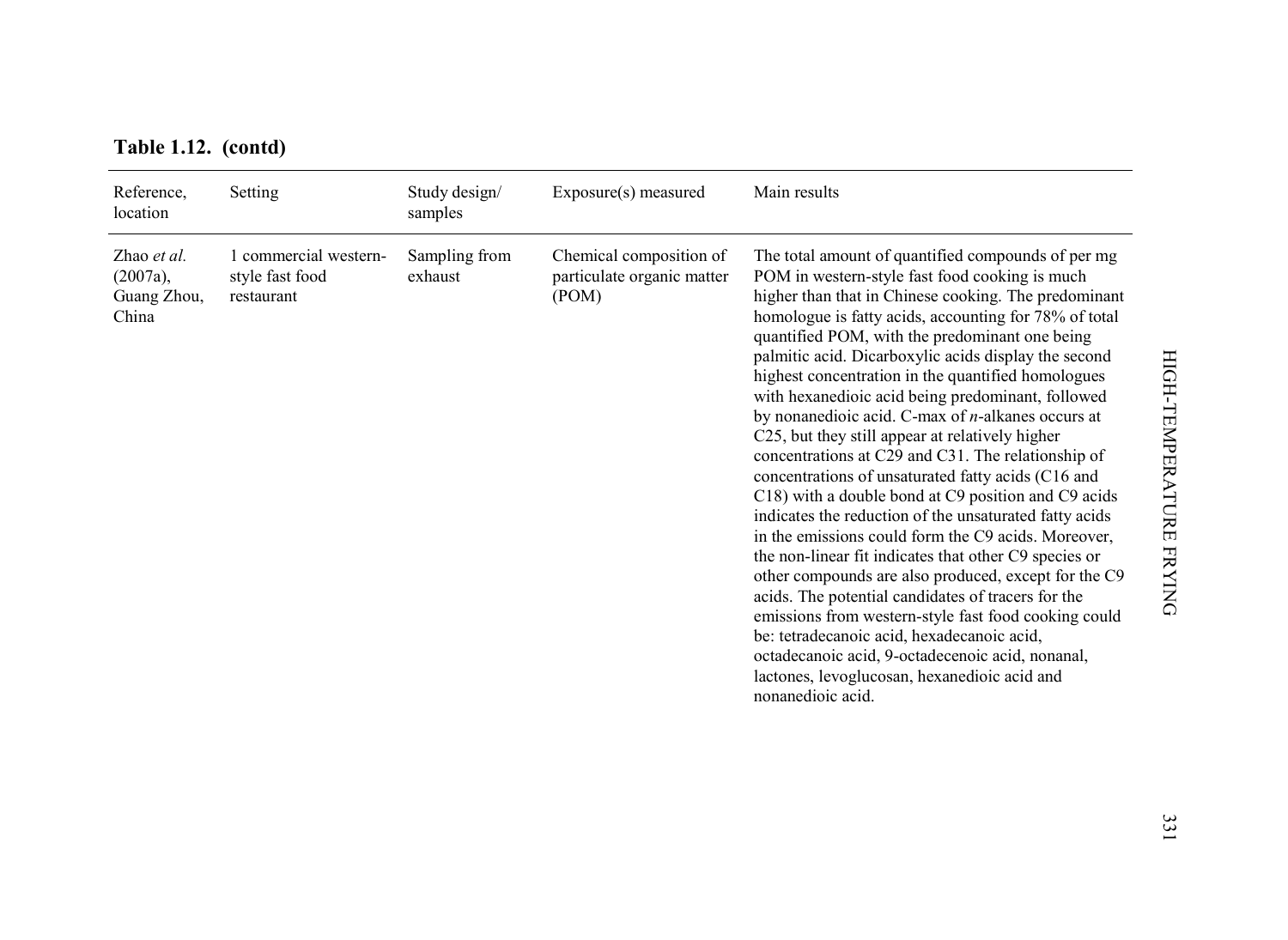| Reference,<br>location                             | Setting                                                                                       | Study design/<br>samples | Exposure(s) measured                     | Main results                                                                                                                                                                                                                                                                                                                                                                                                                                                                                                                                 |
|----------------------------------------------------|-----------------------------------------------------------------------------------------------|--------------------------|------------------------------------------|----------------------------------------------------------------------------------------------------------------------------------------------------------------------------------------------------------------------------------------------------------------------------------------------------------------------------------------------------------------------------------------------------------------------------------------------------------------------------------------------------------------------------------------------|
| Zhao et al.<br>$(2007b)$ ,<br>Guang Zhou,<br>China | 4 Chinese restaurants:<br>Cantonese style, Hunan<br>style, Sichuan style and<br>Dongbei style | Sampling from<br>exhaust | Chemical composition of<br>POM in $PM_2$ | The quantified compounds account for $5-10\%$ of total<br>POM in $PM_{2.5}$ . The dominant homologue is fatty<br>acids, constituting 73-85% of the quantified<br>compounds. The emissions of different compounds<br>are impacted significantly by the cooking ingredients.<br>The candidates of organic tracers used to describe and<br>distinguish emissions from Chinese cooking in<br>Guangzhou are tetradecanoic acid, hexadecanoic acid,<br>octadecanoic acid, oleic acid, levoglucosan,<br>mannosan, galactosan, nonanal and lactones. |
|                                                    |                                                                                               |                          |                                          |                                                                                                                                                                                                                                                                                                                                                                                                                                                                                                                                              |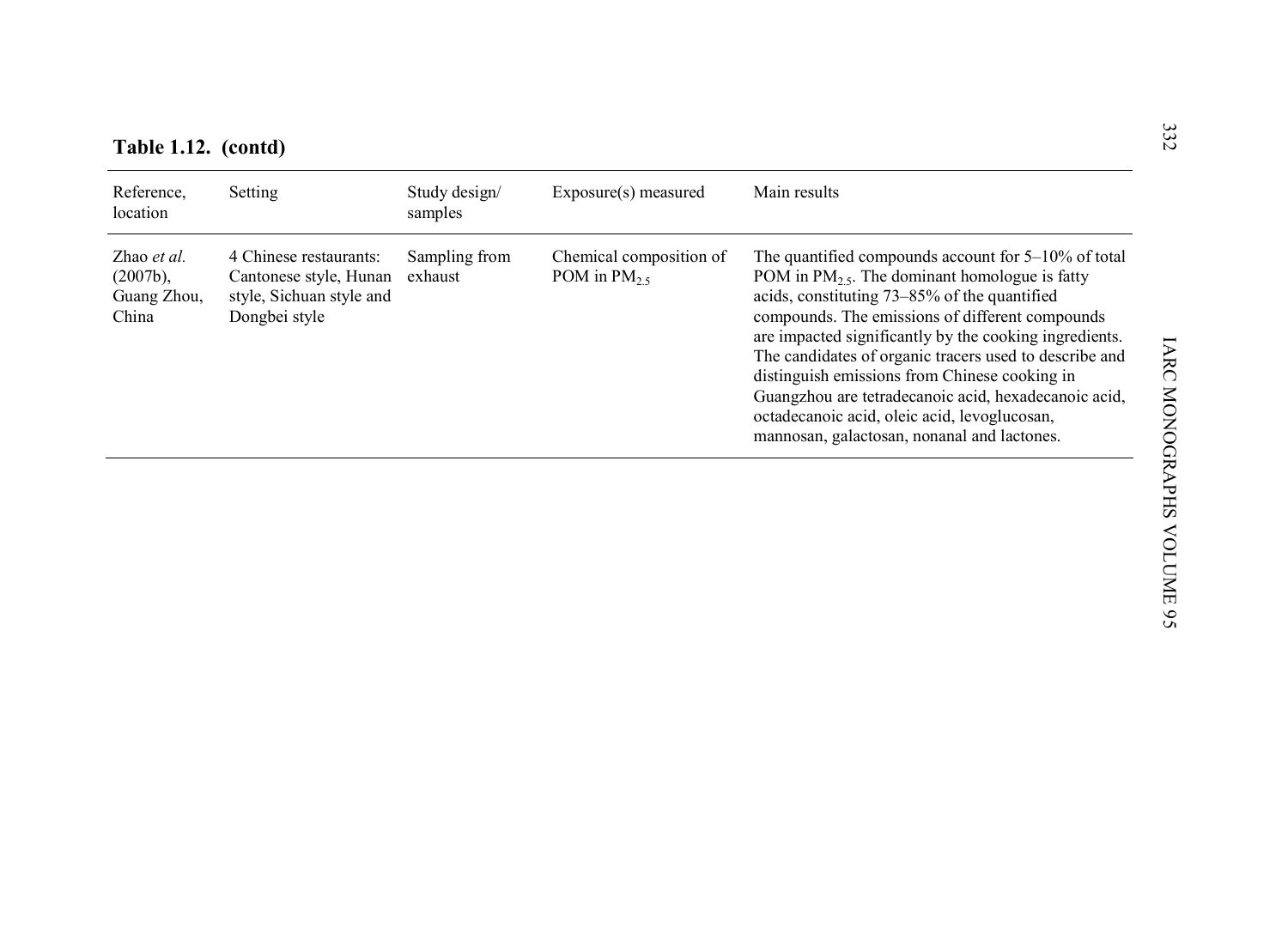#### **1.5 References**

- Abt E, Suh HH, Catalano P, Koutrakis P (2000). Relative contribution of outdoor and indoor particle sources to indoor concentrations. *Environ Sci Technol*, 34:3579–3587. doi:10.1021/es990348y.
- Allen R, Wallace L, Larson T *et al*. (2004). Estimated hourly personal exposures to ambient and nonambient particulate matter among sensitive populations in Seattle, Washington. *J Air Waste Manage Assoc*, 54:1197–1211. PMID:15468672
- Boskou G, Salta FN, Chiou A *et al*. (2006). Content of trans,trans-2,4-decadienal in deep-fried and pan-fried potatoes. *Eur J Lipid Sci Technol*, 108:109–115. doi:10.1002/ejlt.200500236.
- Brauer M, Hirtle R, Lang B, Ott W (2000). Assessment of indoor fine aerosol contributions from environmental tobacco smoke and cooking with a portable nephelometer. *J Expo Anal Environ Epidemiol*, 10:136–144. doi:10.1038/sj.jea.7500076. PMID:10791595
- Brunekreef B, Janssen NAH, de Hartog J *et al*. (2005) *Personal, Indoor, and Outdoor Exposures to PM2.5 and Its Components for Groups of Cardiovascular Patients in Amsterdam and Helsinki* (Report Number 127), Boston, MA, Health Effects Institute.
- Chiang TA, Pei-Fen W, Ying LS *et al*. (1999b). Mutagenicity and aromatic amine content of fumes from heated cooking oils produced in Taiwan. *Food Chem Toxicol*, 37:125–134. doi:10.1016/S0278-6915(98)00081-7. PMID:10227736
- Chiang TA, Wu PF, Ko YC (1999a). Identification of carcinogens in cooking oil fumes. *Environ Res*, 81:18–22. doi:10.1006/enrs.1998.3876. PMID:10361022
- Chiang TA, Wu PF, Wang LF *et al*. (1997). Mutagenicity and polycyclic aromatic hydrocarbon content of fumes from heated cooking oils produced in Taiwan. *Mutat Res*, 381:157–161. PMID:9434872
- Clayton CA, Perritt RL, Pellizzari ED *et al*. (1993). Particle Total Exposure Assessment Methodology (PTEAM) study: distributions of aerosol and elemental concentrations in personal, indoor, and outdoor air samples in a southern California community. *J Expo Anal Environ Epidemiol*, 3:227–250. PMID:7694700
- Du YX, Cha Q, Chen XW *et al*. (1996). An epidemiological study of risk factors for lung cancer in Guangzhou, China. *Lung Cancer*, 14 Suppl 1;S9–S37. doi:10.1016/S0169-5002(96)90208- 1. PMID:8785671
- Dubowsky SD, Wallace LA, Buckley TJ (1999). The contribution of traffic to indoor concentrations of polycyclic aromatic hydrocarbons. *J Expo Anal Environ Epidemiol*, 9:312– 321. doi:10.1038/sj.jea.7500034. PMID:10489156
- Evans GJ, Peers A, Sabaliauskas K (2008). Particle dose estimation from frying in residential settings. *Indoor Air*, 18:499–510. PMID:19120500
- Felton J (1995). Food mutagens: the cooking makes a difference. *Sci Technol Rev*, 3:18–25.
- Fortmann RC, Kariher P, Clayton R (2001) *Indoor Air Quality: Residential Cooking Exposures. Final Report* (Contract 97-330), Sacramento, CA, Air Resources Board, State of California. Available at http://www.arb.ca.gov/research/indoor/cooking/cooking.htm accessed July 4, 2006.
- Fullana A, Carbonell-Barrachina AA, Sidhu S (2004a). Volatile aldehyde emissions from heated cooking oils. *J Sci Food Agric*, 84:2015–2021. doi:10.1002/jsfa.1904.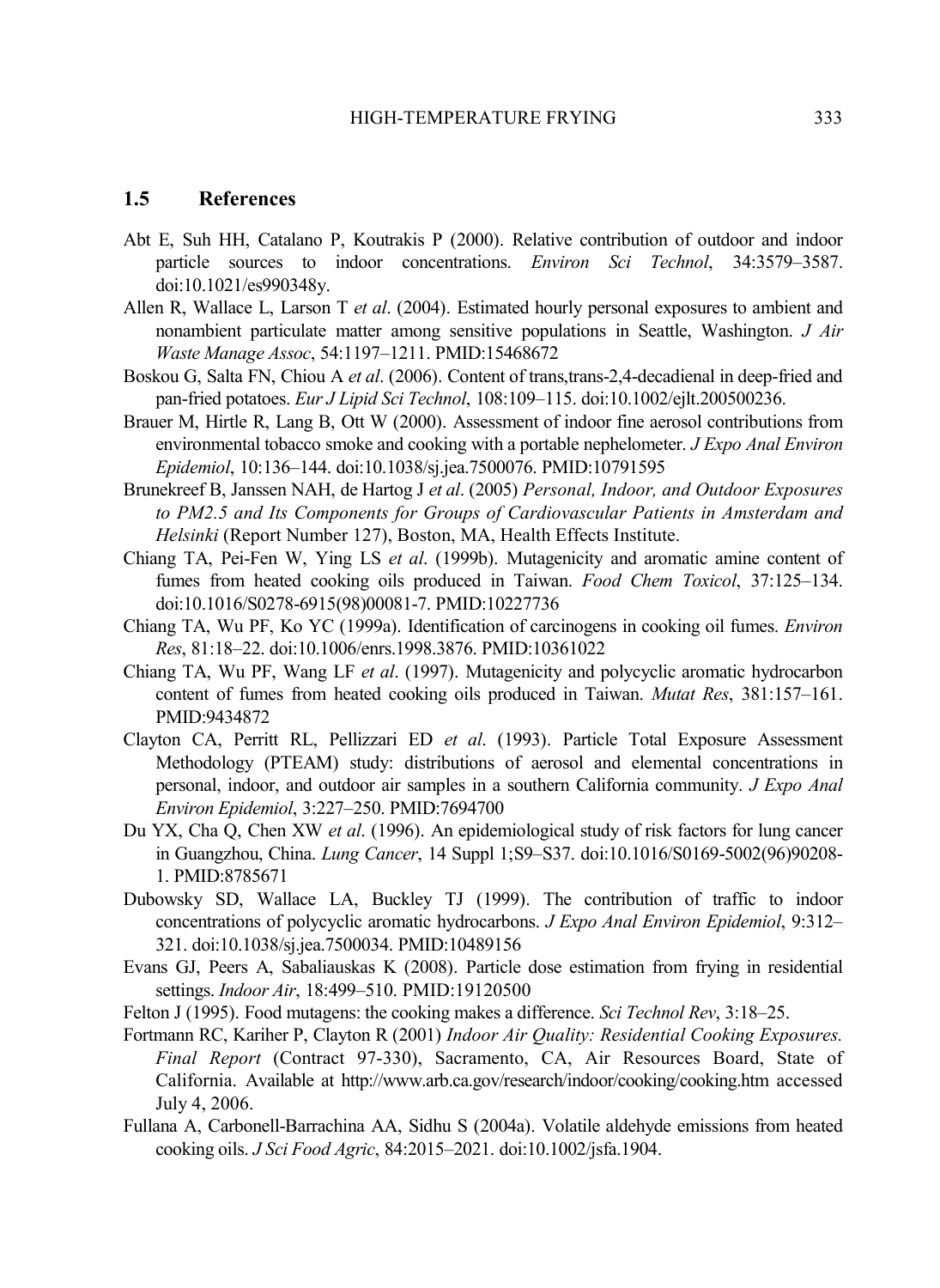- Fullana A, Carbonell-Barrachina AA, Sidhu S (2004b). Comparison of volatile aldehydes present in the cooking fumes of extra virgin olive, olive, and canola oils. *J Agric Food Chem*, 52:5207–5214. doi:10.1021/jf035241f. PMID:15291498
- He L-Y, Hu M, Huang X-F *et al*. (2004b). Measurement of emissions of fine particulate organic matter from Chinese cooking. *Atmos Environ*, 38:6557–6564. doi:10.1016/j.atmosenv.2004.08.034.
- He C, Morawska L, Hitchins J, Gilbert D (2004a). Contribution from indoor sources to particle number and mass concentrations in residential houses. *Atmos Environ*, 38:3405–3415. doi:10.1016/j.atmosenv.2004.03.027.
- Ho SS, Yu JZ, Chu KW, Yeung LL (2006). Carbonyl emissions from commercial cooking sources in Hong Kong. *J Air Waste Manage Assoc*, 56:1091–1098. PMID:16933641
- Hsu HY, Inbaraj BS, Chen BH (2006). Lack of formation of heterocyclic amines in fumes from frying French fries. *J Food Prot*, 69:2230–2236. PMID:16995529
- IARC (1994). Some industrial chemicals. *IARC Monogr Eval Carcinog Risks Hum*, 60:1–560. PMID:7869568
- IARC (1995). Dry cleaning, some chlorinated solvents and other industrial chemicals. *IARC Monogr Eval Carcinog Risks Hum*, 63:1–551.
- IARC (1999). Re-evaluation of some organic chemicals, hydrazine and hydrogen peroxide. *IARC Monogr Eval Carcinog Risks Hum*, 71:1–315. PMID:10507919
- IARC (2006). Formaldehyde, 2-butoxyethanol and 1-tert-butoxypropan-2-ol. *IARC Monogr Eval Carcinog Risks Hum*, 88:1–478. PMID:17366697
- Kamens R, Lee CT, Wiener R, Leith D (1991). A study to characterize indoor particles in three non-smoking homes. *Atmos Environ*, 25A:939–948.
- Kelly T (2001) *Measurement of Particulate and Vapor Emissions from Cooking Activities: Final Report (June 1998 – June 2001)* (Contract No. 5083), Des Plaines, IL, Gas Research Institute.
- Kleeman MJ, Schauer JJ, Cass GR (1999). Size and composition distribution of fine particulate matter emitted from wood burning, meat charbroiling, and cigarettes. *Environ Sci Technol*, 33:3516–3523. doi:10.1021/es981277q.
- Lee B, Jeong U (2008). Exposure analysis to particulate matter and aldehydes during eating periods in different restaurants. *First International Conference on Building Energy and Environment,* 1–3:887–892
- Li C-T, Lin Y-C, Lee W-J, Tsai P-J (2003). Emission of polycyclic aromatic hydrocarbons and their carcinogenic potencies from cooking sources to the urban atmosphere. *Environ Health Perspect*, 111:483–487. PMID:12676603
- Li S, Pan D, Wang G (1994). Analysis of polycyclic aromatic hydrocarbons in cooking oil fumes. *Arch Environ Health*, 49:119–122. PMID:8161241
- Lin JS, Chuang KT, Huang MS, Wei KM (2007). Emission of ethylene oxide during frying of foods in soybean oil. *Food Chem Toxicol*, 45:568–574. doi:10.1016/j.fct.2006.10.002. PMID:17141388
- Liu L-JS, Box M, Kalman D *et al*. (2003). Exposure assessment of particulate matter for susceptible populations in Seattle. *Environ Health Perspect*, 111:909–918. PMID:12782491
- Long CM, Suh HH, Catalano PJ, Koutrakis P (2001). Using time- and size-resolved particulate data to quantify indoor penetration and deposition behavior. *Environ Sci Technol*, 35:2089– 2099. doi:10.1021/es001477d. PMID:11393992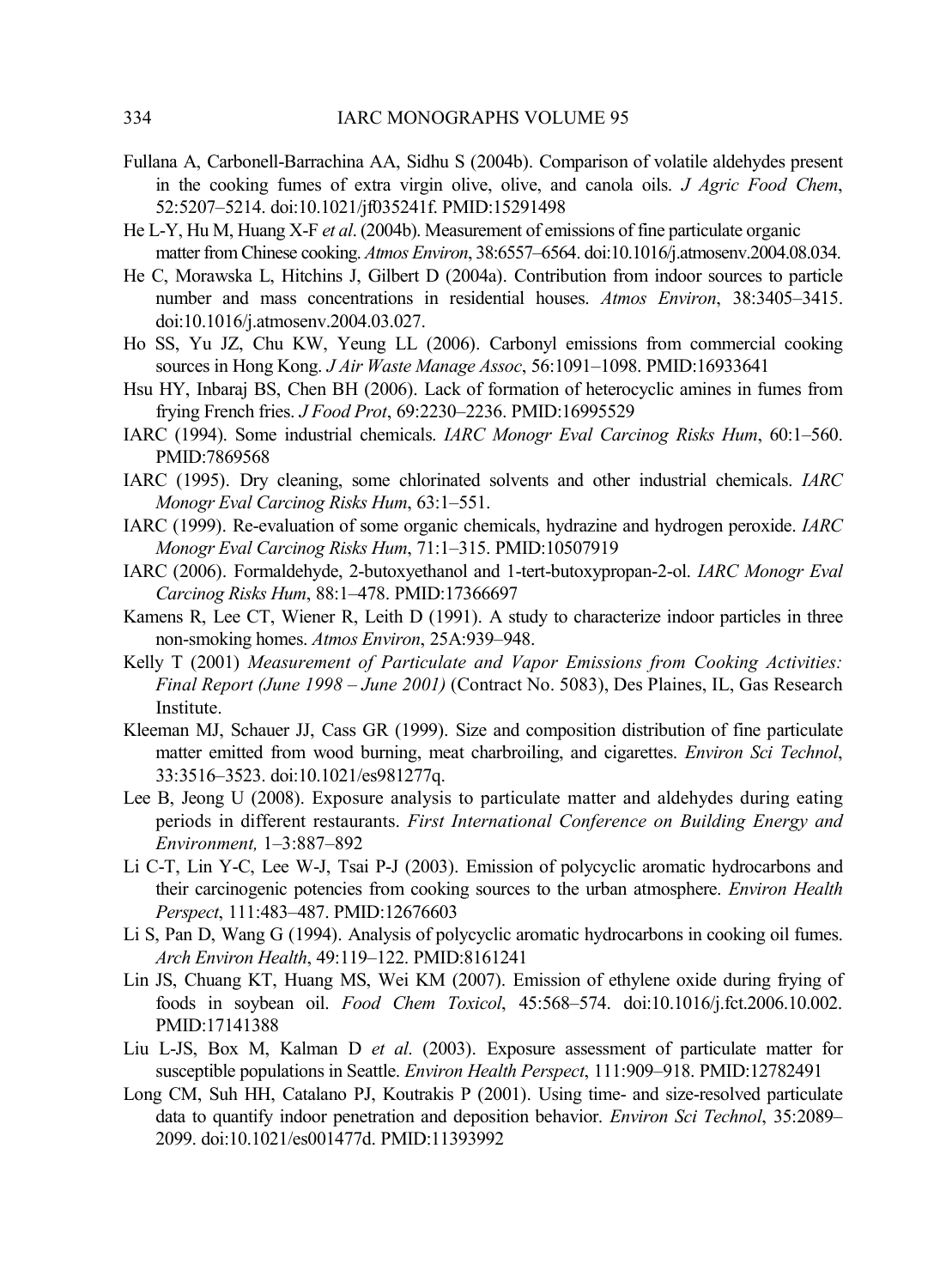- Ogulei D, Hopke PK, Wallace LA (2006). Analysis of indoor particle size distributions in an occupied townhouse using positive matrix factorization. *Indoor Air*, 16:204–215. doi:10.1111/j.1600-0668.2006.00418.x. PMID:16683939
- Özkaynak H, Xue J, Spengler JD *et al*. (1996a). Personal exposure to airborne particles and metals: results from the Particle TEAM study in Riverside, California. *J Expo Anal Environ Epidemiol*, 6:57–78. PMID:8777374
- Özkaynak H, Xue J, Weker R *et al*. (1996b). *The Particle TEAM (PTEAM) Study: Analysis of the Data*, Vol. 3 (EPA/600/R-95/098), Research Triangle Park, NC, US Environmental Protection Agency.
- Pan CH, Chan CC, Wu KY (2008). Effects on Chinese restaurant workers of exposure to cooking oil fumes: a cautionary note on urinary 8-hydroxy-2′-deoxyguanosine. *Cancer Epidemiol Biomarkers Prev*, 17:3351–3357. doi:10.1158/1055-9965.EPI-08-0075. PMID:19064550
- Pellizzari ED, Michael LC, Thomas KW *et al*. (1995). Identification of 1,3-butadiene, benzene, and other volatile organics from wok oil emissions. *J Expo Anal Environ Epidemiol*, 5:77–87. PMID:7663151
- Rogge WF, Hildemann LM, Mazurek MA *et al*. (1991). Sources of fine organic aerosol. 1. Charbroilers and meat cooking operations. *Environ Sci Technol*, 25:1112–1125. doi:10.1021/es00018a015.
- Schauer JJ, Kleeman MJ, Cass GR, Simoneit BRT (1998) *Characterization and Control of Organic Compounds Emitted from Air Pollution Sources, Final Report* (Contract No. 93- 329), Sacramento, CA, California Air Resources Board.
- Shields PG, Xu GX, Blot WJ *et al*. (1995). Mutagens from heated Chinese and U.S. cooking oils. *J Natl Cancer Inst*, 87:836–841. doi:10.1093/jnci/87.11.836. PMID:7791233
- Sjaastad AK, Svendsen K (2008). Exposure to mutagenic aldehydes and particulate matter during panfrying of beefsteak with margarine, rapeseed oil, olive oil or soybean oil. *Ann Occup Hyg*, 52:739–745. doi:10.1093/annhyg/men060. PMID:18977847
- Svendsen K, Jensen HN, Sivertsen I, Sjaastad AK (2002). Exposure to cooking fumes in restaurant kitchens in Norway. *Ann Occup Hyg*, 46:395–400. doi:10.1093/annhyg/mef045. PMID:12176708
- Thiébaud HP, Knize MG, Kuzmicky PA *et al*. (1995). Airborne mutagens produced by frying beef, pork and a soy-based food. *Food Chem Toxicol*, 33:821–828. doi:10.1016/0278- 6915(95)00057-9. PMID:7590526
- To WM, Lau YK, Yeung LL (2007). Emission of carcinogenic components from commercial kitchens in Hong Kong. *Indoor Built Environ*, 16:29–38. doi:10.1177/1420326X06074500.
- Vainiotalo S, Matveinen K (1993). Cooking fumes as a hygienic problem in the food and catering industries. *Am Ind Hyg Assoc J*, 54:376–382.
- Wallace L, Williams R, Suggs J, Jones P (2006b). *Estimating Contributions of Outdoor Fine Particles to Indoor Concentrations and Personal Exposures: Effects of Household and Personal Activities* (EPA/600/R-06/023), Research Triangle Park, NC, US Environmental Protection Agency, National Exposure Research Laboratory.
- Wallace LA (2000). Real-time monitoring of particles, PAH, and CO in an occupied townhouse. *Appl Occup Environ Hyg*, 15:39–47. doi:10.1080/104732200301836. PMID:10660987
- Wallace LA (2006). Indoor sources of ultrafine and accumulation mode particles: Size Distributions, Size-Resolved Concentrations, and Source Strengths. *Aerosol Sci Technol*, 40:348–360. doi:10.1080/02786820600612250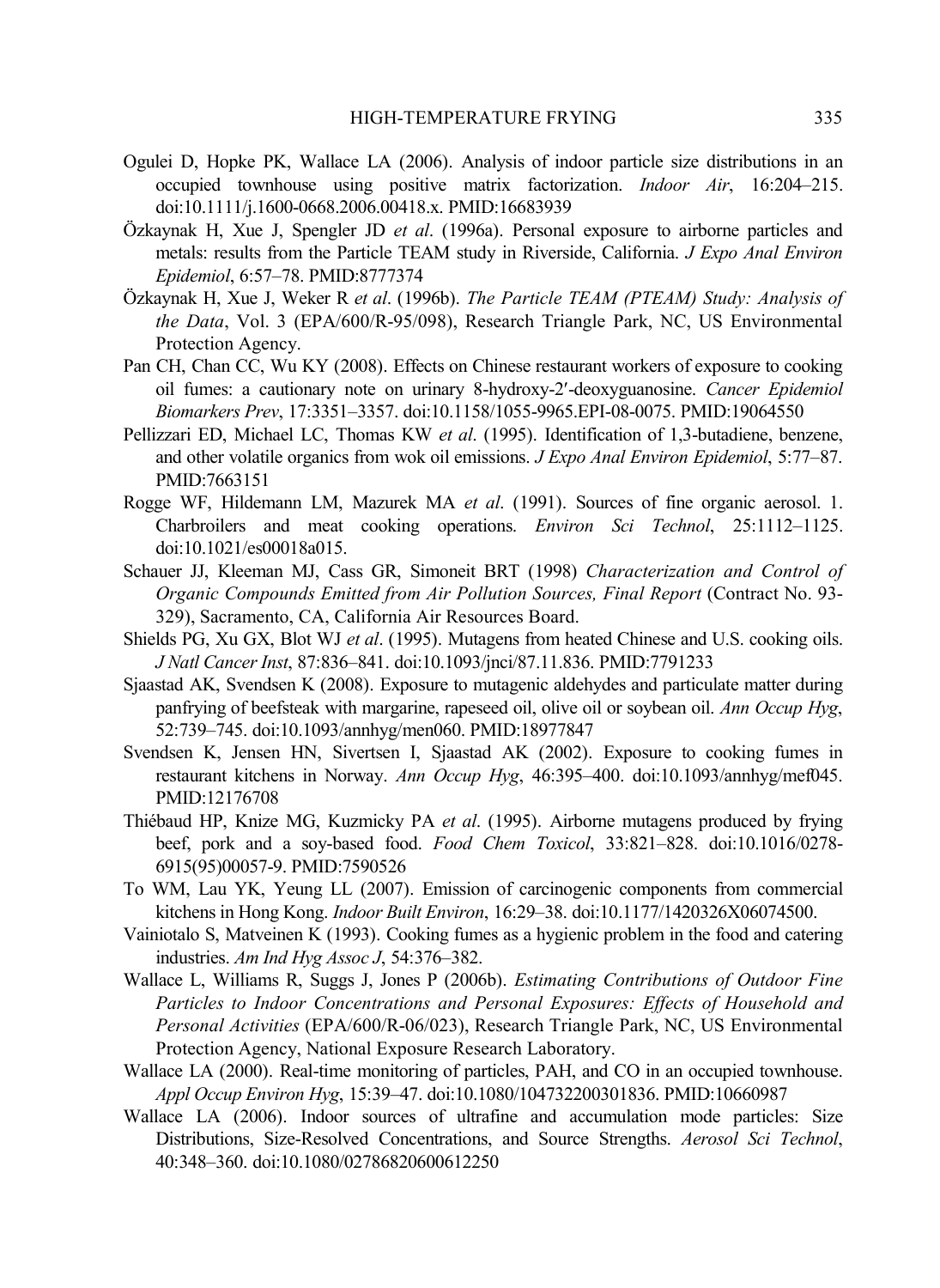- Wallace LA, Emmerich SJ, Howard-Reed C (2004). Source strengths of ultrafine and fine particles due to cooking with a gas stove. *Environ Sci Technol*, 38:2304–2311. doi:10.1021/es0306260. PMID:15116834
- Wallace LA, Williams R, Rea A, Croghan C (2006a). Continuous weeklong measurements of personal exposures and indoor concentrations of fine particles for 37 health-impaired North Carolina residents for up to four seasons. *Atmos Environ*, 40:399–414. doi:10.1016/j.atmosenv.2005.08.042.
- Wei See S, Karthikeyan S, Balasubramanian R (2006). Health risk assessment of occupational exposure to particulate-phase polycyclic aromatic hydrocarbons associated with Chinese, Malay and Indian cooking. *J Environ Monit*, 8:369–376. doi:10.1039/b516173h http://www.rsc.org/Publishing/Journals/em/index.asp. PMID:16528421
- Wu PF, Chiang TA, Ko YC, Lee H (1999). Genotoxicity of fumes from heated cooking oils produced in Taiwan. *Environ Res*, 80:122–126. doi:10.1006/enrs.1997.3798. PMID:10092403
- Wu P-F, Chiang T-A, Wang L-F *et al*. (1998). Nitro-polycyclic aromatic hydrocarbon contents of fumes from heated cooking oils and prevention of mutagenicity by catechin. *Mutat Res*, 403:29–34. PMID:9726003
- Yang HH, Chien SM, Lee HL *et al*. (2007). Emission of trans,trans-2,4-decadienal from restaurant exhausts to the atmosphere. *Atmos Environ*, 41:5327–5333. doi:10.1016/j.atmosenv.2007.02.031.
- Yeung LL, To WM (2008). Size distributions of the aerosols emitted from commercial cooking processes. *Indoor Built Environ*, 17:220–229. doi:10.1177/1420326X08092043.
- Zhao W, Hopke PK, Norris G *et al*. (2006). Source apportionment and analysis on ambient and personal exposure samples with a combined receptor model and an adaptive blank estimation strategy. *Atmos Environ*, 40:3788–3801. doi:10.1016/j.atmosenv.2006.02.027.
- Zhao YL, Hu M, Slanina S, Zhang YH (2007a). The molecular distribution of fine particulate organic matter emitted from Western-style fast food cooking. *Atmos Environ*, 41:8163–8171. doi:10.1016/j.atmosenv.2007.06.029.
- Zhao YL, Hu M, Slanina S, Zhang YH (2007b). Chemical compositions of fine particulate organic matter emitted from Chinese cooking. *Environ Sci Technol*, 41:99–105. doi:10.1021/es0614518. PMID:17265933
- Zhu L, Wang J (2003). Sources and patterns of polycyclic aromatic hydrocarbons pollution in kitchen air, China. *Chemosphere*, 50:611–618. doi:10.1016/S0045-6535(02)00668-9. PMID:12685737
- Zhu XD, Wang KX, Zhu JL, Koga MR (2001). Analysis of cooking oil fumes by ultraviolet spectrometry and gas chromatography-mass spectrometry. *J Agric Food Chem*, 49:4790– 4794. doi:10.1021/jf001084y. PMID:11600023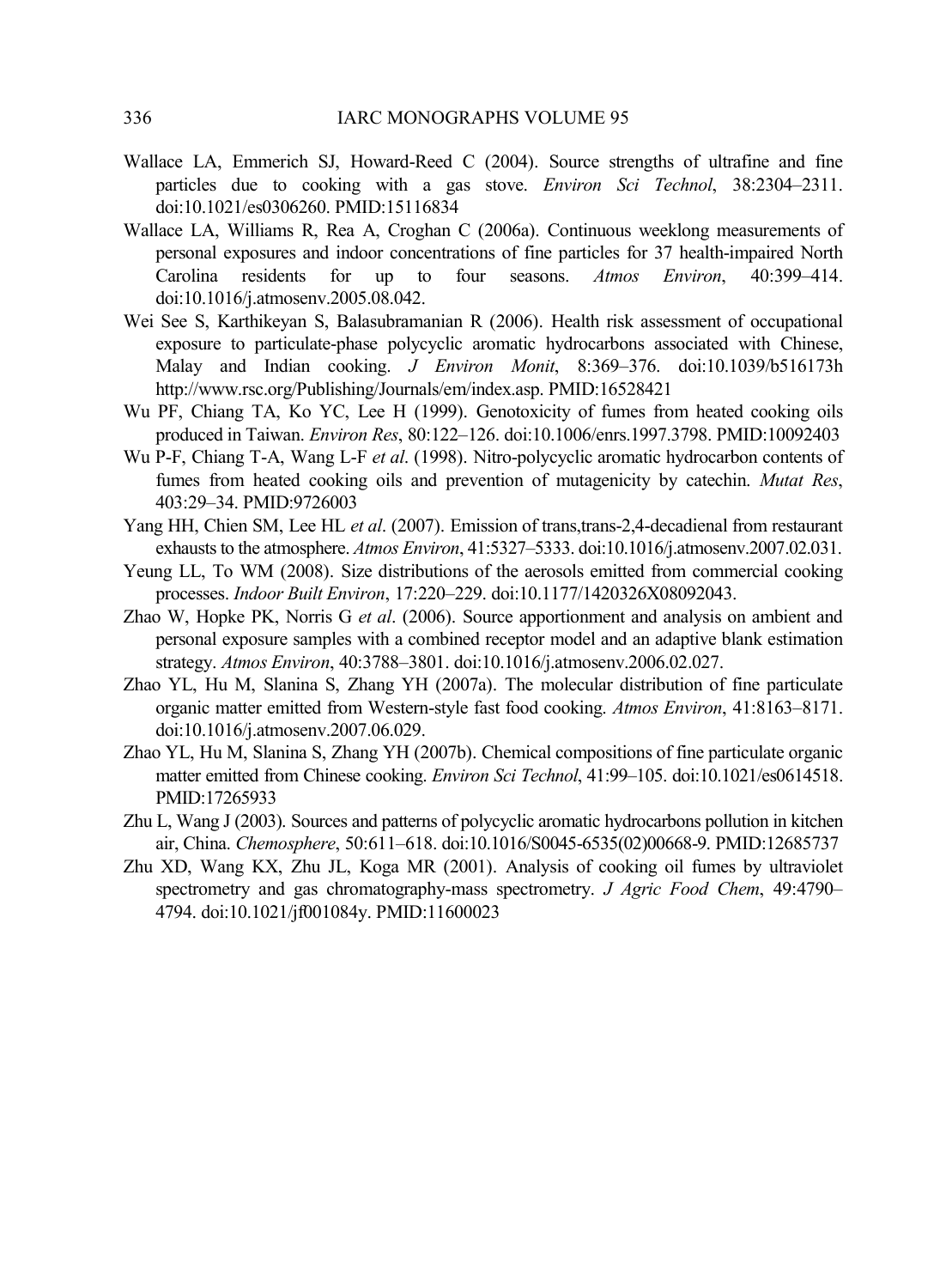## **2. Studies of Cancer in Humans**

### **2.1 Introduction**

Since the 1970s, a total of 17 case–control studies have explored the relationship between exposure to cooking fumes and the risk for lung cancer. These studies were conducted in Chinese populations residing in China (including Taiwan and Hong Kong Special Administrative Region) and Singapore. While active tobacco smoking is a wellestablished major cause of lung cancer in Chinese men and women, a relatively high proportion of lung cancer in Chinese women, many of whom are nonsmokers, can not be explained by active smoking. Thus, one motivation for these studies was to investigate the role of other lifestyle factors, including indoor air pollution from cooking oil fumes, in the etiology of lung cancer in Chinese women.

Exposure assessment of cooking practices and cooking oil fumes varied substantially (Tables 2.1 and 2.2). Two aspects related to cooking oil fumes have been investigated: (i) the types of oil used and practices of high-temperature cooking, including frequency, stirfrying, deep-frying and pan-frying, and (ii) cooking practices, including the availability of a separate kitchen, ventilation in the kitchen based on the number and size of windows, the use of a fume extractor, personal assessment of ventilation, such as frequency of eye irritation during cooking and smokiness in the kitchen, duration of exposure (years of cooking) and susceptible time of exposure (age started to cook). In four studies (Lan *et al*., 1993; Dai *et al*., 1996; Shen *et al*., 1996; Wang *et al*., 1996), results were based on a single variable that represented some aspect of cooking practices. In contrast, exposure assessment was more comprehensive in seven studies (Gao *et al*., 1987; Ko *et al*., 1997; Zhong *et al*., 1999; Ko *et al*., 2000; Lee *et al*., 2001; Metayer *et al*., 2002; Yu *et al*., 2006). In several studies, the authors specified that past cooking practices or those experienced earlier in life (Seow *et al*., 2000) or at a particular age or time period in life (Ko *et al*., 1997, 2000; Lee *et al*., 2001) were investigated. Behaviours related to the type of cooking oil used most often and the frequency of high-temperature cooking (stirfrying, pan-frying, deep-frying) were also frequently examined. However, in most of the studies, no discussion was included regarding the timing of exposure or whether the information collected was related to current, usual or past cooking practices. Other factors included frequency of eye irritation during cooking, frequency of smokiness in the house, location of the kitchen, windows in the kitchen and the presence of fume extractors; these are viewed as indirect measures to assess the severity of exposure to cooking fumes and general household ventilation. Greater attention was paid to the measures of exposure that were considered to be more objective and whether duration, frequency and intensity of exposure to cooking oil fumes were assessed.

Of the 17 case–control studies that have investigated the relationship of exposure to cooking oil fumes and lung cancer, one was a study of lung cancer mortality (Lei *et al*.,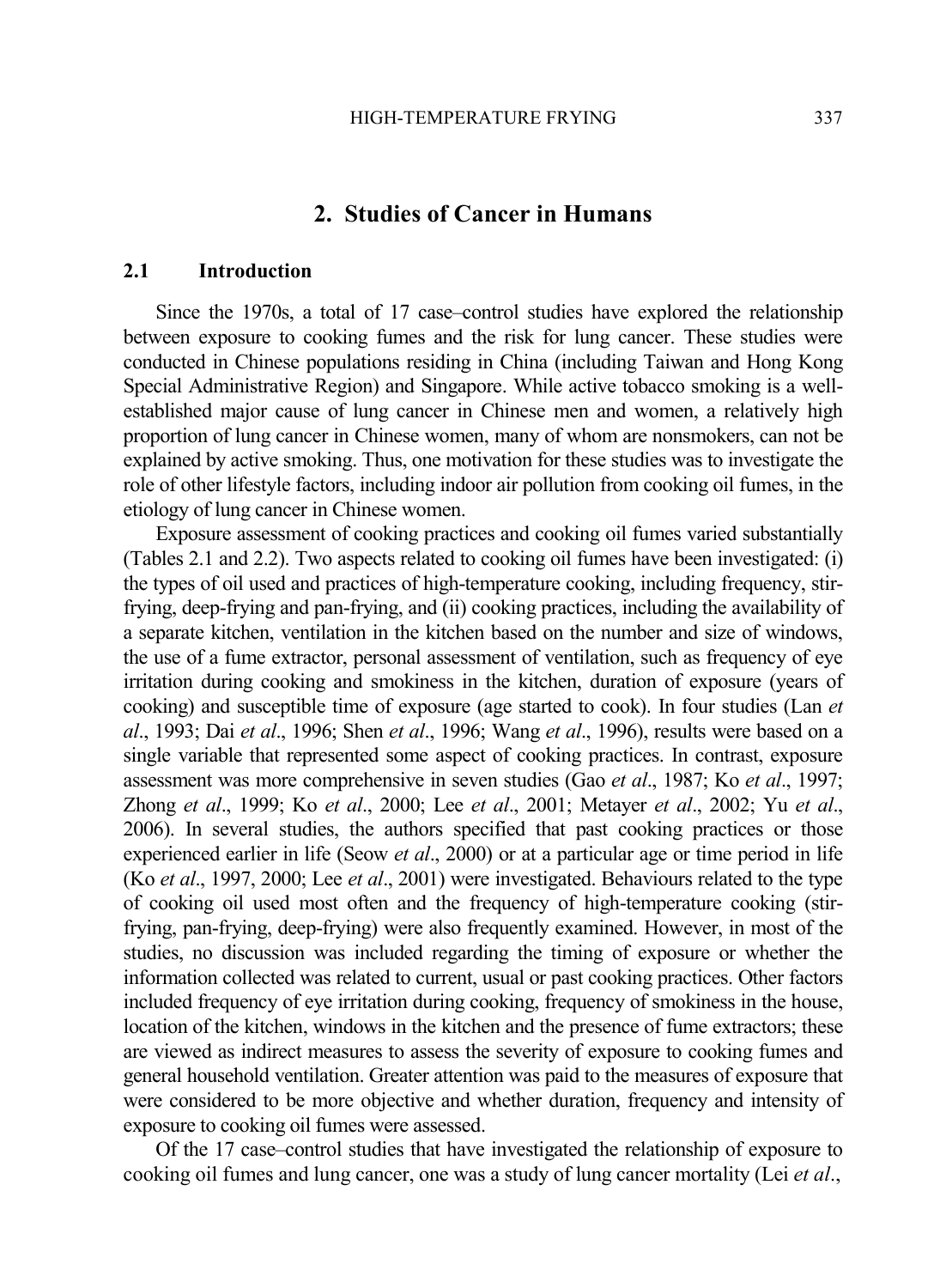| Reference                    | Cooking in<br>separate<br>kitchen | Windows in<br>kitchen/size | Fumes visible              | Smokiness in<br>kitchen  | Eye<br>irritation        | No. of meals<br>cooked/day | Age started<br>cooking | Years of cooking                           |
|------------------------------|-----------------------------------|----------------------------|----------------------------|--------------------------|--------------------------|----------------------------|------------------------|--------------------------------------------|
| MacLennan et al.<br>(1977)   |                                   |                            |                            |                          |                          |                            | No/yes (cooking)       |                                            |
| Gao et al. (1987)            |                                   |                            |                            |                          | Never to<br>frequent     |                            |                        |                                            |
| Xu et al. (1989)             | Cooking in<br>bedroom (yrs)       |                            |                            |                          |                          |                            |                        |                                            |
| Wu-Williams et al.<br>(1990) |                                   |                            |                            | -                        | Never to<br>frequent     |                            |                        |                                            |
| Liu et al. (1991)            |                                   |                            |                            |                          |                          |                            | $\leq$ 10 vs. >15 yrs  | $\leq$ 30, 31–44, $\geq$ 45                |
| Ger et al. (1993)            |                                   |                            |                            |                          |                          |                            |                        | $\overline{\phantom{0}}$                   |
| Lan et al. (1993)            |                                   |                            |                            |                          |                          |                            |                        |                                            |
| Liu et al. (1993)            | No/yes                            | Size; chimneys $-$         |                            | Ventilation<br>(no/yes)  |                          | $0-1, 2, 3$                |                        |                                            |
| Dai et al. (1996)            |                                   |                            |                            |                          | $\overline{\phantom{0}}$ |                            |                        |                                            |
| Koo et al. (1996)            |                                   |                            |                            |                          |                          |                            |                        | $<$ 25, 26–40, $\geq$ 41                   |
| Lei et al. (1996)            | Size kitchen                      |                            |                            |                          |                          |                            |                        | Infrequent, $\leq 20$ ,<br>$20 - 40, > 40$ |
| Shen et al. (1996)           |                                   |                            |                            | No/yes                   |                          | Times/week<br>(no results) |                        | $\overline{\phantom{0}}$                   |
| Wang et al. (1996)           |                                   |                            | No/yes                     |                          |                          |                            |                        |                                            |
| Ko et al. (1997)             |                                   |                            | Fume extractor<br>(no/yes) | $\overline{\phantom{0}}$ |                          | $\qquad \qquad$            | 7–20 vs. $\geq$ 21 yrs | $\overline{\phantom{0}}$                   |
| Zhong et al. (1999)          | No/yes                            | Area of<br>window          | No/yes                     | None to<br>considerable  | Never to<br>frequent     |                            |                        |                                            |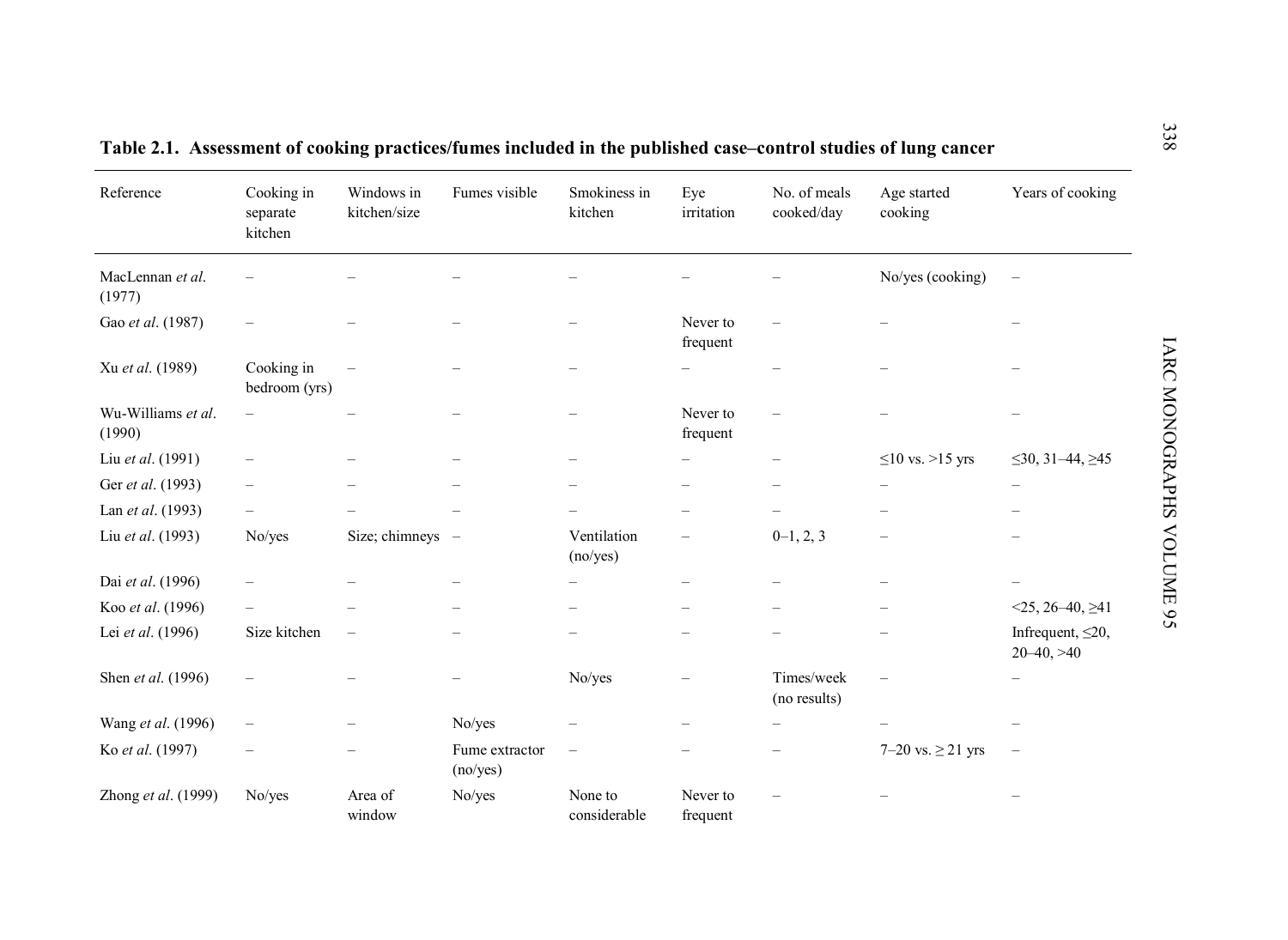| Reference                   | Cooking in<br>separate<br>kitchen                 | Windows in<br>kitchen/size                                            | Fumes visible                                                                | Smokiness in<br>kitchen              | Eye<br>irritation                  | No. of meals<br>cooked/day               | Age started<br>cooking             | Years of cooking                       |
|-----------------------------|---------------------------------------------------|-----------------------------------------------------------------------|------------------------------------------------------------------------------|--------------------------------------|------------------------------------|------------------------------------------|------------------------------------|----------------------------------------|
| Ko et al. (2000)            |                                                   | $\leq$ vs. $\geq$ 2, size<br>of opening:<br>small or<br>medium, large | Fume extractor                                                               | Ventilation<br>Poor/good             | Rarely vs.<br>frequently           | Daily (no/yes)<br>meals $(1, 2, \geq 3)$ | $\leq$ 20 vs. 20 yrs               | $1-20$ , $21-40$ , $\geq 40$           |
| Seow et al. (2000)          |                                                   |                                                                       | <daily daily<="" td=""><td></td><td></td><td></td><td></td><td></td></daily> |                                      |                                    |                                          |                                    |                                        |
| Zhou et al. $(2000)$        | (location)<br>Separate<br>Living room,<br>Bedroom | $\overline{\phantom{0}}$                                              | Medium/heavy<br>vs slight                                                    | None, slight,<br>medium, heavy       | Never to<br>frequent               |                                          |                                    |                                        |
| Lee et al. (2001)           |                                                   |                                                                       | Fume extractor                                                               | $\qquad \qquad -$                    |                                    |                                          | $\leq$ 20 vs. 20 yrs               |                                        |
| Metayer et al. (2002)       | $\overline{\phantom{a}}$                          |                                                                       |                                                                              | No to<br>considerable by<br>oil type | Ever to<br>frequent by<br>oil type | $\leq$ 2 vs. $\geq$ 3                    | $\leq$ 13, 14–16, $\geq$ 17<br>yrs | $\leq$ 29, 30-39,<br>$40 - 49, \ge 50$ |
| Chan-Yeung et al.<br>(2003) |                                                   |                                                                       |                                                                              |                                      |                                    |                                          |                                    |                                        |
| Shi et al. (2005)           |                                                   |                                                                       | Fuel smoke,<br>cooking oil<br>smoke                                          |                                      |                                    |                                          |                                    |                                        |
| Yu et al. (2006)            |                                                   |                                                                       | Fume extractor/<br>exhaust fan                                               | $\frac{1}{2}$                        |                                    |                                          |                                    |                                        |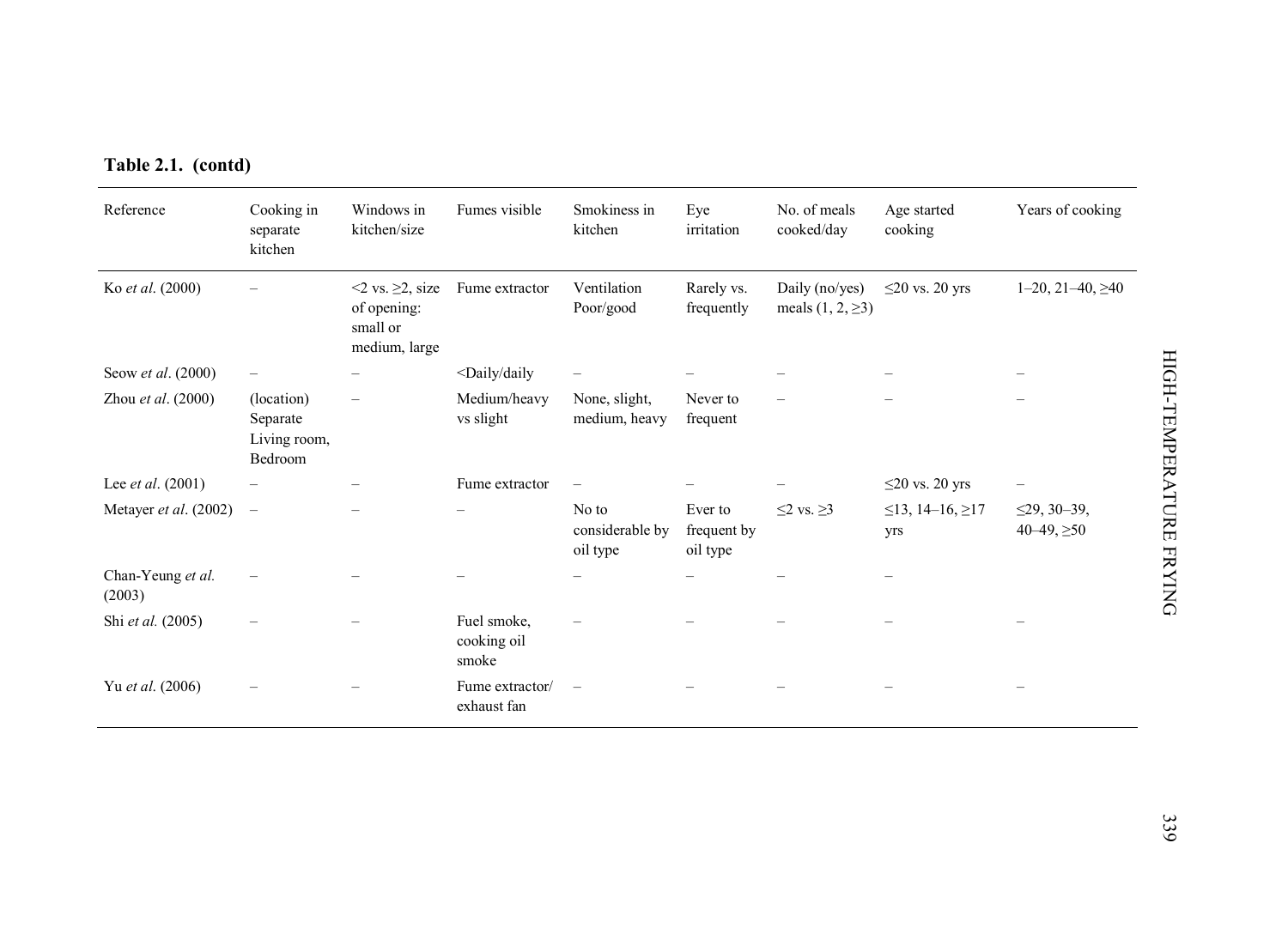| Reference                        | Rapeseed oil             | Other type of<br>oil | Amount of<br>oil           | No. of times<br>stir-frying     | No. of times<br>deep-frying            | No. of times<br>pan-frying             | No. of<br>times<br>boiling       | Fuel for<br>cooking      | Fuel for<br>heating      |
|----------------------------------|--------------------------|----------------------|----------------------------|---------------------------------|----------------------------------------|----------------------------------------|----------------------------------|--------------------------|--------------------------|
| MacLennan et al.<br>(1977)       |                          |                      |                            |                                 |                                        |                                        |                                  | Gas                      | Kerosene                 |
| Gao et al. (1987)                | Never to<br>frequent     | Never to<br>frequent |                            | $\leq$ 20- $\geq$ 30/wk         | $0\geq 3$ /wk                          |                                        | $\leq$ 3- $\geq$ 12/wk Coal/gas/ | wood                     |                          |
| Xu et al. (1989)                 |                          |                      |                            |                                 |                                        |                                        |                                  | Gas                      | Coal                     |
| Wu-Williams et al. $-$<br>(1990) |                          |                      |                            |                                 | $0 = \geq 3$ /mo                       |                                        |                                  | Coal                     | Coal                     |
| Liu et al. (1991)                | $\qquad \qquad -$        |                      |                            |                                 |                                        |                                        |                                  | Coal                     | Wood                     |
| Ger et al. (1993)                | $\overline{\phantom{0}}$ |                      | $\overline{\phantom{0}}$   | No/yes                          | No/yes                                 | No/yes                                 | No/yes                           | Coal                     | $\qquad \qquad -$        |
| Lan et al. (1993)                | Never vs.<br>often       |                      |                            |                                 |                                        |                                        |                                  | Coal                     | $\qquad \qquad -$        |
| Liu et al. (1993)                | $\qquad \qquad -$        |                      |                            |                                 |                                        |                                        |                                  | Coal/gas/<br>wood        | $\overline{\phantom{0}}$ |
| Dai et al. (1996)                |                          |                      |                            |                                 | $\leq$ vs.<br>$\geq$ 5/mo <sup>*</sup> | $\leq$ 5 vs. $\geq$ 5/mo <sup>*</sup>  |                                  | Coal                     | Kerosene                 |
| Koo & Ho (1996)                  |                          |                      |                            |                                 |                                        |                                        |                                  | Gas                      | Kerosene                 |
| Lei et al. (1996)                |                          |                      |                            |                                 |                                        | Preferred/<br>average/not<br>preferred |                                  |                          |                          |
| Shen et al. (1996)               | $\overline{\phantom{m}}$ |                      | Use per mo<br>(no results) | $\hspace{0.1mm}-\hspace{0.1mm}$ |                                        |                                        |                                  | Solid/non-<br>solid fuel | Coal                     |
| Wang et al. (1996)               |                          |                      |                            |                                 |                                        |                                        |                                  |                          |                          |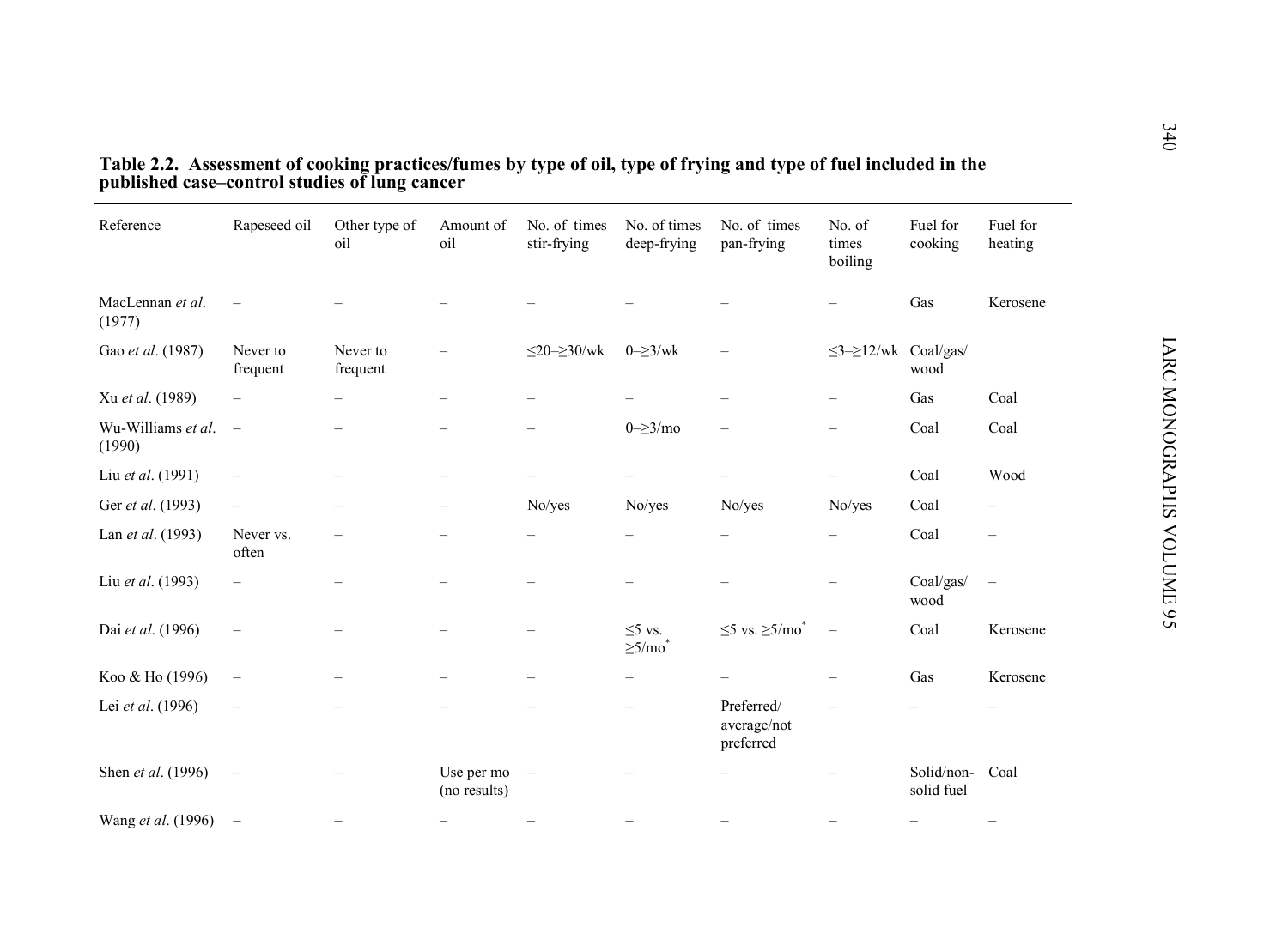| Reference                   | Rapeseed oil             | Other type of<br>oil                 | Amount of<br>oil          | No. of times<br>stir-frying                                                  | No. of times<br>deep-frying                                   | No. of times<br>pan-frying                                    | No. of<br>times<br>boiling | Fuel for<br>cooking  | Fuel for<br>heating      |
|-----------------------------|--------------------------|--------------------------------------|---------------------------|------------------------------------------------------------------------------|---------------------------------------------------------------|---------------------------------------------------------------|----------------------------|----------------------|--------------------------|
| Ko et al. (1997)            |                          | No/lard/<br>vegetable oil            |                           | $0-4$ vs. $\geq 5$ /wk $0-4$ vs.                                             | $\geq$ 5/wk                                                   | 0-4 vs. $\geq$ 5/mo                                           | $\overline{\phantom{0}}$   | Gas/coal/<br>wood    |                          |
| Zhong et al. (1999)         | Used<br>frequently       | Soya bean<br>used frequently         | $\overline{\phantom{m}}$  | $<7, 7, >7$ /wk                                                              | $\leq$ l vs. >l/wk $\leq$ l vs. >l/wk                         |                                                               | $\overline{\phantom{m}}$   | Coal/coal<br>gas/gas | $\overline{\phantom{0}}$ |
| Ko et al. (2000)            |                          |                                      |                           | No/yes after<br>fumes, fume<br>extractor                                     | No/yes after<br>fumes, fume<br>extractor                      | No/yes after<br>fumes, fume<br>extractor                      |                            | Coal                 | Gas                      |
| Seow et al. (2000)          | $\overline{\phantom{a}}$ | Unsaturated<br>vs. saturated<br>oil  |                           | Not daily vs.<br>daily                                                       | $\overline{\phantom{m}}$                                      |                                                               |                            |                      |                          |
| Zhou et al. (2000)          | $\overline{\phantom{m}}$ |                                      |                           |                                                                              |                                                               | 0-1 vs. $\geq$ 2/wk                                           | $\qquad \qquad -$          |                      |                          |
| Lee et al. (2001)           |                          | Lard/vegetable -<br>oil              |                           | No/yes after<br>fumes, fume<br>extractor                                     | No/yes after<br>fumes, fume<br>extractor                      | No/yes after<br>fumes, fume<br>extractor                      |                            | Gas/coal/<br>wood    |                          |
| Metayer et al.<br>(2002)    | No/yes                   | Linseed/<br>perilla/<br>hempseed oil | Catty/mo<br>$\leq3-\geq6$ | $\leq$ 15– $\geq$ 3/mo                                                       | $\leq l = \geq 3/mol$                                         |                                                               |                            | Coal/wood -          |                          |
| Chan-Yeung et al.<br>(2003) | $\overline{\phantom{m}}$ |                                      |                           |                                                                              |                                                               | No exposure<br>$<3.5$ /wk<br>$3.5 - 7$ /wk<br>$>7$ /wk        |                            |                      |                          |
| Yu et al. (2006)            | sometimes.<br>always     | Never/seldom, Peanut/corn oil        |                           | $\leq 50$ dish-<br>years<br>$51 - 100$<br>$101 - 150$<br>$151 - 200$<br>>200 | $\leq 50$<br>$51 - 100$<br>$101 - 150$<br>$151 - 200$<br>>200 | $\leq 50$<br>$51 - 100$<br>$101 - 150$<br>$151 - 200$<br>>200 |                            |                      |                          |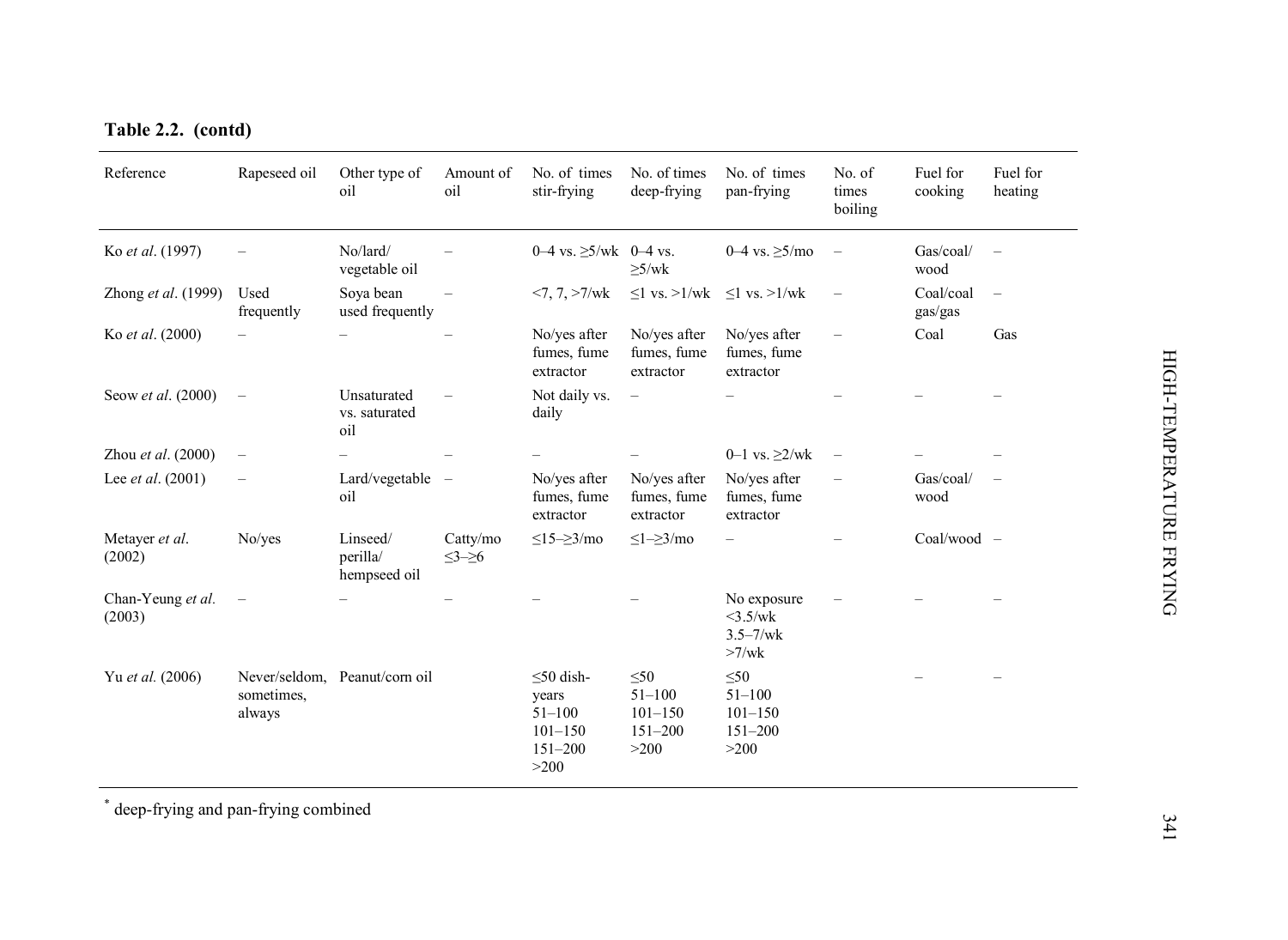1996); the other studies included six population-based (Gao *et al*., 1987; Xu *et al*., 1989; Wu-Williams *et al*., 1990; Lan *et al*.., 1993; Zhong *et al*., 1999; Metayer *et al*., 2002) and 10 hospital-/clinic-based studies of incident lung cancers (Ger *et al*., 1993; Dai *et al*., 1996; Shen *et al*., 1996; Wang *et al*., 1996; Ko *et al*., 1997, 2000; Seow *et al*., 2000; Zhou *et al*., 2000; Lee *et al*., 2001; Yu *et al*., 2006). Twelve studies included only women (Gao *et al*., 1987, Wu-Williams *et al*., 1990; Lan *et al*., 1993; Dai *et al*., 1996; Wang *et al*., 1996; Ko *et al*., 1997; Zhong *et al*., 1999; Ko *et al*., 2000; Seow *et al*., 2000; Zhou *et al*., 2000; Metayer *et al*., 2002; Yu *et al*., 2006), seven of which studied only nonsmokers (Lan *et al*., 1993; Dai *et al*., 1996; Wang *et al*., 1996; Ko *et al*., 1997; Zhong *et al*., 1999; Ko *et al*., 2000; Yu *et al*., 2006). Men and women, smokers and nonsmokers were included in the other five studies (Xu *et al*., 1989; Ger *et al*., 1993; Lei *et al*., 1996; Shen *et al*., 1996, Lee *et al*., 2001).

These studies used heterogeneous methodologies and included different sources of cases, types of controls, methods of data collection and use of surrogate respondents; the degree of pathological confirmation of lung cancer diagnoses also differed. Relevant information regarding each of the case–control studies (i.e. study population, study period, sources of cases and controls, number of cases and controls, response rate, number of proxy interviews, percentage of pathologically/cytologically confirmed cases) and selected results are shown in Table 2.3.

## **2.2 Case–control studies**

### *2.2.1 Northern China*

Two large population-based case–control studies carried out in industrial areas in northern China during the late 1980s provided information on cooking practices and the risk for lung cancer. The main objectives of these two studies were to examine the role of active and passive smoking, and pollution from industrial and domestic sources. Xu *et al*. (1989) studied men and women who had lung cancer in Shenyang while Wu-Williams *et al*. (1990) examined the pattern of risk for lung cancer among women in Harbin and Shenyang.

The study in Shenyang included 1249 lung cancer cases (729 men, 520 women) and 1345 population-based controls (788 men, 557 women); 86% of male cases and 70% of male controls were smokers; the corresponding figures in women were 55% of cases and 35% of controls (Xu *et al*., 1989). Nearly 80% (85.1% in men, 75.0% in women) of the lung cancers were pathologically/cytologically confirmed; 31% of these were adenocarcinoma of the lung. After adjusting for age, education and active smoking, the risk for lung cancer was higher when cooking took place in the bedroom or entry corridor to the bedroom than in a separate kitchen or elsewhere in the house. In men, the adjusted odds ratios were 1.0, 1.2 and 2.1 in relation to cooking in the bedroom for 0, 1–29 and  $\geq$ 30 years, respectively (*p* trend <0.05); the corresponding adjusted odds ratios in women were 1.0, 1.5 and 1.8 (*p* trend <0.05).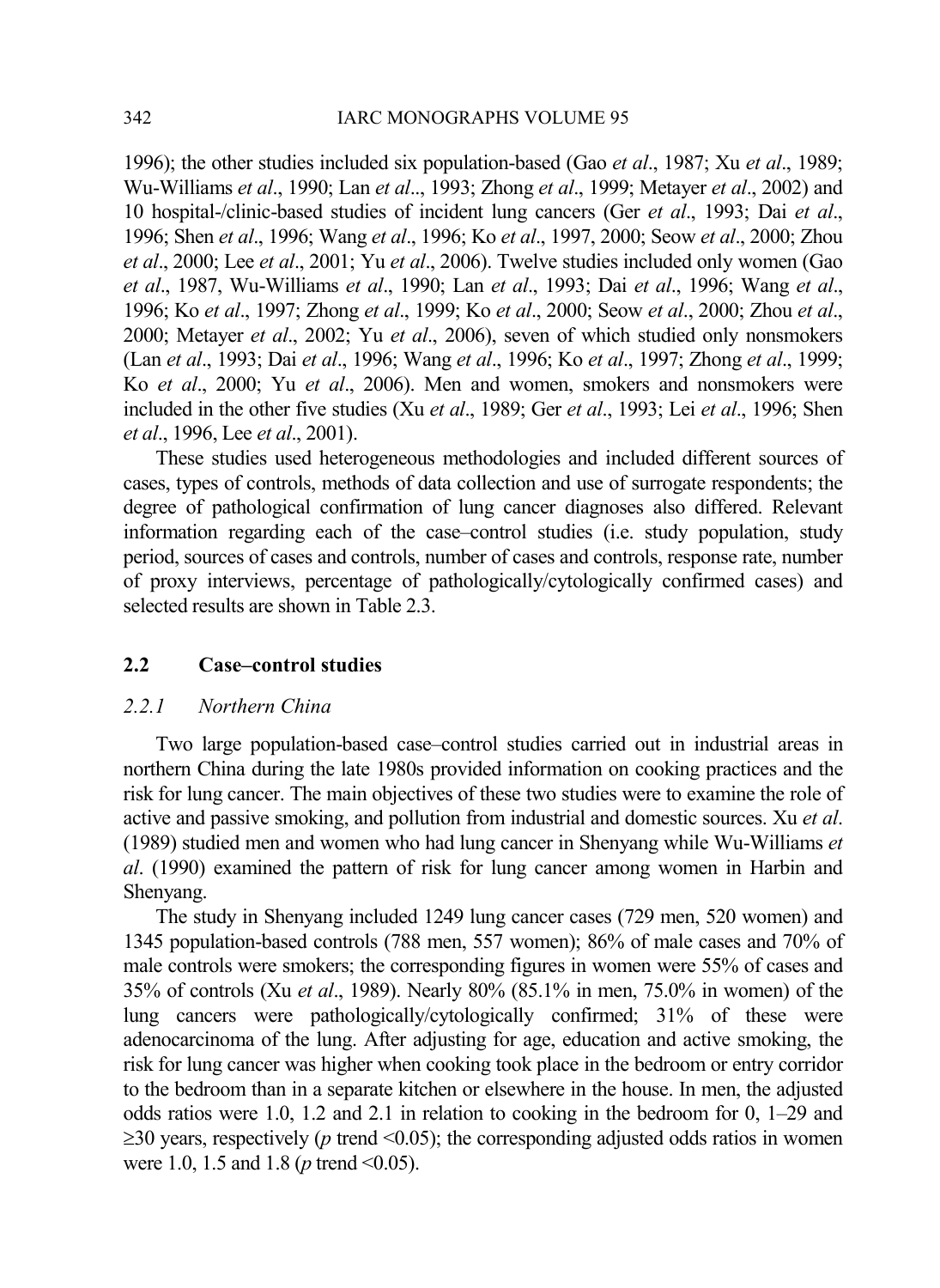| Reference,<br>study location,<br>period       | Characteristics of<br>cases, histological<br>confirmation (HC),<br>cell type (%)                                                                                                         | Characteristics<br>of controls                                                                                    | Data collection.<br>response rate                                                      | Exposure categories                                                                                                                                                                                                                                                        | No. of<br>cases                                                                 | Relative risk<br>$(95\% \text{ CI})$                                                                                                                                                       | Adjustment<br>factors      | Comments<br><i>(covariates)</i><br>considered)                                                                    |
|-----------------------------------------------|------------------------------------------------------------------------------------------------------------------------------------------------------------------------------------------|-------------------------------------------------------------------------------------------------------------------|----------------------------------------------------------------------------------------|----------------------------------------------------------------------------------------------------------------------------------------------------------------------------------------------------------------------------------------------------------------------------|---------------------------------------------------------------------------------|--------------------------------------------------------------------------------------------------------------------------------------------------------------------------------------------|----------------------------|-------------------------------------------------------------------------------------------------------------------|
| Gao et al.<br>(1987),<br>Shanghai,<br>1984-86 | 672 women; 81% HC;<br>61% ADC; 22% SqCC;<br>6% SCLC; 11% other;<br>236 smokers; aged 35-<br>69 years permanent<br>residents of the area.<br>Shanghai Cancer<br>Registry<br>ICD-9 $(162)$ | 735 frequency-<br>matched by age<br>and selected<br>from the general<br>population of<br>Shanghai; 130<br>smokers | Response rate:<br>cases, 672/765<br>$(88.0\%)$ ;<br>controls,<br>735/802<br>$(91.3\%)$ | Oil used<br>Soya bean<br>Rapeseed<br>Stir-frying (dishes/week)<br>$\leq 20$<br>$20 - 24$<br>$25 - 29$<br>$\geq 30$<br>Deep-frying<br>(dishes/week)<br>$\boldsymbol{0}$<br>$\mathbf{1}$<br>$\overline{2}$<br>>3<br>Boiling (dishes/week)<br>$\leq$ 3<br>$4 - 7$<br>$8 - 11$ | 269<br>322<br>336<br>198<br>48<br>34<br>502<br>85<br>21<br>8<br>96<br>390<br>63 | 1.0<br>$1.4(1.1-1.8)$<br>1.0<br>$1.2(0.9-1.5)$<br>$1.2(0.8-1.9)$<br>$2.6(1.3-5.0)$<br>1.0<br>$1.5(1.0-2.1)$<br>$1.6(0.8-3.2)$<br>$1.9(0.5-6.8)$<br>1.0<br>$1.0(0.7-1.3)$<br>$1.8(1.1-3.0)$ | Age, education,<br>smoking | Study<br>population and<br>exposure<br>indices defined<br>clearly; use of<br>coal/gas was<br>unrelated to<br>risk |
|                                               |                                                                                                                                                                                          |                                                                                                                   |                                                                                        | $\geq$ 12<br>Eye irritation/<br>smokiness<br>Never/none<br>Never/considerable<br>Frequent/none<br>Frequent/considerable                                                                                                                                                    | 67<br>244<br>55<br>212<br>109                                                   | $2.2(1.3-3.7)$<br>1.0<br>$1.6(1.0-2.5)$<br>$1.6(1.2-2.1)$<br>$2.6(1.8-3.7)$                                                                                                                |                            |                                                                                                                   |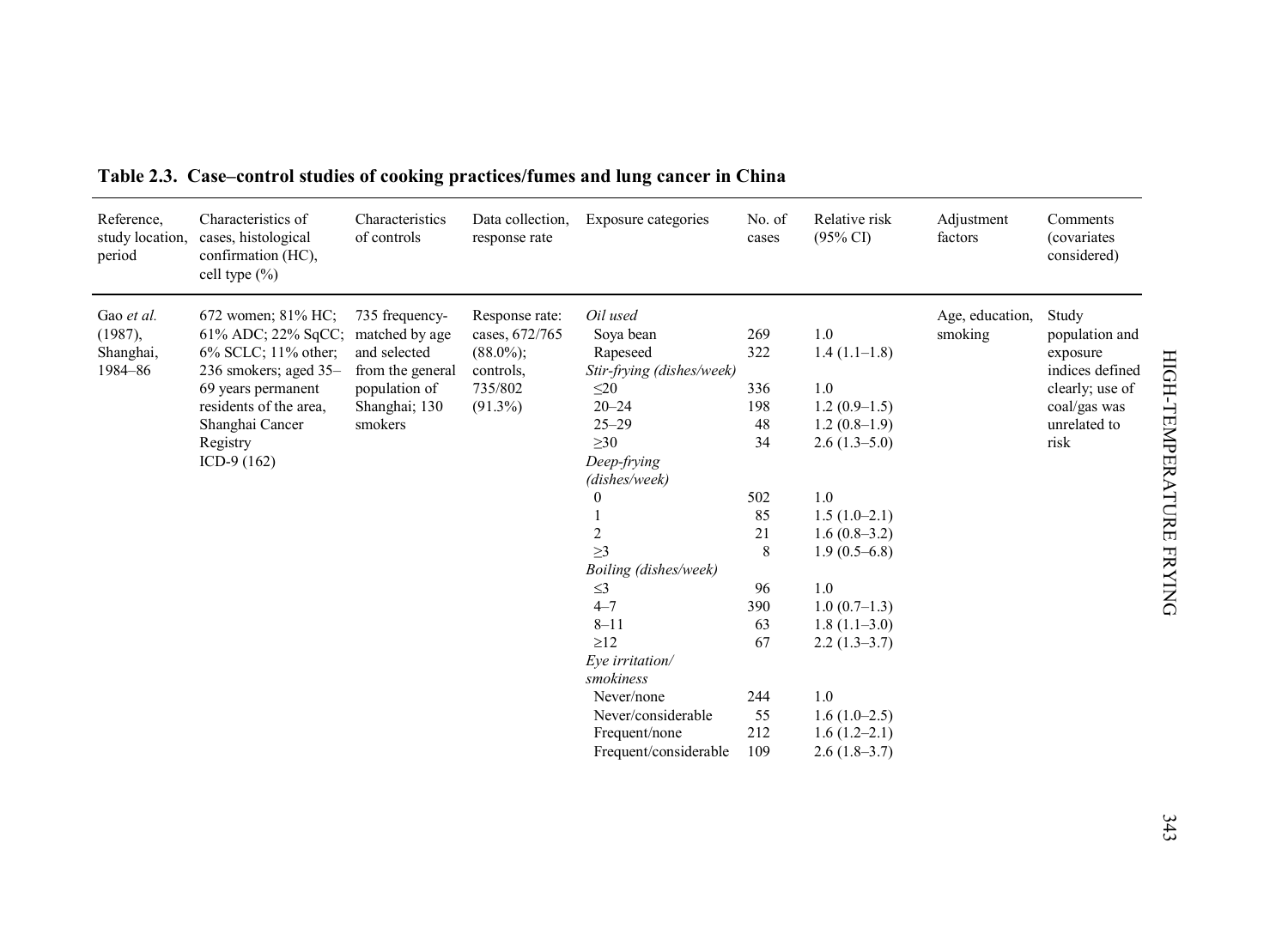|  | Table 2.3. (contd) |
|--|--------------------|
|  |                    |

| Table 2.3. (contd)                                    |                                                                                                                                                                                                                                             |                                                                                                                                                                    |                                                                         |                                                                                                                                                                                                         |                                                                   |                                                                                                                                                 |                                           |                                                                             |
|-------------------------------------------------------|---------------------------------------------------------------------------------------------------------------------------------------------------------------------------------------------------------------------------------------------|--------------------------------------------------------------------------------------------------------------------------------------------------------------------|-------------------------------------------------------------------------|---------------------------------------------------------------------------------------------------------------------------------------------------------------------------------------------------------|-------------------------------------------------------------------|-------------------------------------------------------------------------------------------------------------------------------------------------|-------------------------------------------|-----------------------------------------------------------------------------|
| Reference,<br>study location,<br>period               | Characteristics of<br>cases, histological<br>confirmation (HC),<br>cell type (%)                                                                                                                                                            | Characteristics<br>of controls                                                                                                                                     | Data collection.<br>response rate                                       | Exposure categories                                                                                                                                                                                     | No. of<br>cases                                                   | Relative risk<br>$(95\% \text{ CI})$                                                                                                            | Adjustment<br>factors                     | Comments<br><i>(covariates)</i><br>considered)                              |
| Xu et al.<br>$(1989)$ ,<br>Shenyang,<br>1985-87       | 1249 (729 men, 520)<br>women); 79% HC;<br>31% ADC; 43% SqCC;<br>16% SCLC; 10%<br>other; 86% men and<br>55% women smoked;<br>aged 30-69 yrs; newly<br>diagnosed with<br>primary lung cancer;<br>Shenyang Cancer<br>Registry<br>ICD-9 $(162)$ | 1345 (788 men,<br>557 women)<br>population<br>controls.<br>frequency-<br>matched on age<br>and sex; $70%$<br>men and 35%<br>women smoked                           | Response rate:<br>cases.<br>1249/1318<br>$(94.8\%)$ ;<br>controls, 100% | Cooking in bedroom<br>$0$ year<br>$1-29$ yrs<br>$\geq$ 30 yrs<br>$p$ for trend<br>$0$ year<br>$1-29$ yrs<br>$\geq$ 30 yrs<br>$p$ for trend                                                              | Men<br>570<br>75<br>84<br>Women<br>503<br>25<br>29                | 1.0<br>1.2<br>2.1<br>< 0.05<br>1.0<br>1.5<br>1.8<br>< 0.05                                                                                      | Age, education,<br>smoking                | CIs not<br>reported; coal<br>use was not<br>adjusted for in<br>the analysis |
| Wu-Williams<br>et al. (1990).<br>Shenyang,<br>1985-87 | 965 women (520 from<br>Shenyang, 445 from<br>Harbin); 74% HC; 44% 404 from<br>ADC; 28% SqCC; 16% Harbin)<br>SCLC; 12% other; 545<br>smokers $(56.7\%)$ ; aged<br>30–69 years; Shenyang<br>Cancer Registry; 729<br>men from Shenyang         | 959 female (555<br>from Shenyang,<br>population<br>controls.<br>frequency-<br>matched by age;<br>357 smokers<br>$(37.2\%)$ ; 788<br>male controls<br>from Shenyang | Response rate:<br>cases, 962/1049<br>$(92.7\%)$ ;<br>controls, 100%     | Deep-frying<br>(times/month)<br>$\mathbf{0}$<br>$\overline{2}$<br>$\geq$ 3<br>Eye irritation<br>Never/rarely<br>Occasionally<br>Frequently<br><b>Burning</b> kangs<br>$\mathbf{0}$<br>$1 - 20$<br>$21+$ | 324<br>326<br>170<br>121<br>647<br>218<br>89<br>677<br>106<br>173 | 1.0<br>$1.2(1.0-1.5)$<br>$2.1(1.5-2.8)$<br>$1.9(1.4-2.7)$<br>1.0<br>$1.6(1.2-1.8)$<br>$1.8(1.3-2.6)$<br>1.0<br>$1.2(0.9-1.7)$<br>$1.5(1.1-2.0)$ | Age, education,<br>smoking, study<br>area |                                                                             |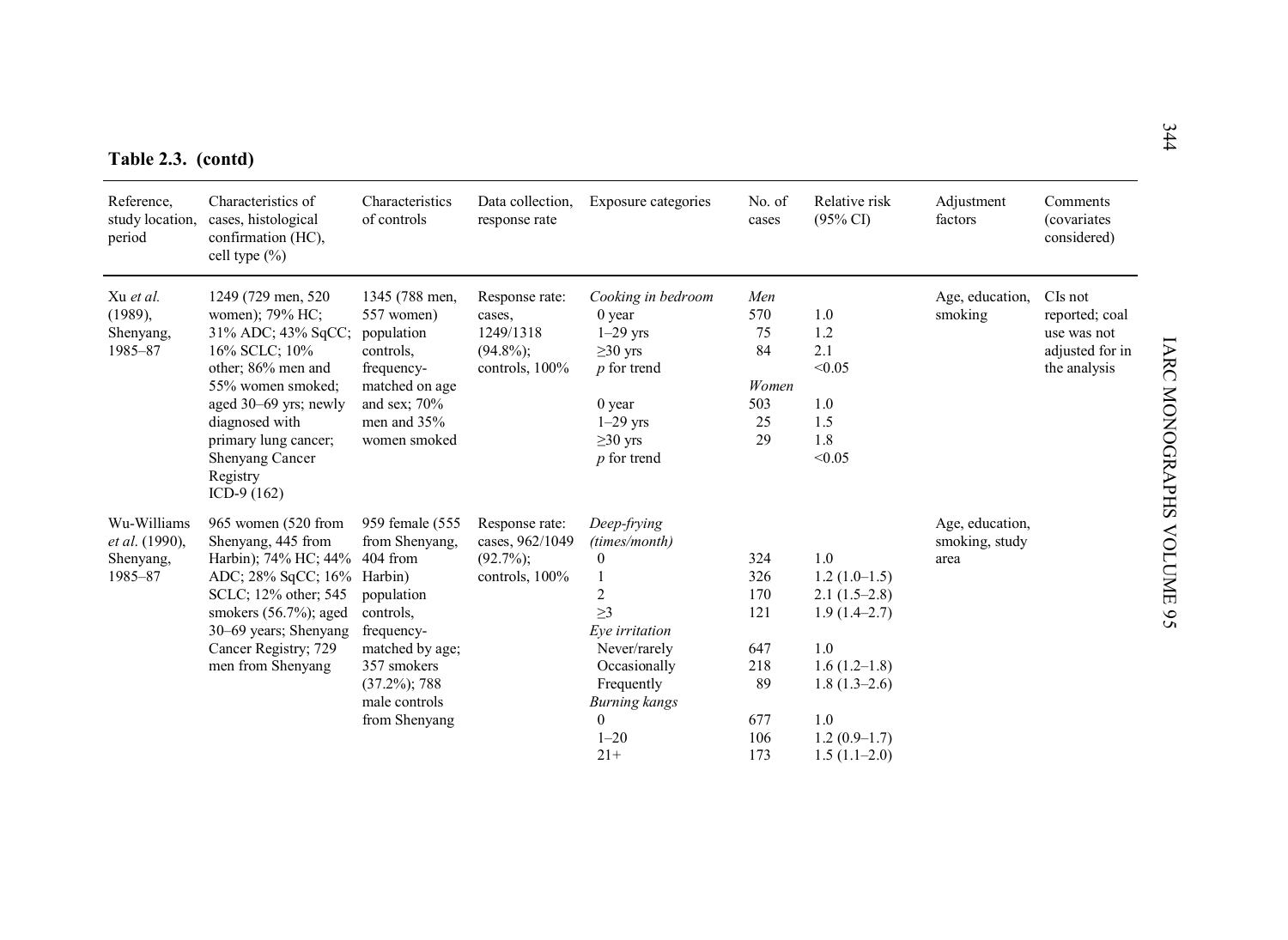| Reference,<br>study location,<br>period | Characteristics of<br>cases, histological<br>confirmation (HC),<br>cell type $(\% )$ | Characteristics<br>of controls | Data collection,<br>response rate | Exposure categories  | No. of<br>cases | Relative risk<br>$(95\% \text{ CI})$ | Adjustment<br>factors | Comments<br><i>(covariates)</i><br>considered) |
|-----------------------------------------|--------------------------------------------------------------------------------------|--------------------------------|-----------------------------------|----------------------|-----------------|--------------------------------------|-----------------------|------------------------------------------------|
| Ger et al.                              | 131 hospital patients                                                                | 524 (262 hospital, In-person   |                                   | <b>ADC</b>           |                 |                                      |                       | Results shown                                  |
| (1993), Taipei,                         | (92 men, 39 women);                                                                  | 262                            | interview;                        | Frying               |                 |                                      |                       | were based on                                  |
| Taiwan,                                 | 100% HC; 50% ADC;                                                                    | neighbourhood)                 | response rate:                    | No                   | 46              | 1.0                                  |                       | neighbour-                                     |
| 1990-91                                 | 27% SqCC; 14%                                                                        | matched to cases               | cases, 131/143                    | Yes                  | 26              | $0.71(0.36-1.39)$                    |                       | hood controls.                                 |
|                                         | SCLC; 48 nonsmokers                                                                  | on age, sex,                   | $(92\%)$ ; hospital               | Stir-frying          |                 |                                      |                       | Matched                                        |
|                                         |                                                                                      | insurance status/              | controls, 88%;                    | No                   | 28              | 1.0                                  |                       | analysis:                                      |
|                                         |                                                                                      | residence; 229                 | neighbourhood                     | Yes                  | 44              | $1.19(0.58 - 2.44)$                  |                       | variables                                      |
|                                         |                                                                                      | nonsmokers (111                | controls, 83%                     | Deep-frying          |                 |                                      |                       | included were                                  |
|                                         |                                                                                      | hospital controls,             |                                   | N <sub>o</sub>       | 63              | 1.0                                  |                       | not specified.                                 |
|                                         |                                                                                      | 118                            |                                   | Yes                  | 9               | $0.63(0.26 - 1.55)$                  |                       | Definition of                                  |
|                                         |                                                                                      | neighbourhood                  |                                   | <b>Boiling</b>       |                 |                                      |                       | cooking                                        |
|                                         |                                                                                      | controls)                      |                                   | $\rm No$<br>Yes      | 38<br>34        | $1.0\,$                              |                       | practices was                                  |
|                                         |                                                                                      |                                |                                   |                      |                 | $1.75(0.99-3.12)$                    |                       | not presented.                                 |
|                                         |                                                                                      |                                |                                   | SqCC-/SCLC<br>Frying |                 |                                      |                       |                                                |
|                                         |                                                                                      |                                |                                   | No                   | 44              | 1.0                                  |                       |                                                |
|                                         |                                                                                      |                                |                                   | Yes                  | 15              | $0.93(0.37-2.32)$                    |                       |                                                |
|                                         |                                                                                      |                                |                                   | Stir-frying          |                 |                                      |                       |                                                |
|                                         |                                                                                      |                                |                                   | No                   | 33              | $1.0\,$                              |                       |                                                |
|                                         |                                                                                      |                                |                                   | Yes                  | 26              | $1.00(0.47-2.14)$                    |                       |                                                |
|                                         |                                                                                      |                                |                                   | Deep-frying          |                 |                                      |                       |                                                |
|                                         |                                                                                      |                                |                                   | No                   | 51              | 1.0                                  |                       |                                                |
|                                         |                                                                                      |                                |                                   | Yes                  | 8               | $1.22(0.42 - 3.52)$                  |                       |                                                |
|                                         |                                                                                      |                                |                                   | <b>Boiling</b>       |                 |                                      |                       |                                                |
|                                         |                                                                                      |                                |                                   | No                   | 36              | 1.00                                 |                       |                                                |
|                                         |                                                                                      |                                |                                   | Yes                  | 23              | $1.26(0.61-2.60)$                    |                       |                                                |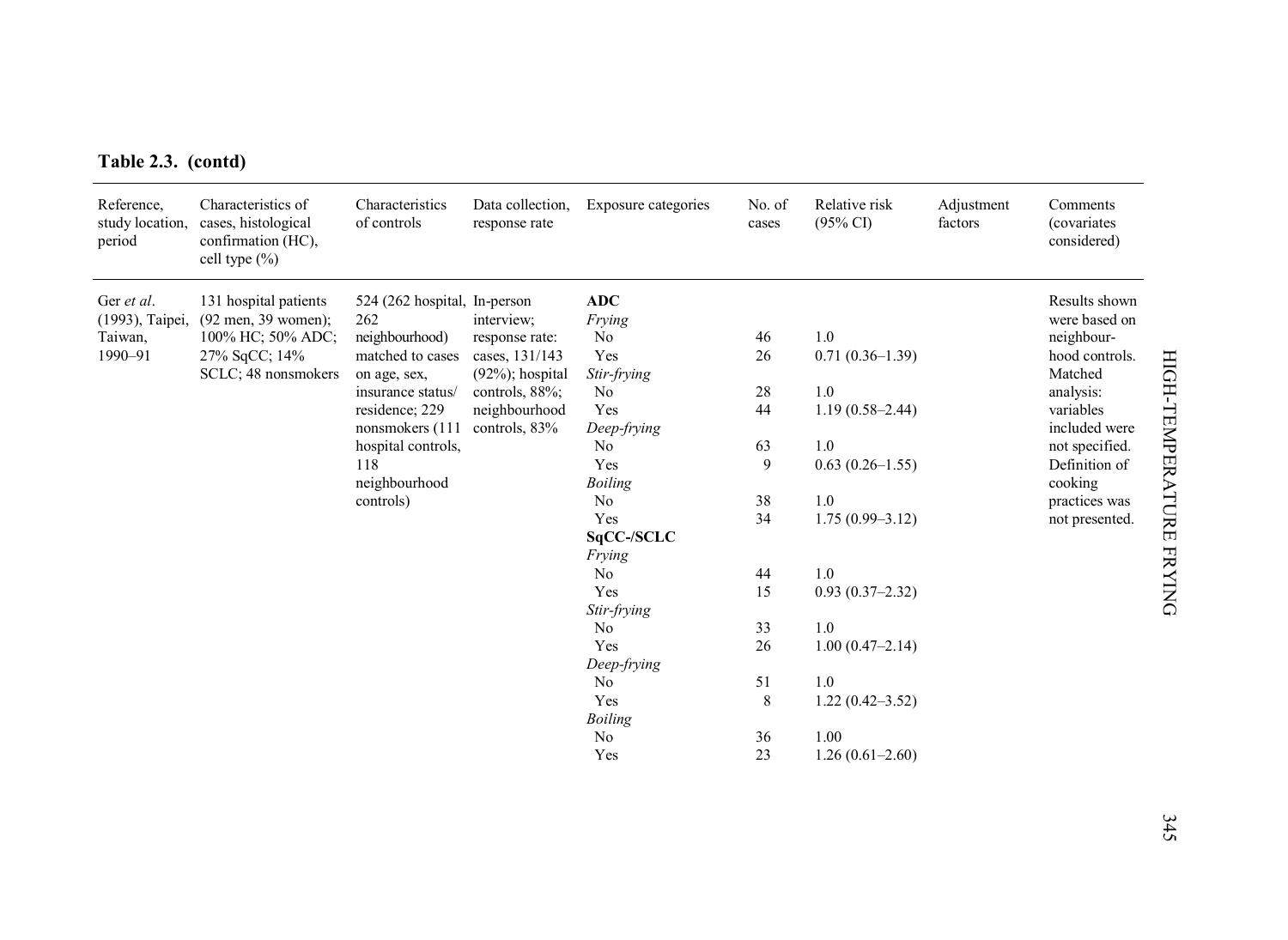| Table 2.3. (contd)                                   |                                                                                                                                              |                                                                                                        |                                                                                        |                                                                       |                 |                                                   |                                                                                                                                                                        |                                                                                                                    |
|------------------------------------------------------|----------------------------------------------------------------------------------------------------------------------------------------------|--------------------------------------------------------------------------------------------------------|----------------------------------------------------------------------------------------|-----------------------------------------------------------------------|-----------------|---------------------------------------------------|------------------------------------------------------------------------------------------------------------------------------------------------------------------------|--------------------------------------------------------------------------------------------------------------------|
| Reference,<br>study location,<br>period              | Characteristics of<br>cases, histological<br>confirmation (HC),<br>cell type $(\% )$                                                         | Characteristics<br>of controls                                                                         | Data collection,<br>response rate                                                      | Exposure categories                                                   | No. of<br>cases | Relative risk<br>$(95\% \text{ CI})$              | Adjustment<br>factors                                                                                                                                                  | Comments<br><i>(covariates</i><br>considered)                                                                      |
| Lan et al.<br>(1993), Xuan<br>Wei County,<br>1988-90 | 139 female farmers;<br>39.6% HC; 49.1%<br>ADC; 36.4% SqCC;<br>14.6% NOS with<br>primary lung cancer;<br>all nonsmokers                       | 139 female<br>farmers from the<br>general<br>population<br>matched $\pm 2$<br>years; all<br>nonsmokers | In-person<br>interview;<br>response rate<br>not reported                               | Rapeseed oil<br>Never<br>Occasional<br>Often                          | 24<br>106<br>9  | 1.00<br>$1.26(0.68-2.63)$<br>$4.58(0.56 - 37.08)$ | Age, length of<br>menstrual cycle,<br>menopause age,<br>family history<br>of lung cancer                                                                               | Coal use was<br>not adjusted<br>for in the<br>analysis.<br>Definition of<br>occasional use<br>was not<br>provided. |
| Dai et al.<br>$(1996)$ ,<br>Harbin,<br>1992-93       | 120 women with<br>primary lung cancer;<br>100% HC; 100% ADC;<br>aged 30–69 years;<br>Harbin resident at least<br>10 years; all<br>nonsmokers | 120 population<br>1:1 matched by<br>age $(\pm 5 \text{ yrs})$ ; all<br>nonsmokers                      | In-person<br>interview in the<br>hospital or at<br>home; response<br>rate not reported | Pan-fried and deep-<br>fried<br>$<$ 5 times/month<br>$>5$ times/month |                 | 1.0<br>$9.20(1.53 - 55.3)$<br>$p=0.152$           | Income, area of<br>resident, years<br>of coal use in<br>bedroom, years<br>of coal heating,<br>exposure to<br>coal, intake of<br>carrot, family<br>history of<br>cancer |                                                                                                                    |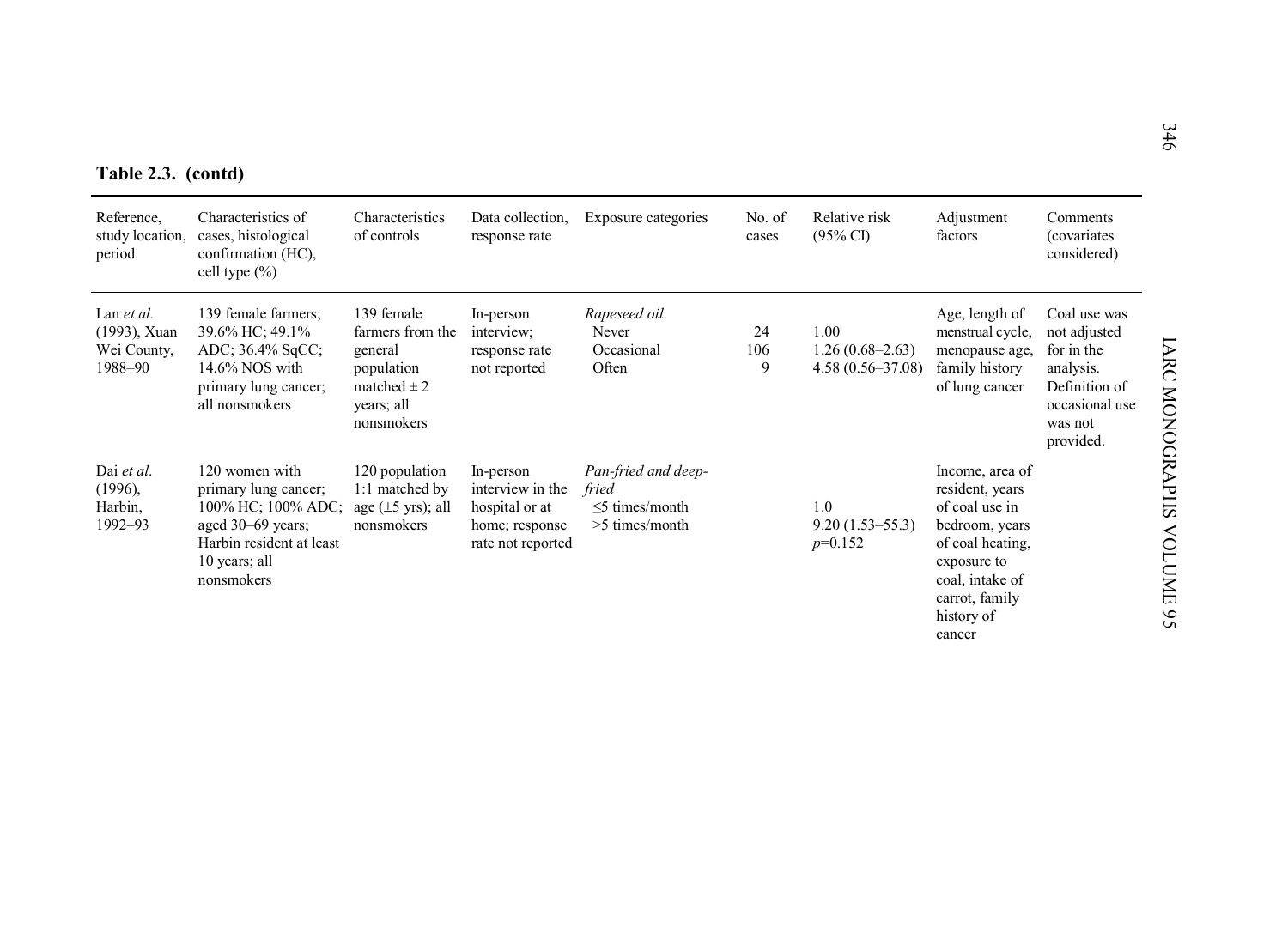| Table 2.3. (contd) |  |
|--------------------|--|
|--------------------|--|

| Table 2.3. (contd)                             |                                                                                                                                          |                                                                                                                                                                                                                    |                                                                                                                                              |                                                                                                                                                                                                                                                                                                                                                                                                      |                                                                                                                                     |                                                                                                                                                                                                  |                       |                                                                                                                                                          |                         |
|------------------------------------------------|------------------------------------------------------------------------------------------------------------------------------------------|--------------------------------------------------------------------------------------------------------------------------------------------------------------------------------------------------------------------|----------------------------------------------------------------------------------------------------------------------------------------------|------------------------------------------------------------------------------------------------------------------------------------------------------------------------------------------------------------------------------------------------------------------------------------------------------------------------------------------------------------------------------------------------------|-------------------------------------------------------------------------------------------------------------------------------------|--------------------------------------------------------------------------------------------------------------------------------------------------------------------------------------------------|-----------------------|----------------------------------------------------------------------------------------------------------------------------------------------------------|-------------------------|
| Reference,<br>study location.<br>period        | Characteristics of<br>cases, histological<br>confirmation (HC),<br>cell type (%)                                                         | Characteristics<br>of controls                                                                                                                                                                                     | Data collection,<br>response rate                                                                                                            | Exposure categories                                                                                                                                                                                                                                                                                                                                                                                  | No. of<br>cases                                                                                                                     | Relative risk<br>$(95\% \text{ CI})$                                                                                                                                                             | Adjustment<br>factors | Comments<br><i>(covariates)</i><br>considered)                                                                                                           |                         |
| Lei et al.<br>$(1996)$ ,<br>Guangzhou,<br>1986 | 792 (563 men, 229)<br>women) who died from<br>lung cancer; 0% HC;<br>no information on cell<br>type; 566 smokers (443<br>men, 123 women) | 792 (563 men,<br>229 women); 1:1<br>matched on sex.<br>age $(\pm 5 \text{ years})$ ,<br>year of death,<br>block of<br>residence; no<br>history of<br>respiratory<br>disease; 422<br>smokers (361<br>men, 61 women) | In-person<br>interview with<br>next of kin;<br>response rate,<br>792/831<br>$(95.3\%)$ ; home<br>interviews with<br>spouses or<br>relatives· | Men<br>Kitchen space<br>$\leq$ 1<br>$1 - 2$<br>$\geq$ 2<br>Cooking activity<br>Infrequent<br>$\leq$ 20 yrs<br>$20-40$ yrs<br>$>40$ yrs<br>Cooking frying<br>Preferred<br>Average<br>Not preferred<br>Women<br>Kitchen space<br><1<br>$1 - 2$<br>$\geq$ 2<br>Cooking activity<br>Infrequent<br>$\leq$ 20 yrs<br>$20 - 40$ yrs<br>$>40$ yrs<br>Cooking frying<br>Preferred<br>Average<br>Not preferred | Deaths<br>18<br>66<br>431<br>339<br>83<br>79<br>30<br>192<br>177<br>177<br>6<br>28<br>179<br>29<br>28<br>83<br>62<br>55<br>93<br>77 | 1.0<br>[0.70]<br>[0.78]<br>1.0<br>[0.92]<br>[1.10]<br>$[1.00]$<br>1.0<br>[0.72]<br>[0.89]<br>1.0<br>$[1.20]$<br>$[1.82]$<br>$1.0\,$<br>$[0.72]$<br>[0.88]<br>[0.75]<br>1.0<br>[0.88]<br>$[1.06]$ |                       | Crude analysis<br>was presented;<br>odds ratios<br>were<br>calculated<br>based on the<br>data presented.<br>Definition of<br>frying was not<br>provided. | HIGH-TEMPERATURE FRYING |
|                                                |                                                                                                                                          |                                                                                                                                                                                                                    |                                                                                                                                              |                                                                                                                                                                                                                                                                                                                                                                                                      |                                                                                                                                     |                                                                                                                                                                                                  |                       |                                                                                                                                                          | 347                     |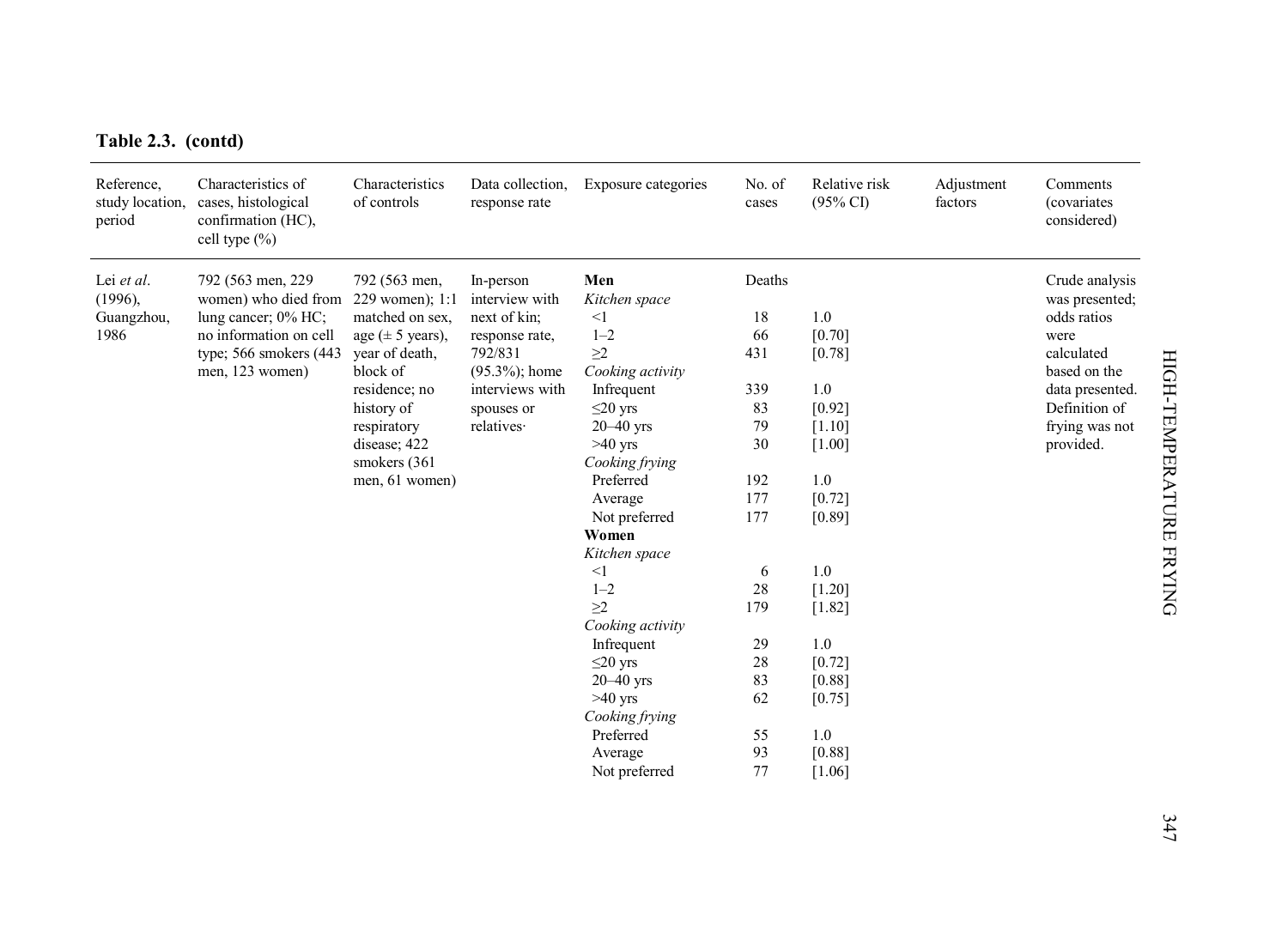|  | Table 2.3. (contd) |
|--|--------------------|
|  |                    |

| Table 2.3. (contd)                             |                                                                                                                                                                                     |                                                                                                                                     |                                                              |                                                                         |                 |                                                           |                                                                                                                                                                     |                                                                                                               |
|------------------------------------------------|-------------------------------------------------------------------------------------------------------------------------------------------------------------------------------------|-------------------------------------------------------------------------------------------------------------------------------------|--------------------------------------------------------------|-------------------------------------------------------------------------|-----------------|-----------------------------------------------------------|---------------------------------------------------------------------------------------------------------------------------------------------------------------------|---------------------------------------------------------------------------------------------------------------|
| Reference.<br>study location,<br>period        | Characteristics of<br>cases, histological<br>confirmation (HC),<br>cell type (%)                                                                                                    | Characteristics<br>of controls                                                                                                      | Data collection,<br>response rate                            | Exposure categories                                                     | No. of<br>cases | Relative risk<br>$(95\% \text{ CI})$                      | Adjustment<br>factors                                                                                                                                               | Comments<br><i>(covariates)</i><br>considered)                                                                |
| Lin et al.<br>$(1996)$ , Harbin<br>City        | 122 cases of<br>adenocarcinoma;<br>nonsmokers aged 30-<br>69 years                                                                                                                  |                                                                                                                                     | 122 matched<br>controls by<br>gender and age;<br>non-smokers | $>3$ times per month<br>frying                                          | <b>NR</b>       | $3.00(1.35 - 6.69)$                                       |                                                                                                                                                                     | Age adjusted                                                                                                  |
| Shen et al.<br>(1996),<br>Nanjing,<br>1986-93  | 263 (men and women);<br>100% HC; $\geq$ 20 years<br>old                                                                                                                             | 263 general<br>population;<br>healthy residents<br>of Nanjing,<br>matched on age<br>$(\pm 5 \text{ years})$ , sex,<br>neighbourhood | In-person<br>interview;<br>response rate<br>not reported     | <b>Cooking fumes</b><br>SqCC<br>No<br>Yes<br>ADC<br>No<br>Yes           |                 | 1.0<br>$3.81(1.06 - 13.73)$<br>1.0<br>$2.99(1.68 - 5.34)$ | Active<br>smoking.<br>chronic<br>bronchitis.<br>family history<br>of cancer, coal<br>stove for<br>heating, fuel<br>index.                                           | Many<br>limitations in<br>the study<br>methods-no<br>information on<br>gender,<br>smoking or<br>other factors |
| Wang et al.<br>(1996),<br>Shenyang,<br>1992-94 | 135 newly diagnosed<br>cases of lung cancer;<br>57% HC; 100% HC;<br>54.5% ADC; 20%<br>SCLC; 16.4% SqCC;<br>$9.1\%$ other; aged 35-<br>69 years; all<br>nonsmokers;<br>ICD-9 $(162)$ | 135 general<br>population<br>matched on age<br>$(\pm 5 \text{ years})$ , sex,<br>lifetime<br>nonsmoking<br>status                   | In person<br>interview;<br>response rate<br>not reported     | Exposed to cooking<br>fumes<br>N <sub>0</sub><br>Yes<br>Yes (adjusted)* | 77              | 1.0<br>$3.79(2.29 - 6.27)$<br>4.02 (2.38-6.78)*           | * All study<br>variables were<br>considered in<br>multivariate<br>analysis, but<br>results on<br>cooking fumes<br>were adjusted<br>for coal smoke<br>during cooking |                                                                                                               |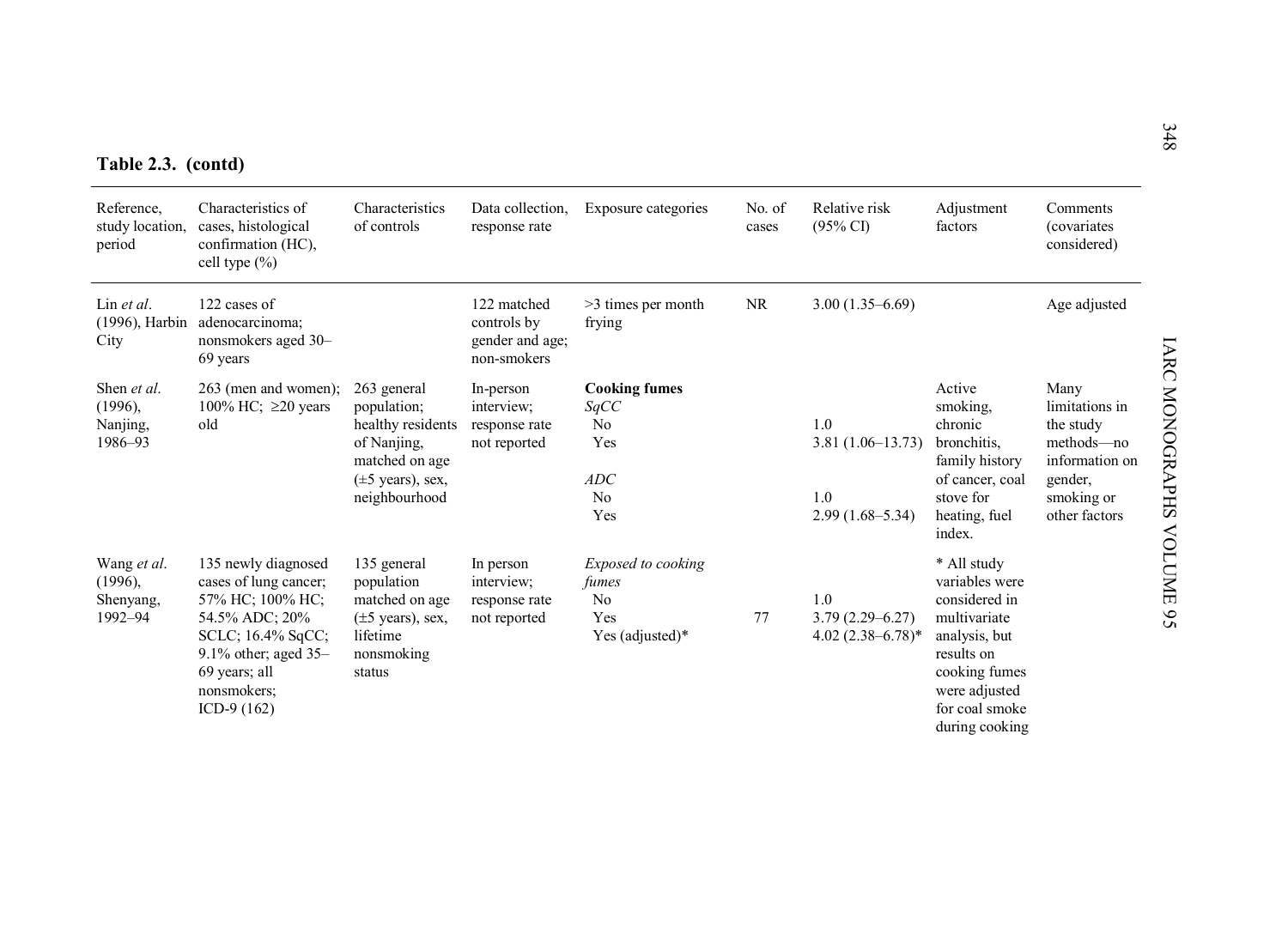| Table 2.3. (contd) |  |  |  |  |
|--------------------|--|--|--|--|
|--------------------|--|--|--|--|

| Reference,<br>study location,<br>period | Characteristics of<br>cases, histological<br>confirmation (HC),<br>cell type $(\% )$ | Characteristics<br>of controls   | Data collection,<br>response rate | Exposure categories                         | No. of<br>cases | Relative risk<br>$(95\% \text{ CI})$   | Adjustment<br>factors              | Comments<br><i>(covariates)</i><br>considered) |
|-----------------------------------------|--------------------------------------------------------------------------------------|----------------------------------|-----------------------------------|---------------------------------------------|-----------------|----------------------------------------|------------------------------------|------------------------------------------------|
| Ko et al.<br>$(1997)$ ,                 | 117 female cases with<br>primary lung cancer;                                        | 117 hospital<br>controls matched | Personal<br>interviews;           | Use of fume extractor<br>Stir-frying        |                 |                                        | Social class,<br>residential area, | Coal use not<br>significant                    |
| Kaohsiung,                              | 64.8% ADC; 17.1%                                                                     | on age $(\pm 2)$                 | response rate:                    | $0 - 4$ /week                               | 14              | 1.0                                    | and education                      | Wood/charcoal                                  |
| Taiwan,<br>1992-93                      | SqCC; 15.2% SCLC;<br>2.9% LCC; 106                                                   | years), date of<br>interview,    | cases, 117/128<br>$(91.4\%)$ ;    | $\geq$ 5/week<br>Pan-frying                 | 91              | $2.4(1.1-5.2)$                         | were adjusted<br>in all analysis.  | use was<br>significant                         |
|                                         | nonsmokers included                                                                  | nonsmoking-                      | controls,                         | $0 - 4$ /week                               | 29              | 1.0                                    | *Additional                        | $\leq 40$ yrs                                  |
|                                         | in analysis<br>ICD-9 $(162)$                                                         | related disease                  | 117/125<br>$(93.6\%)$             | $\geq$ 5/week<br>Deep-frying                | 76              | $2.3(1.2-4.6)$                         | adjustment for<br>tuberculosis.    | Cooking fuel<br>use was only                   |
|                                         |                                                                                      |                                  |                                   | $0 - 4$ /month                              | 82              | 1.0                                    | cooking fuels.                     | adjusted for in                                |
|                                         |                                                                                      |                                  |                                   | $\geq$ 5/month<br>Age when first cooking    | 23              | $0.9(0.5-1.9)$                         | living near<br>industrial          | selected<br>analysis.                          |
|                                         |                                                                                      |                                  |                                   | $\geq$ 21 yrs                               | 36              | 1.0                                    | district                           |                                                |
|                                         |                                                                                      |                                  |                                   | $7-20$ yrs<br>Before 20 yrs of age          | 67              | $1.6(0.8-3.0)$                         |                                    |                                                |
|                                         |                                                                                      |                                  |                                   | Yes                                         | $\tau$          | 1.0                                    |                                    |                                                |
|                                         |                                                                                      |                                  |                                   | No<br>At $20 - 40$ yrs of age               | 60              | $5.3(1.1-25.6)$                        |                                    |                                                |
|                                         |                                                                                      |                                  |                                   | Yes                                         | 25              | 1.0                                    |                                    |                                                |
|                                         |                                                                                      |                                  |                                   | No<br>No (adjusted)*<br>After 40 yrs of age | 78              | $6.4(2.9-14.1)$<br>$8.3(3.1 - 22.7)^*$ |                                    |                                                |
|                                         |                                                                                      |                                  |                                   | Yes                                         | 76              | 1.0                                    |                                    |                                                |
|                                         |                                                                                      |                                  |                                   | No                                          | 22              | $2.3(1.1-5.1)$                         |                                    |                                                |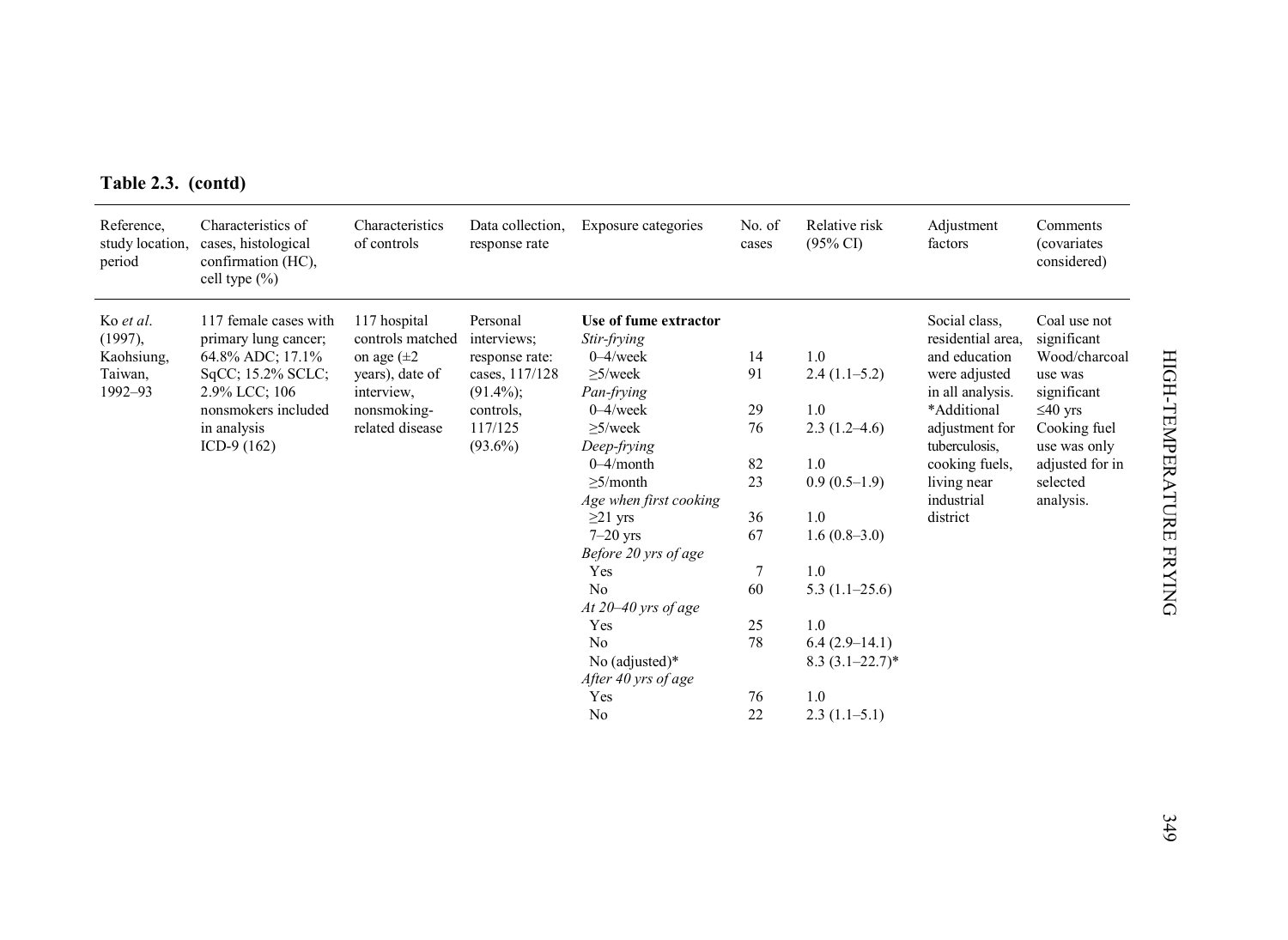|  | Table 2.3. (contd) |
|--|--------------------|
|  |                    |

| Characteristics of<br>Characteristics<br>Relative risk<br>Reference,<br>Data collection,<br>Exposure categories<br>Adjustment<br>No. of<br>Comments<br>cases, histological<br>$(95\% \text{ CI})$<br>study location,<br>of controls<br>factors<br>(covariates<br>response rate<br>cases<br>considered)<br>period<br>confirmation (HC),<br>cell type $(\% )$<br><b>Cooking oils</b><br>Ko et al.<br>Before 20 yrs of age<br>$(1997)$ (contd)<br>1.0<br>No cooking<br>38<br>51<br>Lard<br>$1.6(0.8-3.1)$<br>Vegetable oil<br>$2.0(0.8-4.8)$<br>16<br>At $20 - 40$ yrs of age<br>No cooking<br>$\overline{2}$<br>38<br>1.0<br>Lard<br>Vegetable oil<br>65<br>$1.4(0.8-2.6)$<br>After 40 yrs of age<br>$\overline{2}$<br>No cooking<br>$\overline{7}$<br>Lard<br>1.0<br>91 | Table 2.3. (contd) |  |               |                |  |
|------------------------------------------------------------------------------------------------------------------------------------------------------------------------------------------------------------------------------------------------------------------------------------------------------------------------------------------------------------------------------------------------------------------------------------------------------------------------------------------------------------------------------------------------------------------------------------------------------------------------------------------------------------------------------------------------------------------------------------------------------------------------|--------------------|--|---------------|----------------|--|
|                                                                                                                                                                                                                                                                                                                                                                                                                                                                                                                                                                                                                                                                                                                                                                        |                    |  |               |                |  |
|                                                                                                                                                                                                                                                                                                                                                                                                                                                                                                                                                                                                                                                                                                                                                                        |                    |  |               |                |  |
|                                                                                                                                                                                                                                                                                                                                                                                                                                                                                                                                                                                                                                                                                                                                                                        |                    |  |               |                |  |
|                                                                                                                                                                                                                                                                                                                                                                                                                                                                                                                                                                                                                                                                                                                                                                        |                    |  |               |                |  |
|                                                                                                                                                                                                                                                                                                                                                                                                                                                                                                                                                                                                                                                                                                                                                                        |                    |  |               |                |  |
|                                                                                                                                                                                                                                                                                                                                                                                                                                                                                                                                                                                                                                                                                                                                                                        |                    |  |               |                |  |
|                                                                                                                                                                                                                                                                                                                                                                                                                                                                                                                                                                                                                                                                                                                                                                        |                    |  |               |                |  |
|                                                                                                                                                                                                                                                                                                                                                                                                                                                                                                                                                                                                                                                                                                                                                                        |                    |  |               |                |  |
|                                                                                                                                                                                                                                                                                                                                                                                                                                                                                                                                                                                                                                                                                                                                                                        |                    |  |               |                |  |
|                                                                                                                                                                                                                                                                                                                                                                                                                                                                                                                                                                                                                                                                                                                                                                        |                    |  |               |                |  |
|                                                                                                                                                                                                                                                                                                                                                                                                                                                                                                                                                                                                                                                                                                                                                                        |                    |  |               |                |  |
|                                                                                                                                                                                                                                                                                                                                                                                                                                                                                                                                                                                                                                                                                                                                                                        |                    |  |               |                |  |
|                                                                                                                                                                                                                                                                                                                                                                                                                                                                                                                                                                                                                                                                                                                                                                        |                    |  | Vegetable oil | $0.5(0.1-2.2)$ |  |
|                                                                                                                                                                                                                                                                                                                                                                                                                                                                                                                                                                                                                                                                                                                                                                        |                    |  |               |                |  |
|                                                                                                                                                                                                                                                                                                                                                                                                                                                                                                                                                                                                                                                                                                                                                                        |                    |  |               |                |  |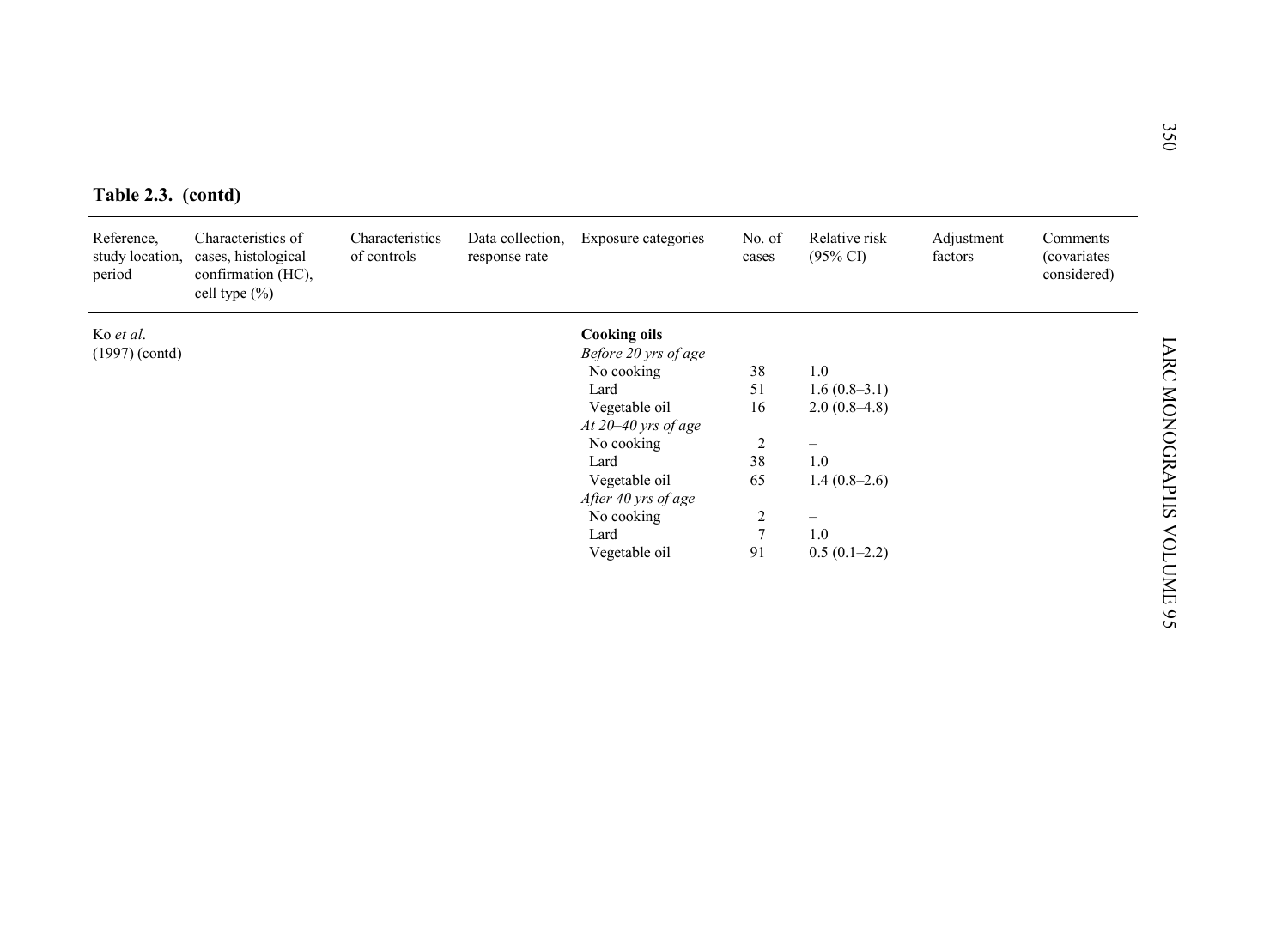| Table 2.3. (contd) |  |  |
|--------------------|--|--|
|--------------------|--|--|

| Reference,<br>study location,<br>period | Characteristics of<br>cases, histological<br>confirmation (HC),<br>cell type $(\% )$ | Characteristics<br>of controls | Data collection.<br>response rate | Exposure categories          | No. of<br>cases | Relative risk<br>$(95\% \text{ CI})$ | Adjustment<br>factors | Comments<br><i>(covariates)</i><br>considered) |
|-----------------------------------------|--------------------------------------------------------------------------------------|--------------------------------|-----------------------------------|------------------------------|-----------------|--------------------------------------|-----------------------|------------------------------------------------|
| Zhong et al.                            | 504 nonsmoking                                                                       | 601 nonsmoking                 | In-person                         | High-temperature             |                 |                                      | Age, education,       |                                                |
| $(1999)$ ,                              | women $\sim$ 77% HC;                                                                 | general                        | interview at                      | cooking                      |                 |                                      | income, intake        |                                                |
| Shanghai,                               | 76.5% ADC; 12.4%                                                                     | population                     | hospital, home                    | No                           | 339             | 1.0                                  | of vitamin C.         |                                                |
| 1992-94                                 | SqCC; 1.8% SCLC;                                                                     | frequency-                     | or work;                          | Yes                          | 165             | $1.64(1.24 - 2.17)$                  | respondent            |                                                |
|                                         | 0.3% LCC; 9.0%                                                                       | matched to age                 | response rate:                    | Most frequently used oil     |                 |                                      | status, exposure      |                                                |
|                                         | mixed cells; aged 35-                                                                | distribution by                | cases, 649/706                    | Soya bean oil                | 444             | 1.0                                  | to passive            |                                                |
|                                         | 69 years; permanent                                                                  | 5-year age                     | $(91.9\%)$ (for                   | Rapeseed oil                 | 49              | $1.84(1.12-3.02)$                    | smoking.              |                                                |
|                                         | residents of the area;                                                               | intervals; 74                  | smokers and                       | Both oils                    | 11              | $0.92(0.37-2.28)$                    | family history        |                                                |
|                                         | Shanghai, China                                                                      | smokers                        | nonsmokers);                      | Stir-frying (no./week)       |                 |                                      | of lung cancer,       |                                                |
|                                         | Cancer Registry; 145                                                                 | excluded from                  | controls, 84%                     | <7                           | 40              | 1.0                                  | employment in         |                                                |
|                                         | smokers excluded from analyses                                                       |                                |                                   | $\overline{7}$               | 434             | $0.38(0.19 - 0.75)$                  | high-risk             |                                                |
|                                         | analysis                                                                             |                                |                                   | >7                           | 30              | $2.33(0.68 - 7.95)$                  | occupation            |                                                |
|                                         |                                                                                      |                                |                                   | Pan-frying (no./week)        |                 |                                      |                       |                                                |
|                                         |                                                                                      |                                |                                   | $\leq$ 1                     | 464             | 1.0                                  |                       |                                                |
|                                         |                                                                                      |                                |                                   | >1                           | 40              | $2.09(1.14-3.84)$                    |                       |                                                |
|                                         |                                                                                      |                                |                                   | Deep-frying (no./week)       |                 |                                      |                       |                                                |
|                                         |                                                                                      |                                |                                   | $\leq$<br>>1                 | 469             | 1.0                                  |                       |                                                |
|                                         |                                                                                      |                                |                                   |                              | 35              | $1.88(1.06-3.32)$                    |                       |                                                |
|                                         |                                                                                      |                                |                                   | Smokiness in kitchen<br>None | 177             | 1.0                                  |                       |                                                |
|                                         |                                                                                      |                                |                                   | Somewhat                     | 241             | $1.67(1.25-2.21)$                    |                       |                                                |
|                                         |                                                                                      |                                |                                   | Considerable                 |                 |                                      |                       |                                                |
|                                         |                                                                                      |                                |                                   |                              | 86              | $2.38(1.58 - 3.57)$                  |                       |                                                |
|                                         |                                                                                      |                                |                                   | Eye irritation<br>Never      |                 | 1.0                                  |                       |                                                |
|                                         |                                                                                      |                                |                                   | Rarely                       | 338<br>49       | $1.49(0.91 - 2.43)$                  |                       |                                                |
|                                         |                                                                                      |                                |                                   | Occasionally                 | 74              | $1.75(1.16-2.62)$                    |                       |                                                |
|                                         |                                                                                      |                                |                                   | Frequently                   | 43              | $1.68(1.02 - 2.78)$                  |                       |                                                |
|                                         |                                                                                      |                                |                                   |                              |                 |                                      |                       |                                                |
|                                         |                                                                                      |                                |                                   |                              |                 |                                      |                       |                                                |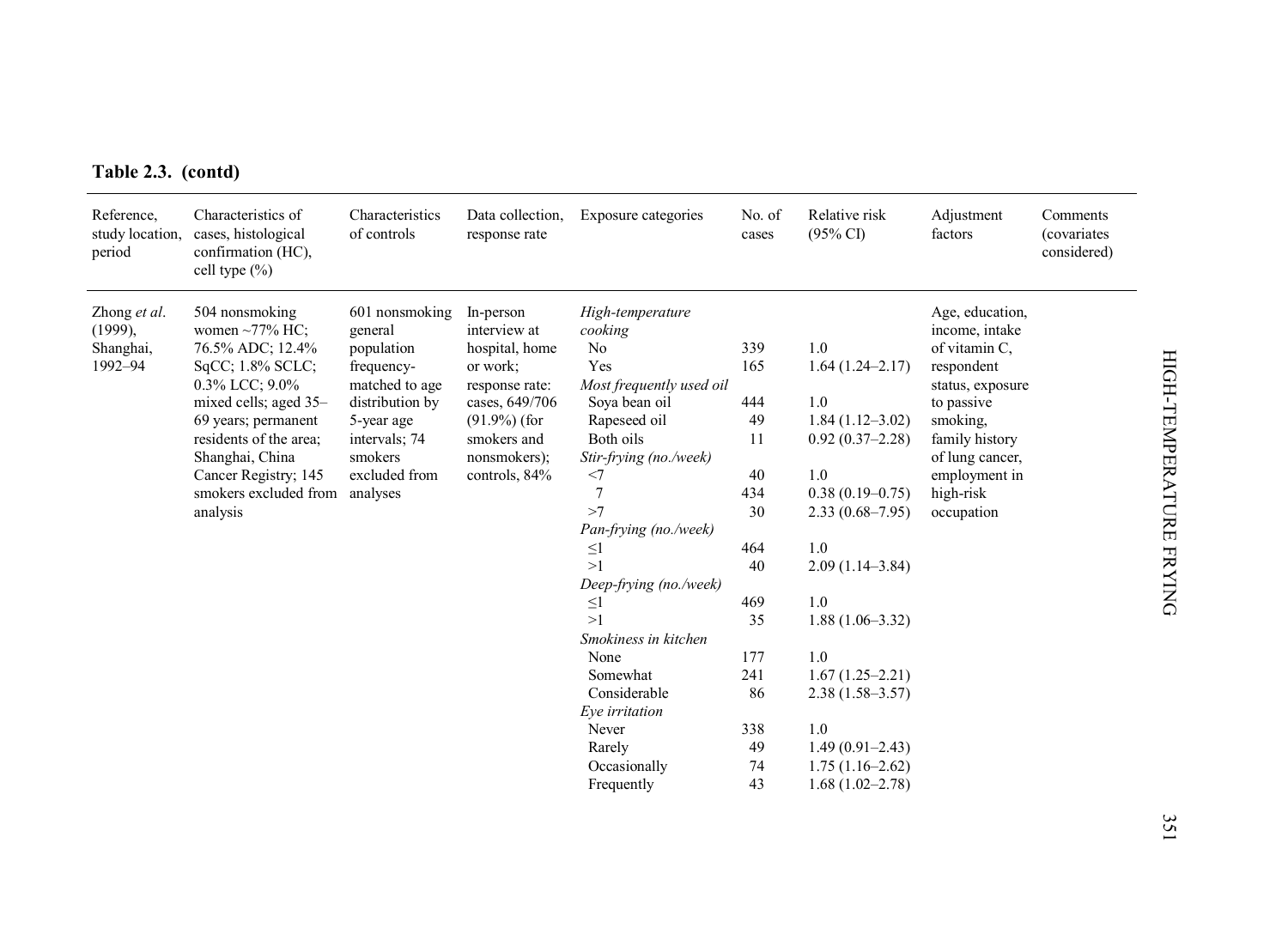|  |  | Table 2.3. (contd) |
|--|--|--------------------|
|  |  |                    |

| Table 2.3. (contd)                      |                                                                                      |                                |                                   |                        |                 |                                      |                       |                                        |
|-----------------------------------------|--------------------------------------------------------------------------------------|--------------------------------|-----------------------------------|------------------------|-----------------|--------------------------------------|-----------------------|----------------------------------------|
| Reference,<br>study location,<br>period | Characteristics of<br>cases, histological<br>confirmation (HC),<br>cell type $(\% )$ | Characteristics<br>of controls | Data collection.<br>response rate | Exposure categories    | No. of<br>cases | Relative risk<br>$(95\% \text{ CI})$ | Adjustment<br>factors | Comments<br>(covariates<br>considered) |
| Ko et al.                               | 131 women with                                                                       | 252 hospital eye               | Personal                          | Daily cooking          |                 |                                      | Socio-economic        | Results shown                          |
| (2000),                                 | primary carcinoma of                                                                 | or orthopaedic                 | interviews;                       | N <sub>0</sub>         |                 | 1.0                                  | status,               | are based on                           |
| Kaohsiung,                              | the lung; $100\%$ HC;                                                                | patients, or in for            | response rate:                    | Yes                    | 130             | $5.9(0.7-53.6)$                      | occupation,           | comparison                             |
| Taiwan,                                 | 19.8% SqCC; 62.6%                                                                    | check-ups                      | cases, 131/148                    | Age cooking started    |                 |                                      | previous lung         | with                                   |
| 1993-96                                 | ADC; 13.7% SCLC;                                                                     | (diseases)                     | $(88.5\%)$ ;                      | $>20$ yrs              | 47              | 1.0                                  | disease, passive      | community                              |
|                                         | 2.3% LCC; 1.5% NOS;                                                                  | unrelated to                   | hospital                          | $\leq$ 20 yrs          | 83              | $1.5(0.9-2.4)$                       | smoking               | controls.                              |
|                                         | $>40$ years of age;                                                                  | smoking); $262$                | controls.                         | Yrs cooking at home    |                 |                                      |                       | Role patterns                          |
|                                         | nonsmokers                                                                           | community, age-                | 252/281                           | $1 - 20$               | 36              | 1.0                                  |                       | were similar                           |
|                                         | ICD-9 $(162)$                                                                        | matched                        | $(89.7\%)$ ;                      | $21 - 40$              | 74              | $1.3(0.6-2.6)$                       |                       | for hospital                           |
|                                         |                                                                                      | randomly                       | community                         | $\geq 40$              | 20              | $1.0(0.4-2.9)$                       |                       | controls                               |
|                                         |                                                                                      | selected from a                | controls.                         | Meals cooked/day       |                 |                                      |                       |                                        |
|                                         |                                                                                      | computerized                   | 262/294                           |                        | 13              | 1.0                                  |                       |                                        |
|                                         |                                                                                      | population                     | $(89.1\%)$                        | 2                      | 71              | $3.1(1.6-6.2)$                       |                       |                                        |
|                                         |                                                                                      | database.:                     |                                   | >3                     | 46              | $3.4(1.6-7.0)$                       |                       |                                        |
|                                         |                                                                                      | matched for age                |                                   | Windows in kitchen     |                 |                                      |                       |                                        |
|                                         |                                                                                      | and date of                    |                                   | $\leq$                 | 62              | 1.0                                  |                       |                                        |
|                                         |                                                                                      | interview;                     |                                   | >2                     | 69              | $1.3(0.8-2.1)$                       |                       |                                        |
|                                         |                                                                                      | nonsmokers                     |                                   | Ventilation of kitchen |                 |                                      |                       |                                        |
|                                         |                                                                                      |                                |                                   | Poor                   | 71              | 1.0                                  |                       |                                        |
|                                         |                                                                                      |                                |                                   | Good                   | 60              | $0.9(0.6-1.4)$                       |                       |                                        |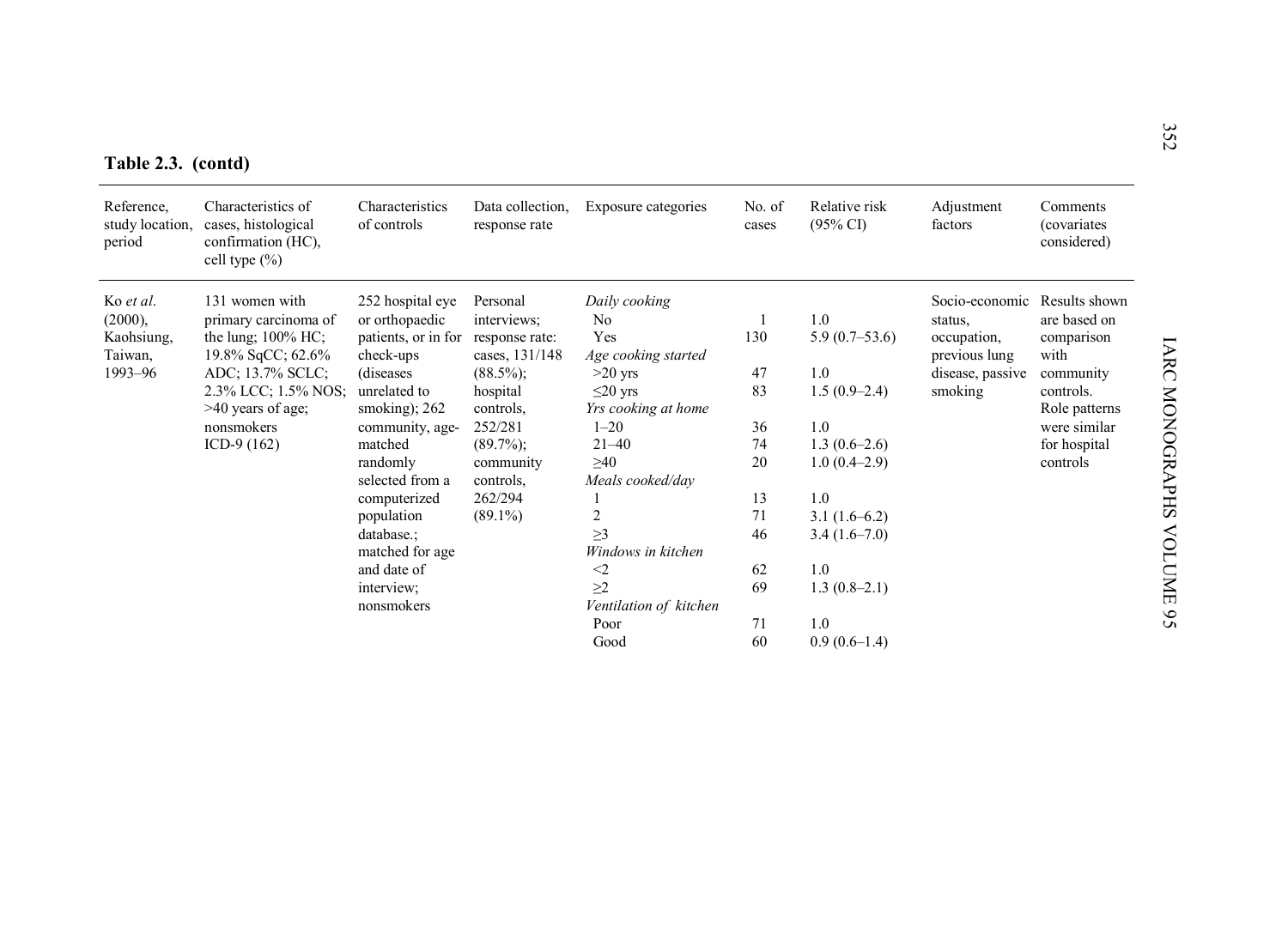| Reference,<br>period | Characteristics of<br>study location, cases, histological<br>confirmation (HC),<br>cell type (%) | Characteristics<br>of controls | Data collection,<br>response rate | Exposure categories                           | No. of<br>cases | Relative risk<br>$(95\% \text{ CI})$ | Adjustment<br>factors | Comments<br>(covariates<br>considered) |
|----------------------|--------------------------------------------------------------------------------------------------|--------------------------------|-----------------------------------|-----------------------------------------------|-----------------|--------------------------------------|-----------------------|----------------------------------------|
| Ko et al.            |                                                                                                  |                                |                                   | Eye irritation                                |                 |                                      |                       |                                        |
| $(2000)$ (contd)     |                                                                                                  |                                |                                   | Rarely<br>Frequently<br>Stir-fry after fumes  | 84<br>46        | $1.0\,$<br>$2.1(1.3-3.5)$            |                       |                                        |
|                      |                                                                                                  |                                |                                   | emitted<br>N <sub>o</sub>                     | 22              | 1.0                                  |                       |                                        |
|                      |                                                                                                  |                                |                                   | Yes                                           | 108             | $2.4(1.4-4.2)$                       |                       |                                        |
|                      |                                                                                                  |                                |                                   | Use of fume extractor<br>Before 20 yrs of age |                 |                                      |                       |                                        |
|                      |                                                                                                  |                                |                                   | Yes                                           | 40              | $1.0\,$                              |                       |                                        |
|                      |                                                                                                  |                                |                                   | No                                            | 43              | $0.9(0.4-2.0)$                       |                       |                                        |
|                      |                                                                                                  |                                |                                   | Aged 20-40 yrs                                |                 |                                      |                       |                                        |
|                      |                                                                                                  |                                |                                   | Yes<br>No                                     | 85<br>45        | 1.0<br>$2.2(1.3-3.8)$                |                       |                                        |
|                      |                                                                                                  |                                |                                   | Aged > 40 yrs                                 |                 |                                      |                       |                                        |
|                      |                                                                                                  |                                |                                   | Yes                                           | 114             | $1.0\,$                              |                       |                                        |
|                      |                                                                                                  |                                |                                   | No                                            | 12              | $1.3(0.6-2.8)$                       |                       |                                        |
|                      |                                                                                                  |                                |                                   |                                               |                 |                                      |                       |                                        |
|                      |                                                                                                  |                                |                                   |                                               |                 |                                      |                       |                                        |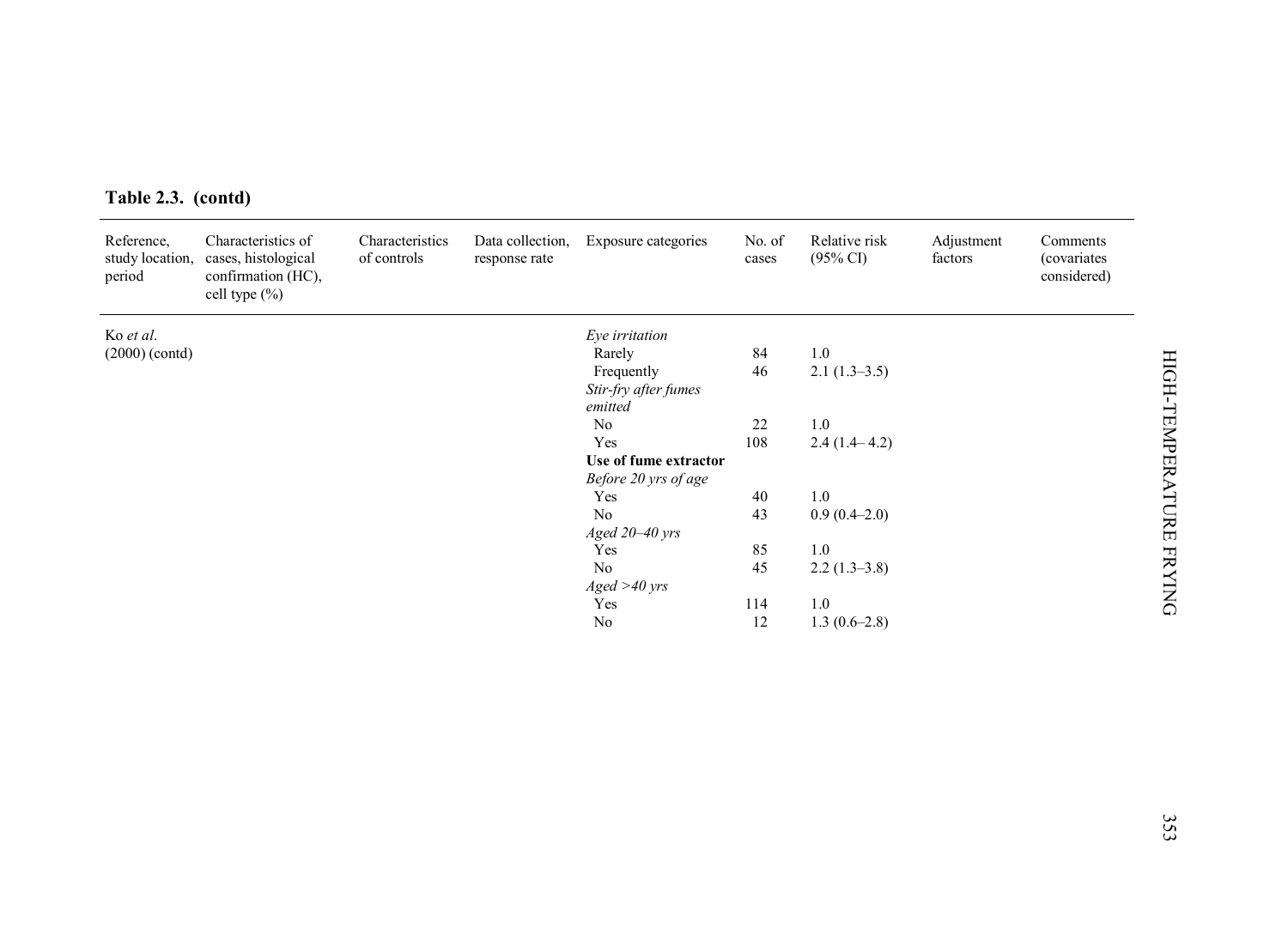|  | Table 2.3. (contd) |
|--|--------------------|
|  |                    |

| Reference,<br>study location,<br>period         | Characteristics of<br>cases, histological<br>confirmation (HC),<br>cell type $(\% )$                                                           | Characteristics<br>of controls                                                                                                           | Data collection.<br>response rate                                                                                           | Exposure categories                                                                                                                    | No. of<br>cases | Relative risk<br>$(95\% \text{ CI})$                  | Adjustment<br>factors                                                                                                     | Comments<br><i>(covariates)</i><br>considered)   |
|-------------------------------------------------|------------------------------------------------------------------------------------------------------------------------------------------------|------------------------------------------------------------------------------------------------------------------------------------------|-----------------------------------------------------------------------------------------------------------------------------|----------------------------------------------------------------------------------------------------------------------------------------|-----------------|-------------------------------------------------------|---------------------------------------------------------------------------------------------------------------------------|--------------------------------------------------|
| Seow et al.<br>(2000),<br>Singapore,<br>1996-98 | 303 women; 100% HC;<br>54.8% ADC; 18.5%<br>SqCC; 6.9% SCLC;<br>15.2% LCC; 4.6%<br>NOS; aged $\leq 90$ years;<br>127 smokers, 176<br>nonsmokers | 765 hospital<br>controls.<br>frequency-<br>matched for age,<br>hospital, date of<br>admission; no<br>history of cancer,<br>heart chronic | In-person<br>interview within<br>3 months of<br>diagnosis;<br>response rate:<br>cases, 361/380<br>$(95.0\%)$ ;<br>controls, | <b>Smokers</b><br>Stir-frying<br>Less than daily<br>Daily<br>Less than daily with<br>meat<br><b>Lifetime nonsmokers</b><br>Stir-frying | 25<br>97<br>21  | $1.0 \text{ ref}$<br>$2.0(1.0-3.8)$<br>$1.0(0.5-2.4)$ | Age,<br>birthplace,<br>family history<br>of cancer.<br>intake of fruits<br>and vegetables.<br>For smokers,<br>odds ratios | Current and<br>ex-smokers<br>grouped<br>together |
|                                                 |                                                                                                                                                | disease or renal<br>failure; 100<br>smokers, 663<br>nonsmokers                                                                           | 765/789<br>$(96.9\%)$                                                                                                       | Less than daily<br>Daily<br>Less than daily with<br>meat                                                                               | 52<br>122<br>41 | $1.0 \text{ ref}$<br>$1.0(0.7-1.5)$<br>$0.9(0.6-1.5)$ | were<br>additionally<br>adjusted for<br>duration of                                                                       |                                                  |
|                                                 |                                                                                                                                                |                                                                                                                                          |                                                                                                                             | <b>Smokers</b><br>Stir-frying meat less<br>than daily                                                                                  | 46              | $1.0 \text{ ref}$                                     | smoking (in<br>vears) and<br>number of                                                                                    |                                                  |
|                                                 |                                                                                                                                                |                                                                                                                                          |                                                                                                                             | Daily with meat<br>Less than daily with<br>meat with fume-filled<br>kitchen                                                            | 75<br>23        | $2.7(1.3-5.5)$<br>$1.7(0.7-3.9)$                      | cigarettes<br>smoked/day.                                                                                                 |                                                  |
|                                                 |                                                                                                                                                |                                                                                                                                          |                                                                                                                             | Daily with meat with<br>fume-filled kitchen<br><b>Lifetime nonsmokers</b>                                                              | 52              | $3.7(1.8-7.5)$                                        |                                                                                                                           |                                                  |
|                                                 |                                                                                                                                                |                                                                                                                                          |                                                                                                                             | Stir-frying meat less<br>than daily                                                                                                    | 93              | $1.0$ ref                                             |                                                                                                                           |                                                  |
|                                                 |                                                                                                                                                |                                                                                                                                          |                                                                                                                             | Daily with meat<br>Less than daily with<br>meat with fume-filled<br>kitchen                                                            | 76<br>34        | $0.9(0.6-1.4)$<br>$1.1(0.7-1.7)$                      |                                                                                                                           |                                                  |
|                                                 |                                                                                                                                                |                                                                                                                                          |                                                                                                                             | Daily with meat with<br>fume-filled kitchen                                                                                            | 42              | $1.0(0.6-1.4)$                                        |                                                                                                                           |                                                  |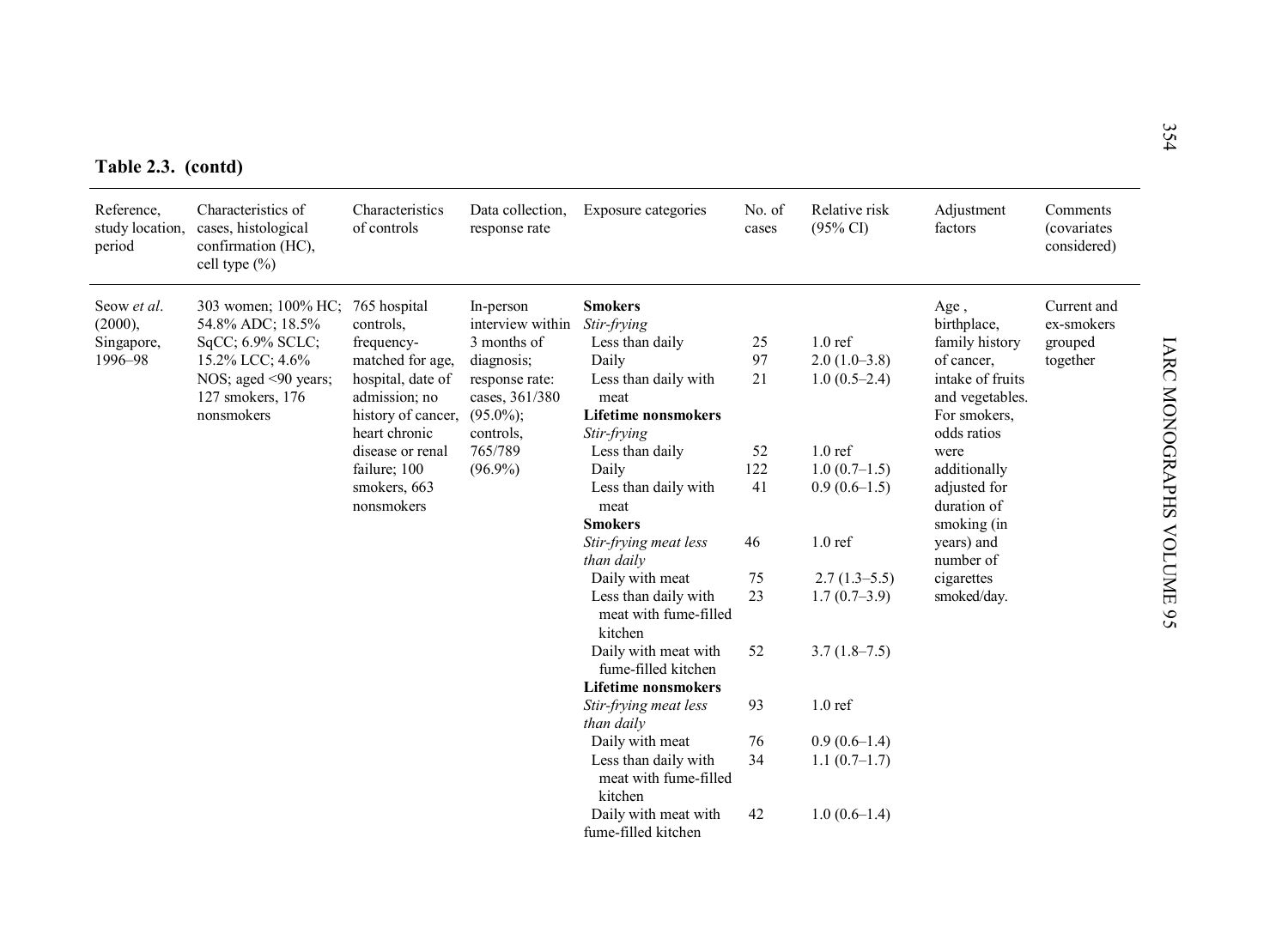| Table 2.3. (contd) |  |  |
|--------------------|--|--|
|--------------------|--|--|

| Reference,<br>study location,<br>period        | Characteristics of<br>cases, histological<br>confirmation (HC),<br>cell type $(\% )$           | Characteristics<br>of controls                                                                     | Data collection,<br>response rate                        | Exposure categories                                                                                                                                                                                                                                                                                                                                             | No. of<br>cases                                            | Relative risk<br>$(95\% \text{ CI})$                                                                                                                                                                                                                                                                                                              | Adjustment<br>factors                                                 | Comments<br><i>(covariates)</i><br>considered)                                |
|------------------------------------------------|------------------------------------------------------------------------------------------------|----------------------------------------------------------------------------------------------------|----------------------------------------------------------|-----------------------------------------------------------------------------------------------------------------------------------------------------------------------------------------------------------------------------------------------------------------------------------------------------------------------------------------------------------------|------------------------------------------------------------|---------------------------------------------------------------------------------------------------------------------------------------------------------------------------------------------------------------------------------------------------------------------------------------------------------------------------------------------------|-----------------------------------------------------------------------|-------------------------------------------------------------------------------|
| Zhou et al.<br>(2000),<br>Shenyang,<br>1991-95 | 72 women with<br>primary lung cancer;<br>100% HC; 100% ADC;<br>aged 35-69 years;<br>20 smokers | 72 general<br>population, age<br>1:1 matched<br>$(\pm 5 \text{ years})$ to<br>cases;<br>23 smokers | In person<br>interview;<br>response rate<br>not reported | Eye irritation from<br>smoke<br>Never<br>Slight<br>Medium<br>Heavy<br>$p$ for trend<br>Location of kitchen<br>Separate<br>In living room<br>In bedroom<br>$p$ for trend<br>Cooking oil fumes<br>Slight<br>Medium/heavy<br>Deep-fried (no./week)<br>$0 - 1$<br>$\geq$ 2<br>Extent of smoke when<br>cooking<br>None<br>Slight<br>Medium<br>Heavy<br>$p$ for trend | 6<br>63<br>3<br>30<br>42<br>5<br>67<br>19<br>15<br>35<br>3 | Multivariate<br>odds ratio<br>1.0<br>$1.58(0.62 - 4.03)$<br>$11.45(3.10-42.4)$<br>$3.41(0.52 - 22.5)$<br>0.002<br>Crude odds ratio<br>1.00<br>$1.40(0.41 - 4.88)$<br>$1.00(0.11 - 8.93)$<br>0.83<br>1.0<br>$4.53(2.09 - 9.94)$<br>1.0<br>$1.68(0.45 - 6.84)$<br>1.0<br>$0.73(0.28 - 1.90)$<br>$2.71(1.09 - 6.80)$<br>$1.32(0.18 - 9.50)$<br>0.027 | Income, family<br>history of lung<br>cancer, number<br>of live births | Fuel use for<br>cooking/<br>heating was<br>not considered<br>in the analysis. |
|                                                |                                                                                                |                                                                                                    |                                                          |                                                                                                                                                                                                                                                                                                                                                                 |                                                            |                                                                                                                                                                                                                                                                                                                                                   |                                                                       |                                                                               |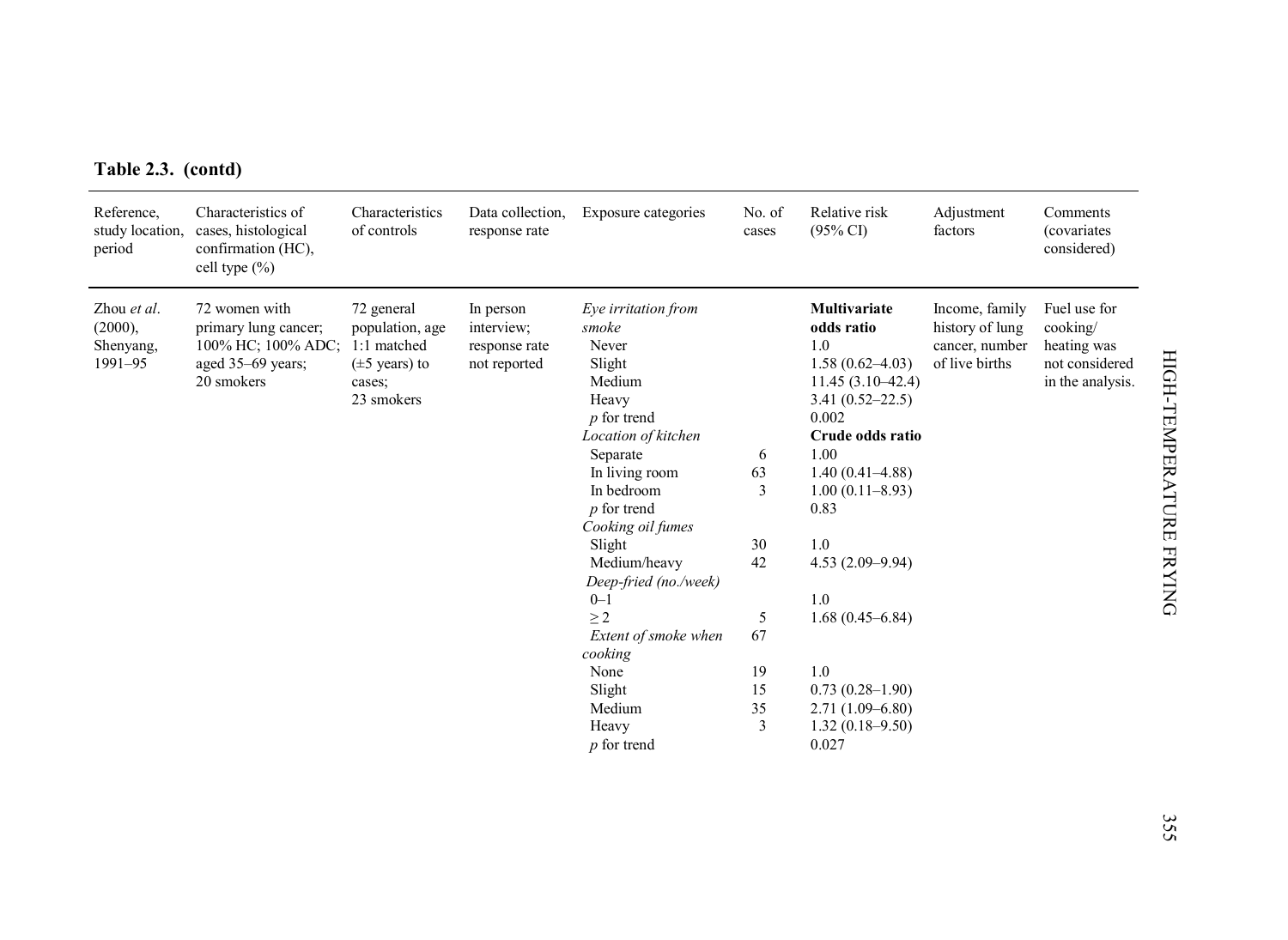|  | Table 2.3. (contd) |
|--|--------------------|
|--|--------------------|

| Table 2.3. (contd)                      |                                                                                      |                                           |                                   |                         |                 |                                      |                        |                                        | 356                  |
|-----------------------------------------|--------------------------------------------------------------------------------------|-------------------------------------------|-----------------------------------|-------------------------|-----------------|--------------------------------------|------------------------|----------------------------------------|----------------------|
| Reference,<br>study location,<br>period | Characteristics of<br>cases, histological<br>confirmation (HC),<br>cell type $(\% )$ | Characteristics<br>of controls            | Data collection,<br>response rate | Exposure categories     | No. of<br>cases | Relative risk<br>$(95\% \text{ CI})$ | Adjustment<br>factors  | Comments<br>(covariates<br>considered) |                      |
| Lee <i>et al</i> .                      | 236 male, 291 female;                                                                | 407 hospital                              | In-person                         | Kitchen with fume       |                 | SqCC/SCLC                            | Residence area         | Wood/charcoal                          |                      |
| (2001),                                 | only women with                                                                      | patients;                                 | interview;                        | extractor               |                 |                                      | (urban,                | use was a                              |                      |
| Kaohsiung,                              | ADC, SqCC and SCLC                                                                   | matched to cases                          | response rate                     | Yes                     | 51              | 1.0                                  | suburban,              | significant risk                       |                      |
| Taiwan,<br>1993-99                      | retained for this                                                                    | on sex, age                               | (presented for<br>men and women   | No                      | 31              | $3.0(1.3-7.1)$                       | rural),<br>educational | factor; this was                       | <b>LARC</b>          |
|                                         | analysis; 100% HC;<br>55.7% ADC; 20.3%                                               | $(\pm 2 \text{ years})$ ;                 | combined):                        | Cooking oils<br>Lard    | 28              | 1.0                                  | levels, socio-         | not adjusted<br>for in the             |                      |
|                                         | $SqCC$ ; $8.6\%$ SCLC;                                                               | $\sim$ 2 controls per<br>case; smoking in | cases, 527/574                    | Vegetable oil           | 54              | $0.7(0.3-1.4)$                       | economic status        | analysis.                              |                      |
|                                         | 2.1% LCC; 5.5% BA;                                                                   | female controls                           | $(91.8\%)$ ;                      | Age first cooked (yrs)  |                 |                                      | (high, medium          |                                        |                      |
|                                         | 7.9% NOS; aged 18-                                                                   | not reported                              | controls.                         | >20                     | 27              | 1.0                                  | low), smoking          |                                        |                      |
|                                         | 83 years                                                                             |                                           | 805/883                           | $\leq 20$               | 55              | $1.5(0.7-3.1)$                       | (cumulative)           |                                        |                      |
|                                         |                                                                                      |                                           | $(91.2\%)$                        | Stir-frying after fumes |                 |                                      | pack-years)            |                                        | <b>MONOGRAPHS</b>    |
|                                         |                                                                                      |                                           |                                   | No                      | 23              | 1.0                                  |                        |                                        |                      |
|                                         |                                                                                      |                                           |                                   | Yes                     | 59              | $0.9(0.4-1.9)$                       |                        |                                        |                      |
|                                         |                                                                                      |                                           |                                   | Pan-frying after fumes  |                 |                                      |                        |                                        |                      |
|                                         |                                                                                      |                                           |                                   | N <sub>0</sub>          | 24              | 1.0                                  |                        |                                        |                      |
|                                         |                                                                                      |                                           |                                   | Yes                     | 58              | $0.8(0.4-1.5)$                       |                        |                                        |                      |
|                                         |                                                                                      |                                           |                                   | Deep-frying after fumes |                 |                                      |                        |                                        | VOLUME <sub>95</sub> |
|                                         |                                                                                      |                                           |                                   | N <sub>0</sub>          | 44              | 1.0                                  |                        |                                        |                      |
|                                         |                                                                                      |                                           |                                   | Yes                     | 38              | $1.0(0.5-2.0)$                       |                        |                                        |                      |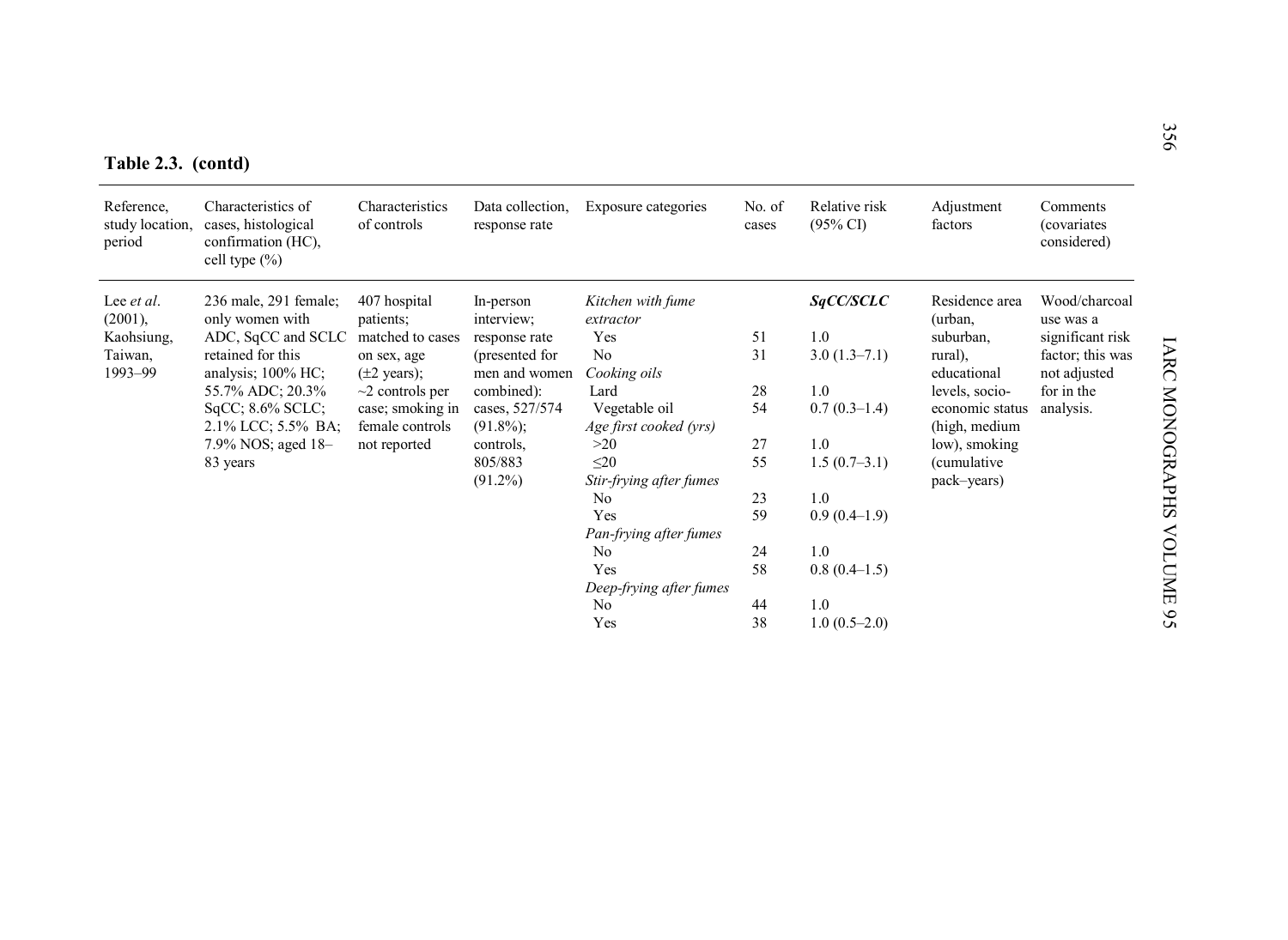| Table 2.3. (contd)             |                                                                                                      |                                |                                   |                                |                 |                                      |                       |                                                |
|--------------------------------|------------------------------------------------------------------------------------------------------|--------------------------------|-----------------------------------|--------------------------------|-----------------|--------------------------------------|-----------------------|------------------------------------------------|
| Reference,<br>period           | Characteristics of<br>study location, cases, histological<br>confirmation (HC),<br>cell type $(\% )$ | Characteristics<br>of controls | Data collection.<br>response rate | Exposure categories            | No. of<br>cases | Relative risk<br>$(95\% \text{ CI})$ | Adjustment<br>factors | Comments<br><i>(covariates)</i><br>considered) |
| Lee et al.<br>$(2001)$ (contd) |                                                                                                      |                                |                                   | Kitchen with fume<br>extractor |                 | ADC                                  |                       |                                                |
|                                |                                                                                                      |                                |                                   | Yes                            | 84              | 1.0                                  |                       |                                                |
|                                |                                                                                                      |                                |                                   | No                             | 74              | $3.9(2.3-6.6)$                       |                       |                                                |
|                                |                                                                                                      |                                |                                   | Cooking oils                   |                 |                                      |                       |                                                |
|                                |                                                                                                      |                                |                                   | Lard                           | 50              | $1.0\,$                              |                       |                                                |
|                                |                                                                                                      |                                |                                   | Vegetable oil                  | 108             | $1.2(0.7-1.9)$                       |                       |                                                |
|                                |                                                                                                      |                                |                                   | Age first cooked (yrs)         |                 |                                      |                       |                                                |
|                                |                                                                                                      |                                |                                   | >20                            | 65              | 1.0                                  |                       |                                                |
|                                |                                                                                                      |                                |                                   | $\leq 20$                      | 93              | $1.1(0.7-1.7)$                       |                       |                                                |
|                                |                                                                                                      |                                |                                   | Stir-frying after fumes        |                 |                                      |                       |                                                |
|                                |                                                                                                      |                                |                                   | N <sub>0</sub>                 | 29              | 1.0                                  |                       |                                                |
|                                |                                                                                                      |                                |                                   | Yes                            | 29              | $2.0(1.2-3.3)$                       |                       |                                                |
|                                |                                                                                                      |                                |                                   | Pan-frying after fumes         |                 |                                      |                       |                                                |
|                                |                                                                                                      |                                |                                   | No                             | 20              | 1.0                                  |                       |                                                |
|                                |                                                                                                      |                                |                                   | Yes                            | 138             | $2.6(1.5-4.5)$                       |                       |                                                |
|                                |                                                                                                      |                                |                                   | Deep-frying after fumes        |                 |                                      |                       |                                                |
|                                |                                                                                                      |                                |                                   | N <sub>0</sub>                 | 68              | 1.0                                  |                       |                                                |
|                                |                                                                                                      |                                |                                   | Yes                            | 90              | $1.6(1.0-2.6)$                       |                       |                                                |
| Metayer et al.                 | 233 women; 37% HC;                                                                                   | 459 randomly                   | In-person                         | Type of oil (ever use)         |                 |                                      | Age, Prefecture,      |                                                |
| $(2002)$ , Gansu               | cell type distribution                                                                               | selected from                  | interview;                        | Linseed                        | 80              | 1.0                                  | socio-economic        |                                                |
| Province,                      | not presented; aged                                                                                  | 1990 population                | response rate:                    | Rapeseed                       | 53              | $1.65(0.8-3.2)$                      | factors,              |                                                |
| 1994-98                        | 30-75 years; 27                                                                                      | census list of                 | cases, 233/238                    | Rapeseed + linseed             | 90              | $1.70(1.0-2.8)$                      | respondent            |                                                |
|                                | smokers                                                                                              | study areas;                   | $(98\%)$ ; controls,              | Perilla + hempseed             | 5               | $3.25(0.8-14.0)$                     | type.                 |                                                |
|                                |                                                                                                      | frequency-                     | 459/509 (90%)                     | Stir-fying (times/month)       |                 |                                      |                       |                                                |
|                                |                                                                                                      | matched by age                 |                                   | <15                            | 71              | 1.0                                  |                       |                                                |
|                                |                                                                                                      | $(\pm 5 \text{ years})$ ,      |                                   | $15 - 29$                      | 60              | $1.96(1.1-3.5)$                      |                       |                                                |
|                                |                                                                                                      | Prefecture; 47                 |                                   | 30                             | 52              | $1.73(1.0-3.1)$                      |                       |                                                |
|                                |                                                                                                      | smokers                        |                                   | $\geq$ 31                      | 45              | $2.24(1.1-4.5)$                      |                       |                                                |
|                                |                                                                                                      |                                |                                   | $p$ for trend                  |                 | < 0.05                               |                       |                                                |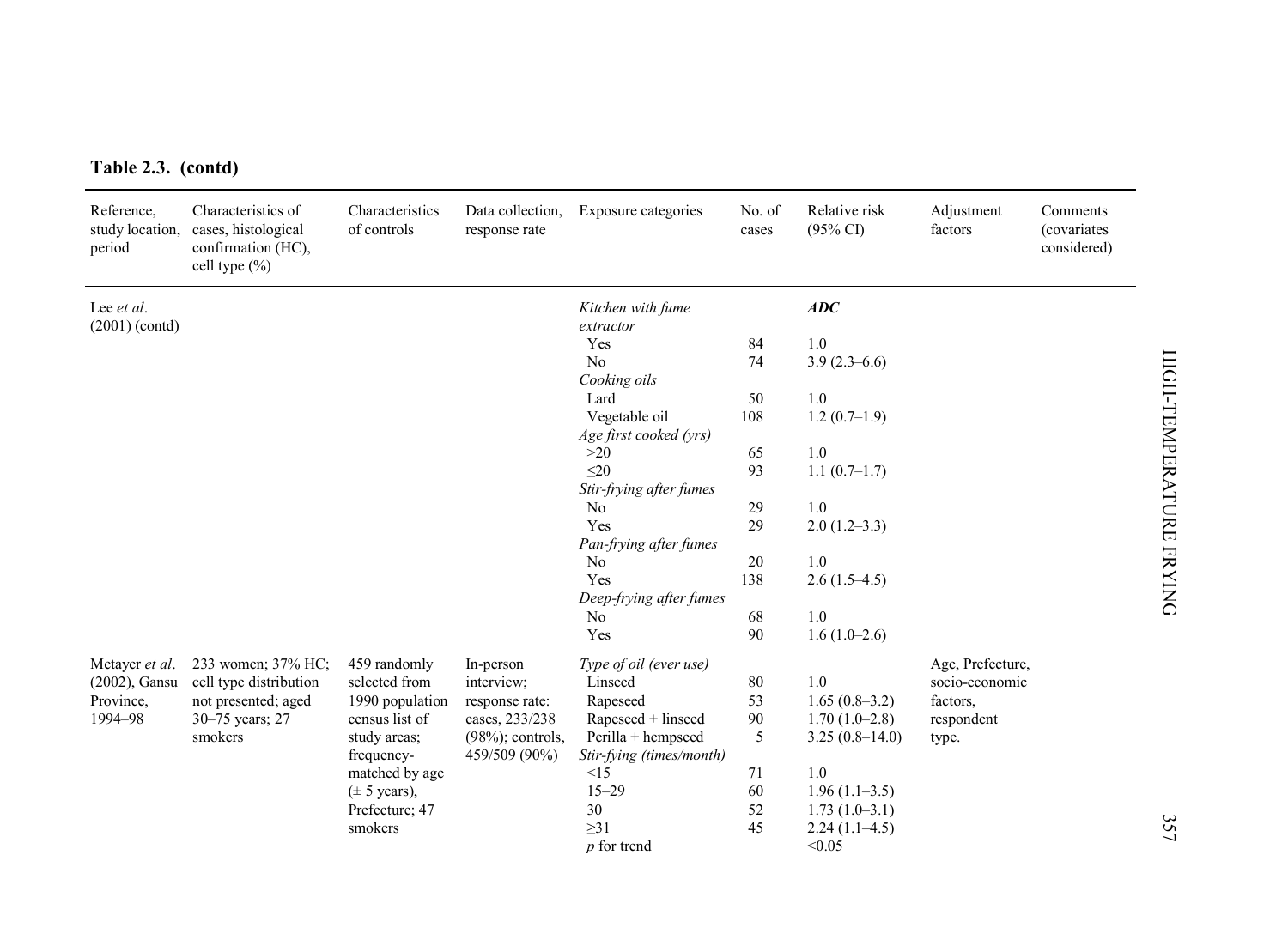| Table 2.3. (contd)                      |                                                                                  |                                |                                   |                           |                 |                                      |                       |                                        |
|-----------------------------------------|----------------------------------------------------------------------------------|--------------------------------|-----------------------------------|---------------------------|-----------------|--------------------------------------|-----------------------|----------------------------------------|
| Reference,<br>study location,<br>period | Characteristics of<br>cases, histological<br>confirmation (HC),<br>cell type (%) | Characteristics<br>of controls | Data collection,<br>response rate | Exposure categories       | No. of<br>cases | Relative risk<br>$(95\% \text{ CI})$ | Adjustment<br>factors | Comments<br>(covariates<br>considered) |
| Metayer et al.                          |                                                                                  |                                |                                   | Deep-frying               |                 |                                      |                       |                                        |
| $(2002)$ (contd)                        |                                                                                  |                                |                                   | (times/month)             |                 |                                      |                       |                                        |
|                                         |                                                                                  |                                |                                   | $Never \le 1$             | 70              | 1.0                                  |                       |                                        |
|                                         |                                                                                  |                                |                                   | $1 - 2$                   | 86              | $0.82(0.5-1.3)$                      |                       |                                        |
|                                         |                                                                                  |                                |                                   | $\geq$ 3                  | 38              | $0.83(0.5-1.5)$                      |                       |                                        |
|                                         |                                                                                  |                                |                                   | Years of cooking          |                 |                                      |                       |                                        |
|                                         |                                                                                  |                                |                                   | $\leq$ 29                 | 52              | 1.00                                 |                       |                                        |
|                                         |                                                                                  |                                |                                   | $30 - 39$                 | 76              | $1.26(0.6-2.8)$                      |                       |                                        |
|                                         |                                                                                  |                                |                                   | $40 - 49$                 | 65              | $2.51(0.9-6.8)$                      |                       |                                        |
|                                         |                                                                                  |                                |                                   | $\geq 50$                 | 29              | $2.46(0.8-7.9)$                      |                       |                                        |
|                                         |                                                                                  |                                |                                   | Age started cooking (yrs) |                 |                                      |                       |                                        |
|                                         |                                                                                  |                                |                                   | $\leq$ 13                 | 63              | 1.0                                  |                       |                                        |
|                                         |                                                                                  |                                |                                   | $14 - 16$                 | 85              | $0.69(0.4-1.1)$                      |                       |                                        |
|                                         |                                                                                  |                                |                                   | $\geq$ 17                 | 80              | $0.69(0.4-1.2)$                      |                       |                                        |
|                                         |                                                                                  |                                |                                   | No. of meals cooked/day   |                 |                                      |                       |                                        |
|                                         |                                                                                  |                                |                                   | $\leq\!\!2$               | 193             | 1.0                                  |                       |                                        |
|                                         |                                                                                  |                                |                                   | $\geq$ 3                  | 36              | $1.36(0.8-2.4)$                      |                       |                                        |
|                                         |                                                                                  |                                |                                   | Eye-throat irritation     |                 |                                      |                       |                                        |
|                                         |                                                                                  |                                |                                   | Never                     | 72              | 1.0                                  |                       |                                        |
|                                         |                                                                                  |                                |                                   | Occasionally/seldom       | 100             | $1.37(0.8-2.2)$                      |                       |                                        |
|                                         |                                                                                  |                                |                                   | Frequently                | 54              | $2.82(1.6-5.0)$                      |                       |                                        |
|                                         |                                                                                  |                                |                                   | $p$ for trend             |                 | < 0.01                               |                       |                                        |
|                                         |                                                                                  |                                |                                   | Home smokiness            |                 |                                      |                       |                                        |
|                                         |                                                                                  |                                |                                   | No                        | 49              | 1.0                                  |                       |                                        |
|                                         |                                                                                  |                                |                                   | Some/little               | 155             | $0.90(0.6-1.5)$                      |                       |                                        |
|                                         |                                                                                  |                                |                                   | Considerable              | 23              | $0.76(0.4-1.6)$                      |                       |                                        |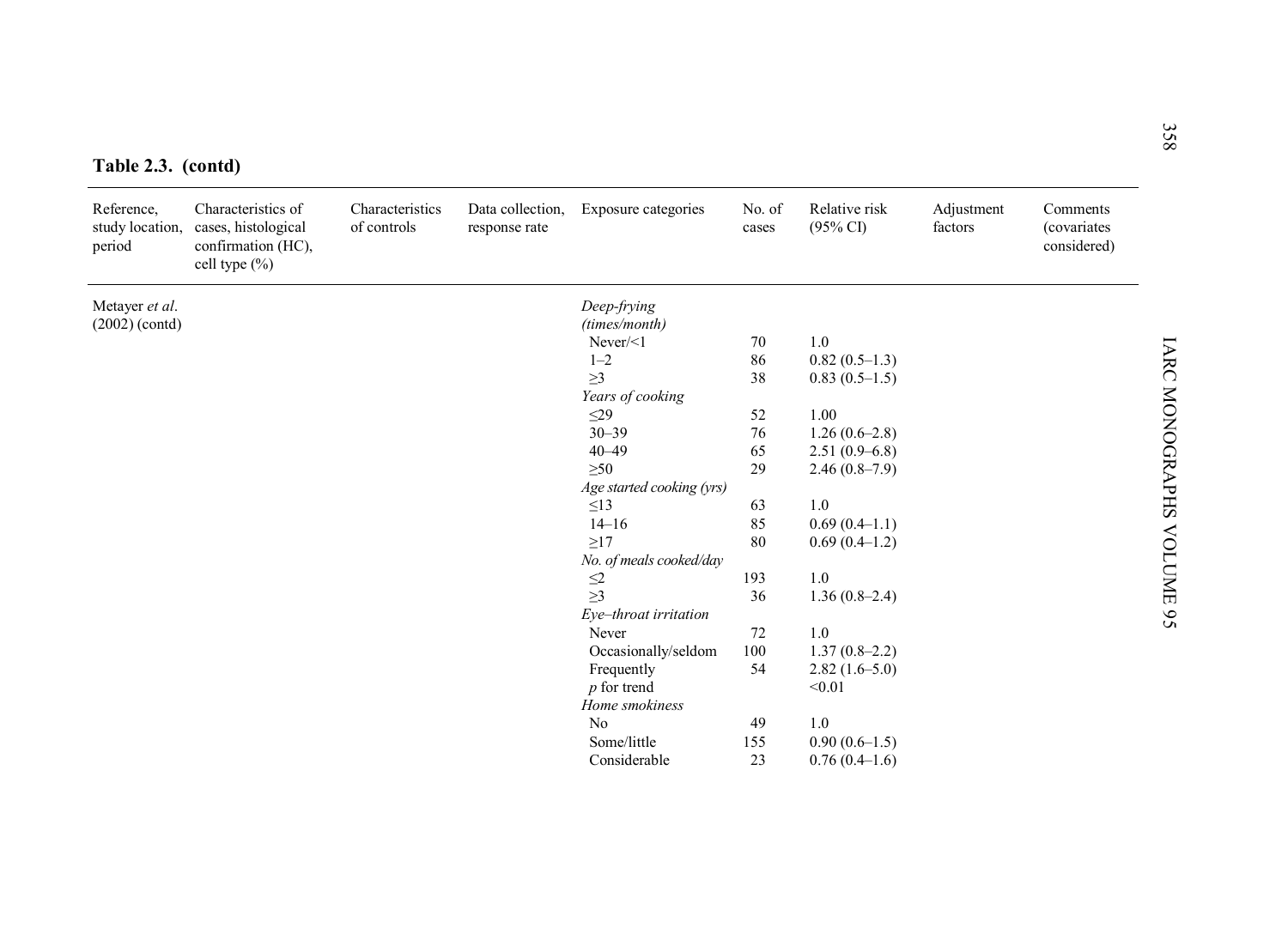|  |  | Table 2.3. (contd) |
|--|--|--------------------|
|--|--|--------------------|

| Table 2.3. (contd)                                      | Characteristics of                                                    | Characteristics                                                                         | Data collection.                                                                    |                                                                                                                                                                     | No. of                                        | Relative risk                                                                                                                                |                                                                                                                                                                  |                                                                                                                                                    |
|---------------------------------------------------------|-----------------------------------------------------------------------|-----------------------------------------------------------------------------------------|-------------------------------------------------------------------------------------|---------------------------------------------------------------------------------------------------------------------------------------------------------------------|-----------------------------------------------|----------------------------------------------------------------------------------------------------------------------------------------------|------------------------------------------------------------------------------------------------------------------------------------------------------------------|----------------------------------------------------------------------------------------------------------------------------------------------------|
| Reference,<br>study location,<br>period                 | cases, histological<br>confirmation (HC),<br>cell type $(\% )$        | of controls                                                                             | response rate                                                                       | Exposure categories                                                                                                                                                 | cases                                         | $(95\% \text{ CI})$                                                                                                                          | Adjustment<br>factors                                                                                                                                            | Comments<br><i>(covariates)</i><br>considered)                                                                                                     |
| Chan-Yeung<br>et al. (2003),<br>Hong Kong,<br>1999-2001 | 331 histologically or<br>cytologically proven<br>cases of lung cancer | 331 in- and out-<br>patients without<br>cancer; matched<br>for age, sex                 | Personal<br>interviews for<br>cases and<br>controls:<br>response rates<br>not given | <b>Frying foods</b><br>Men<br>No or $\leq$ yrs<br>$<$ 3.5 yrs<br>$3.5 - 7$ yrs<br>$>7$ yrs<br>Women<br>No or $\leq$ vrs<br>$<$ 3.5 yrs<br>$3.5 - 7$ yrs<br>$>7$ yrs | 146<br>27<br>22<br>13<br>34<br>37<br>27<br>21 | 1.0<br>$0.69(0.32 - 1.49)$<br>$0.83(0.38-1.80)$<br>$1.22(0.38-3.99)$<br>1.0<br>$1.08(0.50-2.32)$<br>$1.05(0.46 - 2.42)$<br>$1.54(0.57-4.13)$ | Place of birth,<br>educational<br>status, family<br>history of lung<br>cancer,<br>smoking (in<br>men);<br>educational<br>status, smoking<br>status (in<br>women) |                                                                                                                                                    |
| Shi et al<br>$(2005)$ ,<br>Shenyang,<br>2000-2002       | 618 newly diagnosed<br>female patients with<br>primary lung cancer    | Randomly<br>selected from the interviews<br>general<br>population in<br>urban districts | Face-to-face                                                                        | Cooking oil smoke                                                                                                                                                   |                                               | $4.11(2.14 - 7.89)$                                                                                                                          |                                                                                                                                                                  | In multivariate<br>analysis<br>cooking oil<br>smoke<br>remained<br>statistically<br>significant but<br>fuel smoke did<br>not remain<br>significant |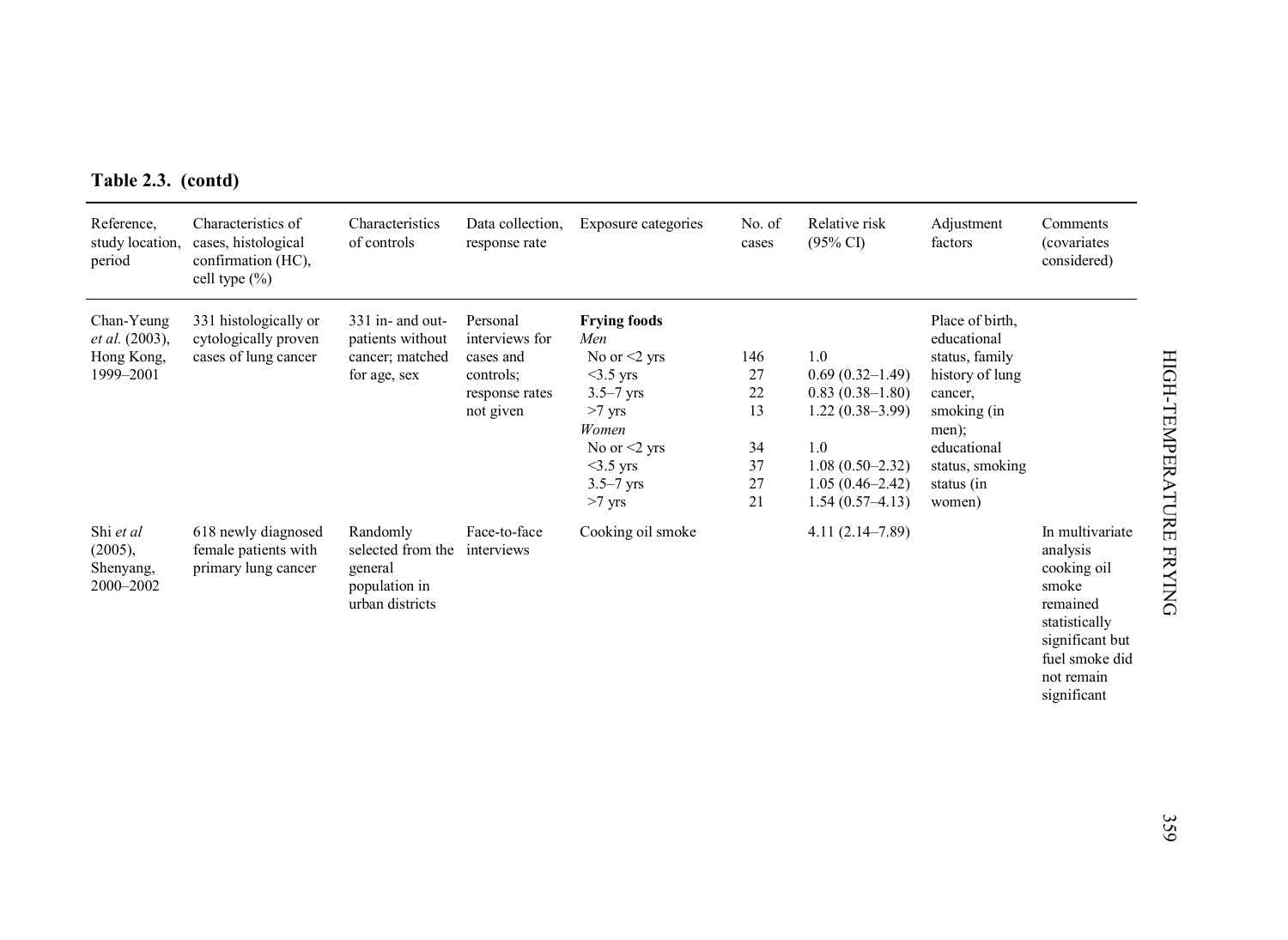| Table 2.3. (contd)                      |                                                                                                                                  |                                                                                                                                                          |                                   |                                                                                                                                                                                                                                                                                                                                                                    |                                                                     |                                                                                                                                                                                                                                          |                                                                                                                                                                                                                                                                                                                                                                                                   |                                        |  |  |  |
|-----------------------------------------|----------------------------------------------------------------------------------------------------------------------------------|----------------------------------------------------------------------------------------------------------------------------------------------------------|-----------------------------------|--------------------------------------------------------------------------------------------------------------------------------------------------------------------------------------------------------------------------------------------------------------------------------------------------------------------------------------------------------------------|---------------------------------------------------------------------|------------------------------------------------------------------------------------------------------------------------------------------------------------------------------------------------------------------------------------------|---------------------------------------------------------------------------------------------------------------------------------------------------------------------------------------------------------------------------------------------------------------------------------------------------------------------------------------------------------------------------------------------------|----------------------------------------|--|--|--|
| Reference,<br>study location,<br>period | Characteristics of<br>cases, histological<br>confirmation (HC),<br>cell type $(\% )$                                             | Characteristics<br>of controls                                                                                                                           | Data collection.<br>response rate | Exposure categories                                                                                                                                                                                                                                                                                                                                                | No. of<br>cases                                                     | Relative risk<br>$(95\% \text{ CI})$                                                                                                                                                                                                     | Adjustment<br>factors                                                                                                                                                                                                                                                                                                                                                                             | Comments<br>(covariates<br>considered) |  |  |  |
| Yu et al.<br>(2006)<br>Hong Kong        | 291 women newly<br>diagnosed with<br>primary carcinomas;<br>96% participation rate;<br>68.5% ADC; aged 30-<br>79 yrs; 67 smokers | 661 randomly<br>sampled<br>residents from<br>same districts as<br>cases; frequency<br>matched $\pm 10$<br>years; 322<br>(48.7%<br>participation<br>rate) | In-person<br>interviews           | Total dish-years<br>$\leq 50$<br>$51 - 100$<br>$101 - 150$<br>$151 - 200$<br>>200<br>Heating a wok to high<br>temperatures<br>Never/seldom<br>Sometimes<br>Always<br>Use of fume extractor<br>Never<br>Ever<br>Use of peanut oil<br>Seldom/sometimes<br>Always<br>Use of corn oil<br>Seldom/sometimes<br>Always<br>Use of canola oil<br>Seldom/sometimes<br>Always | 25<br>37<br>131<br>12<br>183<br>70<br>125<br>146<br>49<br>181<br>14 | 1.0<br>$1.31(0.81 - 2.11)$<br>$2.80(1.52 - 5.18)$<br>$3.09(1.41 - 6.79)$<br>$8.09(2.57 - 25.45)$<br>$1.02(0.51 - 2.06)$<br>$1.97(1.06 - 3.65)$<br>$0.73(0.29 - 1.87)$<br>$1.36(0.87-2.15)$<br>$1.27(0.76 - 2.10)$<br>$1.40(0.59 - 3.30)$ | Age, education,<br>employment<br>status, previous<br>lung diseases<br>and history of<br>lung cancer in<br>first degree<br>relatives (for<br>model 1<br>regarding total<br>dish-years);<br>age, history of<br>lung cancer in<br>first degree<br>relatives, intake<br>of dark green<br>vegetables,<br>yellow orange<br>vegetables,<br>meat, coffee<br>drinks.<br>multivitamins.<br>total dish-years |                                        |  |  |  |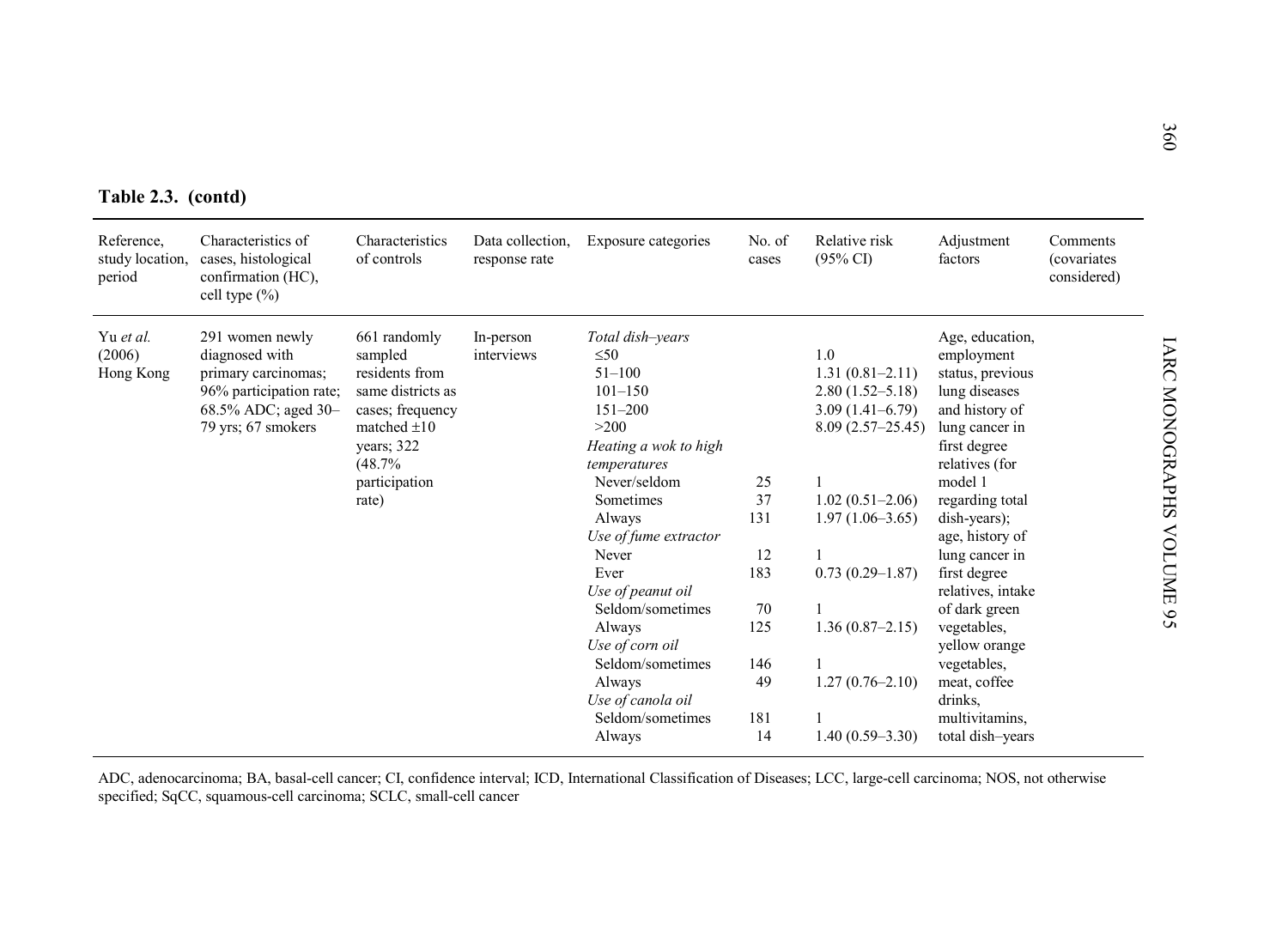The report by Wu-Williams *et al*. (1990) was based on 965 female lung cancer cases in northern China (445 in Harbin, 520 in Shenyang) and 959 female controls (404 in Harbin, 555 in Shenyang); 417 cases and 602 controls were nonsmokers. Seventy-four per cent (714/965) of the lung cancers were histologically/cytologically confirmed of which 44% were adenocarcinoma of the lung. Cases and controls were compared in terms of deepfrying practices. Compared with no deep-frying, the adjusted odds ratios were 1.2, 2.1 and 1.9 for deep frying once, twice and more than three times per month, respectively. Cases reported that their homes became smoky during cooking more often than controls and that they had irritated eyes more frequently during cooking. Compared with women who never or rarely experienced eye irritation during cooking, the risk was increased among those who occasionally (odds ratio, 1.6;  $95\%$  CI, 1.2–1.8) or frequently (odds ratio, 1.8; 95% CI, 1.3–2.6) reported such irritation. The authors noted that results were similar for squamous-/oat-cell cancers and adenocarcinomas and for smokers and nonsmokers. Pollution from coal burning for heating was a major risk factor in this area in northern China; in a multivariate analysis, deep-frying and eye irritation remained significant risk factors after adjusting for active smoking, previous lung diseases and coal burning (i.e. use of *kangs*). [The Working Group noted that, although coal heating was adjusted for in the multivariate analysis, the risk associated with frequent eye irritation may be due to fuel smoke and cooking smoke. The assessment of cooking practices was relatively limited in these two studies.]

Two small studies were conducted in Harbin (Dai *et al*., 1996) and Shenyang during the early 1990s (Wang *et al*., 1996; Zhou *et al*., 2000). The study by Dai *et al*. (1996) included 120 nonsmoking women who had adenocarcinoma of the lung and an equal number of nonsmoking controls; all were long-term (at least 10 years) residents of Harbin. The risk for adenocarcinoma of the lung was significantly influenced by frequency of frying food; women who pan-fried and deep-fried more than five times per month experienced a more than ninefold increased risk (adjusted odds ratio, 9.20; 95% CI, 1.53–55.28) after adjustment for various covariates including exposure to coal burning. [The Working Group noted that the prevalence of frying was not presented; the wide confidence interval is a concern. It is unclear whether these questions related to current or usual frying practices and whether other questions on cooking practices were asked. One Chinese study by Lin *et al.* (1996) evaluated the exposure to cooking oil fumes and the risk of lung adenocarcinoma among female nonsmokers. An age-adjusted increased risk of lung cancer (odds ratio, 3.0; 95% CI, 1.35–6.69) was observed for those who reported to fry food more than 3 times per month.

In a hospital-based study conducted in Shenyang, Wang *et al*. (1996) compared the experiences of 135 female lifetime nonsmokers who had been diagnosed with primary lung cancer and an equal number of nonsmoking female population controls. Of the lung cancers included, 57.2% were diagnosed pathologically or cytologically, 54.5% of which were adenocarcinoma. The risk for lung cancer increased significantly in association with some or frequent exposure to cooking fumes (odds ratio, 3.79; 95% CI, 2.29–6.27). In a multivariate analysis, exposure to cooking fumes remained a significant risk factor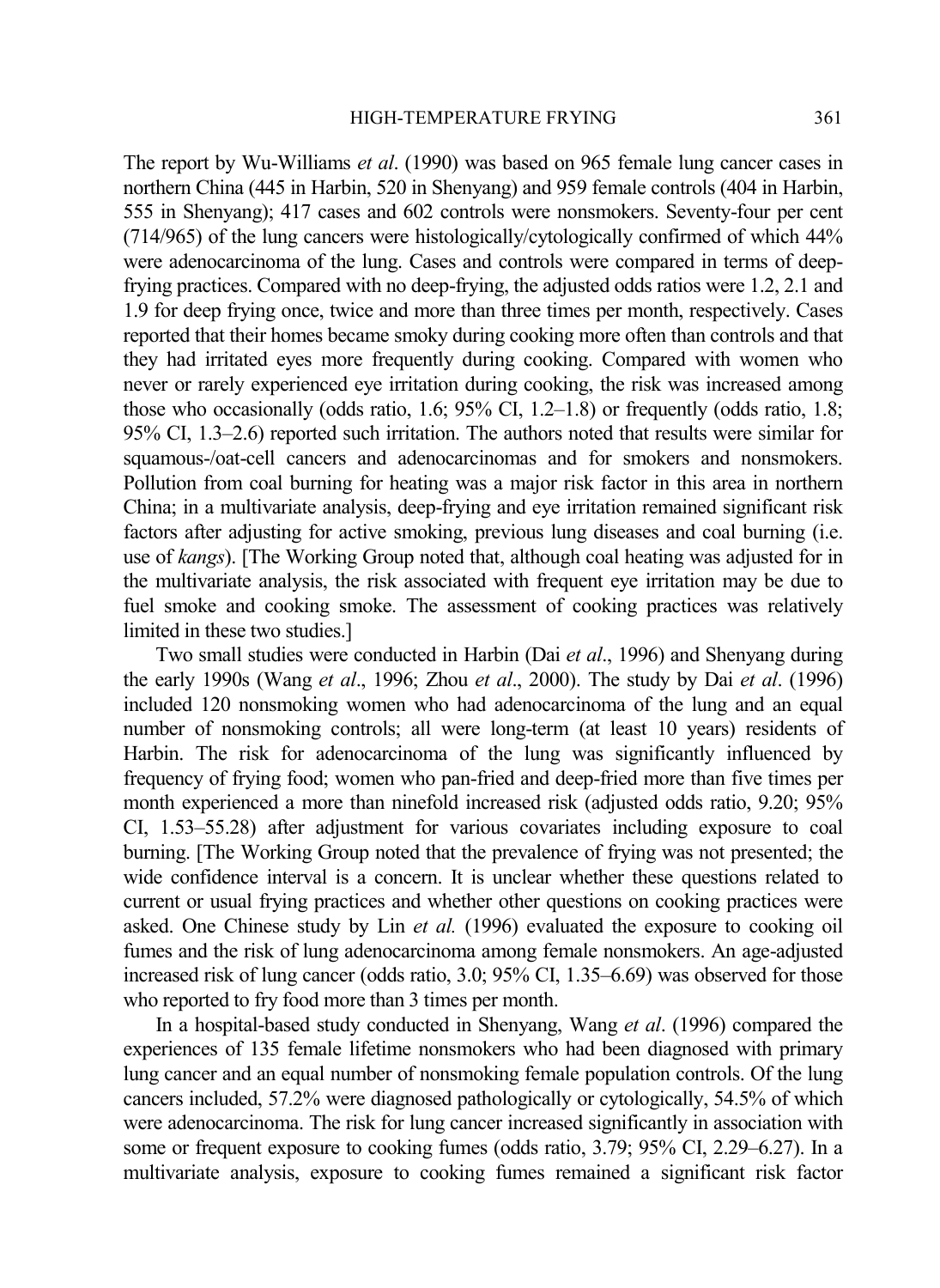(adjusted odds ratio, 4.02; 95% CI, 2.38–6.78) after adjusting for exposure to coal smoke and other factors. [The Working Group noted that this study was small and the exposure was limited to dichotomized (no/yes) assessment. The specific variables that were included in the multivariate analysis were not described. Coal use and exposure to coal smoke were reported in this study and may confound the findings related to cooking fumes. The validity of a diagnosis of adenocarcinoma is questionable because the authors stated that determination of the histological cell type was based on relevant medical record, chest X-rays, CT films and cytological and histological slides.]

Zhou *et al*. (2000) published another report on a subset of women from the hospitalbased study in Shenyang (Wang *et al*., 1996). Specifically, 72 women (52 nonsmokers) who had been diagnosed with adenocarcinoma of the lung between 1991 and 1995 were compared with an equal number of control women (49 nonsmokers). A nonsignificant increased risk was observed in relation to deep-frying; the crude odds ratio was 1.68 (95% CI, 0.45–6.84) for deep-frying two or more times per week compared with none or once a week. The risk for adenocarcinoma increased significantly among women who reported that they experienced medium/heavy exposure to cooking fumes (crude odds ratio, 4.53; 95% CI, 2.09–9.94) or had frequent eye irritation and exposure to smoke during cooking. The risk for lung cancer was not significantly associated with whether cooking was carried out in a separate kitchen or in the living-room or bedroom. In a multivariate regression analysis, frequent eye irritation from smoke had an independent impact on risk. Compared with women who reported no eye irritation from smoke, those who reported slight, medium and heavy eye irritation showed elevated risks; the respective adjusted odds ratios were 1.58, 11.45 and 3.41 for (*p* for trend=0.002). [The Working Group noted that most of the lung cancer cases and controls included in the analysis by Zhou *et al*. (2000) represented a select subgroup of subjects reported by Wang *et al*. (1996) and the selection criteria were not described. This study was small and the confidence intervals were very wide.]

## 2.2.2 *Other parts of China and Singapore*

One of the first studies of exposure to cooking oil fumes and the risk for lung cancer was a large population-based case–control study conducted in the mid-1980s in Shanghai that was designed to examine lifestyle factors and lung cancer (Gao *et al*., 1987). The study included 672 women who had lung cancer and 735 population controls, of whom 436 cases and 605 controls were nonsmokers. Eighty-one per cent (542/672) of the lung cancers were diagnosed histologically or cytologically. Questions on cooking practices included type of oil used most often, frequency of frying, smokiness in the kitchen during cooking and frequency of eye irritation during cooking. Several measures of cooking practices were associated with an increased risk for lung cancer after adjusting for age, education and tobacco smoking. Compared with women who most frequently used soya bean oil, those who used rapeseed oil had an increased risk for lung cancer (adjusted odds ratio, 1.4; 95% confidence interval [CI], 1.1–1.8). The increased risk associated with the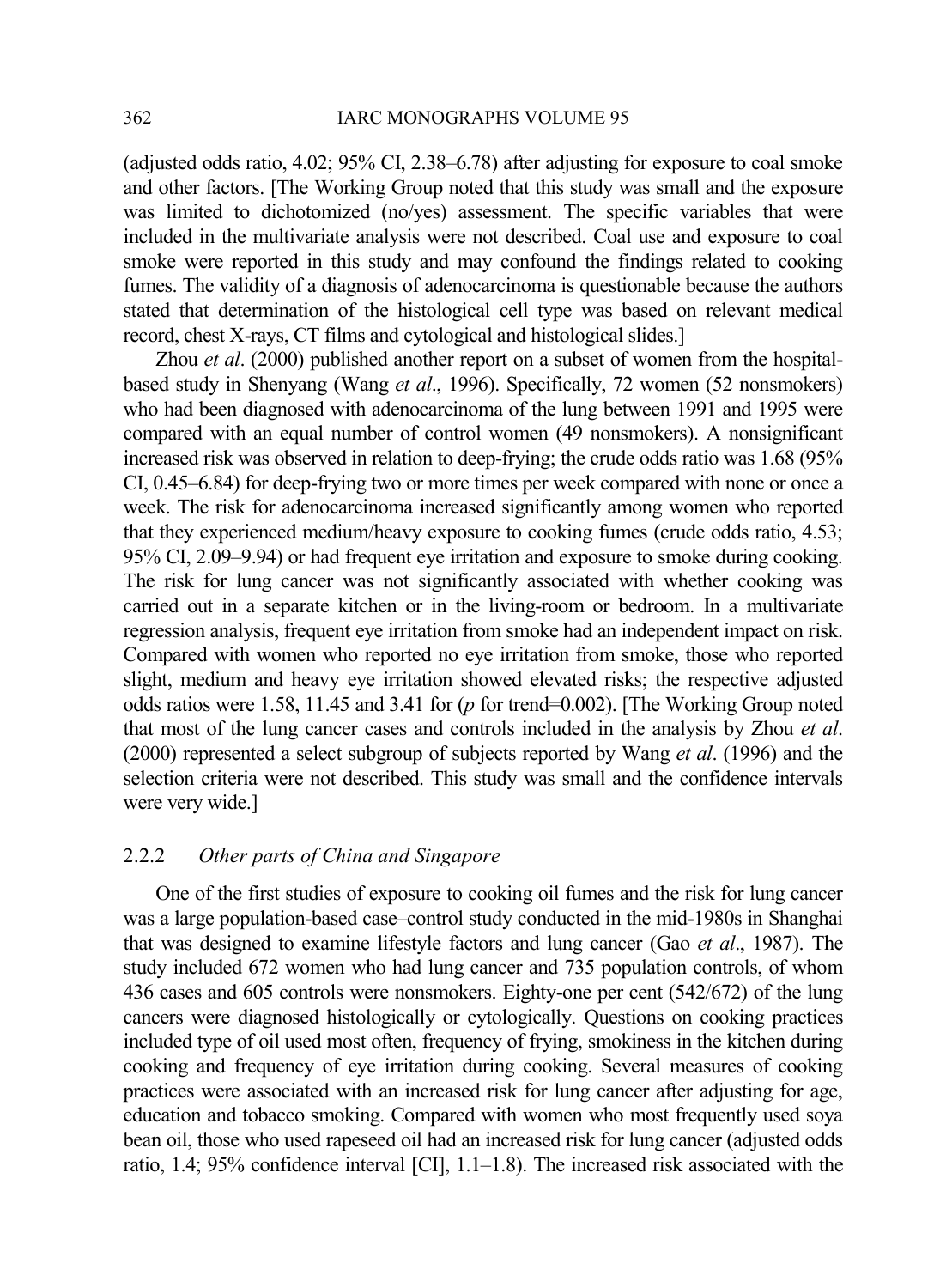use of rapeseed oil existed at each level of reported frequency of eye irritation when cooking. However, the increased risk associated with frequent eye irritation when cooking was found among both women who used soya bean oil and those who used rapeseed oil, although the highest risk was found in women who used rapeseed oil and frequently experienced eye irritation (adjusted odds ratio, 2.8; 95% CI, 1.8–4.3). There was a stepwise increase in risk associated with smokiness in the house. Specifically, women who reported occasional/frequent eye irritation and a considerable amount of smokiness in the house showed a more than twofold increased risk (adjusted odds ratio, 2.6; 95% CI, 1.8–3.7). Risk increased with increasing number of dishes prepared by stir-frying (adjusted odds ratios, 1.0, 1.2, 1.2 and 2.6 for ≤20, 20–24, 25–29 and ≥30 times per week, respectively) and deep-frying (adjusted odds ratios, 1.0, 1.5, 1.6 and 1.9 for 0, 1, 2 and  $\geq$ 3 times per week, respectively). The risk patterns were similar for adenocarcinoma and squamous-cell/oat-cell carcinoma of the lung. [The Working Group noted that this was one of the first well-conducted population-based studies on this topic and had many strengths. The Working Group also noted that the increased risk was found with increasing number of dishes prepared by boiling food. Since it should produce less oil vapour than stir-frying and deep-frying, the comparably high odds ratios associated with boiling food were unexpected, although the authors suggested that oil was also added during boiling.]

In the 1990s, Zhong *et al*. (1999) conducted another study in Shanghai that used study methods similar to those used by Gao *et al*. (1987) and included a total of 649 women who had been diagnosed with incident lung cancer during 1992–94 and 675 population controls. Subjects who had smoked at least one cigarette a day for at least 6 months (145 cases, 74 controls) were excluded from the analyses. Thus, results on cooking practices were based on 504 cases and 601 controls who were lifetime nonsmokers. Seventy-seven per cent (387/504) of the lung cancers were diagnosed histologically or cytologically; 76.5% (296/387) of these were adenocarcinoma. Women who did not cook in a separate kitchen experienced a small increased risk (adjusted odds ratio, 1.28; 95% CI, 0.98–1.68). Risk for lung cancer was higher among those who had used rapeseed oil most frequently compared with those who had used soya bean oil (adjusted odds ratio, 1.84; 95% CI, 1.12–3.02). However, the risk was not elevated when both types of oil had been used (adjusted odds ratio, 0.92; 95% CI, 0.37–2.28). Risk also increased with higher frequency of frying. Compared with women who deep-fried once a week or less often, those who deep-fried more than once a week had a nearly twofold increased risk (adjusted odds ratio, 1.88; 95% CI, 1.06–3.32). Similarly, compared with women who pan-fried food once a week or less often, those who pan-fried food more than once a week had a significantly increased risk (adjusted odds ratio, 2.09; 95% CI, 1.14–3.84). However, the risk pattern in relation to stir-frying was less consistent. Compared with stir-frying less than seven times a week, women who stir-fried seven times a week had a reduced risk (adjusted odds ratio, 0.38; 95% CI, 0.19–0.75), but those who stir-fried more than seven times a week showed an increased risk (adjusted odds ratio, 2.33; 95% CI, 0.68–7.95). Women exposed to visible fumes from high-temperature frying had an increased risk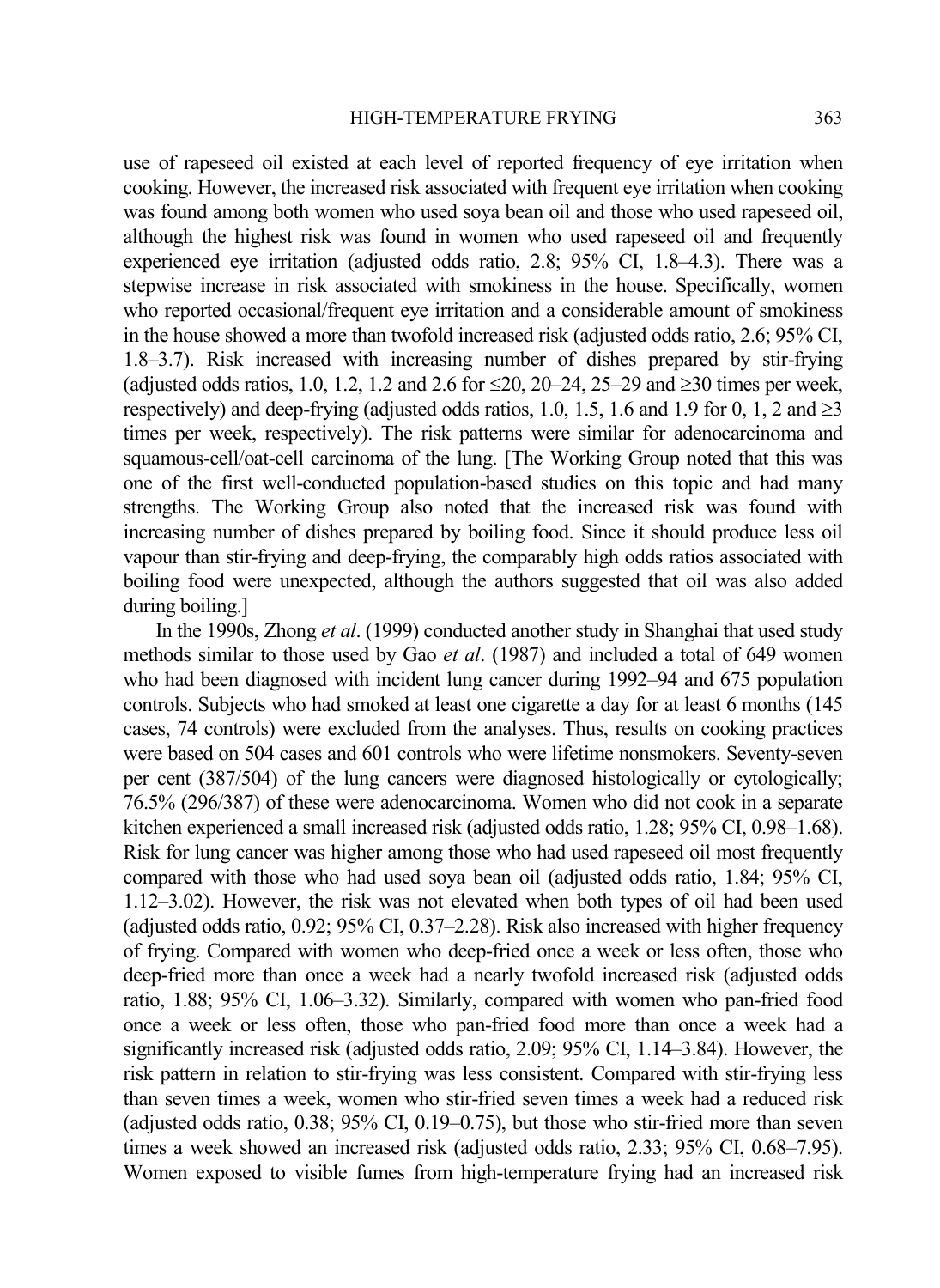(adjusted odds ratio, 1.64; 95% CI, 1.24–2.17). This risk more than doubled for women who reported considerable smokiness (i.e. smokiness affected vision during cooking) from 'cooking oil or fumes' (adjusted odds ratio, 2.38; 95% CI, 1.58–3.57) compared with those who reported no smokiness. There was also a trend of increasing risk with increasing frequency of self-reported eye irritation; the adjusted odds ratio was 1.68 (95% CI, 1.02–2.78) for women who reported frequent ( $\geq$ 5 times per week) eye irritation compared with those who reported no eye irritation. Risk patterns related to Chinese-style cooking were generally similar in analyses that were restricted to all self-respondents (400 cases, 581 controls) or to self-respondents with histologically confirmed lung cancer (308 cases, 581 controls). Results were also comparable for women who had adenocarcinomas (296 cases), non-adenocarcinomas (91 cases) or unknown cell type (i.e. diagnosed clinically/radiologically) of lung cancer (117 cases). In a multivariate regression analysis, cooking temperature, smokiness in the kitchen during cooking, type of cooking oil and the frequency of stir-frying and of pan-frying displayed independent effects on the risk for lung cancer after adjustment for variables on ventilation (e.g. area of windows, cooking in a separate kitchen). Frequency of eye irritation and frequency of deep-frying were correlated with the other variables and did not exhibit independent effects on risk. [The Working Group noted several strengths in this population-based study: it was conducted among lifetime nonsmokers, the assessment of cooking practices was comprehensive and the analyses were thorough. Results were generally consistent across various subgroup analyses by histological and respondent type. The type of fuel used for cooking (coal, gas) was not significantly associated with risk and was not adjusted for in the multivariate analysis. It should be noted that the distribution of stirfrying was skewed and the confidence intervals were wide for stir-frying. The prevalence of use of rapeseed oil was 7.2% among controls in this study compared with 47.2% in Shanghai in the mid-1980s. The reason for the large differences in the pattern of use of rapeseed oil was not discussed but may be due to differences in the questions asked in the two studies.]

Two other studies were conducted in urban areas of China to examine the relationship between exposure to cooking oil fumes and risk for lung cancer. Shen *et al*. (1996) investigated potential risk factors for lung cancer among long-term (at least 20 years) residents of Nanjing in a hospital-based, case–control study that included 263 cases of lung cancer and an equal number of population controls. Only histologically confirmed lung cancers were studied (83 squamous-cell carcinomas, 180 adenocarcinomas). Exposure to cooking fumes was associated with an increased risk for squamous-cell carcinoma (adjusted odds ratio, 3.81; 95% CI, 1.06–13.73) and adenocarcinoma (adjusted odds ratio, 2.99; 95% CI, 1.68–5.34) of the lung. [The Working Group noted that the study had serious limitations. The report lacked details regarding the study design (e.g. response rate) and characteristics of the study population (e.g. gender distribution, active smoking history). The source of information on exposures was not presented. Only significant results were presented; risk patterns in relation to the amount of oil used in cooking and frequency of cooking per week were not presented.]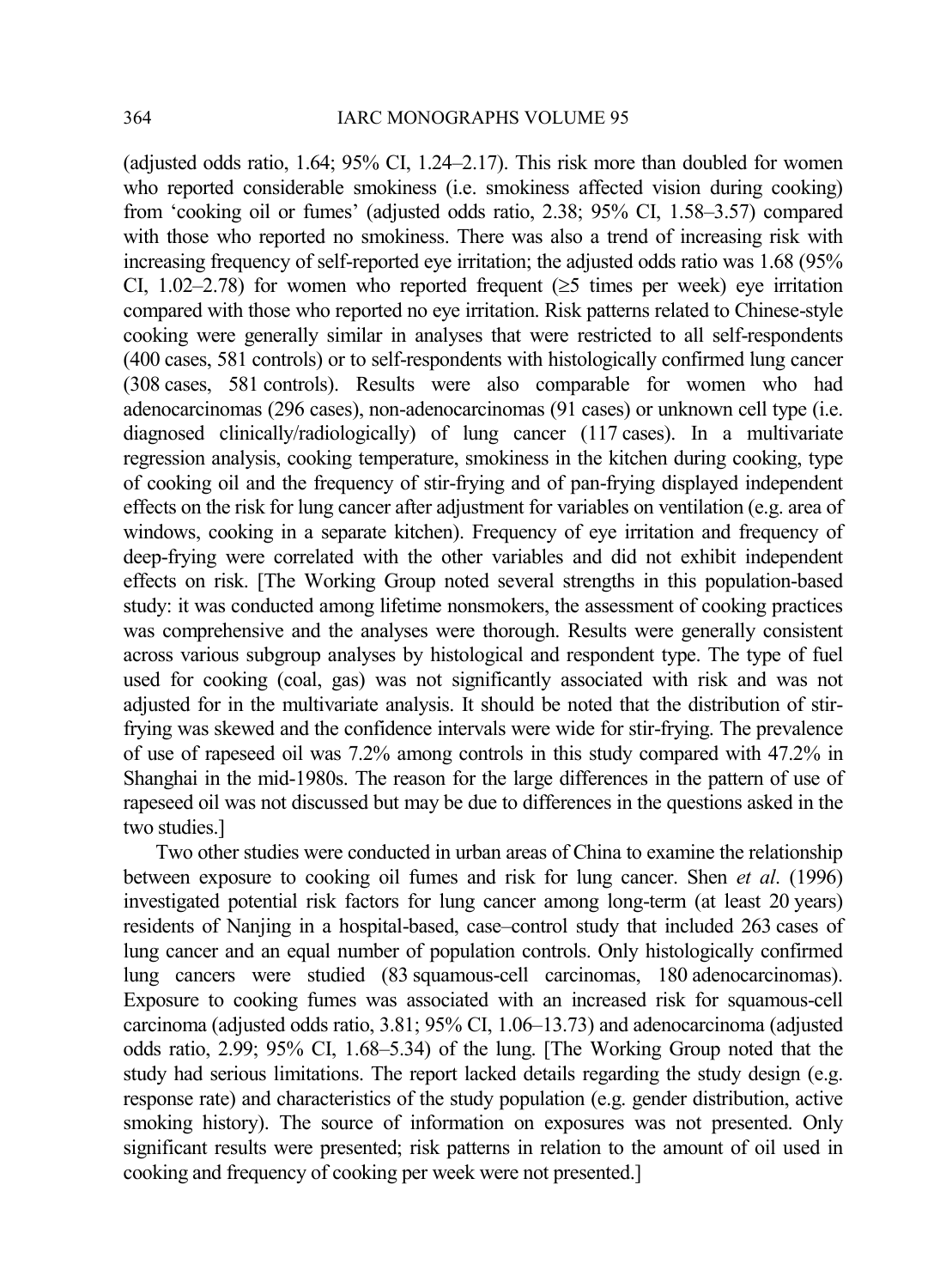Cooking practices and lung cancer mortality were investigated in a case–control study in Guangzhou (Lei *et al*., 1996). Using registered deaths that occurred in this city in 1986, the analysis was based on 792 (562 men, 229 women) lung cancer deaths reported in long-term (at least 10 years) Guangzhou residents. The comparison group included other registered decedents who were matched to cases on gender, age (±5 years) and residence and whose cause of death was unrelated to cancer or respiratory disease. A standardized interview administered to spouses or cohabiting relatives of the decedents collected information on active smoking, exposure to secondhand smoke, living conditions, cooking facilities, exposure to coal dust and dietary habits. In analyses conducted separately in men and women, cases and controls did not differ significantly in their preference of frying, years of cooking (infrequent,  $\leq 20$ , 20–40, >40 years) or size the of kitchen  $(1, 1-2, \ge 2 \text{ m}^2 \text{ per household})$ . Similarly, living conditions (type of building, location of residence, interior dimensions of residence) and average size of the living area did not differ significantly between lung cancer cases and controls. [The Working Group noted that the study had several deficiencies. The quality of information on cooking practices obtained from next of kin is questionable; a considerable amount of information was missing; the data analysis was confined to crude analysis; and the accuracy of lung cancer diagnosis based on reviewed death records is not known for China.]

In addition to the above-mentioned studies that were conducted largely in urban areas of China, two studies were conducted in more rural parts of China: one in Xuan Wei County, Yunnan Province (Lan *et al*., 1993), an area where mortality rates for lung cancer are very high among women, and one in Gansu Province, a rural area in northwestern China (Metayer *et al*., 2002).

The study in Xuan Wei County, Yunnan Province, investigated the use of rapeseed oil in the study population and was based on 139 incident female lung cancers that were diagnosed between 1988 and 1990 and 139 age-matched controls (Lan *et al*., 1993). Of the lung cancer cases, 55 (39.6%) were diagnosed cytologically/pathologically. All cases and controls were nonsmokers. Compared with women who never used rapeseed oil, those who used it occasionally or frequently showed an increased risk; the respective adjusted odds ratios were 1.26 (95% CI, 0.68–2.63) and 4.58 (95% CI, 0.56–37.08) after adjusting for age, length of menstrual cycle, age at menopause and family history of lung cancer. [The Working Group noted that coal use was prevalent in this study population and was not considered in the analysis on cooking oil. In addition, the definition of occasional or frequent use of rapeseed oil was not provided. Few subjects (2.2% of controls) were frequent users of rapeseed oil and the confidence limits were wide. It is unclear whether other questions related to cooking practices were asked.]

Metayer *et al*. (2002) conducted a population-based case–control study that was designed to examine the association between cooking oil fumes and other sources of indoor air pollution and lung cancer in Gansu Province. The study included 233 female lung cancer cases and 459 control subjects; 206 cases and 411 controls were nonsmokers. Thirty-seven per cent of the cases were cytologically or histologically confirmed. Smokers (27 cases, 47 controls) were included in the analysis on cooking practices.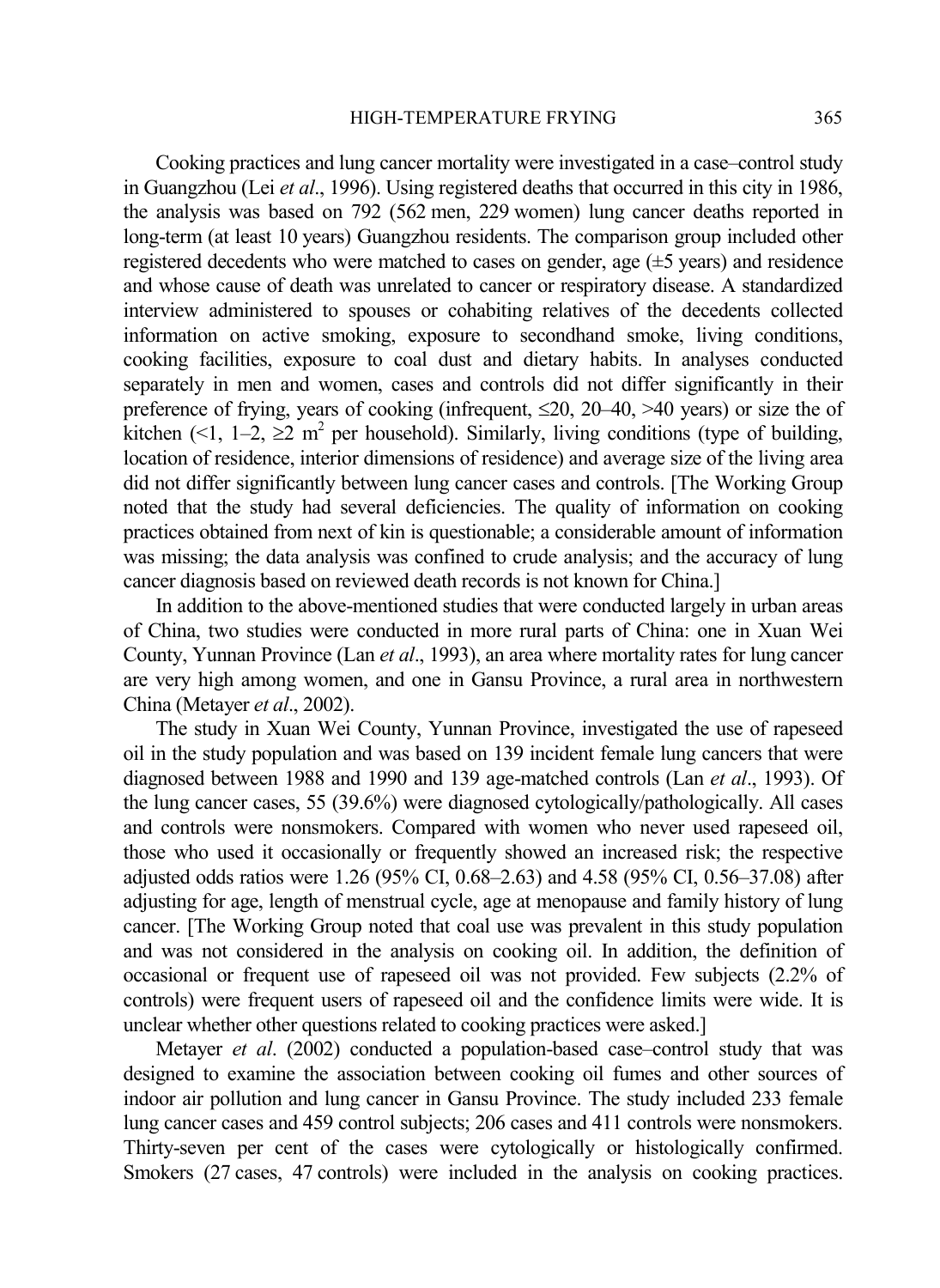Compared with women who only used linseed oil, an elevated risk was associated with the use of rapeseed oil alone (adjusted odds ratio, 1.65; 95% CI, 0.8–3.2), rapeseed and linseed oil in combination (adjusted odds ratio, 1.70; 95% CI, 1.0–2.5) and perilla/hempseed oil (adjusted odds ratio, 3.25; 95% CI, 0.8–14.0). The risk for lung cancer was unrelated to the frequency of deep-frying (adjusted odds ratio, 1.0, 0.82 and 0.83 for never/less than once a month,  $1-2$  times per month and  $\geq 3$  times per month, respectively). However, there was a significant exposure–response of increased risk with increasing frequency of stir-frying (adjusted odds ratios, 1.00, 1.96, 1.73 and 2.24, for stirfrying <15, 15–29, 30 and  $\geq$ 31 times per month; *p* for trend=0.03). Risk tended to increase with decreasing age when started to cook (adjusted odds ratio, 0.69 for started cooking at age  $\geq$ 17 versus ≤13 years), with increasing number of meals cooked per day (adjusted odds ratio, 1.36 for  $\geq$ 3 meals versus  $\leq$ 2 meals) and with increasing years of cooking (adjusted odds ratio, 1.0, 1.26, 2.51 and 2.46 for ≤29, 30–39, 40–49 and  $\geq$ 50 years) (*p* for trend <0.09). Although women who reported frequent eye–throat irritation showed a significantly increased risk (adjusted odds ratio, 2.82; 95% CI, 1.6– 5.0) compared with those who never experienced such irritation ( $p$  trend <0.01), the general level of indoor smokiness was unrelated to risk. Risk for lung cancer was not elevated among women who reported considerable home smokiness (odds ratio, 0.76; 95% CI, 0.4–1.6) compared with those who reported no smokiness. The authors hypothesized that, as underground cave dwellings in Gansu Province reported high ventilation rates as measured by air exchanges per hour, this may explain the lack of any risk associated with general smokiness. The positive associations with stir-frying, years of cooking and eye irritation were found in women who cooked with linseed oil only (80 cases, 247 controls) and in those who cooked with rapeseed oil (148 cases, 205 controls). In addition, the authors reported that the results were generally similar when the analyses were restricted to self-respondents or to histologically confirmed lung cancer cases. [The Working Group noted that this study included a comprehensive assessment of cooking practices and conditions. Coal use for heating/cooking was not significantly associated with lung cancer risk in this population. Although coal use was not considered in the analysis on cooking practices, it is unlikely to confound the findings. The results suggest that fumes from all types of oil may have deleterious effect. This study is limited by a relatively large number of only clinically/radiologically diagnosed lung cancers and because interviews were conducted with next-of-kin respondents for 123 cases (53%) and 20 controls (4%).]

Shi *et al.* (2005) conducted a case–control study that included nonsmoking women who had been newly diagnosed with lung cancer between June 2000 and December 2002 in city hospitals of urban Shenyang. Eighty-four per cent of cases were diagnosed pathologically or cytologically. Controls were randomly selected from the general female population of urban areas and matched on age (within  $\pm 2$  years). Information on demographic factors, exposure to cooking oil smoke, types of fuel used, exposure to coal smoke, use of heated *kangs*, passive smoking, history of lung disease and other factors was obtained. Risk for lung cancer increased significantly in association with exposure to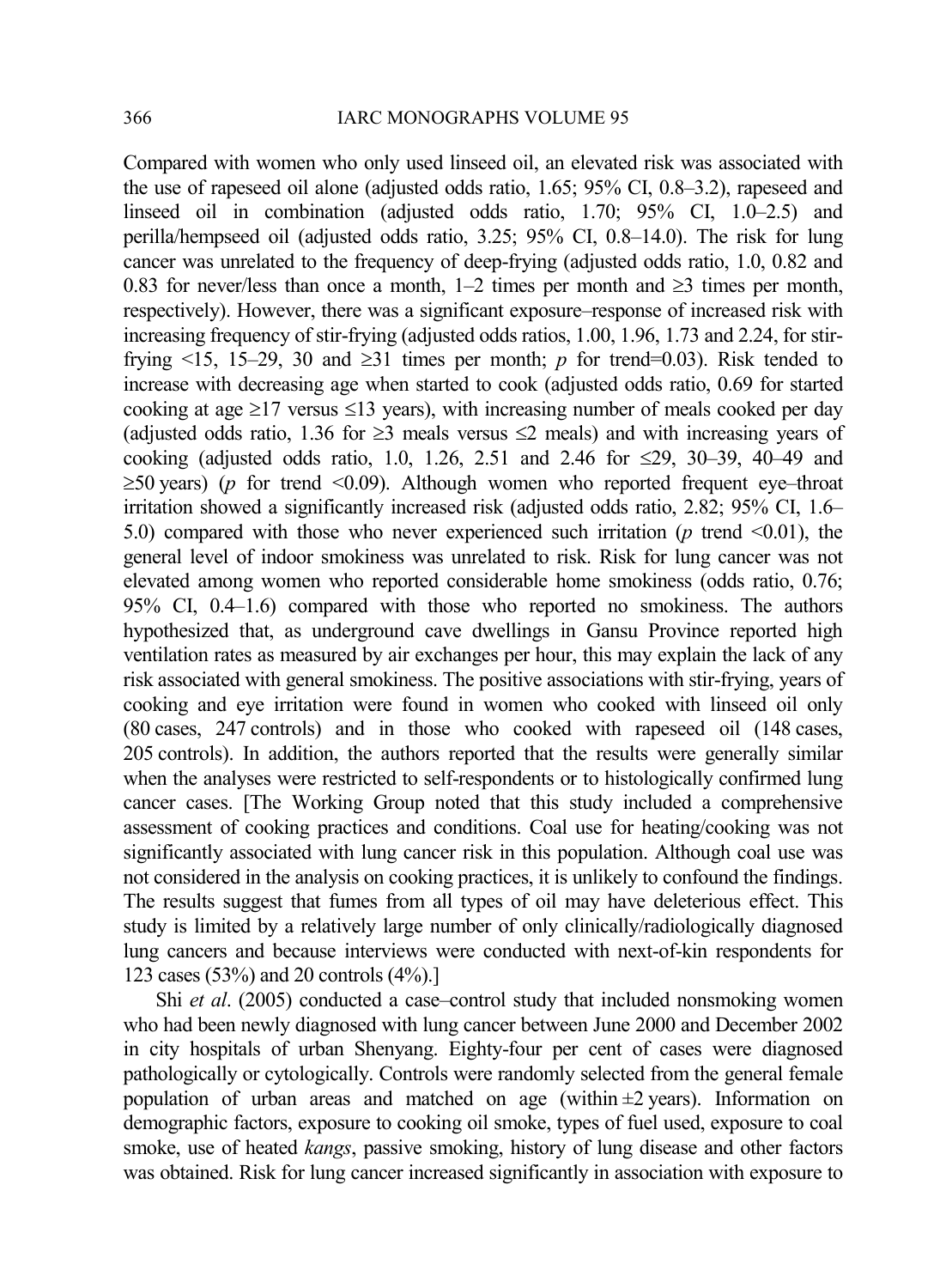cooking oil smoke (odds ratio, 3.18; 95% CI, 2.55–3.97) and fuel smoke (odds ratio, 2.56; 95% CI, 1.83–4.55) after adjusting for education and social class. Risk was unrelated to the use of *kangs* (odds ratio, 1.12; 95% CI, 0.91–1.39). In a multivariate analysis, the increased risk associated with cooking oil smoke remained statistically significant (adjusted odds ratio, 4.11; 95% CI, 2.14–7.89) but the risk associated with fuel smoke was no longer statistically significant. [The Working Group noted that, although the finding on cooking oil smoke was adjusted for fuel smoke, it is difficult to rule out residual confounding in this study.]

Seven studies on cooking practices and the risk for lung cancer have been conducted in other parts of China, including one study in Hong Kong Special Administrative Region (Yu *et al*., 2006), four in Taiwan (Ger *et al*., 1993; Ko *et al*., 1997, 2000; Lee *et al*., 2001) and two in Singapore (MacLennan *et al*., 1977; Seow *et al*., 2000).

## *(a) Hong Kong Special Administrative Region*

Chan-Yeung *et al*. (2003) conducted a case–control study in Hong Kong Special Administrative Region during the late 1990s which included 331 Chinese residents (212 men, 119 women) who had been diagnosed with a histologically confirmed primary lung cancer in a large teaching hospital. An equal number of age- and gender-matched residents identified from the same hospital who had non-malignant respiratory diseases were used as controls. Most of the women were nonsmokers (106 cases, 113 controls) while many of the men were smokers (160 cases, 116 controls). All cases and controls were interviewed by one interviewer and were asked about regular exposure to cooking fumes from frying in the house. Years of regular exposure to frying food was not significantly related to the risk for lung cancer in men or women. For women with no or less than 2 years of exposure, the respective odds ratios associated with <3.5 years, ≥3.5– ≤7 and >7 years of exposure to frying food were 1.08 (95% CI, 0.50–2.32), 1.05 (95% CI, 0.46–2.42) and 1.54 (95% CI, 0.57–4.13) after adjustment for demographic factors and smoking habits. The corresponding risk estimates in men were 0.69 (95% CI, 0.32–1.49), 0.83 (95% CI, 0.38–1.80) and 1.22 (95% CI, 0.38–3.99). [The Working Group noted that this study included a single measure of exposure to frying in the house. Control subjects had non-malignant respiratory diseases and may have had risk factor profiles that are more similar to the lung cancer patients than control subjects selected from the general population. Thus, estimates of risk associated with exposure to frying may be underestimated.]

Yu *et al*. (2006) conducted a case–control study in Hong Kong Special Administrative Region during the early 2000s that included 200 nonsmoking Chinese women who had been diagnosed with a histologically confirmed primary lung cancer in a large oncology centre and 285 population controls. All but 12 participants (six cases, six controls) were interviewed in person using a standardized structured questionnaire that asked extensive questions about lifetime cooking habits since childhood and included number of years of cooking, the frequencies of stir-frying, pan-frying and deep-frying, the types of cooking oils used, the use of a fume extractor or exhaust fans and the habit of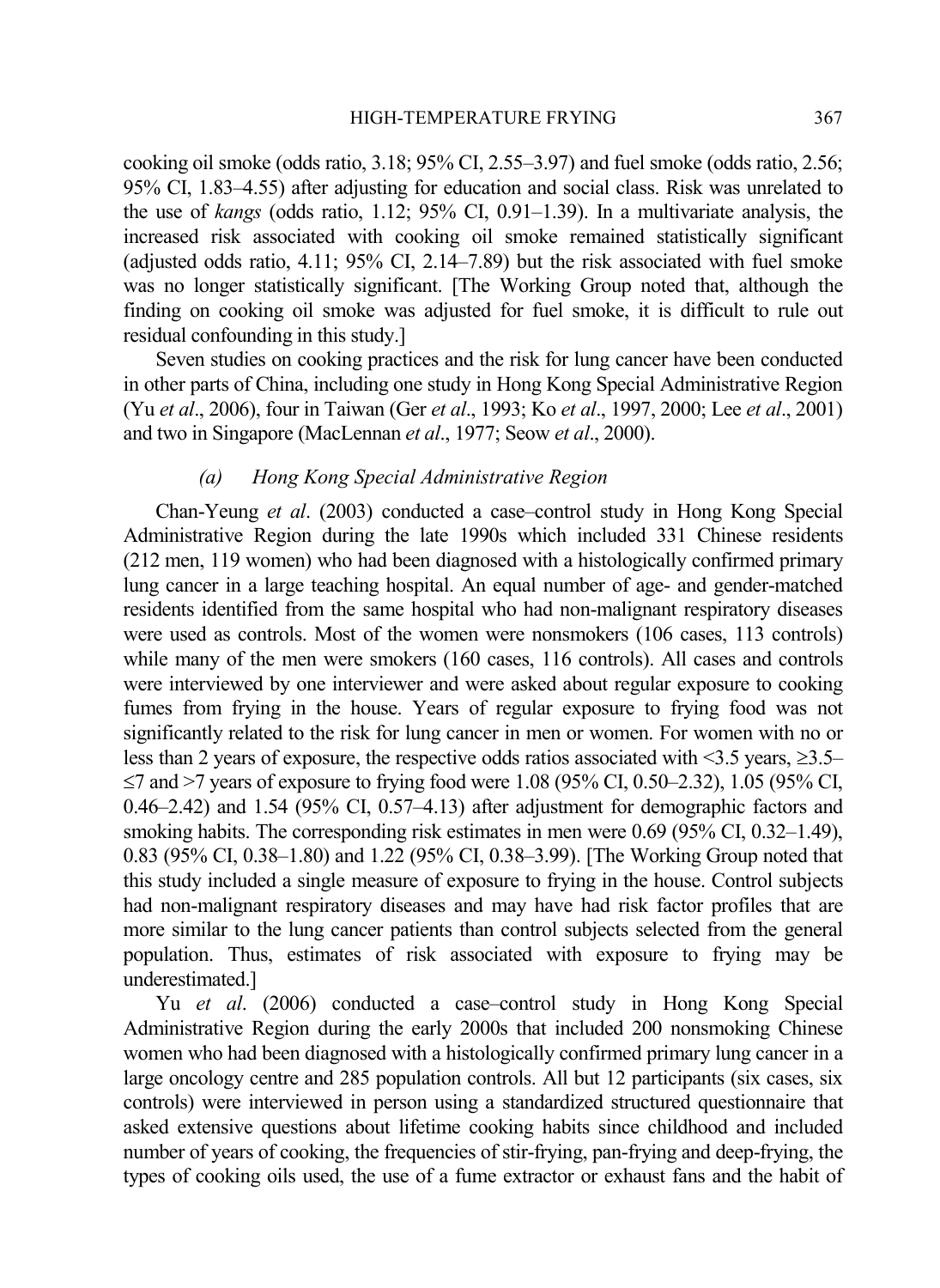heating up a wok to high temperatures. The risk for lung cancer increased significantly with increasing total cooking 'dish-years', a composite index that was constructed to account for both the frequency and the duration of cooking. The odds ratios were 1.00, 1.31, 2.80, 3.09 and 8.09, respectively, for ≤50, 51–100, 101–150, 151–200 and ≥200 'total frying dish–years' after adjusting for age, education, employment status, previous lung disease and family history of lung cancer. The results remained significant after further adjustment for factors that may contribute to indoor air pollution (e.g. radon, exposure to environmental tobacco smoke, use of kerosene, use of firewood, burning of incense and use of mosquito coils) and dietary factors. In addition, a trend of increasing risk with heating a wok to high temperature was observed; the odds ratio was 1.0, 1.02 and 1.97 in relation to never/seldom, occasionally and always engaging in such cooking habits. Risk (per 10 dish–years) was highest for deep-frying (odds ratio, 2.56; 95% CI, 1.31–5), intermediate for pan-frying (odds ratio, 1.47; 95% CI, 1.27–1.69) and lowest for stir-frying (odds ratio, 1.12; 95% CI, 1.07–1.18). However, risk was not significantly associated with the use of a particular type of oil (peanut oil, corn oil, canola oil) for cooking or with using a fume extractor. A pattern of risk associated with total cooking dish–years was observed for adenocarcinoma and for non-adenocarcinoma, although the results were stronger for adenocarcinoma of the lung, which represented 69% of the lung cancer cases included in this study. [The Working Group noted that this study included a comprehensive assessment of lifetime cooking habits. Duration and frequency of exposure was captured by a composite index, 'total cooking dish–years', which permitted a quantitative assessment of cumulative exposure. While the confidence interval for the highest exposure category (>200 dish–years) was wide, there was a monotonic increase in risk with increasing exposure. It should be noted that this index was computed based on the number of dishes cooked by the three cooking methods (stir-frying, pan-frying and deep-frying). Although the response rate among controls was modest  $(\sim 50\%)$ , few differences between cases and controls were noted for demographic factors except for a higher rate of employment among controls (88%) compared with cases. Elevated risks associated with moderate to high levels of cooking (>100 dish–years) remained after further adjustment for employment status.]

## *(b) Taiwan (China)*

Four hospital-based case–control studies of lung cancer from Taiwan investigated the role of cooking practices. The main type of oil used in Taiwan is vegetable oil (mainly peanut or soya bean oil).

Ger *et al*. (1993) conducted a hospital-based case–control study in Taipei, Taiwan, that included 131 primary lung cancers (92 men, 39 women) identified between 1990 and 1991. All were histologically confirmed. Two control groups were interviewed; 262 hospital controls were matched to cases on sex, date of birth  $(\pm 5 \text{ years})$ , date of interview (±4 weeks) and insurance status and 262 neighbourhood controls were matched to cases on age, sex and residence of case at the time of diagnosis. In total, 48 cases and 229 controls (111 hospital controls, 118 neighbourhood controls) were nonsmokers. Risk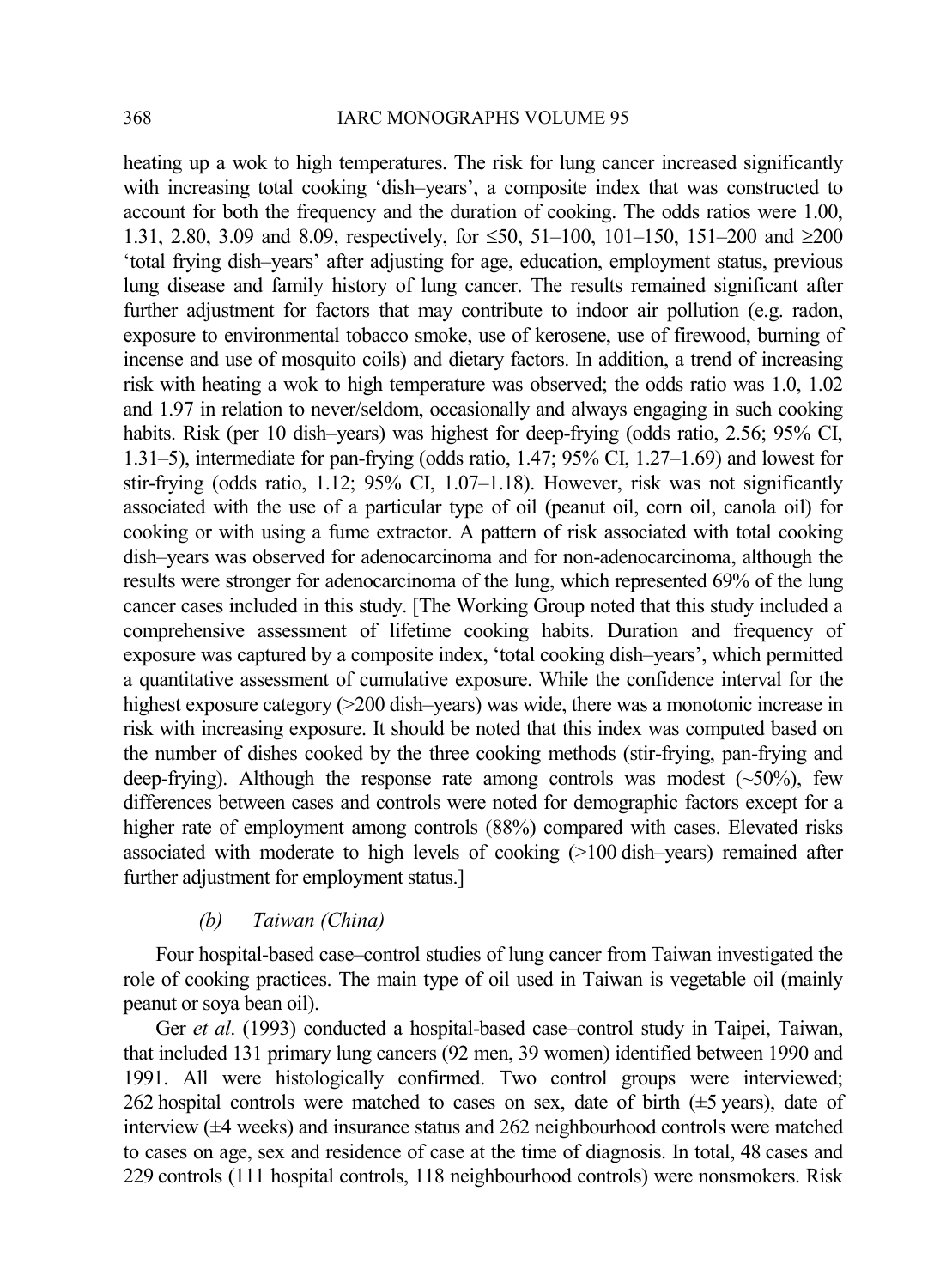for adenocarcinoma and squamous-/small-cell cancers in men and women combined was unrelated to cooking style; cases and controls did not differ in pan-frying, stir-frying, deep-frying or boiling practices after adjusting for active smoking and other covariates. Risk for adenocarcinoma increased significantly in persons who reported that they were professional cooks (adjusted odds ratio, 5.54; 95% CI, 1.49–20.65); no increased risk was found for squamous-cell cancer (adjusted odds ratio, 1.16; 95% CI, 0.32–422). [The Working Group noted that this study included few female lung cancer patients. Results were based on dichotomized cooking variables (e.g. no/yes frying) that were not defined.]

Three hospital-based case–control studies were conducted in Kaohsiung, a heavily industrialized city in Taiwan (Ko *et al*., 1997, 2000; Lee *et al*., 2001). The designs of these studies were similar. The first study included 117 female lung cancer cases identified between 1992 and 1993 who were compared with 117 hospital controls who were admitted for a health check-up (55 controls) or for eye diseases (62 controls) (Ko *et al*., 1997). Active smokers (11 cases, three controls) were excluded so that the analysis was based on 105 case–control pairs who were nonsmokers. In a univariate analysis, risk for lung cancer increased with increased frequency of stir-frying (odds ratio, 2.4; 95% CI, 1.1–5.2 for ≥5 versus 0–4 times per week), pan-frying (odds ratio, 2.3; 95% CI, 1.2–4.6 for  $\geq$ 5 versus 0–4 times per week) but not with deep-frying (odds ratio, 0.9; 95% CI, 0.5– 1.9 for ≥5 versus 0–4 times per month). Risk also increased with younger age when started to cook (odds ratio, 1.6; 95% CI, 0.8–3.0 for started at ages 7–20 versus after age 21 years). Risk for lung cancer was elevated in women who cooked in a kitchen without a fume extractor; this was found at different ages of cooking including before age 20 years (odds ratio, 5.3; 95% CI, 1.1–25.6), between the ages of 20 and 40 years (odds ratio, 6.4; 95% CI, 2.9–14.1) or after 40 years of age (odds ratio, 2.3; 95% CI, 1.1–5.1). The risk for lung cancer was not significantly related to types of cooking oil (lard versus vegetable oil). In a multivariate analysis, use of a fume extractor during cooking between the ages of 20 and 40 years remained statistically significant (adjusted odds ratio, 8.3; 95% CI, 3.1– 22.7). [The Working Group noted that, while there was no increased risk associated with cooking with coal, the risk increased significantly in relation to cooking with wood or charcoal before 20 years of age and between the ages of 20 and 40 years. These investigators examined the combined effects of frying and use of fume extractors between the ages of 20 and 40 years. The increased risks associated with stir-frying and pan-frying remained regardless of use of fume extractors.]

A second study conducted by the same group of investigators was based on 131 lung cancer cases identified between 1993 and 1996, 252 hospital controls and 262 community controls; all participants were nonsmokers (Ko *et al*., 2000). All lung cancers were histologically confirmed; 63% were adenocarcinoma of the lung. Of the more than 10 variables related to cooking practices that were investigated, risk for lung cancer was associated with five. There was a significant trend of increasing risk with number of meals cooked per day (adjusted odds ratios, 1.0, 3.1 and 3.4 for cooking 1, 2 and 3 meals per day, respectively). Risk was also elevated for women who cooked between the ages of 20 and 40 years without a fume extractor (adjusted odds ratio, 2.2; 95% CI, 1.3–3.8). In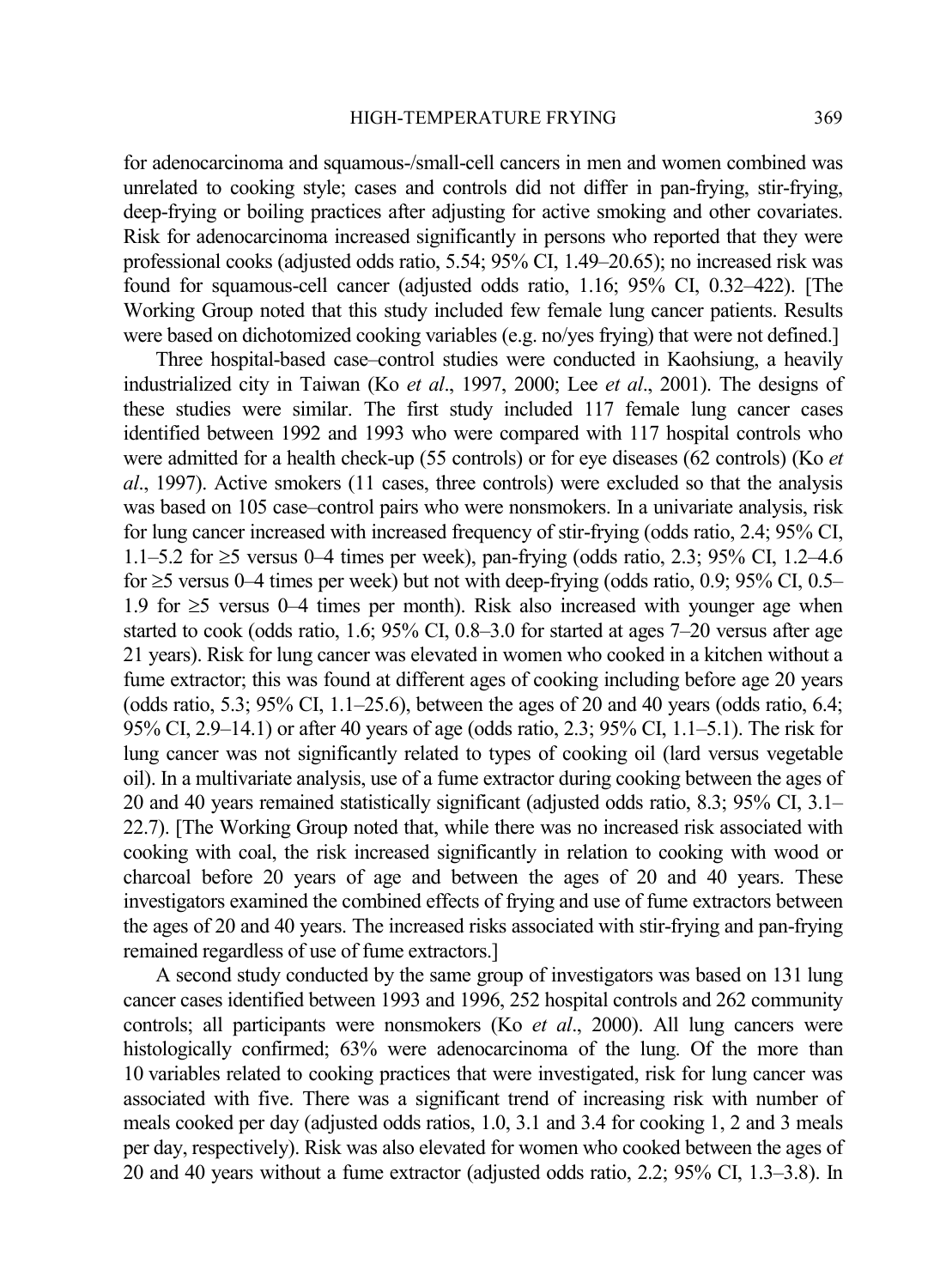addition, women who reported frequent eye irritation (odds ratio, 2.1; 95% CI, 1.3–3.5) showed significantly elevated risks. Subjects who usually waited until fumes were emitted from the oil and then stir-fried, pan-fried or deep-fried also experienced about a twofold increased risk that was statistically significant. In contrast, years of cooking at home, general ventilation in the kitchen, number of windows in kitchen  $(\leq 2 \text{ versus } \geq 2)$ and size of openings (windows) to the outside did not differ between cases and controls. The risk estimates presented above were obtained when cases were compared with community controls, and risk patterns were generally similar when lung cancer cases were compared with hospital controls. [The Working Group noted that use of coal and wood/charcoal was not reported. However, since this study overlapped with the earlier study (Ko *et al*., 1997), the same comments relating to cooking fuel are applicable.]

A further expansion of the previous two studies included lung cancer patients diagnosed between 1993 and 1999 (Lee *et al*., 2001). Women who had been diagnosed with squamous-/small-cell (84 cases) cancer or adenocarcinoma of the lung (162 cases) and 407 corresponding controls were included in the analysis. Women who had other lung cancer cell types (45 cases) and men who had lung cancer were excluded from the analysis of cooking practices. Prevalence of smoking in female controls was not presented but, among female cases, 96.9% of those with adenocarcinoma of the lung and 81.6% of those with squamous-/small-cell lung cancer were nonsmokers. Risk was significantly higher for those who cooked in a kitchen without a fume extractor; the adjusted odds ratio was 3.0 (95% CI, 1.3–7.1) for squamous-/small-cell cancer and 3.9 (95% CI, 2.3–6.6) for adenocarcinoma of the lung. Women who stir-fried, pan-fried or deep-fried only when fumes were emitted from the oil showed significantly higher risk for adenocarcinoma (respective odds ratios, 2.0, 2.6 and 1.6) but not for squamous-/small-cell cancer of the lung (respective odds ratios, 0.9, 0.8 and 1.0). Risk for either cell type of lung cancer was not significantly influenced by age when first started to cook ( $>$ 20 versus  $\leq$ 20 years) or type of cooking oils (lard versus vegetable oils). In a multivariate regression analysis, cooking in a kitchen that was not equipped with a fume extractor remained a significant risk factor for both squamous-/small-cell lung cancer and adenocarcinoma of the lung; the respective adjusted odds ratios were 3.3 (95% CI, 1.2–9.2) and 3.8 (95% CI, 2.1–6.8). In addition, waiting to fry until the cooking oil has reached a high temperature was associated with an increased risk for adenocarcinoma of the lung (adjusted odds ratio, 2.1; 95% CI, 1.1–3.0) but not for squamous-/small-cell lung cancer. [The Working Group noted that there was an overlap of cases and controls in the three reports by Ko and colleagues. An advantage of the second report (Ko *et al*., 2000) is that a group of population controls was also included and most of the risk patterns were similar compared with both control groups. It should be noted that use of wood/charcoal, a significant risk factor for both cell types of lung cancer, was not adjusted for in the analysis on cooking practices.]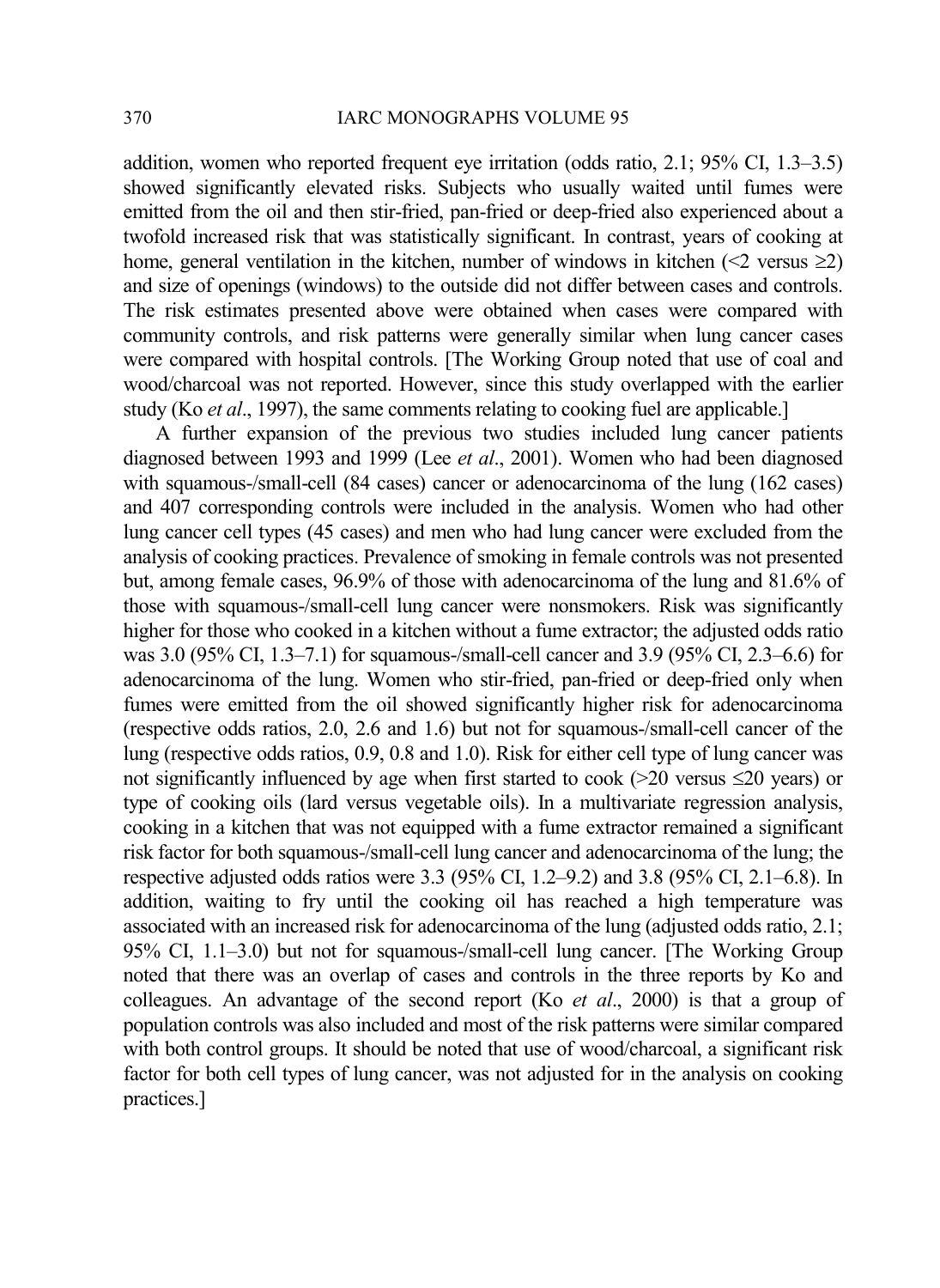### *(c) Singapore*

Seow *et al*. (2000) conducted a hospital-based case–control study in Singapore during the late 1990s; 303 women who had been diagnosed with a pathologically confirmed primary lung cancer (56% were adenocarcinoma of the lung) and 765 hospital controls were compared. Analyses were conducted separately for smokers (former and current smokers combined; 127 cases, 100 controls) and lifetime nonsmokers (176 cases, 663 controls). All participants were interviewed in person using a standardized questionnaire that asked extensive questions on diet, reproductive history, exposure to secondhand smoke and cooking practices. Specifically, questions included the frequency of stir-frying, types of oil used and usual cooking practice 20–30 years before diagnosis. Subjects were also asked how often the air in their kitchen became filled with oily 'smoke' during frying. For each of these cooking exposures, there were six possible responses ranging from never/less than yearly, less than monthly, to daily and more than once a day. Among smokers, the risk for lung cancer doubled in association with daily stir-frying (adjusted odds ratio, 2.0; 95% CI, 1.0–3.8) after adjusting for a large number of potential confounders. This increase in risk was confined to those who stir-fried meat on a daily basis (adjusted odds ratio, 2.7; 95% CI, 1.3–5.5). Compared with smokers who stirfried meat less frequently than daily, risk was intermediate for those who stir-fried meat less than daily in a fume-filled kitchen (adjusted odds ratio, 1.7; 95% CI, 0.7–3.9) and was highest for those who stir-fried daily and reported a smoke-filled kitchen (adjusted odds ratio, 3.5; 95% CI, 1.8–6.9). Women who stir-fried meat daily and primarily used unsaturated oils had the highest risk (adjusted odds ratio, 4.6; 95% CI, 1.6–13.0), while risk was intermediate for those who stir-fried daily but did not use unsaturated oils exclusively (adjusted odds ratio, 2.2; 95% CI, 1.2–4.2). In contrast, the risk for lung cancer in nonsmokers was unrelated to stir-frying (adjusted odds ratio, 1.0; 95% CI, 0.7– 1.5) or stir-frying meat daily (adjusted odds ratio, 0.9; 95% CI, 0.6–1.4). Risk for lung cancer in nonsmokers was not affected by smokiness of kitchen or types of oil used. [The Working Group noted that this study presented no data on pan-frying or deep-frying. Although fuel use was not considered in this analysis, it is unlikely to be an important confounder because gas/kerosene is usually used (MacLennan *et al*., 1977). However, this was one of the few studies that described the questions that were asked regarding cooking practices and that specifically addressed cooking practices during the period 20–30 years before cancer diagnosis/interview. Reasons for the differences in findings by smoking status are not apparent but the sample size of smokers was modest. The risk estimates presented in the tables were slightly different from the numbers presented in the text; the numbers presented in the tables are those given in this Monograph.]

## **2.3 Meta-analysis**

Feng & Ling (2003) carried out a meta-analysis on case–control studies among nonsmoking women that were published between 1992 and 2002 in the English and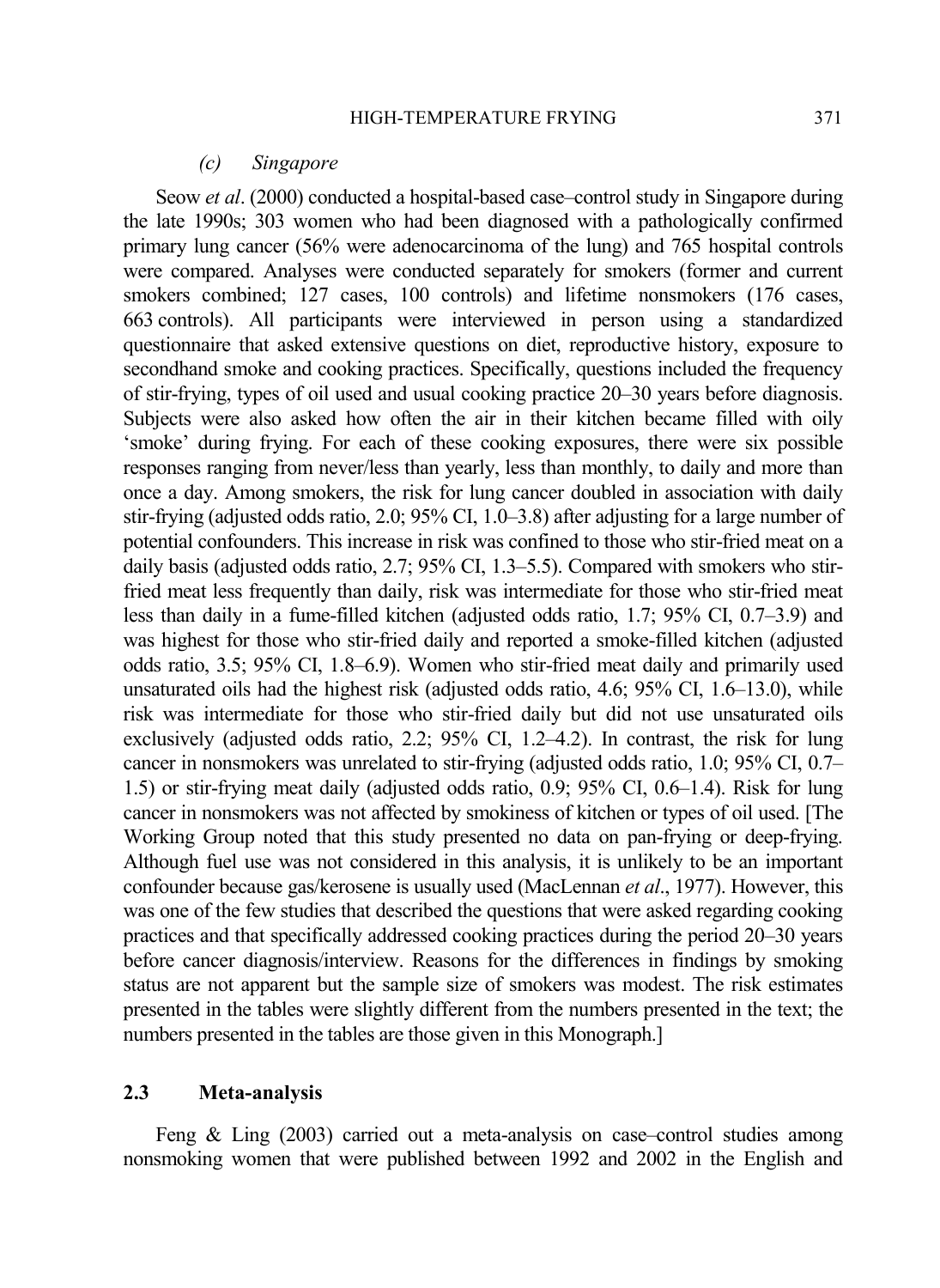Chinese literature and examined the relationship between exposure to cooking oil fumes and lung cancer. Six studies (two in English and four in Chinese) were conducted in mainland China and two (in English) in Taiwan. All studies reported significantly increased odds ratios ranging from 2.10 to 9.20. The combined odds ratio using a fixed effects model was 2.94 (95% CI, 2.43–3.56). [The Working Group noted that the two studies in Taiwan had some overlap in their study subjects. Two reports by the same group of authors in China (Wang *et al*., 1996), one in English and one in Chinese, essentially overlap one another. The exposure metrics were not uniform and the rationale for selecting certain odds ratios out of a range in each paper was not entirely clear.

## **2.4 References**

- Chan-Yeung M, Koo LC, Ho JCM *et al*. (2003). Risk factors associated with lung cancer in Hong Kong. *Lung Cancer*, 40:131–140 doi:10.1016/S0169-5002(03)00036-9. PMID:12711113
- Dai XD, Lin CY, Sun XW *et al*. (1996). The etiology of lung cancer in nonsmoking females in Harbin, China. *Lung Cancer*, 14 Suppl. 1;S85–S91 doi:10.1016/S0169-5002(96)90213-5. PMID:8785670
- Feng SD, Ling HY (2003). Meta analysis of female lung cancer associated with cooking oil fumes. *J Environ Health*, 20:353–354.
- Gao YT, Blot WJ, Zheng W *et al*. (1987). Lung cancer among Chinese women. *Int J Cancer*, 40:604–609 doi:10.1002/ijc.2910400505. PMID:2824385
- Ger LP, Hsu WL, Chen KT, Chen CJ (1993). Risk factors of lung cancer by histological category in Taiwan. *Anticancer Res*, 13 5A;1491–1500. PMID:8239527
- Ko YC, Cheng LS, Lee CH *et al*. (2000). Chinese food cooking and lung cancer in women nonsmokers. *Am J Epidemiol*, 151:140–147. PMID:10645816
- Ko YC, Lee CH, Chen MJ *et al*. (1997). Risk factors for primary lung cancer among non-smoking women in Taiwan. *Int J Epidemiol*, 26:24–31 doi:10.1093/ije/26.1.24. PMID:9126500
- Koo LC, Ho JH (1996). Diet as a confounder of the association between air pollution and female lung cancer: Hong Kong studies on exposures to environmental tobacco smoke, incense, and cooking fumes as examples. *Lung Cancer*, 14 Suppl.;47–61.
- Lan Q, Chen W, Chen H, He XZ (1993). Risk factors for lung cancer in non-smokers in Xuanwei County of China. *Biomed Environ Sci*, 6:112–118. PMID:8397894
- Lee CH, Ko YC, Cheng LS *et al*. (2001). The heterogeneity in risk factors of lung cancer and the difference of histologic distribution between genders in Taiwan. *Cancer Causes Control*, 12:289–300 doi:10.1023/A:1011270521900. PMID:11456224
- Lei YX, Cai WC, Chen YZ, Du YX (1996). Some lifestyle factors in human lung cancer: a casecontrol study of 792 lung cancer cases. *Lung Cancer*, 14 Suppl.;S121–S136 doi:10.1016/S0169-5002(96)90218-4.
- Lin CY, Sun XW, Lin YJ *et al*. (1996). Indoor air pollution and lung adenocarcinoma in nonsmoking women. *Cancer Research on Prevention and Treatment*, 23:47–49.
- Liu Q, Sasco AJ, Riboli E, Hu MX (1993). Indoor air pollution and lung cancer in Guangzhou, People's Republic of China. *Am J Epidemiol*, 137:145–154. PMID:8452118
- Liu ZY, He XZ, Chapman RS (1991). Smoking and other risk factors for lung cancer in Xuanwei, China. *Int J Epidemiol*, 20:26–31 doi:10.1093/ije/20.1.26. PMID:2066232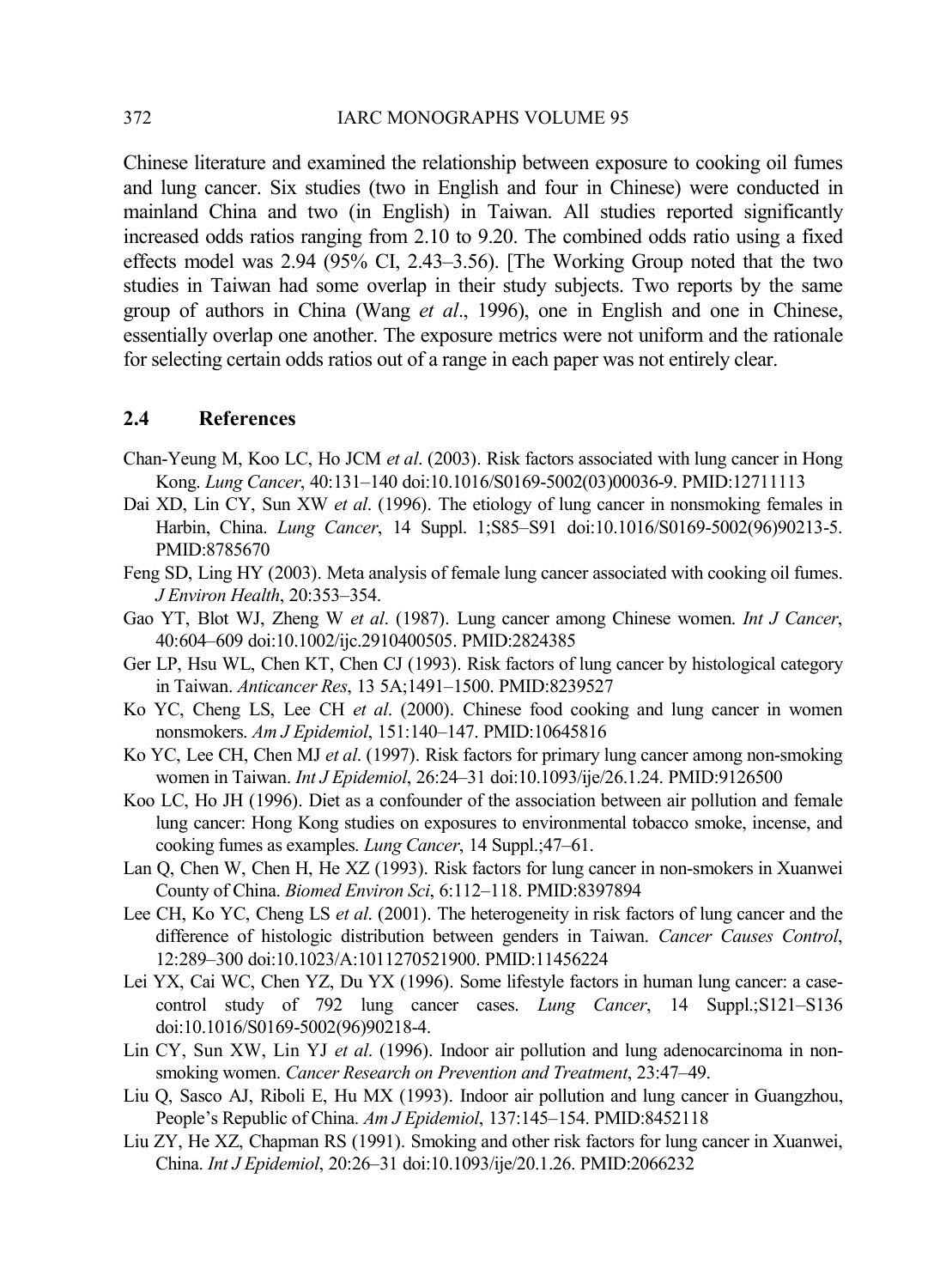- MacLennan R, Da Costa J, Day NE *et al*. (1977). Risk factors for lung cancer in Singapore Chinese, a population with high female incidence rates. *Int J Cancer*, 20:854–860 doi:10.1002/ijc.2910200606. PMID:591126
- Metayer C, Wang Z, Kleinerman RA *et al*. (2002). Cooking oil fumes and risk of lung cancer in women in rural Gansu, China. *Lung Cancer*, 35:111–117 doi:10.1016/S0169-5002(01)00412- 3. PMID:11804682
- Seow A, Poh WT, Teh M *et al*. (2000). Fumes from meat cooking and lung cancer risk in Chinese women. *Cancer Epidemiol Biomarkers Prev*, 9:1215–1221. PMID:11097230
- Shen XB, Wang GX, Huang YZ *et al*. (1996). Analysis and estimates of attributable risk factors for lung cancer in Nanjing, China. *Lung Cancer*, 14 Suppl.;S107–S112 doi:10.1016/S0169- 5002(96)90216-0.
- Shi H, He Q, Dai X, Zhou B (2005). Study on risk factors of lung cancer in non-smoking women. *Chinese J Lung Cancer*, 8:279–282.
- Wang TJ, Zhou BS, Shi JP (1996). Lung cancer in nonsmoking Chinese women: A case–control study. *Lung Cancer*, 14 Suppl.;S93–S98 doi:10.1016/S0169-5002(96)90214-7.
- Wu-Williams AH, Dai XD, Blot W *et al*. (1990). Lung cancer among women in north-east China. *Br J Cancer*, 62:982–987. PMID:2257230
- Xu ZY, Blot WJ, Xiao HP *et al*. (1989). Smoking, air pollution, and the high rates of lung cancer in Shenyang, China. *J Natl Cancer Inst*, 81:1800–1806 doi:10.1093/jnci/81.23.1800. PMID:2555531
- Yu ITS, Chiu Y-L, Au JSK *et al*. (2006). Dose-response relationship between cooking fumes exposures and lung cancer among Chinese nonsmoking women. *Cancer Res*, 66:4961–4967 doi:10.1158/0008-5472.CAN-05-2932. PMID:16651454
- Zhong L, Goldberg MS, Gao YT, Jin F (1999). A case-control study of lung cancer and environmental tobacco smoke among nonsmoking women living in Shanghai, China. *Cancer Causes Control*, 10:607–616 doi:10.1023/A:1008962025001. PMID:10616829
- Zhou BS, Wang TJ, Guan P, Wu JM (2000). Indoor air pollution and pulmonary adenocarcinoma among females: a case-control study in Shenyang, China. *Oncol Rep*, 7:1253–1259. PMID:11032925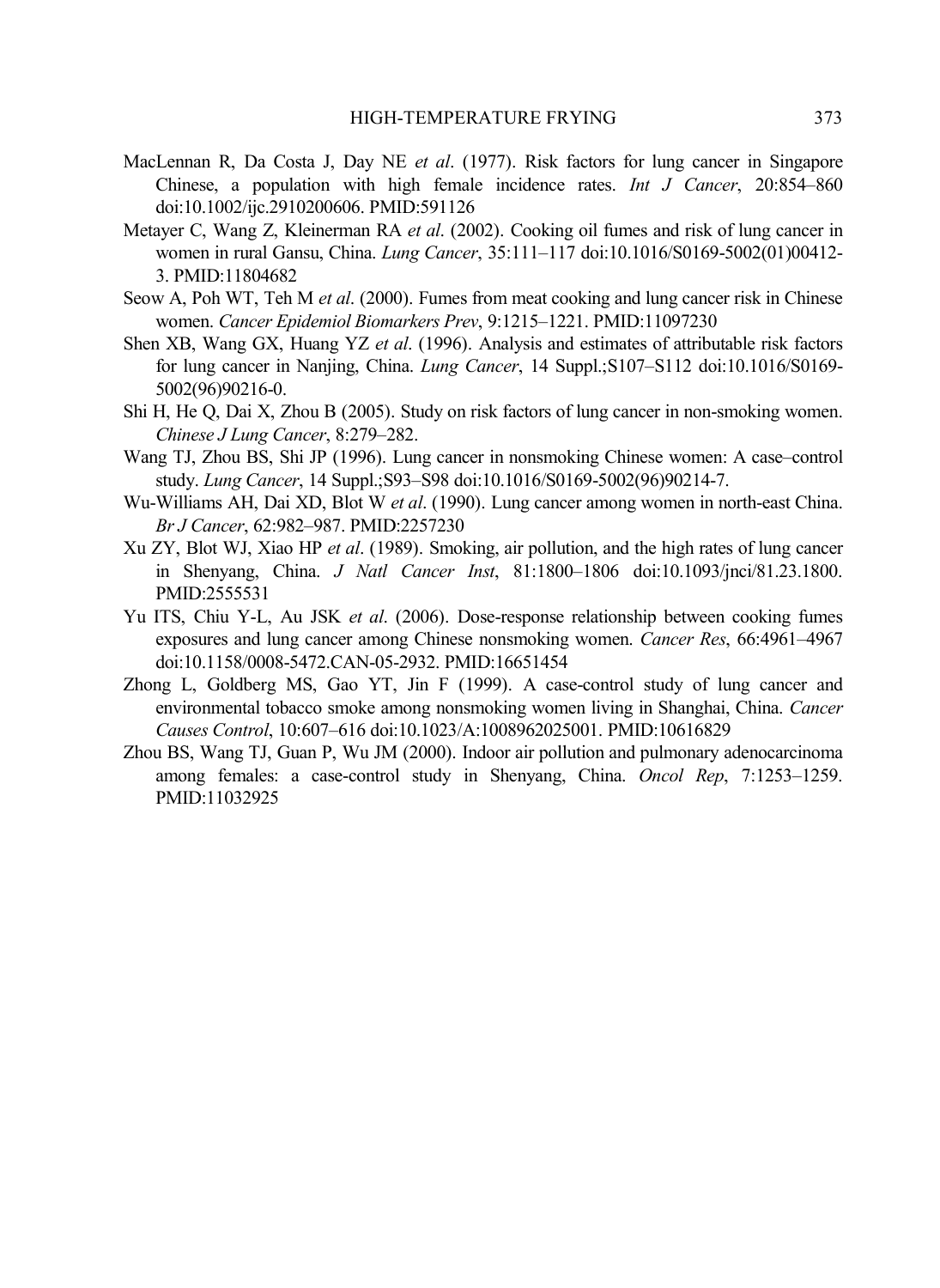# **3. Studies of Cancer in Experimental Animals**

## **3.1 Cooking oil fumes**

## *Whole-body and inhalation exposure*

*(a) Mouse* 

Four groups of 30–32 male and 30–32 female Balb/c mice (weighing 15±3 g) [age unspecified] were exposed to air heated at 22–30 $\degree$ C (control) or ~9, 21 and 39 mg/m<sup>3</sup> cooking oil fumes for 30 min per day for 2 months, then every other day for a period of 6 months (150 times overall) after which time they were killed. Oil fumes were generated by heating an unspecified volume of unrefined rapeseed oil at a temperature of 270±5°C in a steel container with an electric heating element. Fumes were directed into a cylindrical  $1-m^3$  exposure chamber. The incidence of lung tumours in both sexes combined was 0.0 (0/61), 15.09 (8/53; *p*<0.05), 20.00 (10/50; *p*<0.05) and 22.00%  $(11/50; p<0.05)$  for the control, low-, mid- and high-dose groups, respectively. The incidence in females was 0.00 (0/31), 12.00 (3/25; *p*<0.05), 25.00 (5/20; *p*<0.05) and 25.92% (7/27; *p*<0.05), respectively, and that in males was 0.00 (0.30), 17.86 (5/28; *p*<0.05), 16.67 (5/30; *p*<0.05) and 17.39% (4/23; *p*<0.05), respectively. The lung tumours were mainly adenocarcinomas (Zhang *et al*., 2003; Chen *et al*., 2005).

*(b) Rat* 

Four groups of 30–35 male and 30–35 female Sprague-Dawley rats (weighing  $\sim$ 127 g) [age unspecified] were exposed to air or  $\sim$ 7, 15 and 35 mg/m<sup>3</sup> cooking oil fumes for 30 min every other day for 12.5 months after which they were killed. Oil fumes were generated by heating 250 mL unrefined rapeseed oil to a temperature of 260°C in steel container with an electric heating element. Fumes were directed into a cylindrical 2.2-m<sup>3</sup> exposure chamber. The incidence of lung carcinoma in both sexes combined was 0.0 (0/70), 6.56 (4/61), 8.96 (6/67) [*p*<0.05] and 12.70% (8/63) [*p*<0.005] for the control, low-, mid- and high-dose groups, respectively. The incidence in females was 0.0 (0/35), 6.45 (2/31), 11.76 (4/34) and 19.35% (6/31) [*p*<0.01], respectively, and that in males was 0.0 (0/35), 6.67 (2/30), 6.06 (2/33) and 6.25% (2/32), respectively (Long *et al*., 2005).

## **3.2 References**

Chen F, Zhang ZH, Long LL (2005). [Experimental study of potential carcinogenesis of cooking oil fumes.] *J Environ Occup Med*, 22:287–290.

Long LL, Chen F, He XP, Li FH (2005). Experimental study on lung cancer induced by cooking oil fumes in SD rats. *J Environ Health*, 22:114–116.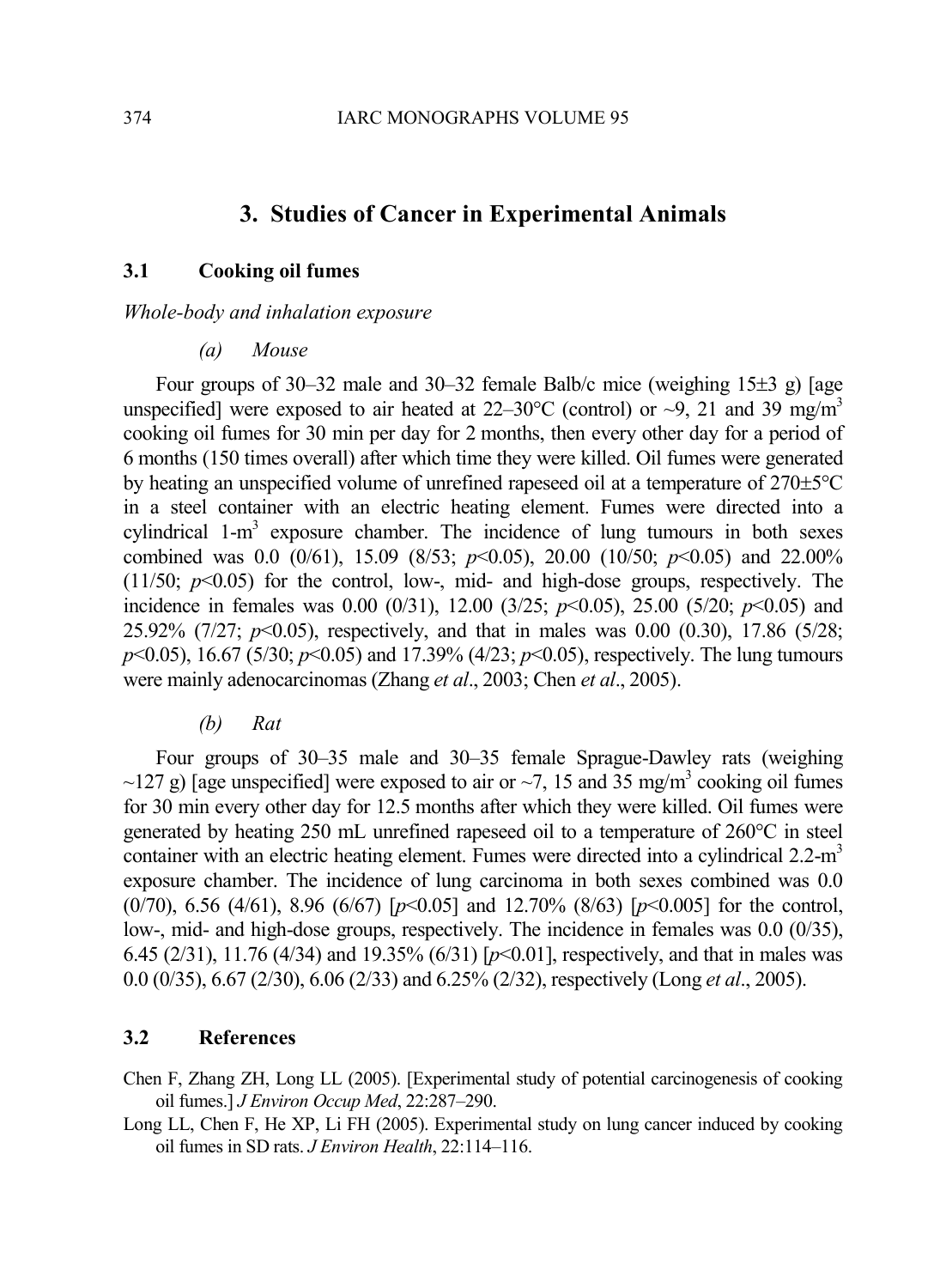Zhang ZH, Chen F, Tan Y *et al.* (2003). [Pulmonary carcinoma pathological change caused by COF in Balb/c mouse.] *Chinese J Public Health*, 19:1455–1457.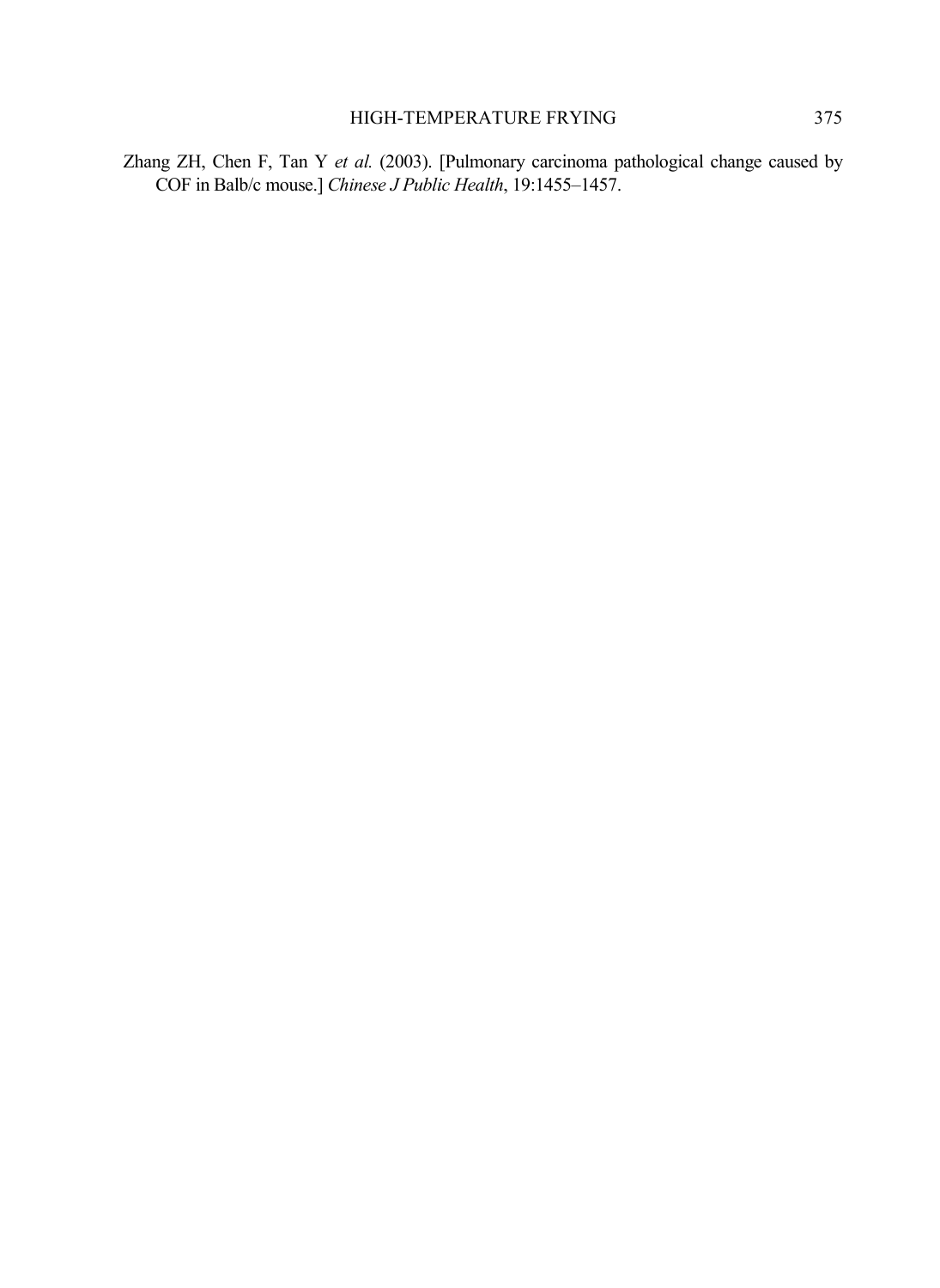# **4. Mechanistic and Other Relevant Data**

## **4.1 Toxicokinetics**

See the monograph on Household use of solid fuels.

## **4.2 Mechanisms of carcinogenesis**

## 4.2.1 *Polycyclic aromatic hydrocarbons (PAHs)*

See the monograph on Household use of solid fuels.

Siegmann and Sattler (1996) detected a variety of genotoxic PAHs (e.g. benzo[*a*]anthracene, chrysene, benzo[*a*]pyrene) in vegetable oils (rapeseed, corn and peanut) heated to above 260ºC (1.1–22.8 µg/m<sup>3</sup> PAHs). Wu *et al*. (1998) detected a variety of mutagenic PAHs (e.g. benzo[*a*]pyrene) and nitro-PAHs (e.g. 1,3-dinitropyrene) in fumes of lard, soya bean oil and peanut oil heated to above 250ºC; the emission of PAHs and nitro-PAHs were reduced upon addition of the antioxidant catechin.

## 4.2.2 *Particles*

See the monograph on Household use of solid fuels.

## 4.2.3 *Genetic and related effects*

## *(a) Humans*

Cherng *et al*. (2002) used the reverse-transcription polymerase chain reaction to investigate expression of human 8-oxoguanine DNA glycosylase 1 (HOGG1), a repair enzyme that removes 8-hydroxydeoxyguanine (8-OHdG) from damaged DNA, in the peripheral blood lymphocytes of 94 professional cooks and 43 home cooks exposed to cooking oil emissions. The results showed that HOGG1 expression in cooking oil emissions-exposed cooks was significantly higher than that in 111 control subjects. Odds ratios, adjusted for age, sex and smoking and drinking status, for home cooks versus controls and professional cooks versus controls were 3.94 (95% CI, 0.95–16.62) and 10.12 (95% CI, 2.83–36.15), respectively. Furthermore, significant induction of HOGG1 expression was confirmed *in vitro* in human lung adenocarcinoma CL-3 cells after exposure to cooking oil emissions extracts.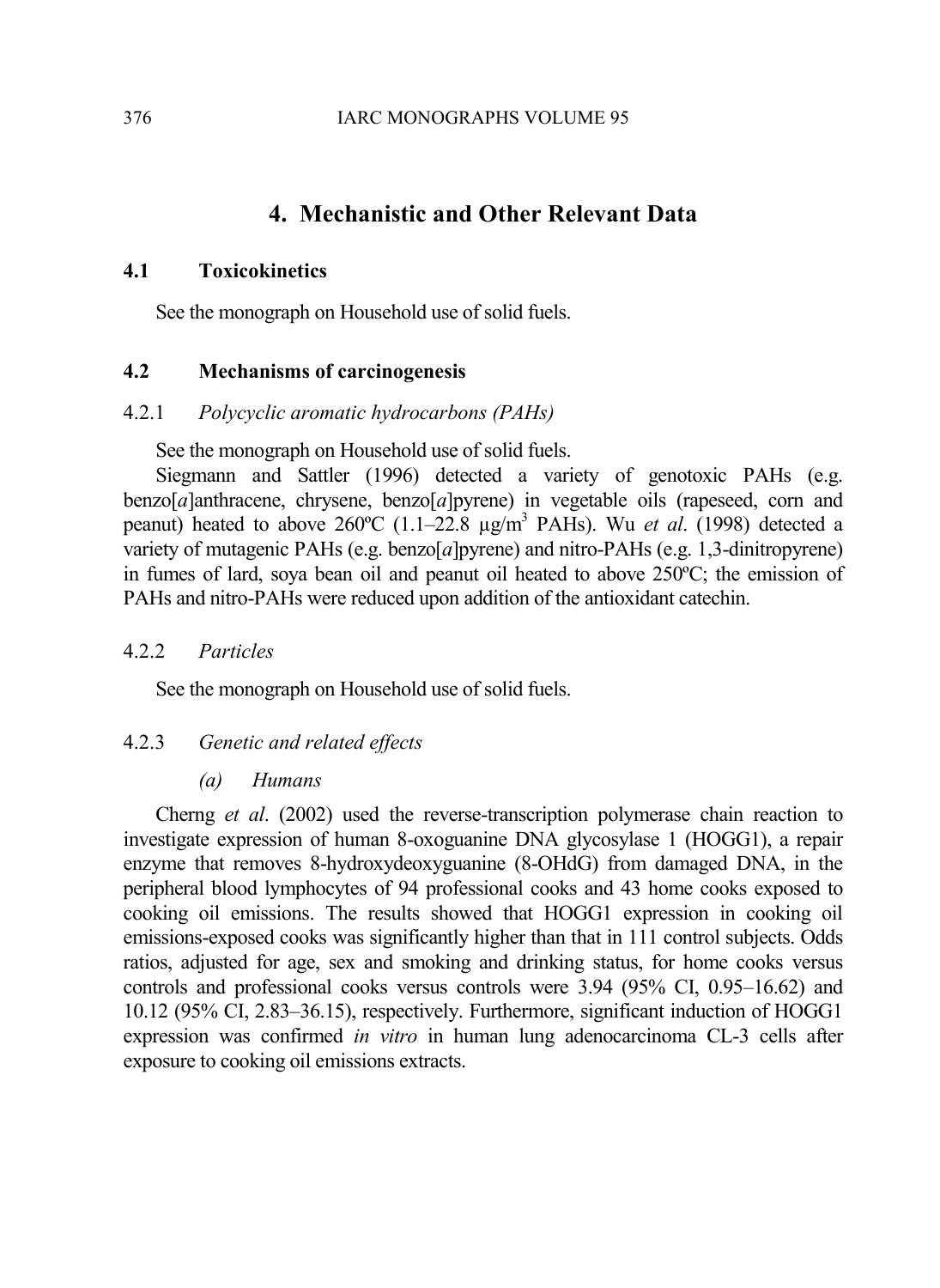## *(b) Experimental systems*

## (i) *Experimental animals*

Glaser *et al*. (1989) reported that flow cytometric analyses of lung cells from Wistar rats exposed to emissions  $(20 \text{ mg/m}^3)$  from fish frying in fat for 28 days showed alterations in the structure and content of nuclear DNA. In comparison with the control group, samples from exposed animals showed a significant shift and broadening of the  $G_1$ peak, which may be caused by loss of chromosomal fragments or by chromosomal aberration during cell division.

Several studies have documented clastogenic effects, genotoxic effects and oxidative stress in experimental animals exposed to cooking oil fumes.

Intraperitoneal injection of male Kunming mice with condensates of emissions from rapeseed oil heated to 270ºC (doses of 800, 1600, 2400 or 3200 mg/kg body weight [bw]) induced a significant dose-dependent increase in the frequency of micronucleated polychromatic erythrocytes in the bone marrow. The addition of the antioxidant butylated hydroxyanisole to the oil reduced the magnitude of the effect (Chen *et al*., 1988; Qu *et al*., 1992). Two studies have shown induction of bone-marrow cell micronuclei in mice exposed to cooking oil fumes. Chen *et al*. (1992) reported a time- and dose-dependent increase in bone-marrow micronuclei in male Swiss mice exposed by inhalation to rapeseed oil fumes for 3 h per day, 6 days per week for 4 weeks. Liu *et al*. (1987) showed an increase in the frequency of bone-marrow cell micronuclei in mice exposed by inhalation for 5 days to  $1/16$  of the LD<sub>50</sub> of cooking oil fumes from soya bean oil heated at 250–270ºC. A subsequent study by Li *et al*. (1998) showed that intratracheal instillation of refined vegetable oil (heated to 270–280ºC)-fume condensate into Sprague-Dawley rats (doses of 225, 450 or 900 mg/kg bw) elicited a significant increase in bone-marrow cell micronuclei.

Chen *et al*. (1996) revealed significant induction of chromosomal aberrations in diploid male germ cells (diakenesis/meiosis I) of ICR mice exposed to rapeseed oil emissions condensate (270–280ºC) by daily intraperitoneal injections of 100, 400 or 1600 mg/kg bw for 5 days.

Zhang *et al*. (2001) observed significant increases in DNA damage in peripheral blood lymphocytes (comet assay) of Balb/c mice following inhalation exposure for 8 months to 9.1–39 mg/m<sup>3</sup> fumes of heated rapeseed oil.

Kawai *et al*. (2006) showed that 4-oxo-2-hexenal (4-OHE), a mutagenic substance formed by the peroxidation of  $\omega$ -3 polyunsaturated fats such as linolenic acid, was present in a condensate of smoke released during fish frying. In an earlier study, Kasai *et al*. (2005) noted that oral administration of 4-OHE to mice induced an increase in the levels of DNA adducts (4-OHE-deoxycytosine, 4-OHE-deoxyguanosine, and 4-OHE-5-methyldeoxycytosine) in the gastrointestinal tract (i.e. oesophagus, stomach and intestine). They also showed that 4-OHE, which was detected in the volatile emissions of heated perilla oil (from *Perilla frutescens,* a member of the mint family) and broiled fish, seems to be produced by the oxidation of ω-3 fats (e.g. linolenic acid). Xi *et al*. (2003) showed that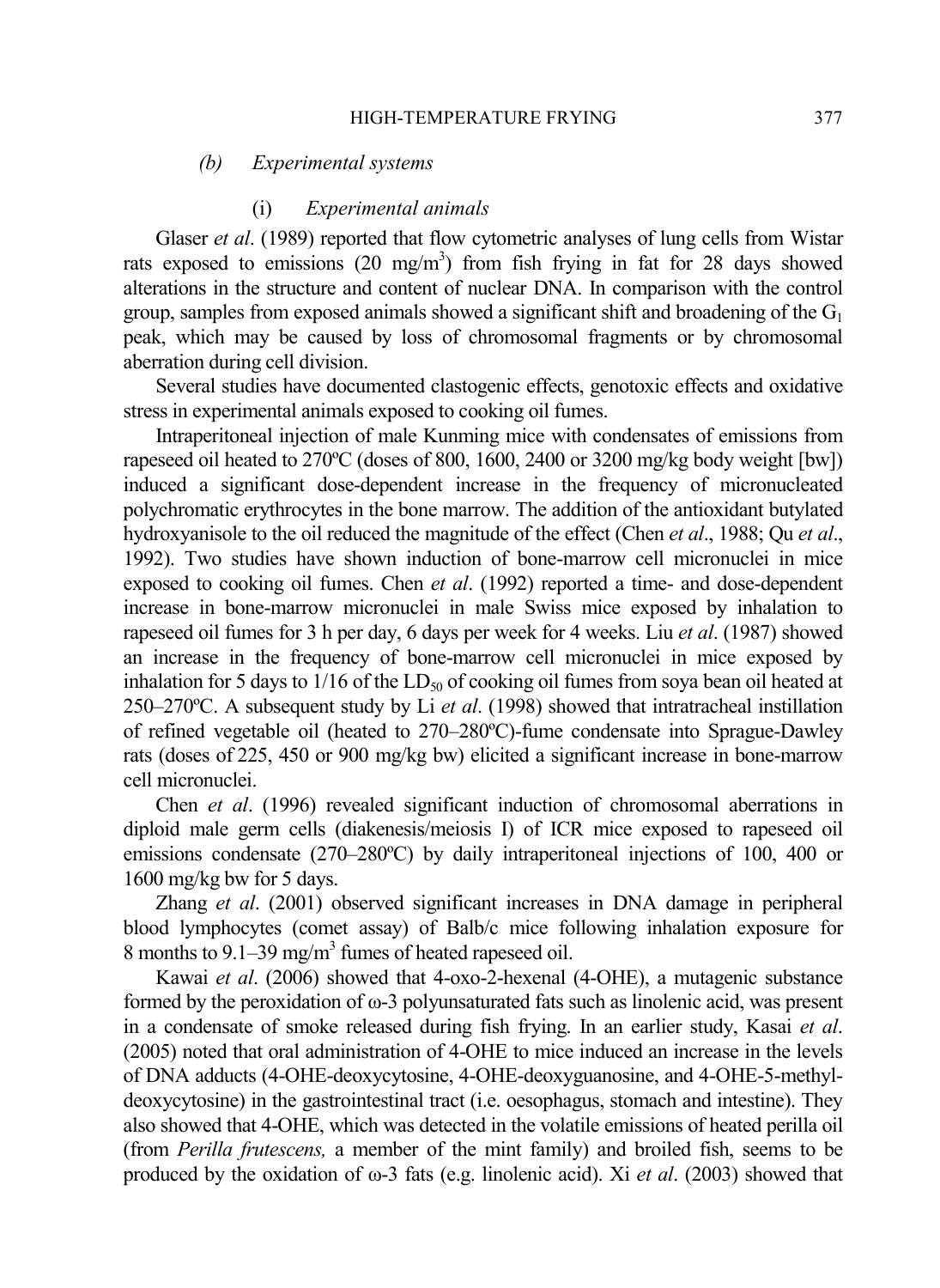intratracheal instillation of heated cooking oil emissions condensate into Wistar rats induced a dose- and time-dependant increase in the frequency 8-OHdG–DNA adducts in lung tissue. Li *et al*. (1998) also noted a decrease in superoxide dismutase activity and an increase in malondialdehyde (an indicator of oxidative stress) in lung tissue. Similarly, significantly decreased superoxide dismutase activity and increased malondialdehyde content in lung tissue was reported in Sprague-Dawley rats exposed by inhalation to 43 mg/m<sup>3</sup> fumes from cooking oil heated to 270–280ºC for 20–60 days (Rang *et al.*, 2000).

Rang *et al.* (2000) showed in the study above that lung tissue samples showed high P53 protein content. Using immunohistochemical methods, Liu *et al*. (2005) also observed overproduction of P53 and a decrease in P16 protein in lung tissues of Sprague-Dawley rats exposed by inhalation to  $43.9 \text{ mg/m}^3$  fumes from cooking siritch oil [i.e. Chinese *Hu-Ma* oil or linseed oil] (heated to 200–220ºC) for 20–60 days. Long *et al*. (2005) showed that Sprague Dawley rats exposed by inhalation to fumes from rapeseed oil heated to  $260^{\circ}C$  (6.9–35 mg/m<sup>3</sup> for 30 min every other day for 12.5 months) developed pulmonary carcinoma in addition to enhanced production of P53 and a decrease in fragile histidine triad protein in lung (bronchial epithelia) tissue sections.

A study that used the *Drosophila melanogaster* sex-linked recessive lethal assay showed that exposure to a condensate of a cooking oil fume (110, 320 and 960 mg/L in food) induced heritable mutations (Li *et al*., 1999). Wang *et al*. (1995) revealed that tracheal epithelial cells removed from Wistar rats exposed to rapeseed oil condensate by three intratracheal instillations of 0.1 or 1.5 mg/kg bw displayed a high frequency of cell transformation *in vitro*. Finally, Zhang *et al*. (1999) showed that exposure of female Kunming mice to cooking oil emissions condensates from rapeseed oil, soya bean oil and salad oil by subcutaneous injection (1.1–2.3 g/kg) caused an inhibition of the delayed hypersensitivity response and of the activity of natural killer cells in comparison with controls.

## (ii) *In-vitro exposure of human cells*

Several studies investigated the effect of cooking oil emissions condensates on cultured human lymphocytes. Jin and Cu (1997) noted significant induction of unscheduled DNA synthesis in cultured human lymphocytes exposed to cooking oil emissions condensate (200ºC) from rapeseed oil and soya bean oil. Similarly, Shen *et al*. (1998) reported that fume condensates from heated rapeseed oil collected in Nanjing, China, induced unscheduled DNA synthesis in human peripheral blood lymphocytes with and without metabolic activation. Hou *et al*. (2005) reported that cooking oil emissions condensate significantly increased chromosomal aberrations but not micronucleus frequency in human peripheral blood lymphocytes.

 $32P$ -Postlabelling was used to show dose-dependent induction of DNA adducts in human lung adenocarcinoma CL-3 cells exposed to extracts of cooking oil fumes from fish fried in soya bean oil. Subsequent liquid chromatography/mass spectrometry confirmed that the DNA adduct in CL-3 cells induced by exposure to cooking oil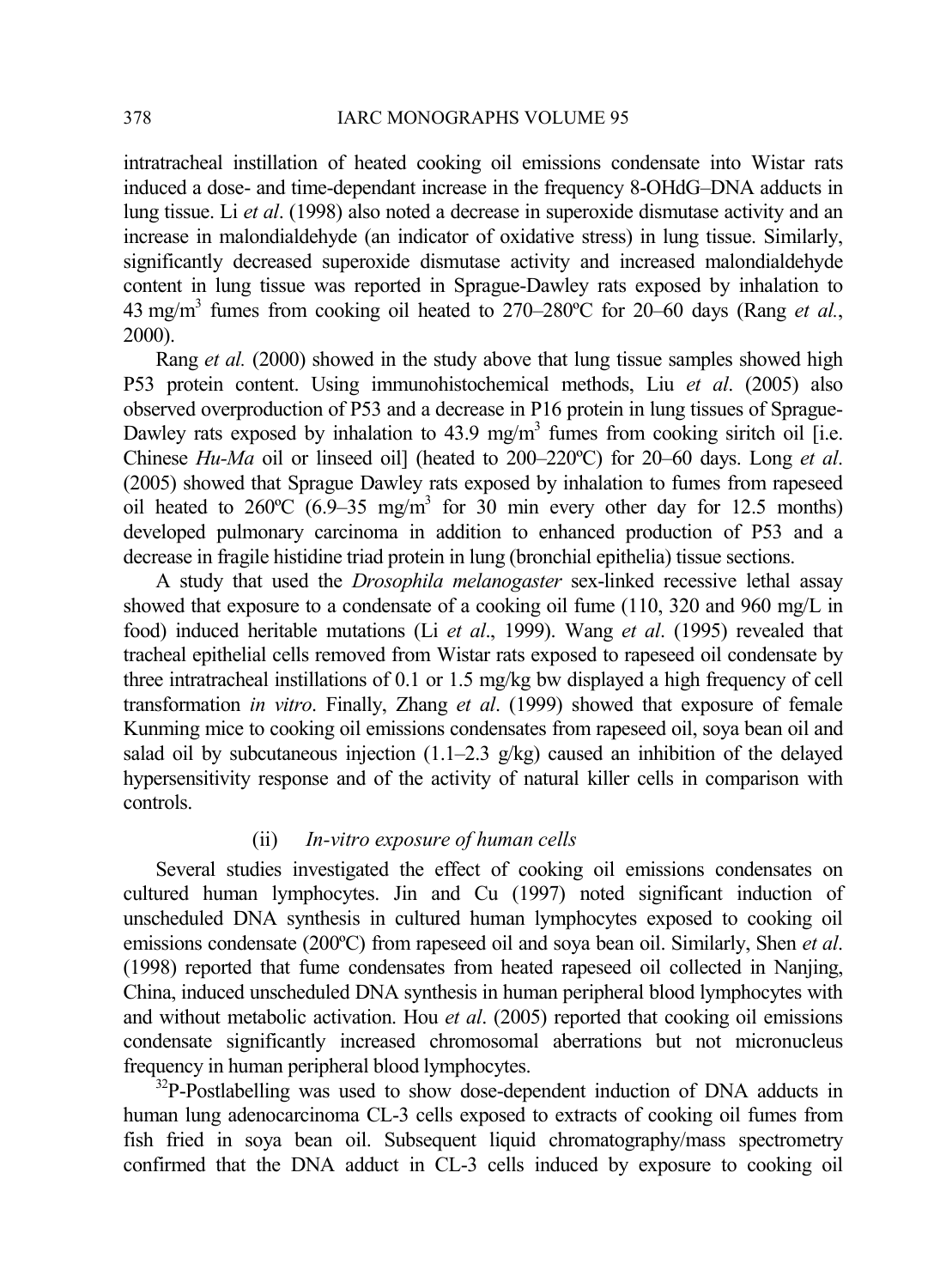emissions extract was benzo-[*a*]pyrene-7,8-diol-9,10-epoxide- $N^2$ -deoxyguanosine (Yang *et al*., 2000). In addition, the comet assay showed induction of DNA damage (DNA strand breaks) in human lung adenocarcinoma CL-3 cells following exposures to 100 µg/mL cooking oil emissions condensate from fried fish (Lin *et al*., 2002). Dosedependent induction of DNA damage, measured using the comet assay, was also observed in human lung carcinoma A549 cells treated with extracts of fumes from heated peanut oil (Wu & Yen, 2004), sunflower oil, soya bean oil and lard (Dung *et al*., 2006).

Dung *et al*. (2006) determined in the study above that *trans*-*trans*-2,4-decanedial (*t*,*t*-2,4-DDE), which is a by-product of lipid peroxidation and is one of the most abundant and potent mutagens identified in cooking oil fumes to date (Wu *et al*. 2001), was present in all three condensate samples, and induced a significant increase in the level of 8-OHdG adducts. It is also thought to induce intracellular formation of reactive oxygen species and has been shown to induce a dose-dependent increase in 8-OHdG in CL-3 cells (Cherng *et al*., 2002). Chang *et al*. (2005) also studied oxidative stress in human bronchial epithelial BEAS-2B cells, and confirmed that *t,t*-2,4-DDE induced a concentration-dependent increase in the production of reactive oxygen species and a decrease in the reduced glutathione/oxidized glutathione ratio (glutathione status). The data also suggest that *t,t*-2,4-DDE leads to cell proliferation, significant increases in unscheduled DNA synthesis (measured by bromodeoxyuridine incorporation), as well as induction of tumour necrosis factor-*α* and interleukin*-*1β gene expression and release of the corresponding cytokines in cultured BEAS-2B cells. Co-treatment of BEAS-2B cells with the antioxidant *N*acetylcysteine prevented *t,t*-2,4-DDE-induced release of cytokines and concomitant cell proliferation.

## (iii) *Other in-vitro systems*

Several studies have shown that exposure of Chinese hamster V79 cells to rapeseed oil cooking fumes induced a marked increase in the frequency of sister chromatid exchange (Zhu *et al*., 1990; Chen *et al*., 1992) and, moreover, the magnitude of the genotoxic effect was inversely related to the degree of hydrogenation of the cooking oil (Zhu *et al*., 1990). Qu *et al*. (1992) noted that exposure of V79 cells to an extract of cooking fumes from heated unrefined rapeseed oil and heated refined rapeseed oil induced a significant increase in sister chromatid exchange frequency; however, fume condensate from unrefined rapeseed oil supplemented with the antioxidant butylated hydroxyanisole (0.02%) failed to induce a concentration-dependent significant increase in sister chromatid exchange frequency. Additional analyses of fumes from hydrogenated rapeseed oil samples also failed to induce a significant increase in sister chromatid exchange frequency. Wu *et al*. (1999) noted a concentration-related increase in sister chromatid exchange frequency, both with and without exogenous metabolic activation, in Chinese hamster ovary  $(CHO-K<sub>1</sub>)$  cells exposed to condensates of fumes from lard or soya bean oil. The same condensates have also been shown to induce DNA damage (SOS Chromotest) in *Escherichia coli* PQ37.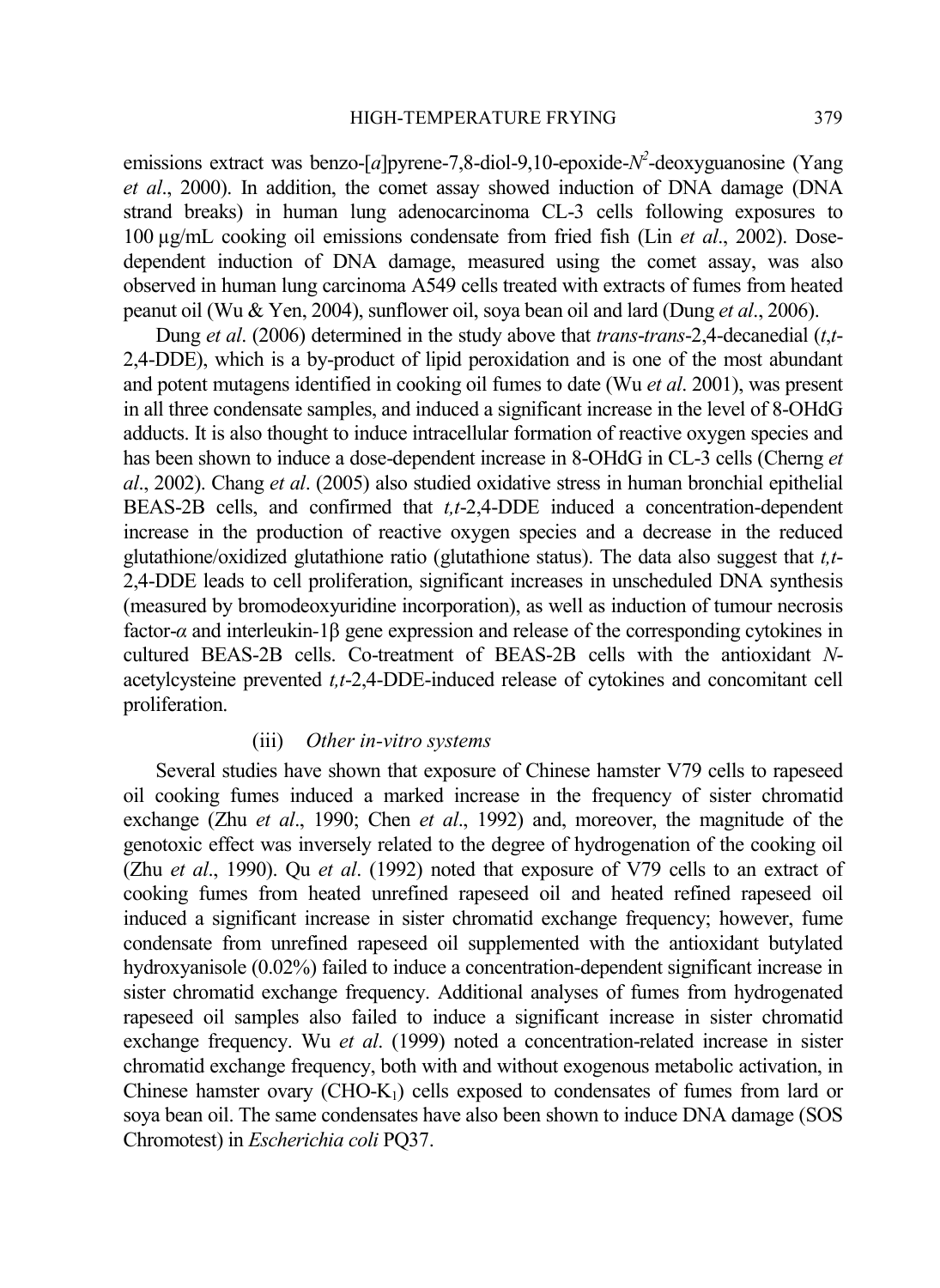### 380 IARC MONOGRAPHS VOLUME 95

Pu *et al*. (2002) noted a time-dependent increase in DNA cross-links and single-strand breaks in rat type II lung cells exposed to cooking oil emissions condensates. A reduction in cytotoxicity, DNA cross-links and strand breaks following pretreatment with the antioxidant *N*-acetylcysteine suggested that cooking oil fumes induced oxidative stress in exposed cells. Similarly, Zhang *et al*. (2002) noted a concentration-related increase in DNA damage, as measured by the comet assay, in rat type II pneumocytes exposed to a condensate of cooking fumes (obtained from a kitchen ventilator) at concentrations up to 10 µg/mL. Yin *et al*. (1998) also noted a significant increase when these cells were exposed to cooking oil emissions condensate from vegetable oil heated to 270±5ºC.

Finally, three studies demonstrated that cooking oil fumes induced DNA damage in calf thymus DNA. Wu *et al*. (1992) demonstrated that exposure to rapeseed oil (heated to 280ºC)-fume condensate can induce adducts in naked calf thymus DNA without metabolic activation, and Yin *et al*. (1997) demonstrated that exposure to rapeseed and soya bean oil (heated to 270ºC)-fume condensates can induce cross-links in calf thymus DNA. Xi *et al*. (2003) demonstrated that exposure to cooking oil emissions condensates can induce 8-OHdG formation in calf thymus DNA.

Cooking oil emissions emissions were also investigated in several cell transformation assays. A dose-dependent increase in the frequency of morphological transformation was observed in BALB/c3T3 cells exposed to condensates of cooking fumes (Shen *et al*., 1998). Zhao *et al*. (2000) observed dose-dependent malignant transformation in KMB-17 diploid human embryo lung cells exposed to a condensate of cooking oil fumes. The transformed cells showed a variety of distinct features, including loss of density inhibition, loss of contact inhibition, growth at low serum concentration, agglutination at low concentrations of concanavalin A, aneuploidy and deviation from diploid status and loss of anchorage dependence (Zhao *et al*. 2002).

## (iv) Salmonella *reverse mutation assay*

Studies have related mutagenic activity in *Salmonella* to a host of indoor activities, including cooking (e.g. Sexton *et al*., 1986; Teschke *et al*., 1989). A wide range of sourcespecific studies has confirmed the mutagenic activity in *Salmonella* of emissions from heated cooking oil (e.g. Qu *et al*., 1992; Nardini *et al*., 1994; Shields *et al*., 1995; Chiang *et al*., 1997, 1998; Wu *et al*., 2001) and highlighted that these sources are significant contributors to the mutagenic activity of indoor air. Moreover, several studies have noted a positive empirical relationship between the mutagenic activity of indoor air (in revertents/m<sup>3</sup>) in *Salmonella* and the concentration of airborne PM (Mumford *et al.*, 1987; Chiang *et al*., 1999). This relationship is not unexpected because combustion emissions are composed of PM, and several researchers (e.g. Maertens *et al*., 2004, 2008) have commented on the tendency for mutagens in combustion emissions, such as PAHs, to adsorb to particulate material and solid surfaces (e.g. upholstery, carpets). Chiang *et al*. (1999) noted particle concentration levels as high as  $28 \text{ mg/m}^3$  in dwellings that were filled with cooking oil fumes.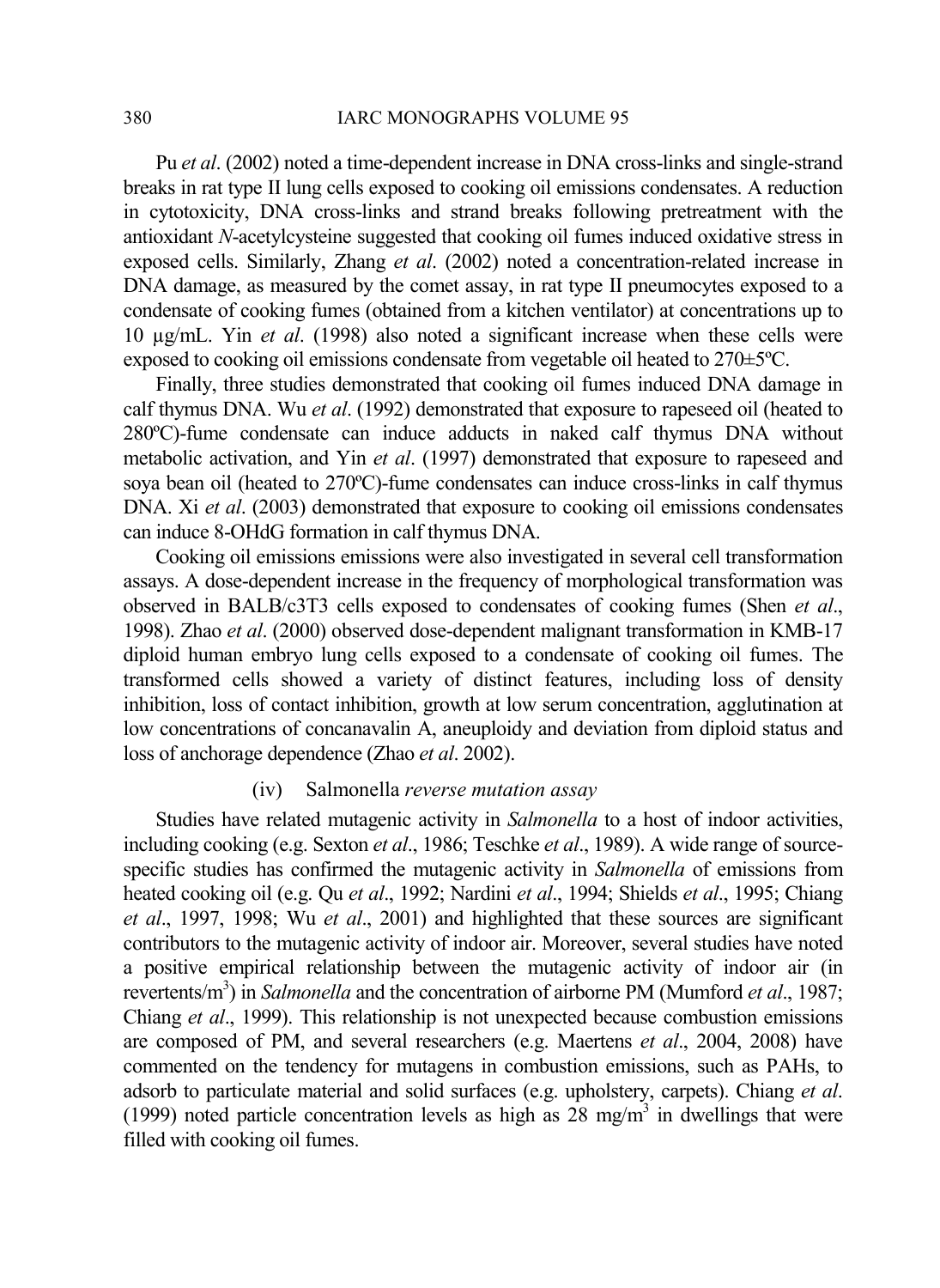Table 4.1 provides a summary of studies that have used the *Salmonella* assay to investigate the mutagenic activity (in revertants/ $m<sup>3</sup>$ ) of indoor air particulates from hightemperature frying. The data indicate that organic extracts of indoor air particulate material collected from areas without any obvious source of contamination have mutagenic potency values in *Salmonella* in the 1 and 10 TA98 revertants/m<sup>3</sup> range. Table 4.2 provides a summary of studies that investigated the mutagenic potency (in revertants/mg) in *Salmonella* of source-specific particulate emissions from hightemperature frying.

The mutagenic potency values reached several hundreds of TA98 revertants/m<sup>3</sup> and several thousands of TA98 revertants/mg of particle with or without exogenous metabolic activation (Sexton *et al*., 1986; Löfroth *et al*., 1991; Wu *et al*., 2001). It is interesting to note that two studies (Qu *et al*., 1992; Xu *et al*., 1995) described a relationship between the mutagenicity of cooking oil emissions condensates and heating temperature. Qu *et al*. (1992) noted that condensates of fumes from unrefined rapeseed oil did not elicit a significant response unless the oil was heated to 270ºC (TA98 with metabolic activation). Similarly, Xu *et al*. (1995) only detected a significant mutagenic response (TA98 with metabolic activation) when the rapeseed oil was heated to 230°C or 280°C.

Several studies have used bioassay-directed fractionation methods to identify mutagenic agents in condensates of cooking oil fumes. Wu *et al*. (2001) determined that the mutagenic activity in *Salmonella* TA98 of methanolic extracts from heated peanut oil fumes without metabolic activation is contained within a neutral fraction. Detailed chemical analyses of the neutral fraction resulted in the identification of four direct-acting alkenals: *t*,*t*-2,4-DDE, *trans*-*trans*-2,4-nonadienal, *trans*-2-decenal and *trans*-2-undecenal. The most potent agent, *t*,*t*-2,4-DDE, elicited 385 revertants/µg in TA100 and 18 revertants/µg in TA98 (without metabolic activation). Qu *et al*. (1992) hypothesized that the mutagenic agents in condensates of heated rapeseed oil are the oxidized products of unsaturated fatty acids such as linoleic and linolenic acid, and noted contrasting levels of mutagenic activity between unsaturated oil samples and highly hydrogenated samples. Unsaturated rapeseed oil samples with 10 and 12% linolenic and linoleic acid, respectively, elicited significant positive responses, whereas highly hydrogenated samples without either acid failed to elicit a positive response. Moreover, complete elimination of mutagen formation by the addition of 0.1% butylated hydroxyanisole supported this hypothesis. In addition, Shields *et al*. (1995) showed that mutagenic activity in TA98 (with metabolic activation) was induced when unsaturated fatty acids such as linoleic acid and linolenic acid were heated to 240ºC. Moreover, the mutagenic activity (TA98 with metabolic activation) of condensates from heated Chinese rapeseed oil (275–280ºC), heated peanut oil (260–265°C) and heated soya bean oil (260–265°C) was positively related to the content of linolenic acid. The presence of several other mutagens in the condensates of heated oils was also confirmed. These included 1,3-butadiene, benzene, acetaldehyde and acrolein.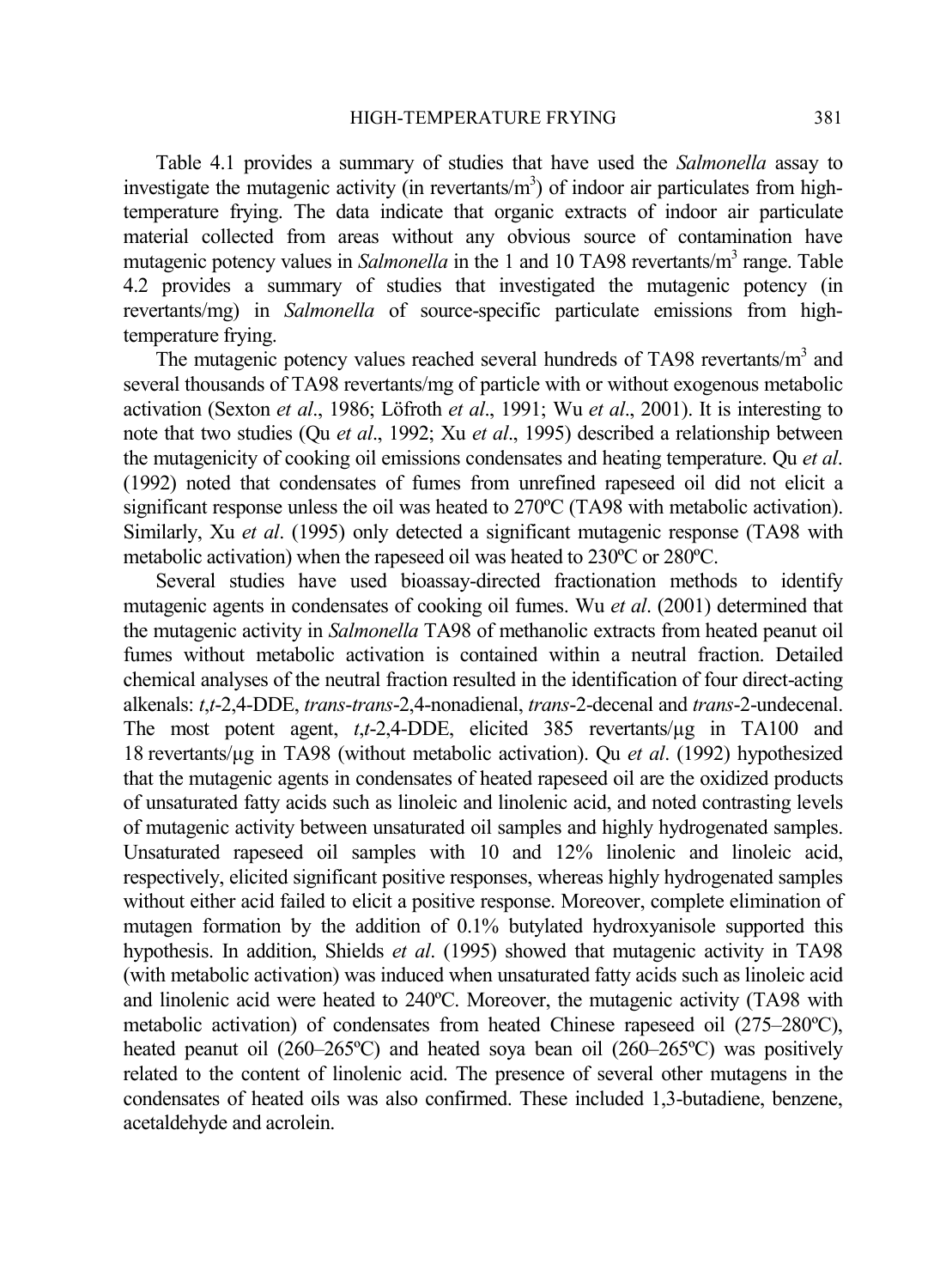| Source                                        | Country    | Particle concentration<br>$(\mu g/m^3)$ | Mutagenic potency in revertants/m <sup>3</sup> |                              | Reference                   |
|-----------------------------------------------|------------|-----------------------------------------|------------------------------------------------|------------------------------|-----------------------------|
|                                               |            |                                         | Without metabolic<br>activation                | With metabolic<br>activation |                             |
| <b>TA98</b>                                   |            |                                         |                                                |                              |                             |
| Olive oil                                     | Italy      | 31600                                   | 329                                            | 108                          | Nardini et al. (1994)       |
| Deep fry <sup>a</sup>                         | Canada     | <b>US</b>                               | 618                                            | ND                           | Teschke et al. (1989)       |
| Wok <sup>a</sup>                              | Canada     | US                                      | 617                                            | ND                           | Teschke et al. (1989)       |
| Frying hamburger <sup>a</sup><br><b>TA100</b> | <b>USA</b> | <b>US</b>                               | $\sim 50$                                      | $\sim$ 220                   | Sexton <i>et al.</i> (1986) |
| Frying hamburger <sup>a</sup>                 | <b>USA</b> | <b>US</b>                               | ~1000                                          | ~1180                        | Sexton <i>et al.</i> (1986) |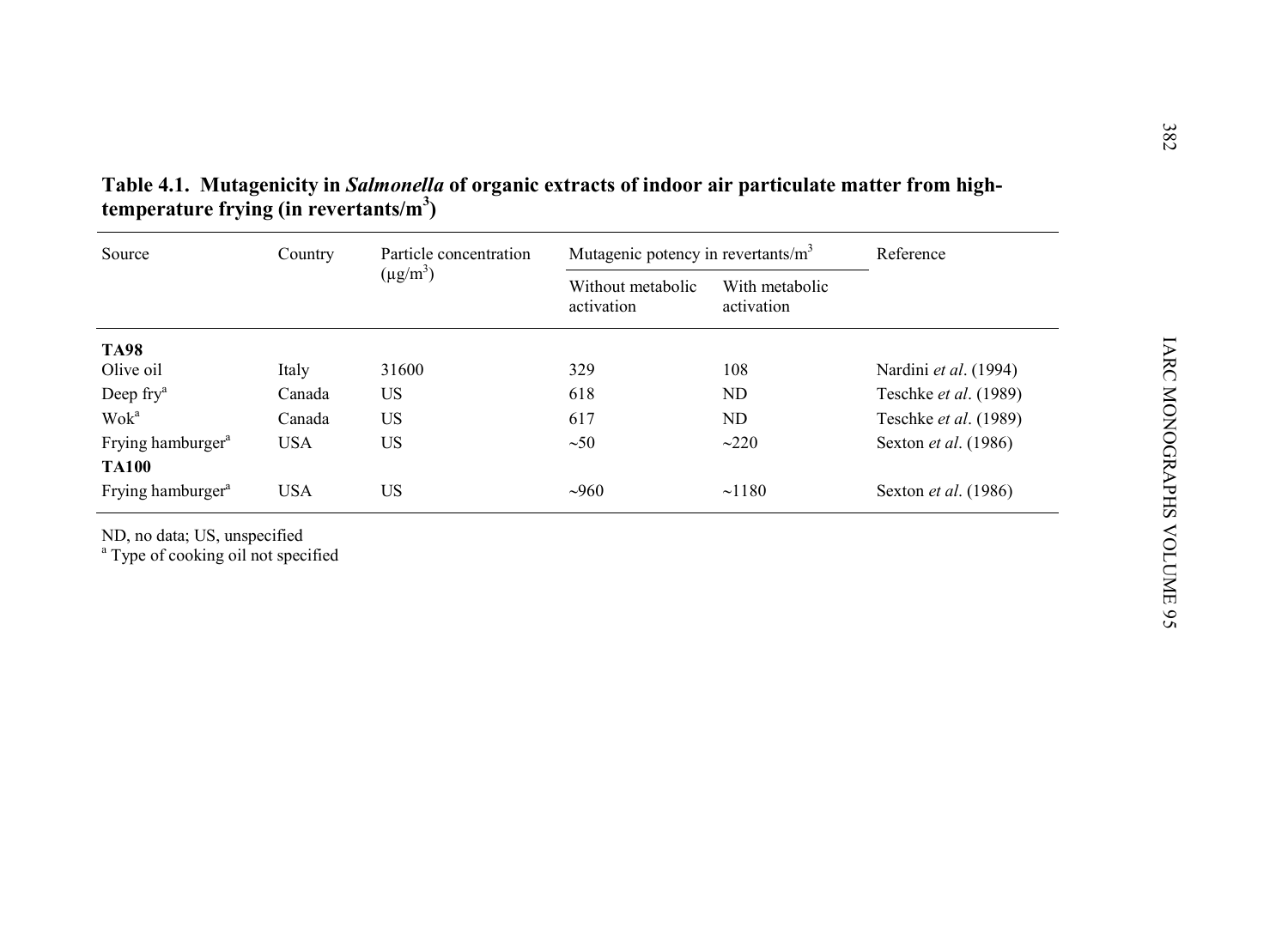| Source                                    | Country | Particle concentration<br>$(\mu g/m^3)$ | Mutagenic potency (revertants/mg) |                              | Reference             |
|-------------------------------------------|---------|-----------------------------------------|-----------------------------------|------------------------------|-----------------------|
|                                           |         |                                         | Without metabolic<br>activation   | With metabolic<br>activation |                       |
| <b>TA98</b>                               |         |                                         |                                   |                              |                       |
| Rapeseed oil 230°C                        | China   | <b>US</b>                               | ND                                | [46.1]                       | Xu et al. (1995)      |
| Rapeseed oil<br>(unrefined) 270°C         | China   | <b>US</b>                               | neg.                              | [62.2]                       | Qu et al. (1992)      |
| Rapeseed oil (refined)<br>$270^{\circ}$ C | China   | <b>US</b>                               | neg.                              | [123.9]                      | Qu et al. (1992)      |
| Rapeseed oil 275°C                        | China   | <b>US</b>                               | <b>ND</b>                         | [282.5]                      | Shields et al. (1995) |
| Rapeseed oil 280°C                        | China   | <b>US</b>                               | <b>ND</b>                         | [109.7]                      | Xu et al. (1995)      |
| Sunflower oil 300°C                       | China   | 25.1                                    | [19.6]                            | [62.4]                       | Chiang et al. (1999)  |
| Refined lard 300°C                        | China   | 26.8                                    | [12.5]                            | neg.                         | Chiang et al. (1999)  |
| Vegetable oil 300°C                       | China   | 28.3                                    | [8.1]                             | $[21]$                       | Chiang et al. (1999)  |
| Olive oil                                 | Italy   | 31600                                   | 10                                | 3                            | Nardini et al. (1994) |
| Lard                                      | China   | 26.2                                    | neg.                              | [180]                        | Chiang et al. (1997)  |
| Lard $100^{\circ}$ C                      | China   | <b>US</b>                               | neg.                              | 54                           | Chiang et al. (1998)  |
| Lard 200°C                                | China   | <b>US</b>                               | 35                                | 101                          | Chiang et al. (1998)  |
| Lard 200°C                                | China   | <b>US</b>                               | 61                                | 180                          | Chiang et al. (1998)  |
| Lard $300^{\circ}$ C                      | China   | <b>US</b>                               | 82                                | 236                          | Chiang et al. (1998)  |
| Lard 300°C                                | China   | <b>US</b>                               | 43                                | 122                          | Chiang et al. (1998)  |
| Sova bean oil                             | China   | 28.5                                    | neg                               | [80]                         | Chiang et al. (1997)  |
| Soya bean oil 200°C                       | China   | <b>US</b>                               | neg.                              | 82                           | Chiang et al. (1998)  |
| Soya bean oil 260°C                       | China   | <b>US</b>                               | ND                                | [45.6]                       | Shields et al. (1995) |
| Soya bean oil 270°C                       | China   | <b>US</b>                               | neg.                              | $[101]$                      | Qu et al. (1992)      |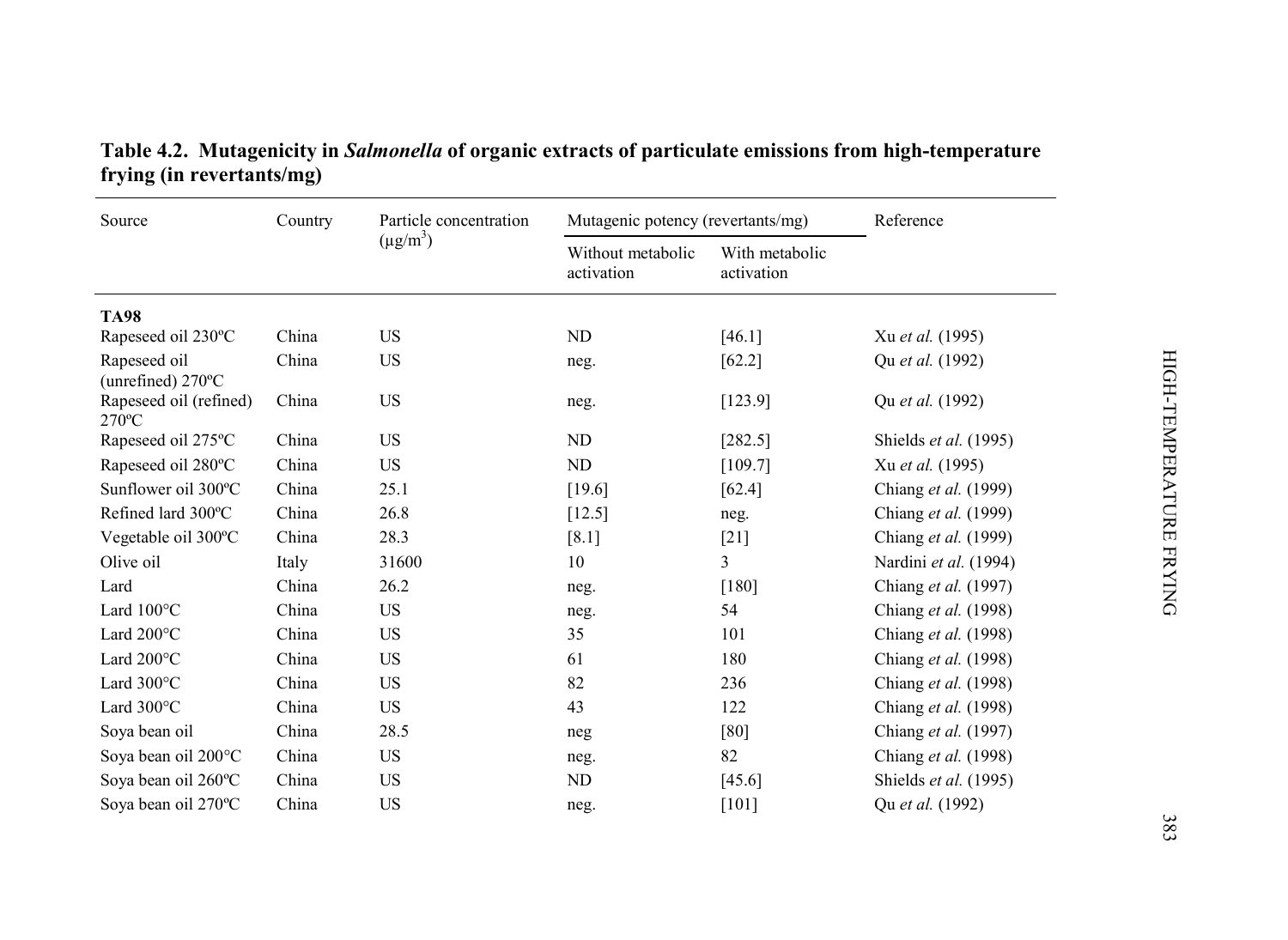|  | Table 4.2. (contd) |  |
|--|--------------------|--|

| Table 4.2. (contd)                      |         |                                         |                                   |                              |                             |  |
|-----------------------------------------|---------|-----------------------------------------|-----------------------------------|------------------------------|-----------------------------|--|
| Source                                  | Country | Particle concentration<br>$(\mu g/m^3)$ | Mutagenic potency (revertants/mg) |                              | Reference                   |  |
|                                         |         |                                         | Without metabolic<br>activation   | With metabolic<br>activation |                             |  |
| TA98 (contd)                            |         |                                         |                                   |                              |                             |  |
| Soya bean oil 300°C                     | China   | US.                                     | neg.                              | 61                           | Chiang <i>et al.</i> (1998) |  |
| Soya bean oil 300°C                     | China   | US.                                     | 42                                | 112                          | Chiang et al. (1998)        |  |
| Peanut oil                              | China   | 27.1                                    | neg.                              | $[40]$                       | Chiang et al. (1997)        |  |
| Peanut oil 300°C                        | China   | <b>US</b>                               | neg.                              | 66                           | Chiang <i>et al.</i> (1998) |  |
| Peanut oil                              | China   | US.                                     | [12600]                           | [11600]                      | Wu et al. (2001)            |  |
| Lean pork, minced <sup>a</sup>          | Sweden  | US                                      | ND                                | 7400                         | Löfroth et al. (1991)       |  |
| Commercial pork,<br>minced <sup>a</sup> | Sweden  | US.                                     | ND                                | 800                          | Löfroth et al (1991)        |  |
| Pork chops                              | Sweden  | US.                                     | ND                                | 15                           | Löfroth et al (1991)        |  |
| Baltic herring <sup>a</sup>             | Sweden  | US                                      | ND                                | 25                           | Löfroth et al (1991)        |  |
| TA98NR<br>Olive $oilb$                  | Italy   | 31600                                   | 10                                | ND                           | Nardini et al. (1994)       |  |
| <b>TA100</b>                            |         |                                         |                                   |                              |                             |  |
| Peanut oil                              | China   | US                                      | [21000]                           | [18030]                      | Wu et al. (2001)            |  |

ND, no data; neg., negative; US, unspecified

<sup>a</sup> type of cooking oil not specified

<sup>b</sup> spilled on a hot plate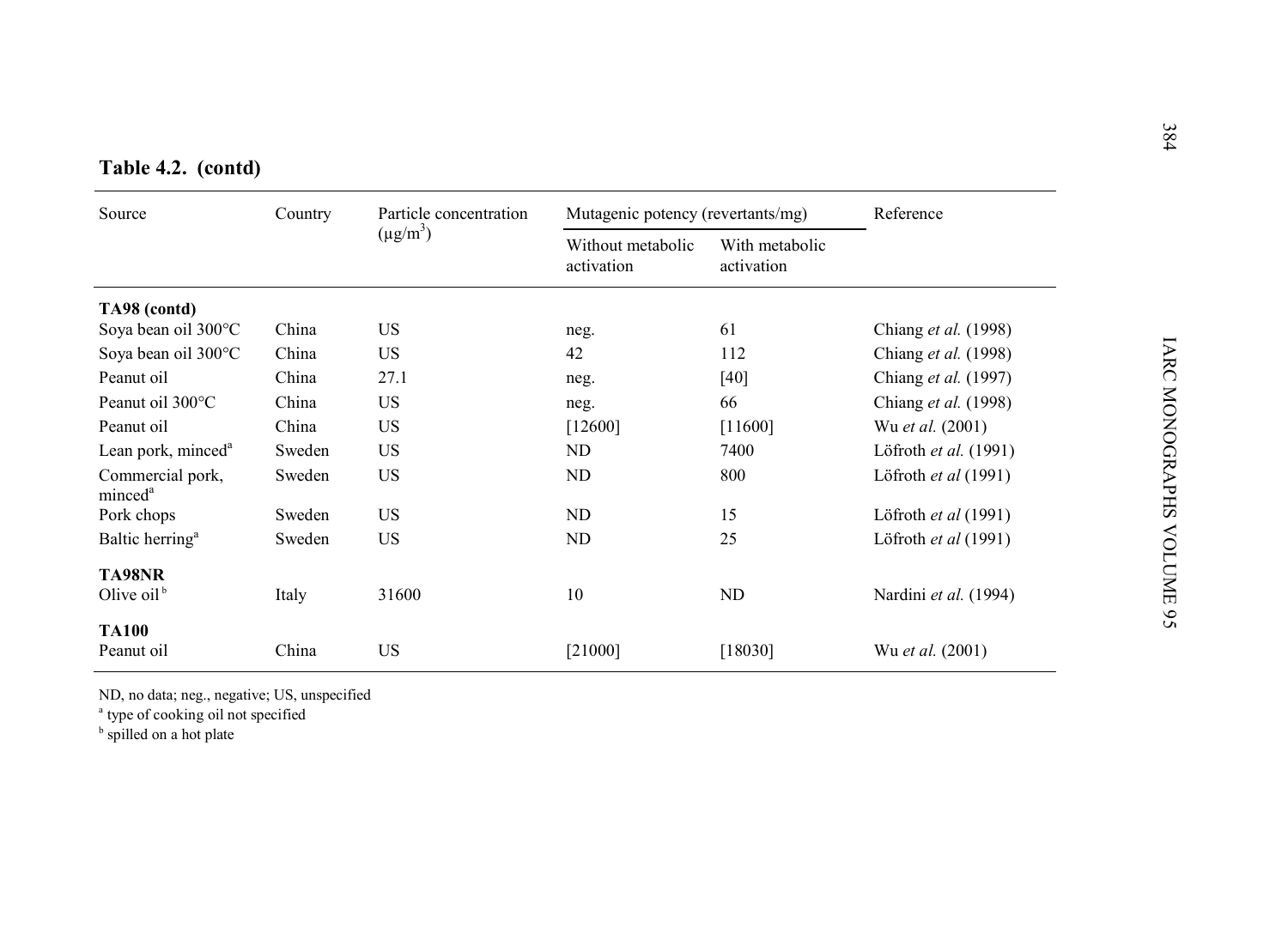### **4.3 Genetic susceptibility**

See the monograph on Household use of solid fuels.

### **4.4 Mechanistic considerations**

The mutagenicity of emissions from high-temperature frying may be due to PAHs and lipid peroxidation products, among other compounds. Unlike emissions from the combustion of wood and coal, for which extensive, positive genotoxicity data have been generated almost exclusively in humans *in vivo*, nearly all of the mutagenicity data for emissions from high-temperature frying have been generated in experimental animals and in cells *in vitro*. The large number of genotoxic end-points and largely positive results, especially in experimental animals, provide plausible evidence that a carcinogenic mechanism similar to that described for coal emissions also applies to emissions from high-temperature frying.

## **4.5 References**

- Chang LW, Lo WS, Lin P (2005). Trans,trans-2,4-decadienal, a product found in cooking oil fumes, induces cell proliferation and cytokine production due to reactive oxygen species in human bronchial epithelial cells. *Toxicol Sci*, 87:337–343. doi:10.1093/toxsci/kfi258. PMID:16014734
- Chen H, Yang M, Ye S (1992). A study on genotoxicity of cooking fumes from rapeseed oil. *Biomed Environ Sci*, 5:229–235. PMID:1449658
- Chen T, Qu Y, Xu G *et al*. (1988). [Reduction of micronuclei in bone marrow of mice exposed to cooking oil fumes from rapeseed oil with added BHA.] *Tumor*, 8:308–309.
- Chen T, Qu YH, Xu GX *et al*. (1996). [Effect of volatile condensates of rapeseed oil on genital cells of male mice.] *Tumor*, 16:545–546.
- Cherng SH, Huang KH, Yang SC *et al*. (2002). Human 8-oxoguanine DNA glycosylase 1 mRNA expression as an oxidative stress exposure biomarker of cooking oil fumes. *J Toxicol Environ Health A*, 65:265–278. doi:10.1080/15287390252800855. PMID:11911490
- Chiang TA, Pei-Fen W, Ying LS *et al*. (1999). Mutagenicity and aromatic amine content of fumes from heated cooking oils produced in Taiwan. *Food Chem Toxicol*, 37:125–134. doi:10.1016/S0278-6915(98)00081-7. PMID:10227736
- Chiang TA, Wu PF, Ko YC (1998). Prevention of exposure to mutagenic fumes produced by hot cooking oil in Taiwanese kitchens. *Environ Mol Mutag*, 31:92–96. doi:10.1002/(SICI)1098- 2280(1998)31:1<92::AID-EM12>3.0.CO;2-K. PMID:9464320
- Chiang TA, Wu PF, Wang LF *et al*. (1997). Mutagenicity and polycyclic aromatic hydrocarbon content of fumes from heated cooking oils produced in Taiwan. *Mutat Res*, 381:157–161. PMID:9434872
- Dung CH, Wu SC, Yen GC (2006). Genotoxicity and oxidative stress of the mutagenic compounds formed in fumes of heated soybean oil, sunflower oil and lard. *Toxicol In Vitro*, 20:439–447. doi:10.1016/j.tiv.2005.08.019. PMID:16216463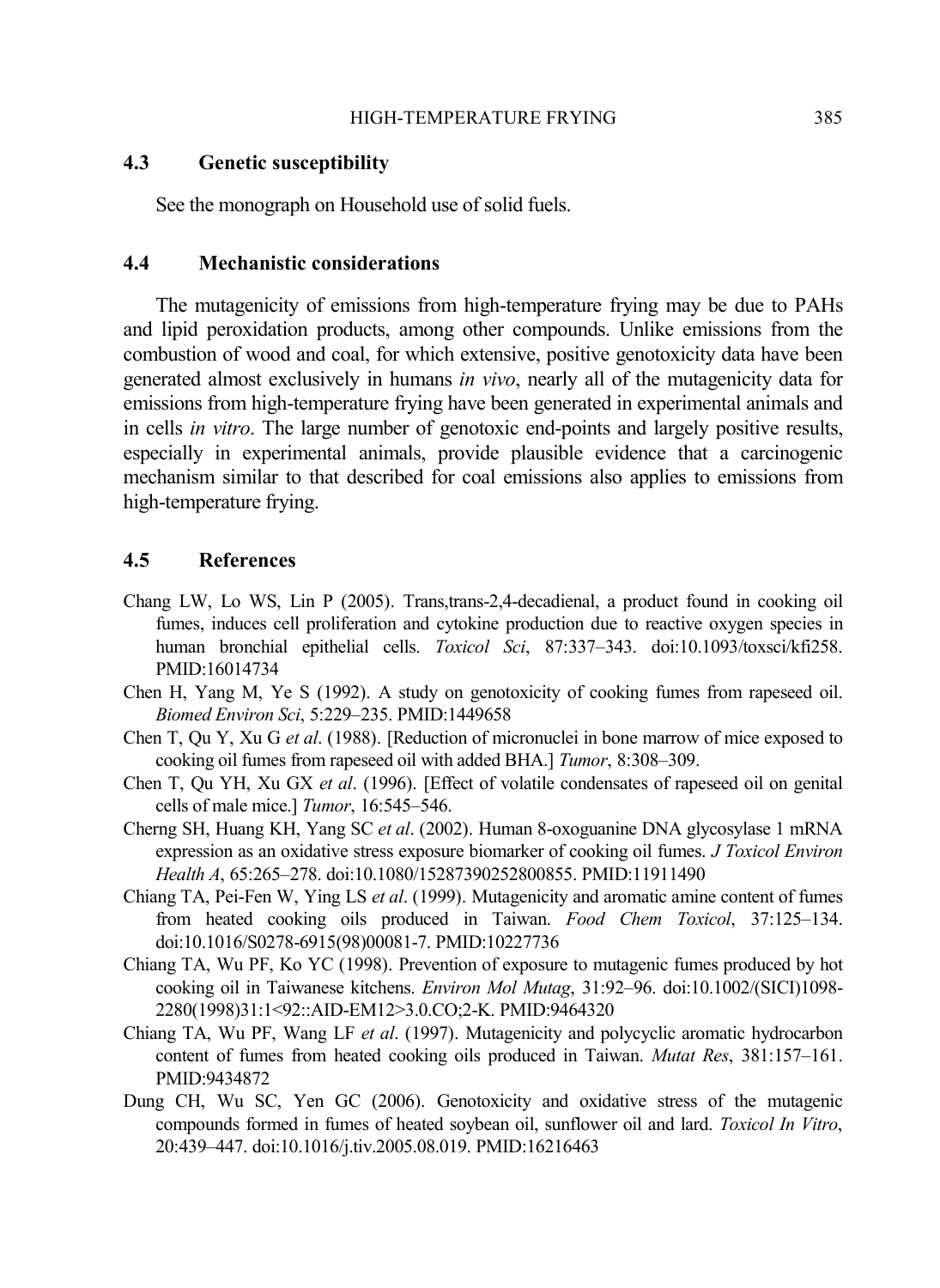- Glaser U, Hochrainer D, Klein W, Otto F (1989). An experimental animal study for risk assessment of indoor air pollutants. *Environ Int*, 15:463–472. doi:10.1016/0160- 4120(89)90063-9.
- Hou P, Gong J, Wang G, Zhang H (2005). [Genetic toxicity of cooking oil fume condensate to peripheral blood lymphocyte.] *J Environ Health*, 22:39–40.
- Jin J, Cu J (1997). [Use of unscheduled DNA synthesis to evaluate the genotoxicity of contaminated kitchen air.] *J Environ Health*, 14:27–28.
- Kasai H, Maekawa M, Kawai K *et al*. (2005). 4-oxo-2-hexenal, a mutagen formed by ω-3 fat peroxidation, causes DNA adduct formation in mouse organs. *Ind Health*, 43:699–701. doi:10.2486/indhealth.43.699. PMID:16294926
- Kawai K, Matsuno K, Kasai H (2006). Detection of 4-oxo-2-hexenal, a novel mutagenic product of lipid peroxidation, in human diet and cooking vapor. *Mutat Res*, 603:186–192. PMID:16423557
- Li D, Tiancheng Z, Weiqing R *et al*. (1998). [Study on the changes of the levels of SOD and MDA in lung and MN in bone marrow exposed to cooking fume in rats.] *J Hyg Res*, 27:382–384.
- Li S, Wang Y, Zhang J *et al*. (1999). [Study on the chemical components of edible oil fume in kitchen and its genotoxity on Drosophila.] *J Hyg Res*, 28:15–17.
- Lin SY, Tsai SJ, Wang LH *et al*. (2002). Protection by quercetin against cooking oil fumesinduced DNA damage in human lung adenocarcinoma CL-3 cells: role of COX-2. *Nutr Cancer*, 44:95–101. doi:10.1207/S15327914NC441\_13. PMID:12672646
- Liu X, He L, Hu S, Guo F (2005). [Expression of P53 and P16 proteins of lung tissues in rats exposed to cooking siritch oil fume.] *Teratog Carcinog Mutagen*, 18:38–41.
- Liu ZQ, Zhu ZG, Wang XS (1987). [Mutagenesis of smoke from cooking oils in the kitchen.] *J Environ Health*, 4:10–11.
- Löfroth G, Stensman C, Brandhorst-Satzkorn M (1991). Indoor sources of mutagenic aerosol particulate matter: smoking, cooking and incense burning. *Mutat Res*, 261:21–28. doi:10.1016/0165-1218(91)90094-3. PMID:1881406
- Long L, Chen F, He X (2005). Experimental study on lung cancer induced by cooking oil fumes in SD rats. *J Environ Health*, 22:114–116.
- Maertens RM, Bailey J, White PA (2004). The mutagenic hazards of settled house dust: a review. *Mutat Res*, 567:401–425. doi:10.1016/j.mrrev.2004.08.004. PMID:15572288
- Maertens RM, Gagné RW, Douglas GR *et al*. (2008). Mutagenic and carcinogenic hazards of settled house dust. II: Salmonella mutagenicity. *Environ Sci Technol*, 42:1754–1760. doi:10.1021/es702448x. PMID:18441831
- Metayer C, Wang Z, Kleinerman RA *et al*. (2002). Cooking oil fumes and risk of lung cancer in women in rural Gansu, China. *Lung Cancer*, 35:111–117. doi:10.1016/S0169-5002(01)00412- 3. PMID:11804682
- Mumford JL, Harris DB, Williams K *et al*. (1987). Indoor air sampling and mutagenicity studies of emissions from unvented coal combustion. *Environ Sci Technol*, 21:308–311. doi:10.1021/es00157a014.
- Nardini B, Granella M, Clonfero E (1994). Mutagens in indoor air particulate. *Mutat Res*, 322:193–202. doi:10.1016/0165-1218(94)90006-X. PMID:7521519
- Pu Y, Yin L, Yuan H, Liang G (2002). [Oxidative stress of cooking oil fume on rat type II lung cells.] *J Hyg Res*, 31:85–87.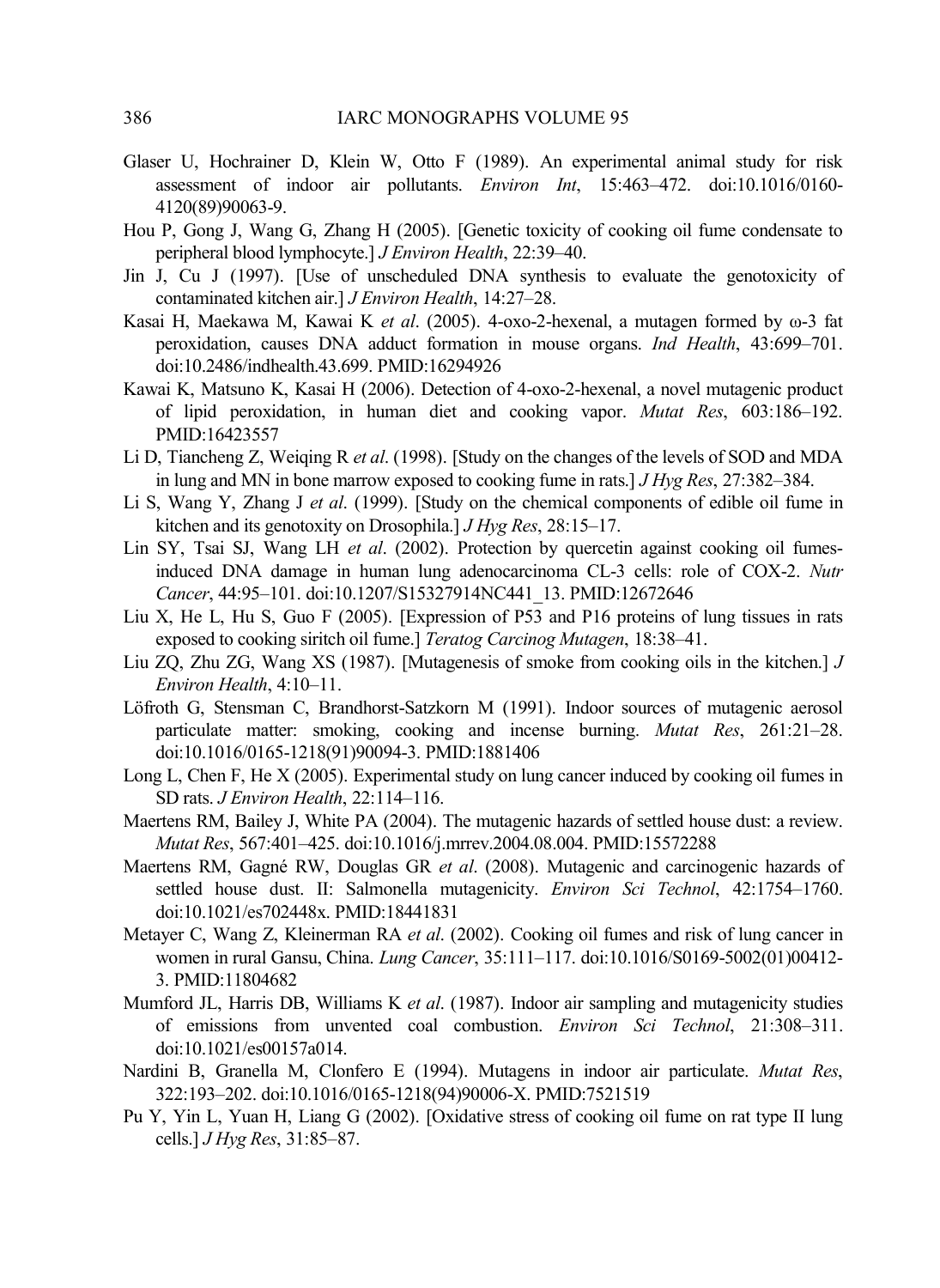- Qu YH, Xu GX, Zhou JZ *et al*. (1992). Genotoxicity of heated cooking oil vapors. *Mutat Res*, 298:105–111. doi:10.1016/0165-1218(92)90035-X. PMID:1282206
- Rang WQ, Zhou SQ, Su Q *et al*. (2000). [Experimental study on lesions and its mechanisms of lung in rats exposed to cooking oil fumes.] *Pract Prev Med*, 7:96–97.
- Sexton K, Webber LM, Hayward SB, Sextro RG (1986). Characterization of particle composition organic vapor constitutents, and mutagenicity of indoor air pollutant emissions. *Environ Int*, 12:351–362. doi:10.1016/0160-4120(86)90049-8.
- Shen X, Wang G, Xiang L (1998). [DNA damage and cell transforming activity caused by cooking fume condensates.] *J Environ Health*, 15:103–105.
- Shields PG, Xu GX, Blot WJ *et al*. (1995). Mutagens from heated Chinese and U.S. cooking oils. *J Natl Cancer Inst*, 87:836–841. doi:10.1093/jnci/87.11.836. PMID:7791233
- Siegmann K, Sattler K (1996). Aerosol from hot cooking oil, a possible health hazard. *J Aerosol Sci*, 27:S493–S494. doi:10.1016/0021-8502(96)00319-9.
- Teschke K, Hertzman C, Van Netten C *et al*. (1989). Potential exposure of cooks to airborne mutagens and carcinogens. *Environ Res*, 50:296–308. doi:10.1016/S0013-9351(89)80011-8. PMID:2583076
- Wang H, Chen SJ, Feng J *et al*. (1995). [Transformation of epithelial cells of trachea of rats induced by condensates of rapeseed oil.] *Tumor*, 15:24–25.
- Wu PF, Chiang TA, Ko YC, Lee H (1999). Genotoxicity of fumes from heated cooking oils produced in Taiwan. *Environ Res*, 80:122–126. doi:10.1006/enrs.1997.3798. PMID:10092403
- Wu PF, Chiang TA, Wang LF *et al*. (1998). Nitro-polycyclic aromatic hydrocarbon contents of fumes from heated cooking oils and prevention of mutagenicity by catechin. *Mutat Res*, 403:29–34. PMID:9726003
- Wu SC, Yen GC (2004). Effects of cooking oil fumes on the genotoxicity and oxidative stress in human lung carcinoma (A-549) cells. *Toxicol In Vitro*, 18:571–580. doi:10.1016/j.tiv.2004.01.004. PMID:15251174
- Wu SC, Yen GC, Sheu F (2001). Mutagenicity and identification of mutagenic compounds of fumes obtained from heating peanut oil. *J Food Prot*, 64:240–245. PMID:11271774
- Wu Y, Qu YH, Wu J, Chen J (1992). [32P-Postlabeling analysis of rapeseed oil condensate–DNA adduct formation.] *Tumor*, 12:255–257.
- Xi Z, Li G, Sun Y, Zhao F (2003). Oxidative damage of DNA and formation of its biomarker 8 hydroxydeoxyguanosine induced by heated cooking oil vapors. *J Environ Health*, 20:259– 262.
- Xu GX, Fan JC, Wang F *et al*. (1995). Sv 50 of heated products of repesead oil and effect of different temperatures on their mutagenicity. *Shanghai Tumor*, 15:26–28.
- Yang SC, Jenq SN, Kang ZC, Lee H (2000). Identification of benzo[*a*]pyrene 7,8-diol 9,10 epoxide N2-deoxyguanosine in human lung adenocarcinoma cells exposed to cooking oil fumes from frying fish under domestic conditions. *Chem Res Toxicol*, 13:1046–1050. doi:10.1021/tx0000419. PMID:11080053
- Yin L, Pu Y, Pang J *et al*. (1997). [Study on DNA cross-links induced by edible cooking oil fumes.] *China Pub Health*, 13:150.
- Yin L, Pu Y, Sheng X *et al*. (1998). [Detection of DNA strand breaks in rat lung type II cells by single cell gel electrophoresis after exposure to cooking oil fume.] *China Pub Health*, 14:566– 567.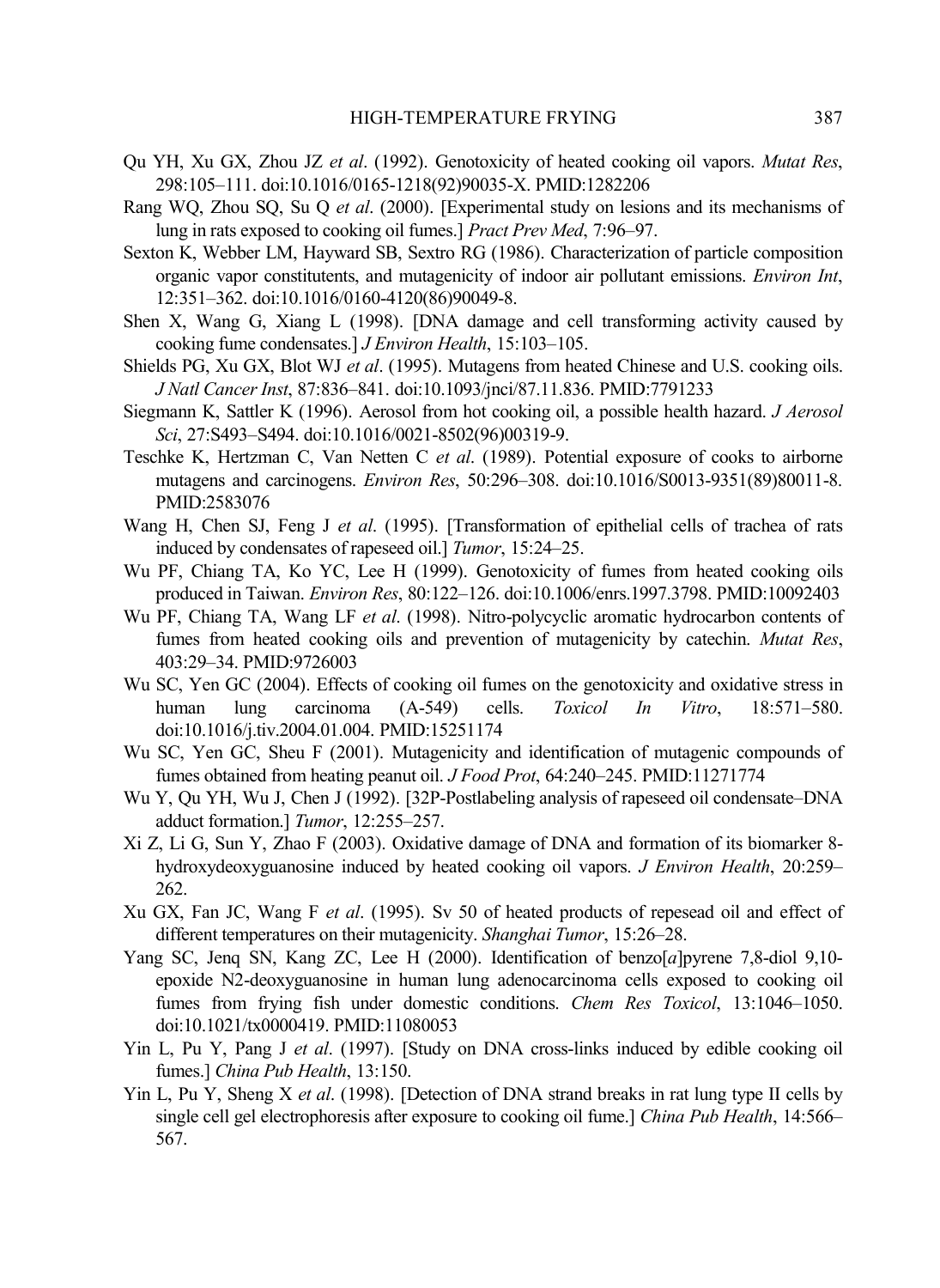- Zhang C, Chen F, Lou Z *et al*. (2001). Study of lung cancer in mice exposed to cooking oil fumes. *Teratog Carcinog Mutagen*, 13:265.
- Zhang H, Wang G, Tan W (2002). [Study on the effects of cooking oil fume condensate on the DNA integrality.] *J Hyg Res*, 31:238–240.
- Zhang W, Zhao X, Lei Z, Song X (1999). [Effects of cooking oil fume condensate on cellular immunity and immunosurveillance in mice.] *J Hyg Res*, 28:18–20.
- Zhao J, Su F, Zhou S (2002). [Experimental study on the potential carcinogenicity of cooking oil fume condensate.] *J Hyg Res*, 31:21–23.
- Zhao J, Zhou S, Wu C (2000). [Study on human embryo lung malignant transformation induced by cooking oil fume condensates.] *China Pub Health*, 16:397–399.
- Zhu L, Zhou J, Qu Y *et al*. (1990). Influence of hydrogenation on rapeseed oil condensate induced SCE in V79 cell. *Tumor*, 10:110–112.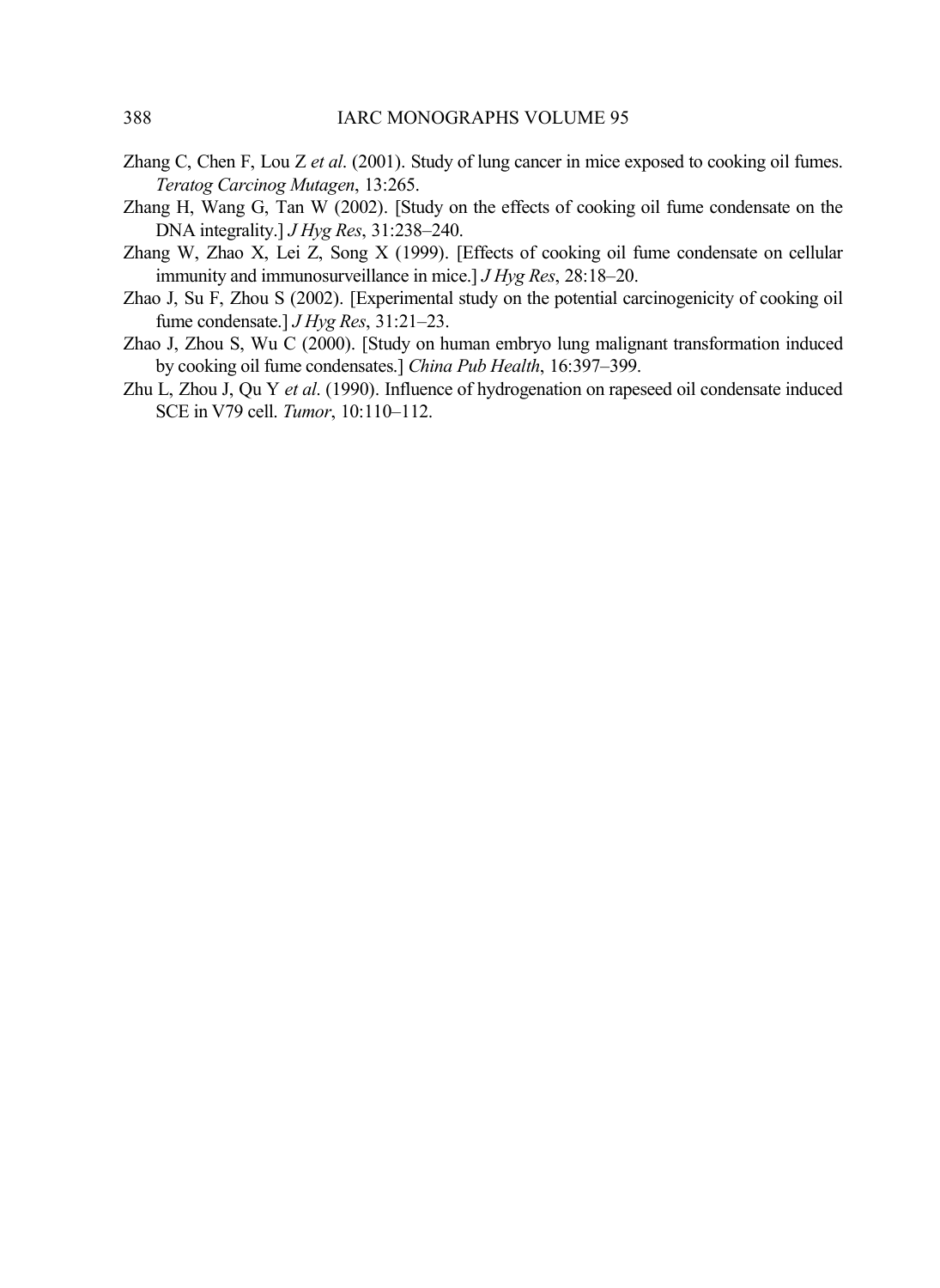# **5. Summary of Data Reported**

## **5.1 Exposure data**

A large proportion of the emissions generated during cooking is steam from the water contents of the food. However, during frying (with oil), fatty acid esters that make up edible oils and fat can decompose and produce volatile organic compounds, as well as semi-volatile compounds that can condense to form particles. A wide variety of organic compounds have been identified in cooking emissions, including alkanes, alkenes, alkanoic acids, carbonyls, polycyclic aromatic hydrocarbons and aromatic amines. The main volatile compounds generated during frying were aldehydes, alcohols, ketones, alkanes, phenols and acids. Of particular concern in relation to carcinogenicity are polycyclic aromatic hydrocarbons, heterocyclic amines and aldehydes. The contribution of commercial cooking operations to outdoor levels of polycyclic aromatic hydrocarbons can be substantial.

Cooking also increases the concentrations of fine and ultrafine particles.

The chemical composition of cooking emissions varies widely depending on the cooking oils used, the temperature, the kind of food cooked, and the method and style of cooking adopted.

#### **5.2 Human carcinogenicity data**

To examine the potential association between emissions from cooking oil and the risk for lung cancer, the Working Group considered studies to be more informative when cooking-related effects were separated from fuel-related effects and when the studies reported results on the exposure–response relationships between high-temperature frying (i.e. stir-frying, deep-frying and pan-frying) and lung cancer. Studies that only collected information on cooking habits (e.g. age at starting to cook, years of cooking), ventilation in the kitchen or frequency of eye irritation due to cooking or smokiness in the kitchen were considered to be less informative because they did not allow the effects of emissions from cooking oil to be distinguished from those of combustion products of cooking fuels.

On this basis, four case–control studies were considered to be the most informative. The study conducted in Hong Kong Special Administrative Region used a composite index that accounted for both the frequency and the duration of all three types of hightemperature frying; it found a significant threefold increased risk for lung cancer associated with moderate to high categories of exposure (>150 total dish–years) and an eightfold increased risk associated with the highest category (>200 total dish–years).

In the other three informative studies in Shanghai (two studies) and Gansu, China, the risk for lung cancer increased generally with increasing frequency of stir-frying, deepfrying and pan-frying and a nearly twofold increased risk was associated with the highest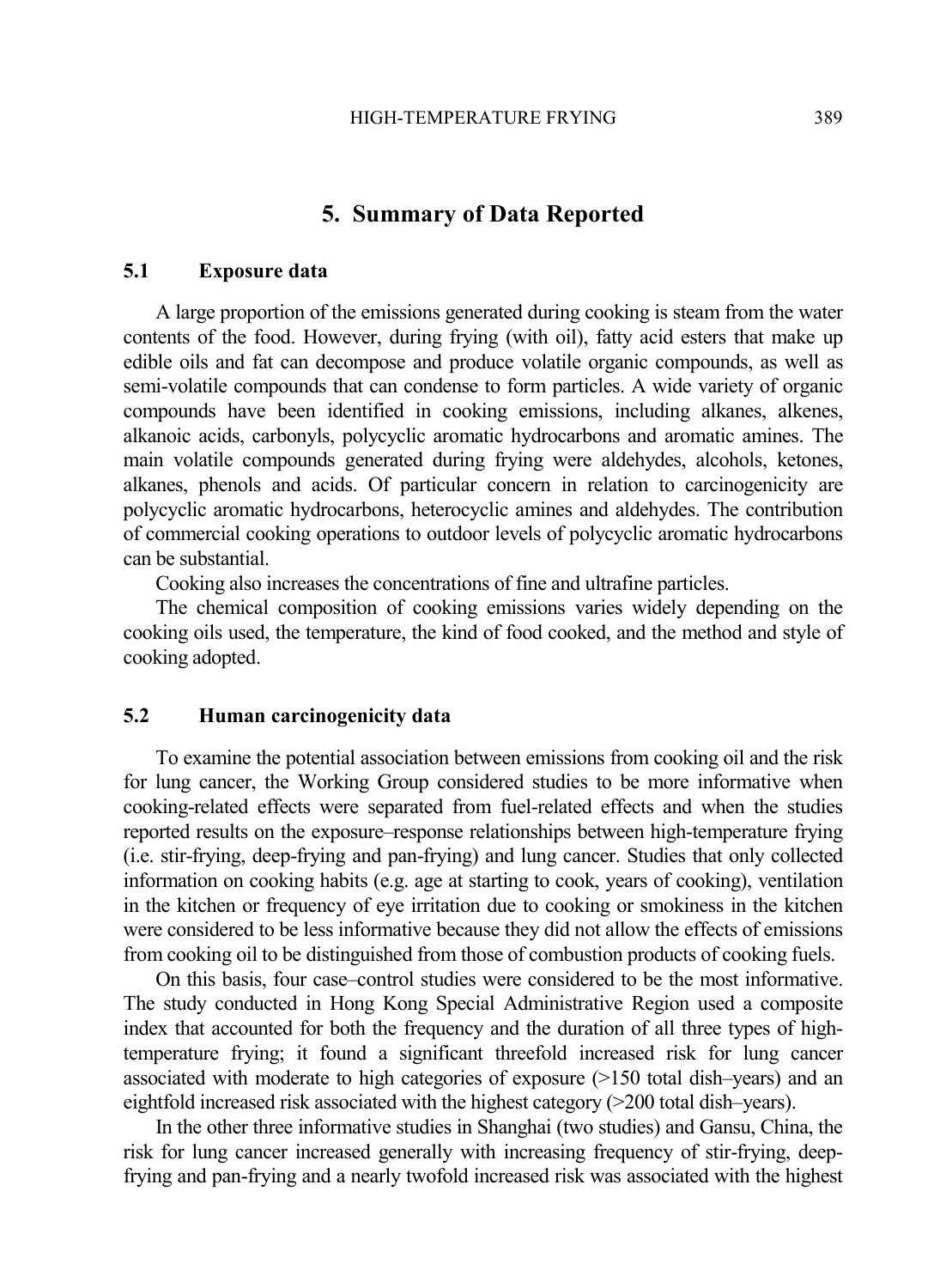frequency of high-temperature frying. In the study conducted in Gansu, however, the risk for lung cancer increased significantly with increasing frequency of stir-frying but not of deep-frying. However, potential confounding by solid cooking fuel could not be ruled out with reasonable confidence in these three studies. In the study from Hong Kong that compared risk (per 10 dish–years) for the three types of high-temperature frying, the magnitude of risk was highest for deep-frying, intermediate for pan-frying and lowest for stir-frying, but all were associated with a significantly elevated risk for lung cancer. In the studies in Shanghai and Gansu, the effects of the different types of frying were not mutually adjusted for and, because of the substantial differences in the frequency of stirfrying and deep-frying, a direct comparison of the risk estimates associated with an individual type of frying could not be made.

These four studies also provided information on the specific type of cooking oil. There was no significant difference in risk estimates for lung cancer with use of any particular type of cooking oil (peanut oil, corn oil or canola oil — a type of rapeseed oil) in the study in Hong Kong. In the three other studies, risk was higher for women who cooked with canola oil most frequently. Some increased risk was associated with cooking with linseed oil in the population-based case–control study conducted in Gansu and with cooking with soya bean oil in the study in Shanghai.

In summary, results from the four most informative studies demonstrate an exposure– response relationship between increased frequency of or cumulative exposure (frequency and duration) to high-temperature frying and increased risk for lung cancer. These four studies were conducted in different populations in Hong Kong, urban Shanghai (two studies) and rural Gansu where study characteristics differed, and where cooking practices and other co-factors may also have differed. However, confounding by cooking fuel could not be ruled out with reasonable confidence in the latter three studies. Furthermore, all epidemiological evidence was based on case–control studies and recall bias may have contributed to the positive findings in some of these studies.

## **5.3 Animal carcinogenicity data**

Inhalation of high concentrations of emissions from high-temperature frying of unrefined rapeseed oil caused an increase in the incidence of lung carcinomas (mainly adenocarcinomas) in male and female mice in one study and female rats in another study.

# **5.4 Mechanistic and other relevant data**

See also Section 5.4 in the monograph on household use of solid fuels.

The available information on the genotoxic and mutagenic activity of cooking oil fumes includes data from professional and home cooks that show the induction of 8 oxoguanine DNA glycosylase 1, which is a DNA repair enzyme that removes 8 hydroxydeoxyguanine. In experimental animals, cooking oil-fume condensates from rapeseed and soya bean oils induced micronuclei in the bone marrow of both mice and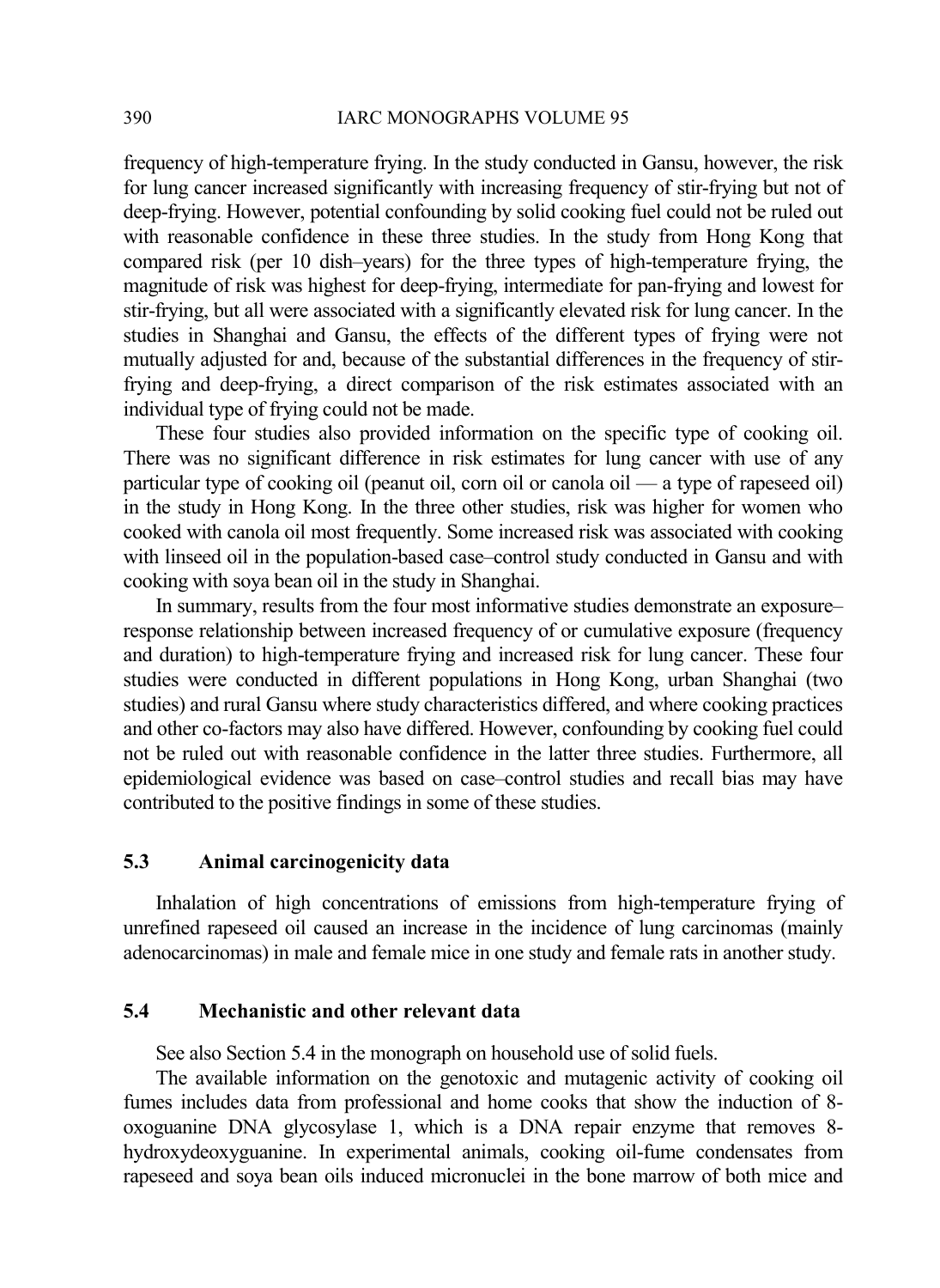rats, oxidative DNA damage, enhanced transformation of tracheal epithelia and accumulation of TP53 protein. Cooking oil-fume condensate also induced chromosomal aberrations in the diploid male germ cells of mice. In cultured human or animal cells, cooking oil fumes from a variety of oils induced DNA adducts, DNA damage (comet assay), oxidative damage, sister chromatid exchange, chromosomal aberrations, unscheduled DNA synthesis and DNA cross-links. Cooking oil fumes induced DNA damage in naked calf thymus DNA.

Extracts or condensates of emissions from cooking oil fumes are mutagenic in *Salmonella*. In strain TA98, in the presence or absence of a metabolic activation system, the mutagenic potency in terms of revertants per milligram of particle reached several thousands or in terms of revertants per cubic metre of air reached several hundreds.

Several studies showed that the mutagenicity of cooking fumes in *Salmonella* was positively correlated with heating temperature, the extent of unsaturation and the concentration of unsaturated fatty acids. Polycyclic aromatic hydrocarbons and lipid peroxidation products also contribute to the mutagenic activity of cooking oil fumes.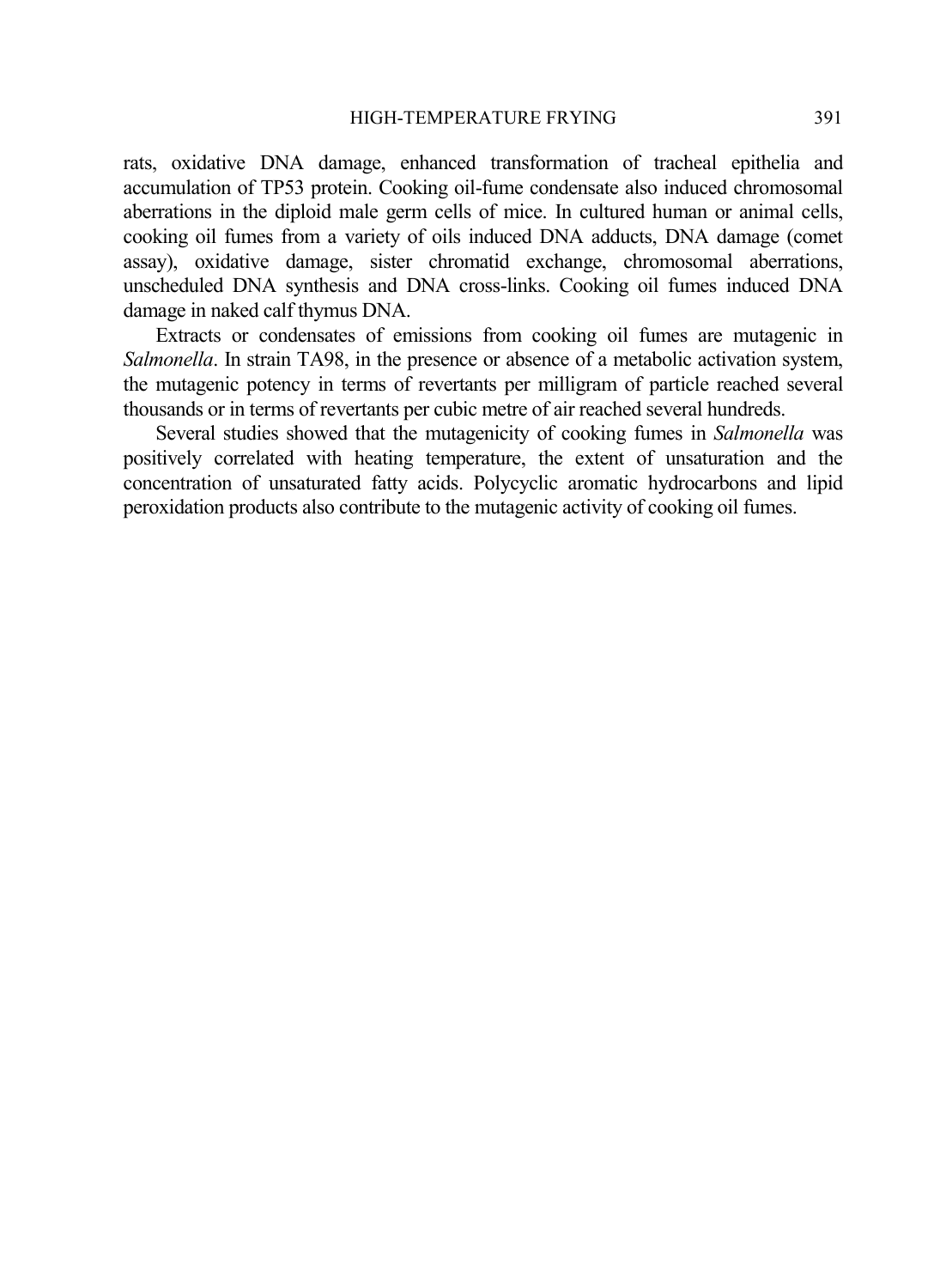# **6. Evaluation and Rationale**

There is *limited evidence* in humans for the carcinogenicity of emissions from hightemperature frying.

There is *sufficient evidence* in experimental animals for the carcinogenicity of emissions from high-temperature unrefined rapeseed oil.

#### **Overall evaluation**

Emissions from high-temperature frying are *probably carcinogenic to humans (Group 2A)*.

## **Rationale**

Among the studies of cancer in humans, four were considered most informative because they allowed the effects of cooking-oil emissions to be distinguished from those of the fuels used for heating the stove. These studies, in four different populations, consistently showed an increased risk for lung cancer and showed an exposure–response relationship between increased frequency or duration of high-temperature frying and increased risk for lung cancer. Confounding by the fuel used to heat the stove could be ruled out with reasonable confidence in only one of these studies.

These epidemiological results are supported by the evidence from studies in experimental animals. Although positive results in experimental animals were observed only for unrefined rapeseed oil heated to high temperatures, positive results for mutagenicity were observed in virtually every category of in-vivo test. These mutagenicity data would have been enough to support an evaluation of Group 2A if the evidence of carcinogenicity in experimental animals had been less than *sufficient* or the evidence of carcinogenicity in humans had been less than *limited*. The mechanistic data also show that lipid peroxidation is an important mechanism that leads to carcinogenesis by these mixtures, although there may also be a contribution from the mechanisms by which polycyclic aromatic hydrocarbons induce cancer (see Volume 92).

The evaluation was made for 'emissions from high-temperature frying'. This wording was determined after considering several aspects of the available data.

The available studies involved frying at high temperatures. Emissions from lowtemperature cooking methods can be considerably different from those studied. Data indicate that cooking oil has little mutagenic potential when heated below  $100^{\circ}$ C and high mutagenic potential when heated above  $230^{\circ}$ C.

No differences were apparent between stir-frying, deep-frying and pan-frying when these methods were investigated separately. Other high-temperature cooking methods